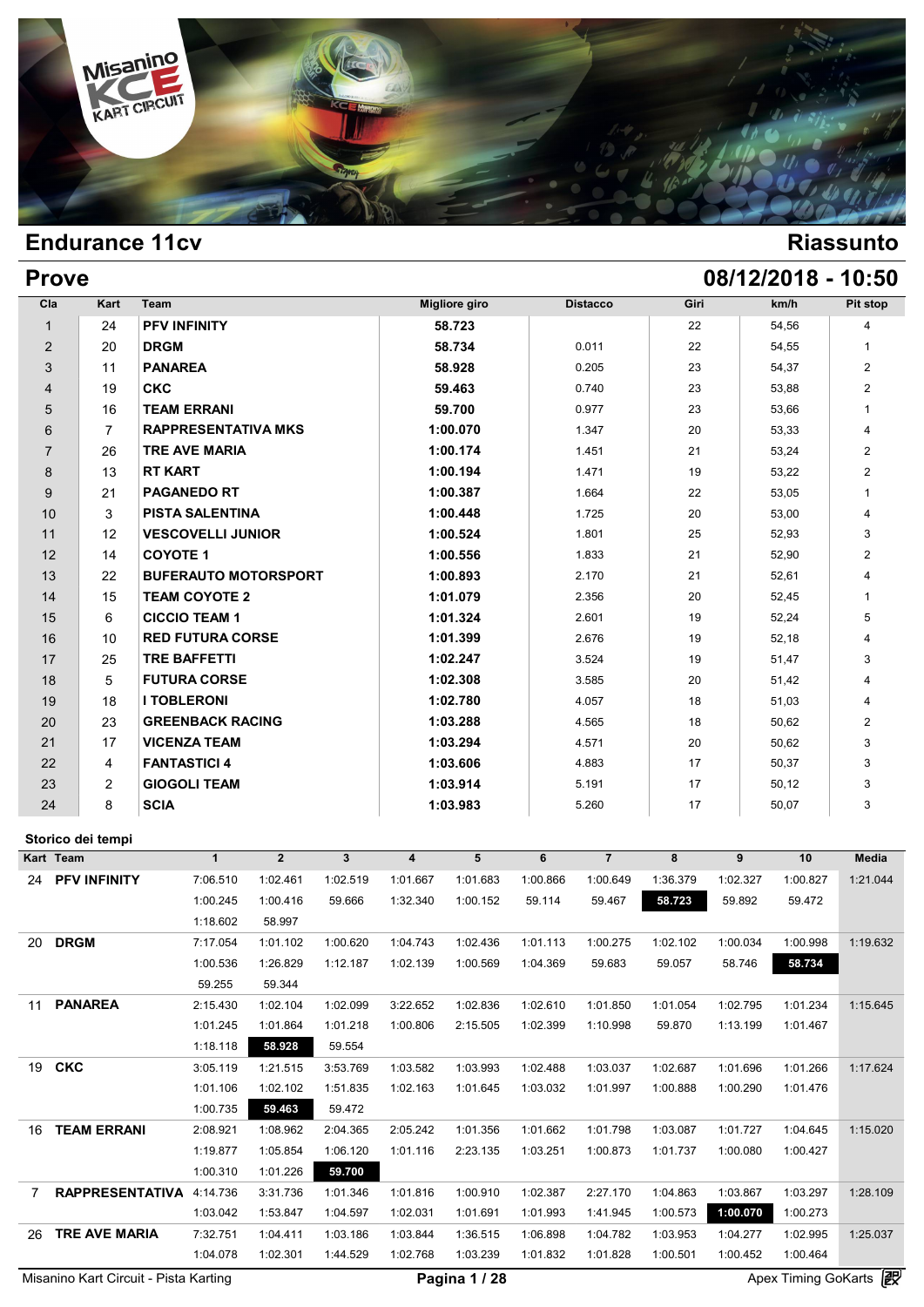

|    | <b>Endurance 11cv</b>           |              |                |              |          |          |          |                |          |          |          | <b>Riassunto</b> |
|----|---------------------------------|--------------|----------------|--------------|----------|----------|----------|----------------|----------|----------|----------|------------------|
|    | Kart Team                       | $\mathbf{1}$ | $\overline{2}$ | $\mathbf{3}$ | 4        | 5        | 6        | $\overline{7}$ | 8        | 9        | 10       | Media            |
|    |                                 | 1:00.174     |                |              |          |          |          |                |          |          |          |                  |
|    | 13 RT KART                      | 7:44.122     | 1:04.790       | 1:04.057     | 1:38.104 | 1:13.387 | 1:19.691 | 1:19.469       | 1:14.640 | 1:33.813 | 1:12.751 | 1:34.066         |
|    |                                 | 1:19.129     | 1:13.042       | 1:35.262     | 1:09.160 | 1:01.405 | 1:01.401 | 1:02.150       | 1:00.693 | 1:00.194 |          |                  |
| 21 | <b>PAGANEDO RT</b>              | 3:09.538     | 4:09.987       | 1:02.441     | 1:01.798 | 1:02.236 | 1:02.882 | 1:02.450       | 1:02.042 | 1:01.306 | 1:01.078 | 1:19.405         |
|    |                                 | 1:03.385     | 1:02.372       | 1:01.606     | 1:00.507 | 1:00.387 | 2:15.022 | 1:00.787       | 1:01.407 | 1:02.026 | 1:00.737 |                  |
|    |                                 | 1:00.943     | 1:01.980       |              |          |          |          |                |          |          |          |                  |
| 3  | <b>PISTA SALENTINA</b>          | 7:22.086     | 1:20.871       | 1:10.480     | 1:08.711 | 1:07.515 | 1:23.218 | 1:10.880       | 1:08.272 | 1:32.035 | 1:09.785 | 1:30.516         |
|    |                                 | 1:16.077     | 1:47.115       | 1:04.947     | 1:04.837 | 1:03.920 | 1:02.527 | 1:03.218       | 1:12.475 | 1:00.448 | 1:00.903 |                  |
|    | 12 VESCOVELLI JUNIO             | 1:05.109     | 1:04.760       | 1:04.584     | 1:03.824 | 1:03.735 | 2:06.477 | 1:27.101       | 1:05.576 | 1:04.744 | 1:09.865 | 1:10.813         |
|    |                                 | 1:04.579     | 1:12.926       | 1:03.515     | 1:32.459 | 1:07.215 | 1:06.720 | 1:05.081       | 1:04.305 | 1:02.877 | 1:01.844 |                  |
|    |                                 | 1:49.657     | 1:00.524       | 1:00.637     | 1:00.918 | 1:01.306 |          |                |          |          |          |                  |
|    | 14 COYOTE 1                     | 7:30.408     | 1:01.829       | 1:02.078     | 1:01.756 | 1:01.613 | 1:21.477 | 1:07.867       | 1:08.320 | 1:11.321 | 1:05.402 | 1:24.196         |
|    |                                 | 1:05.504     | 1:03.280       | 1:02.689     | 1:03.830 | 1:02.728 | 1:05.492 | 1:25.940       | 1:01.012 | 1:00.971 | 1:00.556 |                  |
|    |                                 | 1:04.052     |                |              |          |          |          |                |          |          |          |                  |
| 22 | <b>BUFERAUTO MOTOI 2:06.687</b> |              | 6:06.651       | 1:06.295     | 1:06.792 | 1:05.364 | 1:05.561 | 1:25.235       | 1:06.339 | 1:03.144 | 1:04.441 | 1:25.360         |
|    |                                 | 1:05.363     | 1:04.090       | 1:04.151     | 1:26.590 | 1:05.363 | 1:05.171 | 1:02.889       | 1:02.497 | 1:37.304 | 1:01.758 |                  |
|    |                                 | 1:00.893     |                |              |          |          |          |                |          |          |          |                  |
| 15 | <b>TEAM COYOTE 2</b>            | 7:41.668     | 1:04.921       | 1:03.828     | 1:03.142 | 1:03.509 | 1:51.154 | 1:08.920       | 1:05.366 | 1:05.297 | 1:04.199 | 1:26.194         |
|    |                                 | 1:03.626     | 1:08.392       | 1:02.512     | 1:02.544 | 1:01.749 | 1:02.303 | 1:01.544       | 1:06.705 | 1:01.438 | 1:01.079 |                  |
| 6  | <b>CICCIO TEAM 1</b>            | 7:16.434     | 1:08.857       | 1:07.068     | 1:31.786 | 1:07.698 | 1:21.976 | 1:15.046       | 1:38.985 | 1:08.724 | 1:06.421 | 1:31.909         |
|    |                                 | 1:03.890     | 1:03.081       | 1:20.481     | 1:03.085 | 1:02.047 | 1:01.324 | 1:41.385       | 1:06.365 | 1:01.633 |          |                  |
| 10 | <b>RED FUTURA CORSI</b>         | 8:08.936     | 1:13.426       | 1:08.967     | 1:04.950 | 1:05.148 | 2:01.451 | 1:07.700       | 1:06.204 | 1:04.872 | 1:04.751 | 1:32.818         |
|    |                                 | 1:03.613     | 1:02.371       | 1:01.976     | 1:02.423 | 1:15.568 | 1:04.864 | 1:01.399       | 1:01.497 | 1:43.442 |          |                  |
| 25 | <b>TRE BAFFETTI</b>             | 6:19.038     | 1:12.081       | 1:12.649     | 1:42.487 | 1:08.420 | 1:05.080 | 1:32.177       | 1:12.734 | 1:06.537 | 1:06.277 | 1:29.329         |
|    |                                 | 1:04.000     | 1:03.670       | 1:02.247     | 1:02.767 | 1:30.915 | 1:06.602 | 1:14.150       | 1:31.695 | 1:03.728 |          |                  |
| 5. | <b>FUTURA CORSE</b>             | 7:16.894     | 1:04.276       | 1:05.350     | 1:04.967 | 1:45.089 | 1:07.072 | 1:11.295       | 1:04.824 | 1:04.131 | 1:04.599 | 1:28.661         |
|    |                                 | 1:37.150     | 1:04.661       | 1:04.281     | 1:03.523 | 1:02.878 | 1:36.909 | 1:06.236       | 1:03.982 | 1:02.812 | 1:02.308 |                  |
| 18 | <b>I TOBLERONI</b>              | 8:17.826     | 1:19.206       | 1:16.390     | 1:13.594 | 1:27.907 | 1:59.424 | 1:21.415       | 1:08.826 | 1:06.403 | 1:06.264 | 1:39.089         |
|    |                                 | 1:34.432     | 1:03.274       | 1:03.106     | 1:03.196 | 1:12.712 | 1:20.955 | 1:05.905       | 1:02.780 |          |          |                  |
| 23 | <b>GREENBACK RACIN 5:01.560</b> |              | 1:11.582       | 1:10.155     | 2:47.615 | 1:15.115 | 1:09.884 | 1:17.033       | 1:19.031 | 1:09.643 | 1:15.691 | 1:31.974         |
|    |                                 | 1:09.122     | 1:08.697       | 2:04.444     | 1:12.586 | 1:08.142 | 1:06.576 | 1:05.372       | 1:03.288 |          |          |                  |
|    | 17 VICENZA TEAM                 | 4:40.405     | 2:23.520       | 1:41.182     | 1:07.386 | 1:16.640 | 1:07.669 | 1:22.956       | 1:06.752 | 1:06.317 | 1:15.458 | 1:29.082         |
|    |                                 | 1:32.249     | 1:15.069       | 1:08.863     | 1:08.372 | 1:09.283 | 1:10.960 | 1:11.823       | 1:49.722 | 1:03.725 | 1:03.294 |                  |
| 4  | <b>FANTASTICI 4</b>             | 8:39.001     | 1:19.148       | 1:16.972     | 1:20.125 | 2:03.016 | 1:08.693 | 1:10.025       | 1:08.882 | 1:12.318 | 2:03.315 | 1:43.326         |
|    |                                 | 1:09.893     | 1:06.259       | 1:06.622     | 1:17.927 | 1:06.064 | 1:04.690 | 1:03.606       |          |          |          |                  |
| 2  | <b>GIOGOLI TEAM</b>             | 5:15.446     | 1:05.207       | 1:04.334     | 2:08.346 | 1:13.063 | 1:11.232 | 1:15.564       | 1:11.268 | 1:06.994 | 1:17.677 | 1:29.265         |
|    |                                 | 1:54.823     | 1:09.576       | 1:06.372     | 1:04.854 | 1:04.871 | 1:03.914 | 1:03.967       |          |          |          |                  |
| 8  | <b>SCIA</b>                     | 7:00.555     | 1:03.983       | 2:03.714     | 1:09.630 | 1:21.890 | 1:13.184 | 1:19.338       | 1:04.763 | 1:45.293 | 1:10.485 | 1:43.192         |
|    |                                 | 1:05.989     | 1:05.246       | 1:04.291     | 3:15.763 | 1:11.196 | 1:09.694 | 1:09.257       |          |          |          |                  |
|    |                                 |              |                |              |          |          |          |                |          |          |          |                  |

## **Qualifiche 08/12/2018 - 11:20**

| Cla | Kart | Team                        | Migliore giro | <b>Distacco</b> | Giri | km/h  | Pit stop | Pena |
|-----|------|-----------------------------|---------------|-----------------|------|-------|----------|------|
|     | 20   | <b>DRGM</b>                 | 53.406        |                 | 11   | 59,99 |          |      |
| C   | 12   | <b>VESCOVELLI JUNIOR</b>    | 54.449        | 1.043           | 10   | 58,84 |          |      |
| ີ   | 22   | <b>BUFERAUTO MOTORSPORT</b> | 54.632        | 1.226           | 10   | 58,64 |          |      |
| 4   |      | <b>CICCIO TEAM 1</b>        | 54.679        | 1.273           | 11   | 58,59 |          |      |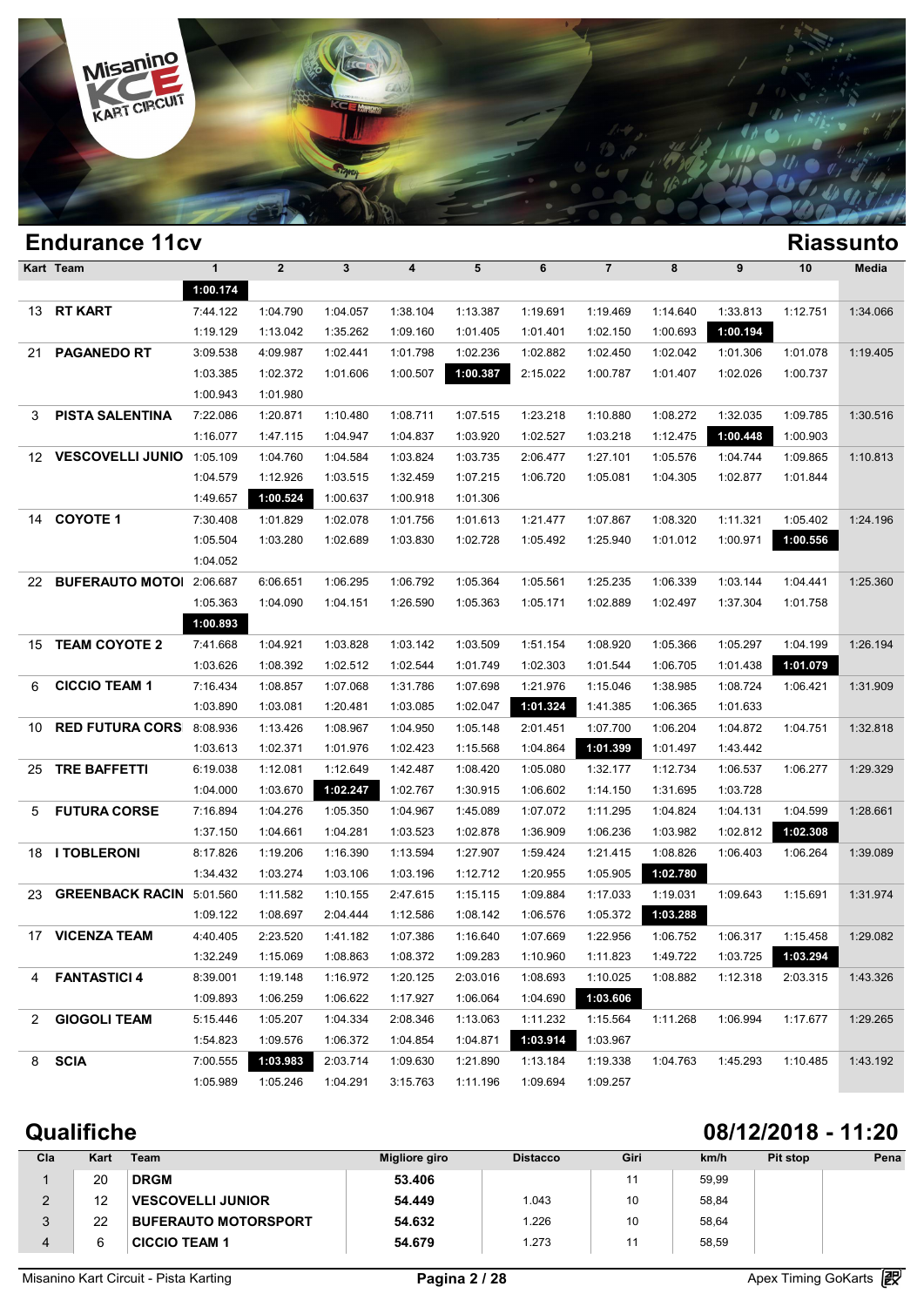

| Cla            | Kart           | Team                       | <b>Migliore giro</b> | <b>Distacco</b> | Giri           | km/h  | Pit stop | Pena     |
|----------------|----------------|----------------------------|----------------------|-----------------|----------------|-------|----------|----------|
| 5              | 24             | <b>PFV INFINITY</b>        | 54.702               | 1.296           | 10             | 58,57 |          |          |
| 6              | 5              | <b>FUTURA CORSE</b>        | 54.720               | 1.314           | 10             | 58,55 |          |          |
| $\overline{7}$ | 11             | <b>PANAREA</b>             | 54.873               | 1.467           | 10             | 58,38 |          |          |
| 8              | $\overline{7}$ | <b>RAPPRESENTATIVA MKS</b> | 54.901               | 1.495           | 10             | 58,35 |          |          |
| 9              | $\overline{2}$ | <b>GIOGOLI TEAM</b>        | 54.995               | 1.589           | 10             | 58,25 |          |          |
| 10             | 13             | <b>RT KART</b>             | 55.060               | 1.654           | 10             | 58,19 |          |          |
| 11             | 19             | <b>CKC</b>                 | 55.170               | 1.764           | 10             | 58,07 |          |          |
| 12             | 16             | <b>TEAM ERRANI</b>         | 55.225               | 1.819           | 10             | 58,01 |          |          |
| 13             | 3              | <b>PISTA SALENTINA</b>     | 55.303               | 1.897           | 10             | 57,93 |          |          |
| 14             | 10             | <b>RED FUTURA CORSE</b>    | 55.397               | 1.991           | 11             | 57,83 |          |          |
| 15             | 18             | <b>I TOBLERONI</b>         | 55.552               | 2.146           | 10             | 57,67 |          |          |
| 16             | 15             | <b>TEAM COYOTE 2</b>       | 55.812               | 2.406           | 10             | 57,40 |          |          |
| 17             | 25             | <b>TRE BAFFETTI</b>        | 55.999               | 2.593           | 10             | 57,21 |          |          |
| 18             | 14             | <b>COYOTE 1</b>            | 56.323               | 2.917           | 10             | 56,88 |          |          |
| 19             | 21             | <b>PAGANEDO RT</b>         | 56.436               | 3.030           | 10             | 56,77 |          |          |
| 20             | 26             | <b>TRE AVE MARIA</b>       | 56.519               | 3.113           | $\overline{7}$ | 56,68 | 1        |          |
| 21             | 4              | <b>FANTASTICI 4</b>        | 57.317               | 3.911           | 10             | 55,89 |          |          |
| 22             | 23             | <b>GREENBACK RACING</b>    | 57.555               | 4.149           | 9              | 55,66 |          |          |
| 23             | 8              | <b>SCIA</b>                | 58.161               | 4.755           | 9              | 55,08 |          |          |
| 24             | 17             | <b>VICENZA TEAM</b>        | 54.936               | 1.530           | 10             | 58,32 |          | 20 Posti |

### **Storico dei tempi**

|    | Storico dei tempi       |              |                |          |                         |          |        |                |        |          |          |          |
|----|-------------------------|--------------|----------------|----------|-------------------------|----------|--------|----------------|--------|----------|----------|----------|
|    | Kart Team               | $\mathbf{1}$ | $\overline{2}$ | 3        | $\overline{\mathbf{4}}$ | 5        | 6      | $\overline{7}$ | 8      | 9        | 10       | Media    |
| 20 | <b>DRGM</b>             | 56.902       | 57.011         | 57.680   | 56.521                  | 57.176   | 56.173 | 55.605         | 54.842 | 55.345   | 54.174   | 55.894   |
|    |                         | 53.406       |                |          |                         |          |        |                |        |          |          |          |
| 12 | <b>VESCOVELLI JUNIO</b> | 1:00.091     | 58.293         | 58.503   | 57.979                  | 57.407   | 57.326 | 55.873         | 55.668 | 56.950   | 54.449   | 57.253   |
| 22 | <b>BUFERAUTO MOTOL</b>  | 59.416       | 58.825         | 57.024   | 57.295                  | 56.435   | 56.659 | 55.779         | 54.732 | 54.632   | 55.118   | 56.591   |
| 6  | <b>CICCIO TEAM 1</b>    | 1:00.967     | 59.713         | 58.899   | 59.196                  | 58.340   | 57.709 | 57.568         | 56.401 | 56.547   | 54.942   | 57.723   |
|    |                         | 54.679       |                |          |                         |          |        |                |        |          |          |          |
| 24 | <b>PFV INFINITY</b>     | 57.202       | 56.949         | 56.313   | 56.430                  | 55.454   | 55.814 | 54.708         | 54.702 | 55.944   | 54.743   | 55.825   |
| 5  | <b>FUTURA CORSE</b>     | 1:00.099     | 1:01.312       | 1:00.123 | 58.802                  | 58.645   | 57.278 | 56.475         | 56.340 | 56.473   | 54.720   | 58.026   |
| 11 | <b>PANAREA</b>          | 58.043       | 58.544         | 58.387   | 57.851                  | 57.079   | 57.478 | 59.619         | 55.461 | 54.873   | 1:48.786 | 1:02.612 |
| 7  | <b>RAPPRESENTATIVA</b>  | 59.241       | 1:01.440       | 59.277   | 58.167                  | 57.186   | 56.505 | 56.494         | 56.632 | 56.402   | 54.901   | 57.624   |
| 2  | <b>GIOGOLI TEAM</b>     | 1:06.646     | 59.790         | 59.227   | 58.789                  | 57.504   | 56.337 | 56.309         | 55.473 | 54.995   | 1:00.403 | 58.547   |
| 13 | <b>RT KART</b>          | 1:00.043     | 58.780         | 58.567   | 58.608                  | 56.367   | 55.994 | 55.849         | 55.567 | 55.280   | 55.060   | 57.011   |
| 19 | <b>CKC</b>              | 58.505       | 58.699         | 58.763   | 58.217                  | 57.418   | 57.230 | 57.866         | 55.991 | 55.173   | 55.170   | 57.303   |
| 16 | <b>TEAM ERRANI</b>      | 58.193       | 57.566         | 57.968   | 57.361                  | 57.060   | 57.055 | 56.246         | 55.465 | 1:57.895 | 55.225   | 1:03.003 |
| 3  | <b>PISTA SALENTINA</b>  | 1:01.249     | 59.299         | 58.734   | 58.197                  | 57.456   | 57.532 | 56.417         | 56.425 | 55.303   | 55.416   | 57.602   |
| 10 | <b>RED FUTURA CORSI</b> | 1:00.865     | 59.638         | 58.970   | 58.936                  | 57.944   | 57.001 | 56.730         | 56.253 | 55.551   | 55.952   | 57.567   |
|    |                         | 55.397       |                |          |                         |          |        |                |        |          |          |          |
| 18 | <b>I TOBLERONI</b>      | 1:03.281     | 59.569         | 1:00.813 | 59.750                  | 57.682   | 57.112 | 58.766         | 56.047 | 56.649   | 55.552   | 58.522   |
| 15 | <b>TEAM COYOTE 2</b>    | 1:00.036     | 59.953         | 59.816   | 59.022                  | 58.415   | 57.089 | 57.357         | 56.544 | 56.574   | 55.812   | 58.061   |
| 25 | <b>TRE BAFFETTI</b>     | 1:01.301     | 1:01.963       | 1:03.776 | 1:00.662                | 59.326   | 58.407 | 57.241         | 55.999 | 57.889   | 56.705   | 59.326   |
| 14 | <b>COYOTE 1</b>         | 59.530       | 1:00.244       | 58.270   | 57.659                  | 57.121   | 56.741 | 56.324         | 59.105 | 1:04.470 | 56.323   | 58.578   |
| 21 | <b>PAGANEDO RT</b>      | 1:00.243     | 1:00.004       | 59.870   | 58.778                  | 57.923   | 57.951 | 58.314         | 57.246 | 56.436   | 56.948   | 58.371   |
| 26 | <b>TRE AVE MARIA</b>    | 1:01.260     | 59.201         | 59.425   | 58.988                  | 57.702   | 57.905 | 56.519         |        |          |          | 58.714   |
| 4  | <b>FANTASTICI 4</b>     | 1:02.192     | 1:04.877       | 1:03.333 | 1:00.210                | 1:05.301 | 59.843 | 57.317         | 59.540 | 57.674   | 57.459   | 1:00.774 |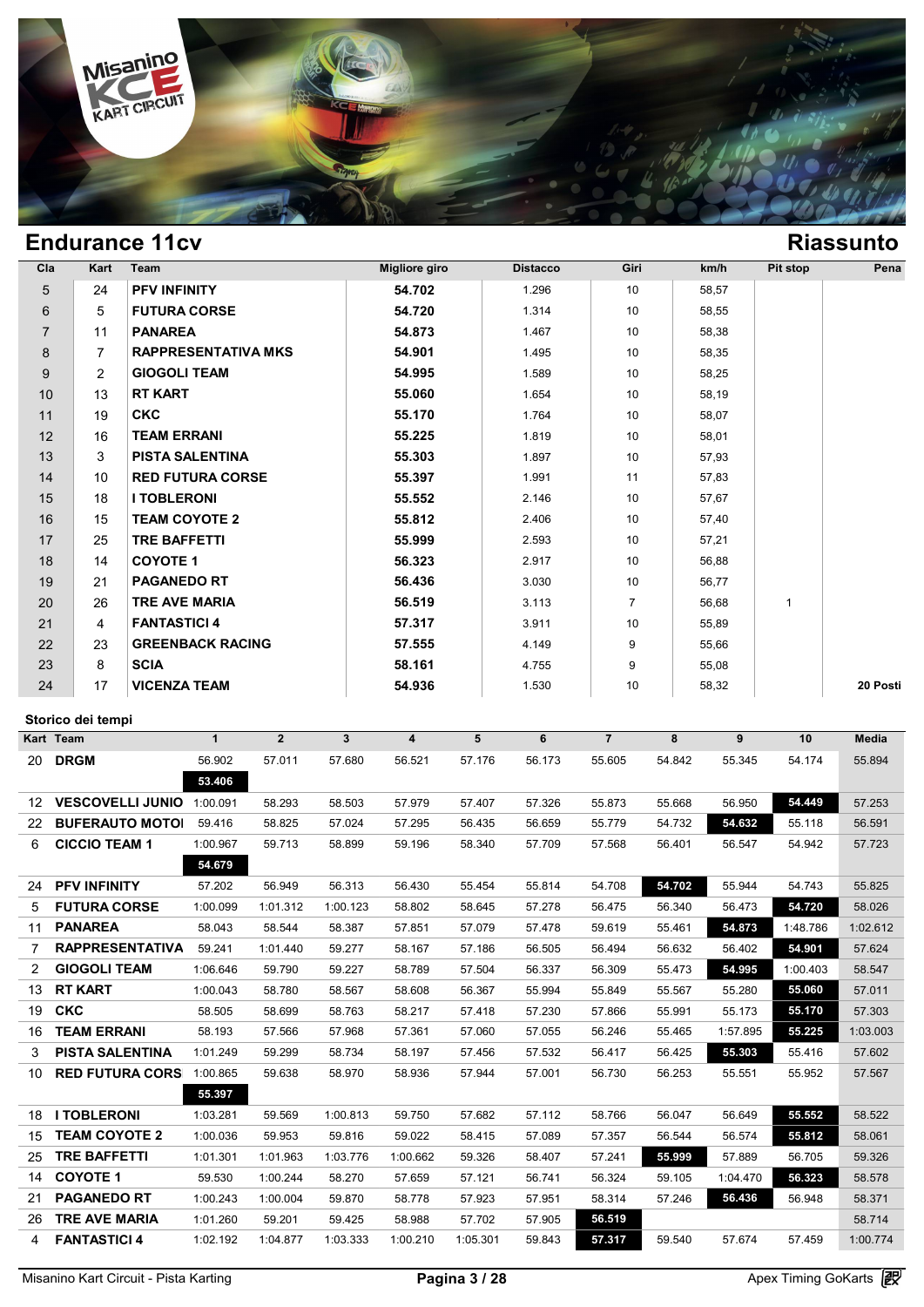

|    | Kart Team              |          |          |          |          |          |          |        |          |        | 10     | Media    |
|----|------------------------|----------|----------|----------|----------|----------|----------|--------|----------|--------|--------|----------|
| 23 | <b>GREENBACK RACIN</b> | 1:03.602 | 1:02.224 | 1:01.962 | 1:01.355 | 1:08.159 | 59.096   | 58.493 | 58.589   | 57.555 |        | 1:01.226 |
|    | <b>SCIA</b>            | 1:19.072 | 1:02.299 | 1:13.627 | 1:00.086 | 1:05.884 | 1:02.966 | 58.894 | 1:00.355 | 58.161 |        | 1:04.593 |
|    | <b>VICENZA TEAM</b>    | 1:01.134 | 1:00.220 | 59.210   | 58.284   | 58.394   | 56.714   | 55.923 | 1:01.294 | 55.787 | 54.936 | 58.189   |

### **Finale 08/12/2018 - 11:56**

| Cla            | Kart | Team                        | Giri | Tempo       | <b>Distacco</b> | Interv.  | km/h  | Migliore giro Pit stop |    | Pena   |
|----------------|------|-----------------------------|------|-------------|-----------------|----------|-------|------------------------|----|--------|
| $\mathbf{1}$   | 24   | <b>PFV INFINITY</b>         | 301  | 4:00:16.503 |                 |          | 66,89 | 43.805                 | 12 |        |
| 2              | 20   | <b>DRGM</b>                 | 301  | 4:00:35.896 | 19.393          | 19.393   | 66,80 | 43.888                 | 12 |        |
| 3              | 16   | <b>TEAM ERRANI</b>          | 300  | 4:00:59.292 | 1 Giro          | 1 Giro   | 66,43 | 43.892                 | 12 | 10.000 |
| $\overline{4}$ | 19   | <b>CKC</b>                  | 299  | 4:00:50.241 | 2 Giri          | 1 Giro   | 66,29 | 43.794                 | 12 |        |
| 5              | 21   | <b>PAGANEDO RT</b>          | 299  | 4:00:54.412 | 2 Giri          | 4.171    | 66,27 | 44.088                 | 12 |        |
| 6              | 12   | <b>VESCOVELLI JUNIOR</b>    | 298  | 4:00:42.288 | 3 Giri          | 1 Giro   | 66,11 | 43.878                 | 12 |        |
| $\overline{7}$ | 7    | <b>RAPPRESENTATIVA MKS</b>  | 297  | 4:00:31.815 | 4 Giri          | 1 Giro   | 65,93 | 44.016                 | 12 |        |
| 8              | 14   | <b>COYOTE 1</b>             | 296  | 4:00:28.887 | 5 Giri          | 1 Giro   | 65,72 | 44.329                 | 12 |        |
| 9              | 11   | <b>PANAREA</b>              | 296  | 4:00:47.665 | 5 Giri          | 18.778   | 65,64 | 44.297                 | 12 |        |
| 10             | 22   | <b>BUFERAUTO MOTORSPORT</b> | 295  | 4:00:42.948 | 6 Giri          | 1 Giro   | 65,44 | 44.035                 | 12 |        |
| 11             | 26   | <b>TRE AVE MARIA</b>        | 294  | 4:00:48.299 | 7 Giri          | 1 Giro   | 65,15 | 44.243                 | 12 | 10.000 |
| 12             | 10   | <b>RED FUTURA CORSE</b>     | 293  | 4:00:21.564 | 8 Giri          | 1 Giro   | 65,09 | 44.417                 | 12 |        |
| 13             | 15   | <b>TEAM COYOTE 2</b>        | 293  | 4:00:32.770 | 8 Giri          | 11.206   | 65,04 | 44.272                 | 12 |        |
| 14             | 6    | <b>CICCIO TEAM 1</b>        | 293  | 4:00:43.844 | 8 Giri          | 21.074   | 64,94 | 44.420                 | 12 | 10.000 |
| 15             | 8    | <b>SCIA</b>                 | 292  | 4:00:28.494 | 9 Giri          | 1 Giro   | 64,84 | 44.320                 | 12 |        |
| 16             | 5    | <b>FUTURA CORSE</b>         | 292  | 4:00:38.383 | 9 Giri          | 19.889   | 64,75 | 44.300                 | 12 | 10.000 |
| 17             | 2    | <b>GIOGOLI TEAM</b>         | 290  | 4:00:38.512 | 11 Giri         | 2 Giri   | 64,26 | 44.461                 | 12 | 20.000 |
| 18             | 3    | <b>PISTA SALENTINA</b>      | 286  | 4:00:57.033 | 15 Giri         | 4 Giri   | 63,38 | 44.800                 | 13 |        |
| 19             | 18   | <b>I TOBLERONI</b>          | 285  | 4:00:52.911 | 16 Giri         | 1 Giro   | 63,18 | 44.868                 | 12 |        |
| 20             | 13   | <b>RT KART</b>              | 282  | 4:00:31.179 | 19 Giri         | 3 Giri   | 62,60 | 44.461                 | 12 |        |
| 21             | 23   | <b>GREENBACK RACING</b>     | 281  | 4:00:58.234 | 20 Giri         | 1 Giro   | 62,27 | 45.600                 | 12 |        |
| 22             | 4    | <b>FANTASTICI 4</b>         | 281  | 4:00:59.670 | 20 Giri         | 11.436   | 62,22 | 45.052                 | 12 | 10.000 |
| 23             | 17   | <b>VICENZA TEAM</b>         | 279  | 4:00:21.310 | 22 Giri         | 2 Giri   | 61,98 | 45.042                 | 12 |        |
| 24             | 25   | <b>TRE BAFFETTI</b>         | 79   | 1:20:43.000 | 222 Giri        | 200 Giri | 52,26 | 45.490                 | 4  | 1 G.   |

### **Penalità**

| Ora   | Team                       | Penalità     | <b>Motivo</b>                        |
|-------|----------------------------|--------------|--------------------------------------|
| 00:20 | <b>TRE BAFFETTI</b>        | Avvertimento | Tempo in pit 00:58 (Giro 22)         |
| 00:47 | <b>GREENBACK RACING</b>    | Avvertimento | Tempo in pit 00:27 (Giro 51)         |
| 01:31 | TRE AVE MARIA              | Avvertimento | Tempo in pit 01:18 (Giro 111)        |
| 01:41 | <b>FUTURA CORSE</b>        | Avvertimento | Tempo in pit 01:19 (Giro 118)        |
| 01:53 | <b>CICCIO TEAM 1</b>       | Avvertimento | Tempo di staffetta: 30:05 (Giro 138) |
| 02:25 | <b>RAPPRESENTATIVA MKS</b> | Avvertimento | Tempo in pit 01:18 (Giro 176)        |
| 02:34 | <b>FANTASTICI 4</b>        | Avvertimento | Tempo in pit 01:15 (Giro 175)        |
| 02:45 | <b>GIOGOLI TEAM</b>        | Avvertimento | Tempo in pit 01:06 (Giro 196)        |
| 03:55 | <b>TEAM ERRANI</b>         | Avvertimento | Tempo in pit 01:19 (Giro 291)        |
|       |                            |              |                                      |

### **Storico dei tempi**

|                   |        |              |        |                |        | ____   |        |        |        |        |        |
|-------------------|--------|--------------|--------|----------------|--------|--------|--------|--------|--------|--------|--------|
| Storico dei tempi |        |              |        |                |        |        |        |        |        |        |        |
| Kart Team         |        | $\mathbf{2}$ | 3      | $\overline{4}$ | 5      | 6      |        | 8      | 9      | 10     | Media  |
| 24 PFV INFINITY   | 49.789 | 48.121       | 47.906 | 47.336         | 47.097 | 46.323 | 46.102 | 45.735 | 46.781 | 45.624 | 47.745 |
|                   | 45.514 | 46.919       | 45.413 | 45.199         | 45.344 | 45.352 | 45.152 | 45.062 | 45.662 | 45.362 |        |
|                   |        |              |        |                |        |        |        |        |        |        |        |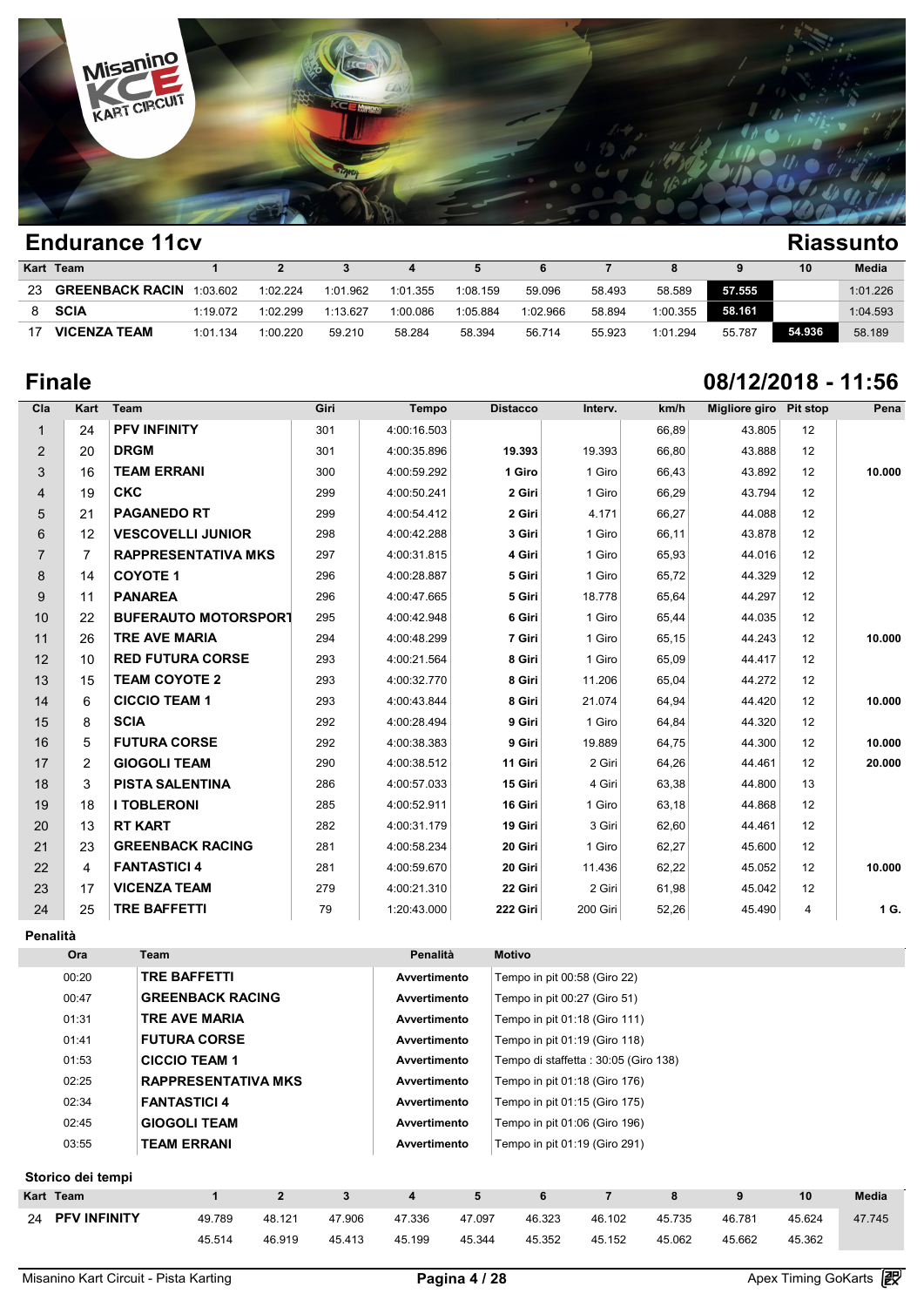

| <b>Endurance 11cv</b> |              |              |              |                         |           |        |                |          |          |          | <b>Riassunto</b> |
|-----------------------|--------------|--------------|--------------|-------------------------|-----------|--------|----------------|----------|----------|----------|------------------|
| Kart Team             | $\mathbf{1}$ | $\mathbf{2}$ | $\mathbf{3}$ | $\overline{\mathbf{4}}$ | ${\bf 5}$ | 6      | $\overline{7}$ | 8        | 9        | $10$     | Media            |
|                       | 45.167       | 44.753       | 45.236       | 45.164                  | 44.759    | 44.917 | 44.671         | 44.889   | 45.064   | 45.478   |                  |
|                       | 44.699       | 44.935       | 44.733       | 44.956                  | 44.773    | 45.161 | 44.860         | 2:01.569 | 47.735   | 46.097   |                  |
|                       | 45.351       | 45.339       | 44.794       | 45.128                  | 44.976    | 45.217 | 44.969         | 44.630   | 45.772   | 44.679   |                  |
|                       | 44.714       | 44.649       | 45.222       | 44.758                  | 45.084    | 45.094 | 44.933         | 44.457   | 44.485   | 44.489   |                  |
|                       | 44.833       | 44.735       | 44.976       | 44.418                  | 44.555    | 45.967 | 44.624         | 2:01.730 | 45.728   | 45.112   |                  |
|                       | 44.630       | 44.747       | 45.042       | 45.006                  | 44.787    | 44.523 | 44.594         | 45.112   | 44.386   | 44.314   |                  |
|                       | 44.358       | 44.683       | 44.468       | 44.548                  | 44.293    | 44.179 | 44.327         | 44.670   | 44.459   | 44.587   |                  |
|                       | 44.727       | 44.572       | 44.446       | 44.324                  | 44.324    | 44.614 | 44.825         | 45.212   | 44.473   | 44.343   |                  |
|                       | 44.247       | 44.273       | 44.411       | 44.876                  | 44.216    | 44.312 | 44.148         | 2:01.101 | 2:02.015 | 45.689   |                  |
|                       | 44.706       | 44.666       | 44.674       | 44.786                  | 45.508    | 44.566 | 45.330         | 44.646   | 44.740   | 2:00.306 |                  |
|                       | 45.408       | 44.661       | 44.541       | 44.742                  | 44.425    | 44.357 | 44.399         | 44.177   | 44.068   | 44.238   |                  |
|                       | 44.773       | 44.262       | 44.186       | 44.379                  | 44.347    | 44.919 | 44.316         | 44.263   | 43.990   | 44.963   |                  |
|                       | 44.141       | 44.449       | 44.273       | 44.054                  | 44.280    | 44.814 | 44.189         | 44.211   | 44.060   | 44.186   |                  |
|                       | 43.995       | 44.193       | 44.022       | 44.054                  | 44.137    | 44.482 | 44.558         | 44.130   | 44.282   | 2:00.162 |                  |
|                       | 45.183       | 44.610       | 44.392       | 44.423                  | 44.574    | 45.731 | 44.423         | 44.351   | 44.548   | 44.324   |                  |
|                       | 44.318       | 44.170       | 44.403       | 44.604                  | 44.363    | 44.354 | 44.598         | 44.316   | 44.883   | 44.830   |                  |
|                       | 44.593       | 44.403       | 44.233       | 44.223                  | 44.862    | 44.725 | 44.239         | 44.341   | 44.475   | 44.296   |                  |
|                       | 44.390       | 44.245       | 44.191       | 44.429                  | 44.414    | 44.400 | 44.408         | 44.415   | 45.736   | 2:00.985 |                  |
|                       | 47.054       | 44.885       | 44.846       | 44.650                  | 44.451    | 44.864 | 44.783         | 45.095   | 2:00.204 | 45.430   |                  |
|                       | 44.479       | 44.672       | 44.521       | 45.143                  | 44.648    | 44.781 | 2:00.360       | 45.646   | 44.829   | 44.999   |                  |
|                       | 44.594       | 44.916       | 44.526       | 2:00.713                | 44.890    | 44.383 | 45.148         | 44.109   | 44.102   | 44.479   |                  |
|                       | 44.709       | 45.615       | 45.123       | 44.443                  | 44.174    | 43.904 | 44.167         | 44.018   | 44.030   | 43.959   |                  |
|                       | 43.981       | 44.034       | 46.105       | 44.437                  | 44.219    | 44.399 | 43.963         | 43.996   | 44.105   | 43.967   |                  |
|                       | 44.168       | 44.097       | 44.079       | 44.107                  | 43.881    | 43.905 | 43.978         | 44.095   | 44.184   | 43.885   |                  |
|                       | 43.866       | 43.805       | 43.849       | 1:59.490                | 45.031    | 44.265 | 44.123         | 44.024   | 43.986   | 44.478   |                  |
|                       | 44.954       | 44.461       | 44.377       | 44.007                  | 44.494    | 44.644 | 45.473         | 44.369   | 44.138   | 44.112   |                  |
|                       | 44.027       | 44.956       | 44.228       | 44.143                  | 44.030    | 43.947 | 44.392         | 44.689   | 44.112   | 44.641   |                  |
|                       | 44.723       | 44.387       | 43.971       | 2:00.892                | 45.287    | 44.755 | 44.582         | 45.019   | 44.434   | 44.514   |                  |
|                       | 44.694       |              |              |                         |           |        |                |          |          |          |                  |
| <b>DRGM</b><br>20     | 50.013       | 48.410       | 47.966       | 47.833                  | 47.054    | 46.414 | 46.088         | 45.570   | 46.816   | 45.710   | 47.812           |
|                       | 45.457       | 45.954       | 45.623       | 45.404                  | 45.483    | 45.330 | 45.531         | 45.236   | 45.550   | 45.399   |                  |
|                       | 45.062       | 44.885       | 45.154       | 45.197                  | 44.724    | 44.890 | 44.714         | 44.840   | 45.440   | 45.184   |                  |
|                       | 44.677       | 44.878       | 44.703       | 45.398                  | 44.675    | 44.923 | 2:01.510       | 47.732   | 45.727   | 45.196   |                  |
|                       | 44.687       | 45.138       | 44.733       | 44.798                  | 44.580    | 44.683 | 45.749         | 44.771   | 45.585   | 44.436   |                  |
|                       | 44.522       | 44.260       | 44.347       | 44.267                  | 44.767    | 44.477 | 44.584         | 44.363   | 44.240   | 45.000   |                  |
|                       | 44.385       | 44.228       | 44.923       | 44.324                  | 44.169    | 44.242 | 44.900         | 44.722   | 44.262   | 45.272   |                  |
|                       | 44.865       | 44.480       | 44.260       | 44.797                  | 44.642    | 45.406 | 2:01.287       | 45.272   | 45.317   | 45.061   |                  |
|                       | 44.417       | 44.791       | 44.410       | 44.429                  | 44.824    | 44.423 | 44.517         | 44.757   | 44.468   | 44.714   |                  |
|                       | 45.086       | 44.432       | 44.336       | 44.466                  | 44.698    | 44.261 | 44.292         | 44.253   | 44.164   | 44.427   |                  |
|                       | 43.996       | 44.346       | 45.390       | 44.408                  | 44.179    | 44.353 | 44.359         | 44.334   | 44.214   | 44.410   |                  |
|                       | 44.529       | 44.259       | 44.616       | 44.449                  | 44.277    | 44.327 | 2:10.795       | 45.662   | 44.902   | 44.955   |                  |
|                       | 45.794       | 44.816       | 44.084       | 44.257                  | 44.795    | 44.371 | 44.710         | 44.349   | 44.305   | 44.323   |                  |
|                       | 44.339       | 45.066       | 45.231       | 44.192                  | 44.107    | 44.971 | 44.143         | 44.146   | 44.509   | 43.972   |                  |
|                       | 44.702       | 44.165       | 44.411       | 44.169                  | 44.203    | 44.121 | 44.300         | 44.470   | 44.479   | 44.375   |                  |
|                       | 44.174       | 44.044       | 43.888       | 44.496                  | 2:00.263  | 45.743 | 45.073         | 44.840   | 44.753   | 44.611   |                  |
|                       | 44.559       | 44.323       | 44.325       | 44.537                  | 44.483    | 44.601 | 44.474         | 44.430   | 44.441   | 44.723   |                  |
|                       | 44.415       | 44.577       | 44.665       | 44.425                  | 44.533    | 44.806 | 44.863         | 44.615   | 44.313   | 44.462   |                  |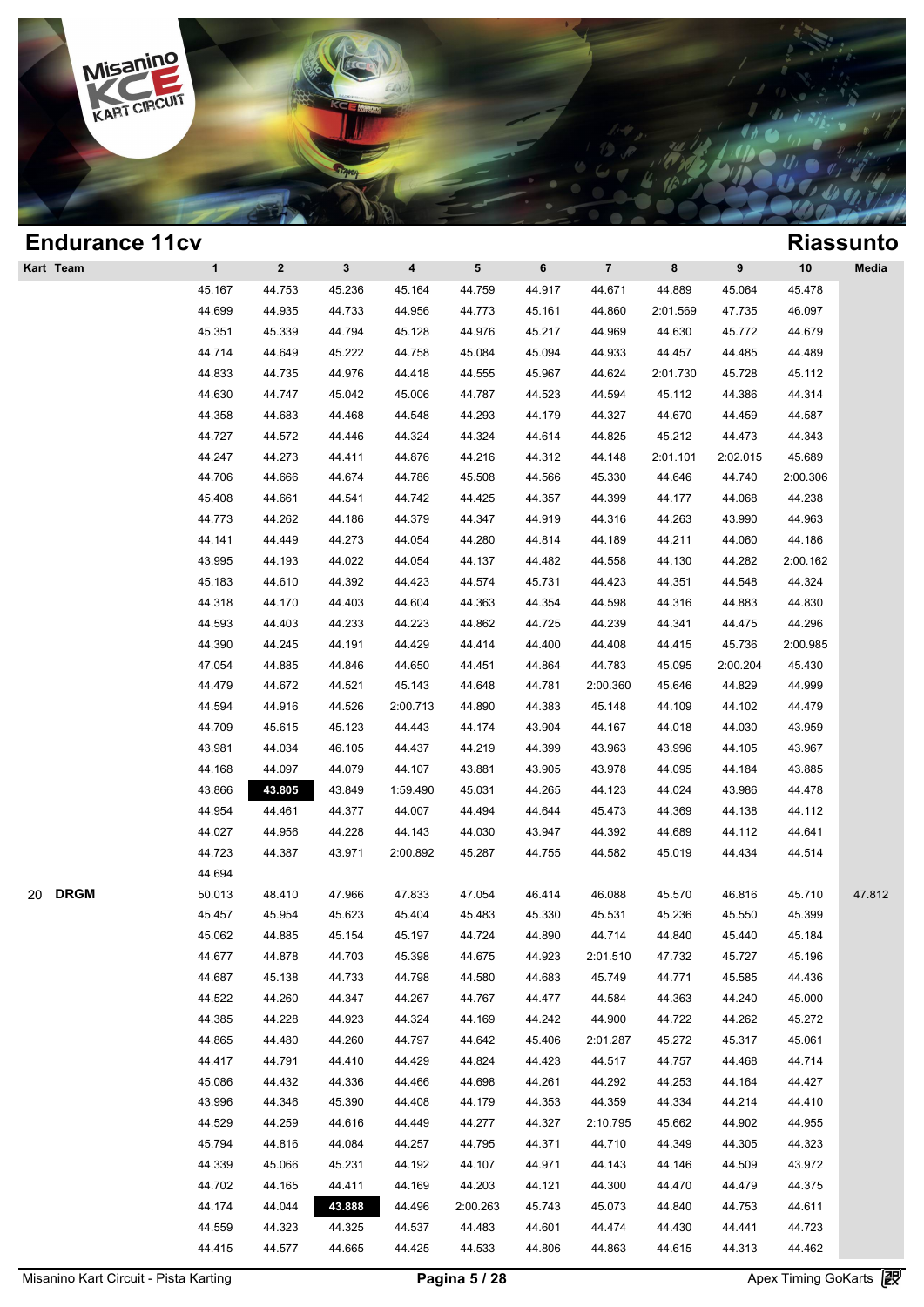

| <b>Endurance 11cv</b>    |              |                |                |                         |                 |          |                |          |          |          | <b>Riassunto</b> |
|--------------------------|--------------|----------------|----------------|-------------------------|-----------------|----------|----------------|----------|----------|----------|------------------|
| Kart Team                | $\mathbf{1}$ | $\overline{2}$ | 3 <sup>1</sup> | $\overline{\mathbf{4}}$ | $5\phantom{.0}$ | 6        | $\overline{7}$ | 8        | 9        | 10       | Media            |
|                          | 44.550       | 44.787         | 44.570         | 44.743                  | 44.517          | 44.636   | 44.703         | 44.537   | 44.694   | 2:00.548 |                  |
|                          | 45.827       | 45.582         | 44.532         | 44.704                  | 45.430          | 44.371   | 44.417         | 44.516   | 44.160   | 44.570   |                  |
|                          | 44.937       | 45.549         | 44.511         | 44.415                  | 44.273          | 44.446   | 44.382         | 45.144   | 44.416   | 44.168   |                  |
|                          | 45.286       | 44.350         | 44.147         | 44.111                  | 44.283          | 44.123   | 43.937         | 44.218   | 44.141   | 44.372   |                  |
|                          | 44.190       | 44.557         | 44.216         | 44.419                  | 45.193          | 44.355   | 44.036         | 43.977   | 45.938   | 2:00.051 |                  |
|                          | 2:01.312     | 2:00.764       | 45.686         | 45.004                  | 44.901          | 2:00.390 | 46.048         | 2:01.821 | 2:01.242 | 45.548   |                  |
|                          | 44.609       | 44.441         | 44.399         | 44.527                  | 44.532          | 44.740   | 44.614         | 44.488   | 44.421   | 44.281   |                  |
|                          | 44.458       | 44.227         | 44.396         | 44.351                  | 44.962          | 44.488   | 44.325         | 44.070   | 44.216   | 44.156   |                  |
|                          | 44.353       | 44.496         | 44.376         | 44.867                  | 44.764          | 44.708   | 44.683         | 44.637   | 44.872   | 44.806   |                  |
|                          | 45.173       | 44.333         | 45.258         | 44.517                  | 45.117          | 44.679   | 2:00.434       | 45.317   | 45.630   | 44.636   |                  |
|                          | 44.453       | 44.476         | 44.231         | 44.427                  | 44.421          | 44.124   | 44.054         | 44.218   | 44.444   | 44.615   |                  |
|                          | 44.621       | 44.431         | 44.461         | 44.307                  | 44.946          | 44.433   | 44.567         | 44.272   | 44.875   | 44.461   |                  |
|                          | 44.755       |                |                |                         |                 |          |                |          |          |          |                  |
| <b>TEAM ERRANI</b><br>16 | 51.204       | 48.370         | 47.361         | 46.732                  | 47.484          | 46.717   | 46.143         | 46.645   | 46.474   | 45.989   | 48.047           |
|                          | 45.524       | 45.985         | 45.501         | 45.295                  | 45.498          | 45.276   | 45.309         | 45.850   | 45.500   | 46.003   |                  |
|                          | 45.543       | 45.357         | 46.497         | 45.498                  | 45.988          | 47.141   | 45.855         | 45.534   | 45.152   | 45.081   |                  |
|                          | 45.217       | 45.469         | 45.602         | 45.146                  | 2:01.791        | 47.239   | 46.498         | 46.621   | 46.614   | 46.219   |                  |
|                          | 45.753       | 45.691         | 45.559         | 45.514                  | 45.323          | 45.308   | 45.430         | 45.197   | 45.628   | 46.224   |                  |
|                          | 45.422       | 45.296         | 45.168         | 45.232                  | 45.134          | 2:01.083 | 46.190         | 45.488   | 45.784   | 45.009   |                  |
|                          | 46.097       | 45.034         | 45.316         | 45.033                  | 45.411          | 44.856   | 44.758         | 44.945   | 45.202   | 45.160   |                  |
|                          | 45.567       | 2:02.171       | 45.651         | 44.912                  | 44.782          | 44.942   | 44.789         | 44.880   | 44.898   | 44.871   |                  |
|                          | 44.810       | 45.468         | 45.515         | 44.967                  | 44.641          | 44.844   | 44.640         | 44.857   | 44.902   | 45.605   |                  |
|                          | 44.936       | 45.143         | 45.071         | 45.805                  | 45.266          | 44.874   | 44.902         | 44.915   | 45.020   | 45.745   |                  |
|                          | 44.724       | 45.017         | 44.803         | 44.730                  | 45.520          | 44.808   | 2:01.598       | 45.681   | 45.199   | 44.881   |                  |
|                          | 45.353       | 44.720         | 45.395         | 44.619                  | 44.511          | 44.752   | 44.741         | 44.439   | 44.748   | 44.555   |                  |
|                          | 44.724       | 44.650         | 44.884         | 44.776                  | 44.722          | 44.403   | 44.791         | 45.247   | 47.154   | 45.602   |                  |
|                          | 44.420       | 44.555         | 44.646         | 44.451                  | 44.289          | 44.344   | 44.832         | 44.552   | 44.352   | 44.419   |                  |
|                          | 44.721       | 44.723         | 44.310         | 2:00.381                | 45.719          | 44.991   | 45.188         | 44.702   | 44.630   | 44.973   |                  |
|                          | 44.956       | 45.306         | 44.687         | 44.495                  | 45.189          | 44.980   | 44.766         | 44.735   | 44.708   | 44.648   |                  |
|                          | 44.799       | 44.721         | 45.281         | 45.159                  | 44.894          | 44.706   | 44.688         | 44.673   | 44.721   | 44.622   |                  |
|                          | 44.714       | 44.522         | 44.863         | 44.797                  | 44.745          | 44.742   | 44.623         | 44.781   | 44.851   | 1:59.944 |                  |
|                          | 45.721       | 44.560         | 44.678         | 44.654                  | 44.306          | 44.381   | 44.643         | 45.056   | 44.887   | 44.425   |                  |
|                          | 44.464       | 44.325         | 44.541         | 44.508                  | 45.467          | 45.904   | 45.122         | 44.370   | 44.813   | 45.375   |                  |
|                          | 47.247       | 45.056         | 44.661         | 44.231                  | 44.214          | 44.600   | 44.286         | 44.357   | 44.917   | 45.182   |                  |
|                          | 44.639       | 44.680         | 44.132         | 43.972                  | 44.573          | 44.920   | 44.235         | 2:00.139 | 45.517   | 44.773   |                  |
|                          | 44.547       | 44.576         | 44.484         | 44.293                  | 44.358          | 44.462   | 44.420         | 44.232   | 44.619   | 44.395   |                  |
|                          | 44.473       | 44.481         | 44.594         | 44.393                  | 44.909          | 44.389   | 44.511         | 44.467   | 44.494   | 44.772   |                  |
|                          | 44.813       | 44.545         | 44.705         | 44.422                  | 44.500          | 44.407   | 44.967         | 2:00.206 | 45.249   | 45.297   |                  |
|                          | 45.021       | 44.974         | 44.384         | 44.726                  | 44.303          | 44.467   | 44.231         | 44.194   | 44.230   | 44.349   |                  |
|                          | 44.292       | 44.101         | 44.542         | 44.012                  | 44.184          | 44.572   | 44.180         | 44.060   | 44.167   | 44.147   |                  |
|                          | 43.922       | 44.075         | 43.957         | 43.892                  | 44.743          | 44.084   | 44.252         | 44.117   | 2:00.502 | 46.697   |                  |
|                          | 45.099       | 45.303         | 2:01.516       | 45.117                  | 44.619          | 44.434   | 2:02.300       | 45.357   | 45.083   | 45.016   |                  |
|                          | 44.975       | 1:59.340       | 45.227         | 44.339                  | 44.474          | 44.399   | 44.147         | 44.144   | 44.158   | 44.449   |                  |
| 19 CKC                   | 49.497       | 48.117         | 47.976         | 47.334                  | 47.347          | 47.290   | 46.307         | 46.079   | 45.910   | 45.623   | 48.165           |
|                          | 45.893       | 46.779         | 47.234         | 45.589                  | 45.552          | 45.906   | 46.104         | 45.660   | 46.126   | 48.238   |                  |
|                          | 45.457       | 45.612         | 45.749         | 46.101                  | 45.944          | 45.152   | 45.069         | 45.610   | 45.578   | 46.426   |                  |
|                          | 45.022       | 45.059         | 45.192         | 45.885                  | 45.162          | 45.311   | 2:01.339       | 47.646   | 46.427   | 46.080   |                  |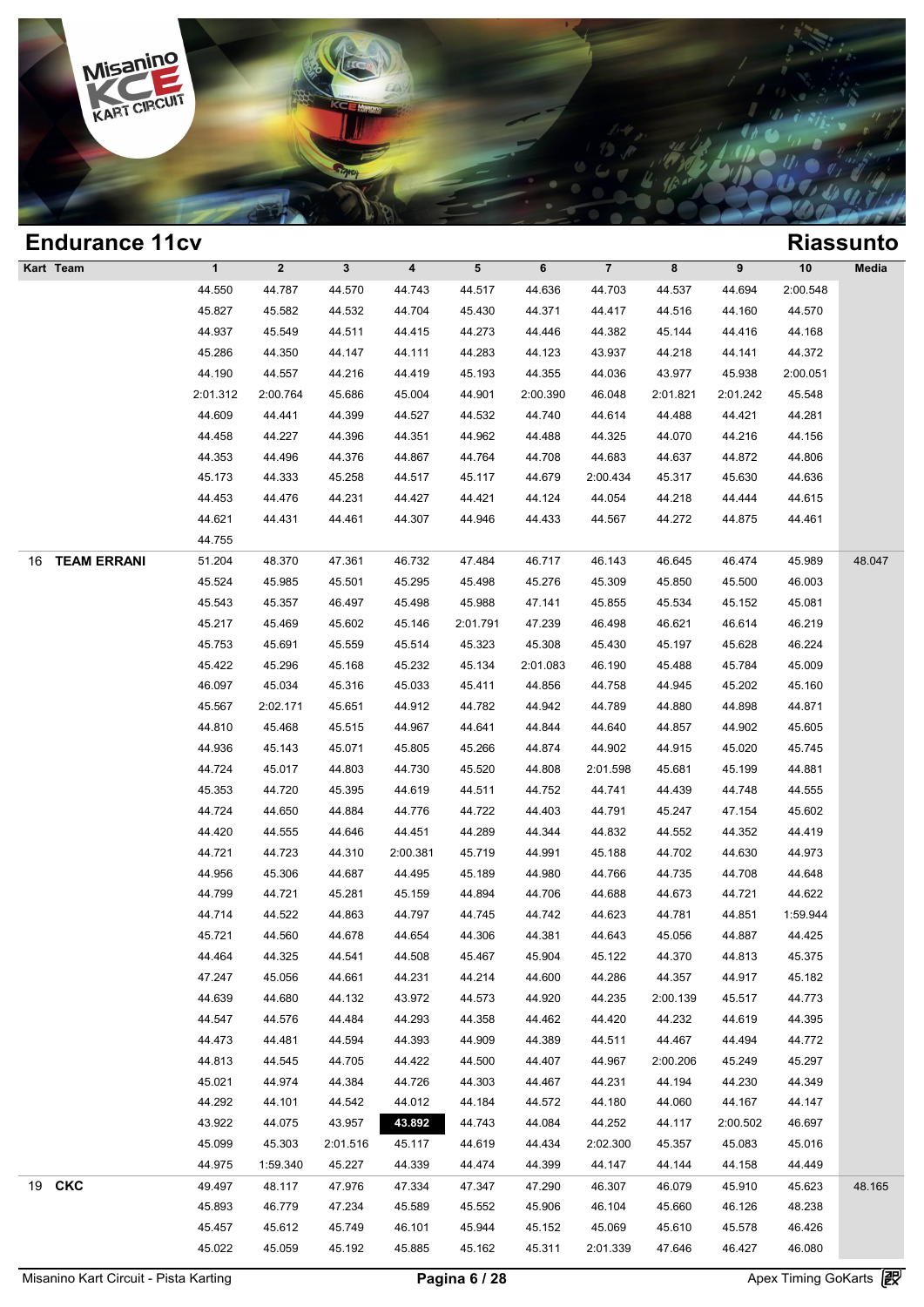

| $\mathbf 1$<br>$\overline{\mathbf{7}}$<br>$\mathbf{2}$<br>$\mathbf{3}$<br>$\overline{\mathbf{4}}$<br>5<br>6<br>8<br>9<br>$10$<br>Media<br>45.291<br>45.909<br>45.530<br>45.517<br>45.769<br>45.672<br>46.035<br>45.383<br>45.419<br>45.366<br>45.563<br>44.912<br>45.191<br>46.624<br>44.959<br>44.807<br>45.265<br>45.488<br>45.381<br>45.411<br>45.198<br>44.982<br>44.881<br>44.978<br>46.371<br>45.481<br>44.803<br>44.952<br>46.153<br>2:01.750<br>46.040<br>46.508<br>46.235<br>45.330<br>45.066<br>46.090<br>45.067<br>44.813<br>44.695<br>44.725<br>44.808<br>45.322<br>44.637<br>44.336<br>44.244<br>44.698<br>45.440<br>45.255<br>44.813<br>44.495<br>44.461<br>44.636<br>44.593<br>44.967<br>44.742<br>45.134<br>45.604<br>44.678<br>44.989<br>44.878<br>44.461<br>44.537<br>45.067<br>45.080<br>46.183<br>46.057<br>44.776<br>2:01.140<br>46.241<br>45.224<br>46.425<br>46.135<br>46.108<br>46.486<br>44.876<br>46.265<br>45.777<br>45.351<br>45.203<br>44.893<br>45.014<br>45.195<br>44.708<br>44.765<br>44.604<br>45.605<br>45.022<br>44.903<br>45.464<br>44.865<br>44.692<br>44.728<br>45.259<br>44.879<br>44.720<br>45.797<br>45.473<br>44.575<br>44.814<br>44.562<br>44.676<br>2:00.969<br>46.124<br>44.663<br>45.923<br>44.745<br>44.539<br>45.133<br>44.638<br>44.738<br>44.317<br>44.422<br>44.374<br>44.427<br>44.747<br>44.373<br>44.552<br>45.022<br>44.491<br>44.471<br>44.376<br>46.237<br>44.593<br>44.851<br>45.790<br>47.498<br>44.613<br>44.490<br>44.780<br>44.698<br>44.626<br>44.732<br>44.655<br>44.422<br>44.731<br>45.415<br>44.878<br>44.929<br>44.850<br>2:00.477<br>46.147<br>45.001<br>45.054<br>45.264<br>45.019<br>44.901<br>44.894<br>44.749<br>46.588<br>44.976<br>45.151<br>44.682<br>45.343<br>45.383<br>44.863<br>44.733<br>45.353<br>45.470<br>45.644<br>46.170<br>2:00.843<br>44.584<br>44.899<br>44.688<br>44.363<br>44.231<br>44.408<br>45.368<br>44.450<br>44.301<br>44.370<br>44.303<br>44.223<br>44.344<br>44.561<br>44.420<br>44.505<br>44.487<br>44.412<br>44.557<br>44.511<br>44.898<br>44.562<br>44.432<br>44.706<br>44.506<br>44.804<br>44.435<br>44.603<br>44.446<br>44.489<br>44.639<br>44.523<br>44.505<br>44.281<br>44.352<br>44.627<br>44.660<br>44.393<br>2:01.201<br>46.217<br>45.285<br>44.908<br>44.702<br>44.983<br>45.750<br>2:00.174<br>46.602<br>2:00.999<br>45.101<br>44.517<br>44.332<br>44.461<br>44.195<br>44.686<br>44.301<br>45.301<br>44.240<br>44.338<br>44.384<br>44.347<br>44.580<br>44.285<br>44.674<br>44.326<br>44.234<br>44.195<br>44.038<br>44.379<br>44.095<br>44.369<br>44.648<br>44.295<br>44.404<br>45.445<br>44.702<br>44.401<br>44.361<br>44.296<br>44.491<br>44.360<br>2:02.357<br>45.807<br>44.389<br>43.966<br>2:00.548<br>2:00.970<br>44.902<br>44.817<br>44.349<br>43.794<br>44.873<br>44.149<br>44.675<br>44.867<br>44.566<br>44.601<br>44.469<br>44.171<br><b>PAGANEDO RT</b><br>49.380<br>47.824<br>46.368<br>45.891<br>45.983<br>48.183<br>48.577<br>48.553<br>46.812<br>46.288<br>46.471<br>45.419<br>45.635<br>45.322<br>45.317<br>45.816<br>45.320<br>45.246<br>45.149<br>45.883<br>45.221<br>45.708<br>45.235<br>46.819<br>45.442<br>45.803<br>46.253<br>45.504<br>45.849<br>45.508<br>45.136<br>45.207<br>46.253<br>45.312<br>45.287<br>45.103<br>45.395<br>2:01.730<br>46.765<br>46.061<br>47.529<br>45.320<br>45.583<br>44.951<br>44.846<br>45.148<br>45.181<br>45.020<br>45.119<br>45.744<br>46.166<br>44.997<br>44.889<br>45.151<br>44.442<br>45.661<br>44.978<br>45.172<br>45.386<br>44.522<br>44.864<br>44.912<br>44.912<br>44.366<br>44.651<br>44.388<br>44.691<br>44.590<br>44.516<br>44.565<br>44.577<br>44.994<br>45.067<br>45.935<br>45.077<br>45.267<br>2:01.440<br>45.370<br>45.495<br>44.921<br>44.831<br>44.635<br>44.817<br>45.868<br>45.298<br>44.513<br>44.645<br>45.049<br>44.838<br>44.989<br>44.916<br>45.201<br>45.427<br>44.924<br>44.632<br>44.897<br>44.799<br>44.927<br>44.864<br>45.871<br>44.889<br>44.994<br>44.893<br>44.565<br>44.933<br>44.908<br>45.566<br>45.457<br>45.181<br>45.415<br>45.245<br>44.567<br>2:01.179<br>46.241<br>45.800<br>44.715<br>44.883<br>44.936<br>44.706<br>44.932<br>44.774<br>44.479<br>44.728<br>44.505<br>44.627<br>44.556<br>44.616<br>44.652<br>44.202<br>45.212<br>44.731<br>47.104<br>45.722<br>44.724<br>44.314<br>44.730<br>44.234<br>44.510<br>44.632<br>44.235<br>44.682<br>44.586<br>44.324<br>44.477<br>44.811<br>44.159<br>44.536<br>44.348<br>44.114<br>44.480<br>2:01.235<br>46.551<br>45.026<br>45.203<br>44.844<br>46.730<br>44.992<br>45.008<br>45.423<br>45.498<br>44.822<br>44.662<br>44.810<br>45.209<br>45.082<br>44.979<br>44.830<br>45.010<br>44.947<br>44.976<br>44.916<br>2:01.567<br>45.601<br>45.057<br>45.464<br>45.308<br>44.875<br>44.540<br>44.652<br>45.312<br>44.795<br>44.747<br>44.817<br>44.658<br>44.785<br>46.552<br>44.892<br>2:01.608<br>46.136<br>45.474<br>44.318<br>45.056<br>44.644<br>44.795<br>44.737<br>45.777<br>45.499<br>46.284<br>45.566<br>44.961<br>44.970 | <b>Endurance 11cv</b> |        |        |        |        |        |        |          |        |        |        | <b>Riassunto</b> |
|----------------------------------------------------------------------------------------------------------------------------------------------------------------------------------------------------------------------------------------------------------------------------------------------------------------------------------------------------------------------------------------------------------------------------------------------------------------------------------------------------------------------------------------------------------------------------------------------------------------------------------------------------------------------------------------------------------------------------------------------------------------------------------------------------------------------------------------------------------------------------------------------------------------------------------------------------------------------------------------------------------------------------------------------------------------------------------------------------------------------------------------------------------------------------------------------------------------------------------------------------------------------------------------------------------------------------------------------------------------------------------------------------------------------------------------------------------------------------------------------------------------------------------------------------------------------------------------------------------------------------------------------------------------------------------------------------------------------------------------------------------------------------------------------------------------------------------------------------------------------------------------------------------------------------------------------------------------------------------------------------------------------------------------------------------------------------------------------------------------------------------------------------------------------------------------------------------------------------------------------------------------------------------------------------------------------------------------------------------------------------------------------------------------------------------------------------------------------------------------------------------------------------------------------------------------------------------------------------------------------------------------------------------------------------------------------------------------------------------------------------------------------------------------------------------------------------------------------------------------------------------------------------------------------------------------------------------------------------------------------------------------------------------------------------------------------------------------------------------------------------------------------------------------------------------------------------------------------------------------------------------------------------------------------------------------------------------------------------------------------------------------------------------------------------------------------------------------------------------------------------------------------------------------------------------------------------------------------------------------------------------------------------------------------------------------------------------------------------------------------------------------------------------------------------------------------------------------------------------------------------------------------------------------------------------------------------------------------------------------------------------------------------------------------------------------------------------------------------------------------------------------------------------------------------------------------------------------------------------------------------------------------------------------------------------------------------------------------------------------------------------------------------------------------------------------------------------------------------------------------------------------------------------------------------------------------------------------------------------------------------------------------------------------------------------------------------------------------------------------------------------------------------------------------------------------------------------------------------------------------------------------------------------------------------------------------------------------------------------------|-----------------------|--------|--------|--------|--------|--------|--------|----------|--------|--------|--------|------------------|
|                                                                                                                                                                                                                                                                                                                                                                                                                                                                                                                                                                                                                                                                                                                                                                                                                                                                                                                                                                                                                                                                                                                                                                                                                                                                                                                                                                                                                                                                                                                                                                                                                                                                                                                                                                                                                                                                                                                                                                                                                                                                                                                                                                                                                                                                                                                                                                                                                                                                                                                                                                                                                                                                                                                                                                                                                                                                                                                                                                                                                                                                                                                                                                                                                                                                                                                                                                                                                                                                                                                                                                                                                                                                                                                                                                                                                                                                                                                                                                                                                                                                                                                                                                                                                                                                                                                                                                                                                                                                                                                                                                                                                                                                                                                                                                                                                                                                                                                                                                                        | Kart Team             |        |        |        |        |        |        |          |        |        |        |                  |
|                                                                                                                                                                                                                                                                                                                                                                                                                                                                                                                                                                                                                                                                                                                                                                                                                                                                                                                                                                                                                                                                                                                                                                                                                                                                                                                                                                                                                                                                                                                                                                                                                                                                                                                                                                                                                                                                                                                                                                                                                                                                                                                                                                                                                                                                                                                                                                                                                                                                                                                                                                                                                                                                                                                                                                                                                                                                                                                                                                                                                                                                                                                                                                                                                                                                                                                                                                                                                                                                                                                                                                                                                                                                                                                                                                                                                                                                                                                                                                                                                                                                                                                                                                                                                                                                                                                                                                                                                                                                                                                                                                                                                                                                                                                                                                                                                                                                                                                                                                                        |                       |        |        |        |        |        |        |          |        |        |        |                  |
|                                                                                                                                                                                                                                                                                                                                                                                                                                                                                                                                                                                                                                                                                                                                                                                                                                                                                                                                                                                                                                                                                                                                                                                                                                                                                                                                                                                                                                                                                                                                                                                                                                                                                                                                                                                                                                                                                                                                                                                                                                                                                                                                                                                                                                                                                                                                                                                                                                                                                                                                                                                                                                                                                                                                                                                                                                                                                                                                                                                                                                                                                                                                                                                                                                                                                                                                                                                                                                                                                                                                                                                                                                                                                                                                                                                                                                                                                                                                                                                                                                                                                                                                                                                                                                                                                                                                                                                                                                                                                                                                                                                                                                                                                                                                                                                                                                                                                                                                                                                        |                       |        |        |        |        |        |        |          |        |        |        |                  |
|                                                                                                                                                                                                                                                                                                                                                                                                                                                                                                                                                                                                                                                                                                                                                                                                                                                                                                                                                                                                                                                                                                                                                                                                                                                                                                                                                                                                                                                                                                                                                                                                                                                                                                                                                                                                                                                                                                                                                                                                                                                                                                                                                                                                                                                                                                                                                                                                                                                                                                                                                                                                                                                                                                                                                                                                                                                                                                                                                                                                                                                                                                                                                                                                                                                                                                                                                                                                                                                                                                                                                                                                                                                                                                                                                                                                                                                                                                                                                                                                                                                                                                                                                                                                                                                                                                                                                                                                                                                                                                                                                                                                                                                                                                                                                                                                                                                                                                                                                                                        |                       |        |        |        |        |        |        |          |        |        |        |                  |
|                                                                                                                                                                                                                                                                                                                                                                                                                                                                                                                                                                                                                                                                                                                                                                                                                                                                                                                                                                                                                                                                                                                                                                                                                                                                                                                                                                                                                                                                                                                                                                                                                                                                                                                                                                                                                                                                                                                                                                                                                                                                                                                                                                                                                                                                                                                                                                                                                                                                                                                                                                                                                                                                                                                                                                                                                                                                                                                                                                                                                                                                                                                                                                                                                                                                                                                                                                                                                                                                                                                                                                                                                                                                                                                                                                                                                                                                                                                                                                                                                                                                                                                                                                                                                                                                                                                                                                                                                                                                                                                                                                                                                                                                                                                                                                                                                                                                                                                                                                                        |                       |        |        |        |        |        |        |          |        |        |        |                  |
|                                                                                                                                                                                                                                                                                                                                                                                                                                                                                                                                                                                                                                                                                                                                                                                                                                                                                                                                                                                                                                                                                                                                                                                                                                                                                                                                                                                                                                                                                                                                                                                                                                                                                                                                                                                                                                                                                                                                                                                                                                                                                                                                                                                                                                                                                                                                                                                                                                                                                                                                                                                                                                                                                                                                                                                                                                                                                                                                                                                                                                                                                                                                                                                                                                                                                                                                                                                                                                                                                                                                                                                                                                                                                                                                                                                                                                                                                                                                                                                                                                                                                                                                                                                                                                                                                                                                                                                                                                                                                                                                                                                                                                                                                                                                                                                                                                                                                                                                                                                        |                       |        |        |        |        |        |        |          |        |        |        |                  |
|                                                                                                                                                                                                                                                                                                                                                                                                                                                                                                                                                                                                                                                                                                                                                                                                                                                                                                                                                                                                                                                                                                                                                                                                                                                                                                                                                                                                                                                                                                                                                                                                                                                                                                                                                                                                                                                                                                                                                                                                                                                                                                                                                                                                                                                                                                                                                                                                                                                                                                                                                                                                                                                                                                                                                                                                                                                                                                                                                                                                                                                                                                                                                                                                                                                                                                                                                                                                                                                                                                                                                                                                                                                                                                                                                                                                                                                                                                                                                                                                                                                                                                                                                                                                                                                                                                                                                                                                                                                                                                                                                                                                                                                                                                                                                                                                                                                                                                                                                                                        |                       |        |        |        |        |        |        |          |        |        |        |                  |
|                                                                                                                                                                                                                                                                                                                                                                                                                                                                                                                                                                                                                                                                                                                                                                                                                                                                                                                                                                                                                                                                                                                                                                                                                                                                                                                                                                                                                                                                                                                                                                                                                                                                                                                                                                                                                                                                                                                                                                                                                                                                                                                                                                                                                                                                                                                                                                                                                                                                                                                                                                                                                                                                                                                                                                                                                                                                                                                                                                                                                                                                                                                                                                                                                                                                                                                                                                                                                                                                                                                                                                                                                                                                                                                                                                                                                                                                                                                                                                                                                                                                                                                                                                                                                                                                                                                                                                                                                                                                                                                                                                                                                                                                                                                                                                                                                                                                                                                                                                                        |                       |        |        |        |        |        |        |          |        |        |        |                  |
|                                                                                                                                                                                                                                                                                                                                                                                                                                                                                                                                                                                                                                                                                                                                                                                                                                                                                                                                                                                                                                                                                                                                                                                                                                                                                                                                                                                                                                                                                                                                                                                                                                                                                                                                                                                                                                                                                                                                                                                                                                                                                                                                                                                                                                                                                                                                                                                                                                                                                                                                                                                                                                                                                                                                                                                                                                                                                                                                                                                                                                                                                                                                                                                                                                                                                                                                                                                                                                                                                                                                                                                                                                                                                                                                                                                                                                                                                                                                                                                                                                                                                                                                                                                                                                                                                                                                                                                                                                                                                                                                                                                                                                                                                                                                                                                                                                                                                                                                                                                        |                       |        |        |        |        |        |        |          |        |        |        |                  |
|                                                                                                                                                                                                                                                                                                                                                                                                                                                                                                                                                                                                                                                                                                                                                                                                                                                                                                                                                                                                                                                                                                                                                                                                                                                                                                                                                                                                                                                                                                                                                                                                                                                                                                                                                                                                                                                                                                                                                                                                                                                                                                                                                                                                                                                                                                                                                                                                                                                                                                                                                                                                                                                                                                                                                                                                                                                                                                                                                                                                                                                                                                                                                                                                                                                                                                                                                                                                                                                                                                                                                                                                                                                                                                                                                                                                                                                                                                                                                                                                                                                                                                                                                                                                                                                                                                                                                                                                                                                                                                                                                                                                                                                                                                                                                                                                                                                                                                                                                                                        |                       |        |        |        |        |        |        |          |        |        |        |                  |
|                                                                                                                                                                                                                                                                                                                                                                                                                                                                                                                                                                                                                                                                                                                                                                                                                                                                                                                                                                                                                                                                                                                                                                                                                                                                                                                                                                                                                                                                                                                                                                                                                                                                                                                                                                                                                                                                                                                                                                                                                                                                                                                                                                                                                                                                                                                                                                                                                                                                                                                                                                                                                                                                                                                                                                                                                                                                                                                                                                                                                                                                                                                                                                                                                                                                                                                                                                                                                                                                                                                                                                                                                                                                                                                                                                                                                                                                                                                                                                                                                                                                                                                                                                                                                                                                                                                                                                                                                                                                                                                                                                                                                                                                                                                                                                                                                                                                                                                                                                                        |                       |        |        |        |        |        |        |          |        |        |        |                  |
|                                                                                                                                                                                                                                                                                                                                                                                                                                                                                                                                                                                                                                                                                                                                                                                                                                                                                                                                                                                                                                                                                                                                                                                                                                                                                                                                                                                                                                                                                                                                                                                                                                                                                                                                                                                                                                                                                                                                                                                                                                                                                                                                                                                                                                                                                                                                                                                                                                                                                                                                                                                                                                                                                                                                                                                                                                                                                                                                                                                                                                                                                                                                                                                                                                                                                                                                                                                                                                                                                                                                                                                                                                                                                                                                                                                                                                                                                                                                                                                                                                                                                                                                                                                                                                                                                                                                                                                                                                                                                                                                                                                                                                                                                                                                                                                                                                                                                                                                                                                        |                       |        |        |        |        |        |        |          |        |        |        |                  |
|                                                                                                                                                                                                                                                                                                                                                                                                                                                                                                                                                                                                                                                                                                                                                                                                                                                                                                                                                                                                                                                                                                                                                                                                                                                                                                                                                                                                                                                                                                                                                                                                                                                                                                                                                                                                                                                                                                                                                                                                                                                                                                                                                                                                                                                                                                                                                                                                                                                                                                                                                                                                                                                                                                                                                                                                                                                                                                                                                                                                                                                                                                                                                                                                                                                                                                                                                                                                                                                                                                                                                                                                                                                                                                                                                                                                                                                                                                                                                                                                                                                                                                                                                                                                                                                                                                                                                                                                                                                                                                                                                                                                                                                                                                                                                                                                                                                                                                                                                                                        |                       |        |        |        |        |        |        |          |        |        |        |                  |
|                                                                                                                                                                                                                                                                                                                                                                                                                                                                                                                                                                                                                                                                                                                                                                                                                                                                                                                                                                                                                                                                                                                                                                                                                                                                                                                                                                                                                                                                                                                                                                                                                                                                                                                                                                                                                                                                                                                                                                                                                                                                                                                                                                                                                                                                                                                                                                                                                                                                                                                                                                                                                                                                                                                                                                                                                                                                                                                                                                                                                                                                                                                                                                                                                                                                                                                                                                                                                                                                                                                                                                                                                                                                                                                                                                                                                                                                                                                                                                                                                                                                                                                                                                                                                                                                                                                                                                                                                                                                                                                                                                                                                                                                                                                                                                                                                                                                                                                                                                                        |                       |        |        |        |        |        |        |          |        |        |        |                  |
|                                                                                                                                                                                                                                                                                                                                                                                                                                                                                                                                                                                                                                                                                                                                                                                                                                                                                                                                                                                                                                                                                                                                                                                                                                                                                                                                                                                                                                                                                                                                                                                                                                                                                                                                                                                                                                                                                                                                                                                                                                                                                                                                                                                                                                                                                                                                                                                                                                                                                                                                                                                                                                                                                                                                                                                                                                                                                                                                                                                                                                                                                                                                                                                                                                                                                                                                                                                                                                                                                                                                                                                                                                                                                                                                                                                                                                                                                                                                                                                                                                                                                                                                                                                                                                                                                                                                                                                                                                                                                                                                                                                                                                                                                                                                                                                                                                                                                                                                                                                        |                       |        |        |        |        |        |        |          |        |        |        |                  |
|                                                                                                                                                                                                                                                                                                                                                                                                                                                                                                                                                                                                                                                                                                                                                                                                                                                                                                                                                                                                                                                                                                                                                                                                                                                                                                                                                                                                                                                                                                                                                                                                                                                                                                                                                                                                                                                                                                                                                                                                                                                                                                                                                                                                                                                                                                                                                                                                                                                                                                                                                                                                                                                                                                                                                                                                                                                                                                                                                                                                                                                                                                                                                                                                                                                                                                                                                                                                                                                                                                                                                                                                                                                                                                                                                                                                                                                                                                                                                                                                                                                                                                                                                                                                                                                                                                                                                                                                                                                                                                                                                                                                                                                                                                                                                                                                                                                                                                                                                                                        |                       |        |        |        |        |        |        |          |        |        |        |                  |
|                                                                                                                                                                                                                                                                                                                                                                                                                                                                                                                                                                                                                                                                                                                                                                                                                                                                                                                                                                                                                                                                                                                                                                                                                                                                                                                                                                                                                                                                                                                                                                                                                                                                                                                                                                                                                                                                                                                                                                                                                                                                                                                                                                                                                                                                                                                                                                                                                                                                                                                                                                                                                                                                                                                                                                                                                                                                                                                                                                                                                                                                                                                                                                                                                                                                                                                                                                                                                                                                                                                                                                                                                                                                                                                                                                                                                                                                                                                                                                                                                                                                                                                                                                                                                                                                                                                                                                                                                                                                                                                                                                                                                                                                                                                                                                                                                                                                                                                                                                                        |                       |        |        |        |        |        |        |          |        |        |        |                  |
|                                                                                                                                                                                                                                                                                                                                                                                                                                                                                                                                                                                                                                                                                                                                                                                                                                                                                                                                                                                                                                                                                                                                                                                                                                                                                                                                                                                                                                                                                                                                                                                                                                                                                                                                                                                                                                                                                                                                                                                                                                                                                                                                                                                                                                                                                                                                                                                                                                                                                                                                                                                                                                                                                                                                                                                                                                                                                                                                                                                                                                                                                                                                                                                                                                                                                                                                                                                                                                                                                                                                                                                                                                                                                                                                                                                                                                                                                                                                                                                                                                                                                                                                                                                                                                                                                                                                                                                                                                                                                                                                                                                                                                                                                                                                                                                                                                                                                                                                                                                        |                       |        |        |        |        |        |        |          |        |        |        |                  |
|                                                                                                                                                                                                                                                                                                                                                                                                                                                                                                                                                                                                                                                                                                                                                                                                                                                                                                                                                                                                                                                                                                                                                                                                                                                                                                                                                                                                                                                                                                                                                                                                                                                                                                                                                                                                                                                                                                                                                                                                                                                                                                                                                                                                                                                                                                                                                                                                                                                                                                                                                                                                                                                                                                                                                                                                                                                                                                                                                                                                                                                                                                                                                                                                                                                                                                                                                                                                                                                                                                                                                                                                                                                                                                                                                                                                                                                                                                                                                                                                                                                                                                                                                                                                                                                                                                                                                                                                                                                                                                                                                                                                                                                                                                                                                                                                                                                                                                                                                                                        |                       |        |        |        |        |        |        |          |        |        |        |                  |
|                                                                                                                                                                                                                                                                                                                                                                                                                                                                                                                                                                                                                                                                                                                                                                                                                                                                                                                                                                                                                                                                                                                                                                                                                                                                                                                                                                                                                                                                                                                                                                                                                                                                                                                                                                                                                                                                                                                                                                                                                                                                                                                                                                                                                                                                                                                                                                                                                                                                                                                                                                                                                                                                                                                                                                                                                                                                                                                                                                                                                                                                                                                                                                                                                                                                                                                                                                                                                                                                                                                                                                                                                                                                                                                                                                                                                                                                                                                                                                                                                                                                                                                                                                                                                                                                                                                                                                                                                                                                                                                                                                                                                                                                                                                                                                                                                                                                                                                                                                                        |                       |        |        |        |        |        |        |          |        |        |        |                  |
|                                                                                                                                                                                                                                                                                                                                                                                                                                                                                                                                                                                                                                                                                                                                                                                                                                                                                                                                                                                                                                                                                                                                                                                                                                                                                                                                                                                                                                                                                                                                                                                                                                                                                                                                                                                                                                                                                                                                                                                                                                                                                                                                                                                                                                                                                                                                                                                                                                                                                                                                                                                                                                                                                                                                                                                                                                                                                                                                                                                                                                                                                                                                                                                                                                                                                                                                                                                                                                                                                                                                                                                                                                                                                                                                                                                                                                                                                                                                                                                                                                                                                                                                                                                                                                                                                                                                                                                                                                                                                                                                                                                                                                                                                                                                                                                                                                                                                                                                                                                        |                       |        |        |        |        |        |        |          |        |        |        |                  |
|                                                                                                                                                                                                                                                                                                                                                                                                                                                                                                                                                                                                                                                                                                                                                                                                                                                                                                                                                                                                                                                                                                                                                                                                                                                                                                                                                                                                                                                                                                                                                                                                                                                                                                                                                                                                                                                                                                                                                                                                                                                                                                                                                                                                                                                                                                                                                                                                                                                                                                                                                                                                                                                                                                                                                                                                                                                                                                                                                                                                                                                                                                                                                                                                                                                                                                                                                                                                                                                                                                                                                                                                                                                                                                                                                                                                                                                                                                                                                                                                                                                                                                                                                                                                                                                                                                                                                                                                                                                                                                                                                                                                                                                                                                                                                                                                                                                                                                                                                                                        |                       |        |        |        |        |        |        |          |        |        |        |                  |
|                                                                                                                                                                                                                                                                                                                                                                                                                                                                                                                                                                                                                                                                                                                                                                                                                                                                                                                                                                                                                                                                                                                                                                                                                                                                                                                                                                                                                                                                                                                                                                                                                                                                                                                                                                                                                                                                                                                                                                                                                                                                                                                                                                                                                                                                                                                                                                                                                                                                                                                                                                                                                                                                                                                                                                                                                                                                                                                                                                                                                                                                                                                                                                                                                                                                                                                                                                                                                                                                                                                                                                                                                                                                                                                                                                                                                                                                                                                                                                                                                                                                                                                                                                                                                                                                                                                                                                                                                                                                                                                                                                                                                                                                                                                                                                                                                                                                                                                                                                                        |                       |        |        |        |        |        |        |          |        |        |        |                  |
|                                                                                                                                                                                                                                                                                                                                                                                                                                                                                                                                                                                                                                                                                                                                                                                                                                                                                                                                                                                                                                                                                                                                                                                                                                                                                                                                                                                                                                                                                                                                                                                                                                                                                                                                                                                                                                                                                                                                                                                                                                                                                                                                                                                                                                                                                                                                                                                                                                                                                                                                                                                                                                                                                                                                                                                                                                                                                                                                                                                                                                                                                                                                                                                                                                                                                                                                                                                                                                                                                                                                                                                                                                                                                                                                                                                                                                                                                                                                                                                                                                                                                                                                                                                                                                                                                                                                                                                                                                                                                                                                                                                                                                                                                                                                                                                                                                                                                                                                                                                        |                       |        |        |        |        |        |        |          |        |        |        |                  |
|                                                                                                                                                                                                                                                                                                                                                                                                                                                                                                                                                                                                                                                                                                                                                                                                                                                                                                                                                                                                                                                                                                                                                                                                                                                                                                                                                                                                                                                                                                                                                                                                                                                                                                                                                                                                                                                                                                                                                                                                                                                                                                                                                                                                                                                                                                                                                                                                                                                                                                                                                                                                                                                                                                                                                                                                                                                                                                                                                                                                                                                                                                                                                                                                                                                                                                                                                                                                                                                                                                                                                                                                                                                                                                                                                                                                                                                                                                                                                                                                                                                                                                                                                                                                                                                                                                                                                                                                                                                                                                                                                                                                                                                                                                                                                                                                                                                                                                                                                                                        |                       |        |        |        |        |        |        |          |        |        |        |                  |
|                                                                                                                                                                                                                                                                                                                                                                                                                                                                                                                                                                                                                                                                                                                                                                                                                                                                                                                                                                                                                                                                                                                                                                                                                                                                                                                                                                                                                                                                                                                                                                                                                                                                                                                                                                                                                                                                                                                                                                                                                                                                                                                                                                                                                                                                                                                                                                                                                                                                                                                                                                                                                                                                                                                                                                                                                                                                                                                                                                                                                                                                                                                                                                                                                                                                                                                                                                                                                                                                                                                                                                                                                                                                                                                                                                                                                                                                                                                                                                                                                                                                                                                                                                                                                                                                                                                                                                                                                                                                                                                                                                                                                                                                                                                                                                                                                                                                                                                                                                                        |                       |        |        |        |        |        |        |          |        |        |        |                  |
|                                                                                                                                                                                                                                                                                                                                                                                                                                                                                                                                                                                                                                                                                                                                                                                                                                                                                                                                                                                                                                                                                                                                                                                                                                                                                                                                                                                                                                                                                                                                                                                                                                                                                                                                                                                                                                                                                                                                                                                                                                                                                                                                                                                                                                                                                                                                                                                                                                                                                                                                                                                                                                                                                                                                                                                                                                                                                                                                                                                                                                                                                                                                                                                                                                                                                                                                                                                                                                                                                                                                                                                                                                                                                                                                                                                                                                                                                                                                                                                                                                                                                                                                                                                                                                                                                                                                                                                                                                                                                                                                                                                                                                                                                                                                                                                                                                                                                                                                                                                        |                       |        |        |        |        |        |        |          |        |        |        |                  |
|                                                                                                                                                                                                                                                                                                                                                                                                                                                                                                                                                                                                                                                                                                                                                                                                                                                                                                                                                                                                                                                                                                                                                                                                                                                                                                                                                                                                                                                                                                                                                                                                                                                                                                                                                                                                                                                                                                                                                                                                                                                                                                                                                                                                                                                                                                                                                                                                                                                                                                                                                                                                                                                                                                                                                                                                                                                                                                                                                                                                                                                                                                                                                                                                                                                                                                                                                                                                                                                                                                                                                                                                                                                                                                                                                                                                                                                                                                                                                                                                                                                                                                                                                                                                                                                                                                                                                                                                                                                                                                                                                                                                                                                                                                                                                                                                                                                                                                                                                                                        | 21                    |        |        |        |        |        |        |          |        |        |        |                  |
|                                                                                                                                                                                                                                                                                                                                                                                                                                                                                                                                                                                                                                                                                                                                                                                                                                                                                                                                                                                                                                                                                                                                                                                                                                                                                                                                                                                                                                                                                                                                                                                                                                                                                                                                                                                                                                                                                                                                                                                                                                                                                                                                                                                                                                                                                                                                                                                                                                                                                                                                                                                                                                                                                                                                                                                                                                                                                                                                                                                                                                                                                                                                                                                                                                                                                                                                                                                                                                                                                                                                                                                                                                                                                                                                                                                                                                                                                                                                                                                                                                                                                                                                                                                                                                                                                                                                                                                                                                                                                                                                                                                                                                                                                                                                                                                                                                                                                                                                                                                        |                       |        |        |        |        |        |        |          |        |        |        |                  |
|                                                                                                                                                                                                                                                                                                                                                                                                                                                                                                                                                                                                                                                                                                                                                                                                                                                                                                                                                                                                                                                                                                                                                                                                                                                                                                                                                                                                                                                                                                                                                                                                                                                                                                                                                                                                                                                                                                                                                                                                                                                                                                                                                                                                                                                                                                                                                                                                                                                                                                                                                                                                                                                                                                                                                                                                                                                                                                                                                                                                                                                                                                                                                                                                                                                                                                                                                                                                                                                                                                                                                                                                                                                                                                                                                                                                                                                                                                                                                                                                                                                                                                                                                                                                                                                                                                                                                                                                                                                                                                                                                                                                                                                                                                                                                                                                                                                                                                                                                                                        |                       |        |        |        |        |        |        |          |        |        |        |                  |
|                                                                                                                                                                                                                                                                                                                                                                                                                                                                                                                                                                                                                                                                                                                                                                                                                                                                                                                                                                                                                                                                                                                                                                                                                                                                                                                                                                                                                                                                                                                                                                                                                                                                                                                                                                                                                                                                                                                                                                                                                                                                                                                                                                                                                                                                                                                                                                                                                                                                                                                                                                                                                                                                                                                                                                                                                                                                                                                                                                                                                                                                                                                                                                                                                                                                                                                                                                                                                                                                                                                                                                                                                                                                                                                                                                                                                                                                                                                                                                                                                                                                                                                                                                                                                                                                                                                                                                                                                                                                                                                                                                                                                                                                                                                                                                                                                                                                                                                                                                                        |                       |        |        |        |        |        |        |          |        |        |        |                  |
|                                                                                                                                                                                                                                                                                                                                                                                                                                                                                                                                                                                                                                                                                                                                                                                                                                                                                                                                                                                                                                                                                                                                                                                                                                                                                                                                                                                                                                                                                                                                                                                                                                                                                                                                                                                                                                                                                                                                                                                                                                                                                                                                                                                                                                                                                                                                                                                                                                                                                                                                                                                                                                                                                                                                                                                                                                                                                                                                                                                                                                                                                                                                                                                                                                                                                                                                                                                                                                                                                                                                                                                                                                                                                                                                                                                                                                                                                                                                                                                                                                                                                                                                                                                                                                                                                                                                                                                                                                                                                                                                                                                                                                                                                                                                                                                                                                                                                                                                                                                        |                       |        |        |        |        |        |        |          |        |        |        |                  |
|                                                                                                                                                                                                                                                                                                                                                                                                                                                                                                                                                                                                                                                                                                                                                                                                                                                                                                                                                                                                                                                                                                                                                                                                                                                                                                                                                                                                                                                                                                                                                                                                                                                                                                                                                                                                                                                                                                                                                                                                                                                                                                                                                                                                                                                                                                                                                                                                                                                                                                                                                                                                                                                                                                                                                                                                                                                                                                                                                                                                                                                                                                                                                                                                                                                                                                                                                                                                                                                                                                                                                                                                                                                                                                                                                                                                                                                                                                                                                                                                                                                                                                                                                                                                                                                                                                                                                                                                                                                                                                                                                                                                                                                                                                                                                                                                                                                                                                                                                                                        |                       |        |        |        |        |        |        |          |        |        |        |                  |
|                                                                                                                                                                                                                                                                                                                                                                                                                                                                                                                                                                                                                                                                                                                                                                                                                                                                                                                                                                                                                                                                                                                                                                                                                                                                                                                                                                                                                                                                                                                                                                                                                                                                                                                                                                                                                                                                                                                                                                                                                                                                                                                                                                                                                                                                                                                                                                                                                                                                                                                                                                                                                                                                                                                                                                                                                                                                                                                                                                                                                                                                                                                                                                                                                                                                                                                                                                                                                                                                                                                                                                                                                                                                                                                                                                                                                                                                                                                                                                                                                                                                                                                                                                                                                                                                                                                                                                                                                                                                                                                                                                                                                                                                                                                                                                                                                                                                                                                                                                                        |                       |        |        |        |        |        |        |          |        |        |        |                  |
|                                                                                                                                                                                                                                                                                                                                                                                                                                                                                                                                                                                                                                                                                                                                                                                                                                                                                                                                                                                                                                                                                                                                                                                                                                                                                                                                                                                                                                                                                                                                                                                                                                                                                                                                                                                                                                                                                                                                                                                                                                                                                                                                                                                                                                                                                                                                                                                                                                                                                                                                                                                                                                                                                                                                                                                                                                                                                                                                                                                                                                                                                                                                                                                                                                                                                                                                                                                                                                                                                                                                                                                                                                                                                                                                                                                                                                                                                                                                                                                                                                                                                                                                                                                                                                                                                                                                                                                                                                                                                                                                                                                                                                                                                                                                                                                                                                                                                                                                                                                        |                       |        |        |        |        |        |        |          |        |        |        |                  |
|                                                                                                                                                                                                                                                                                                                                                                                                                                                                                                                                                                                                                                                                                                                                                                                                                                                                                                                                                                                                                                                                                                                                                                                                                                                                                                                                                                                                                                                                                                                                                                                                                                                                                                                                                                                                                                                                                                                                                                                                                                                                                                                                                                                                                                                                                                                                                                                                                                                                                                                                                                                                                                                                                                                                                                                                                                                                                                                                                                                                                                                                                                                                                                                                                                                                                                                                                                                                                                                                                                                                                                                                                                                                                                                                                                                                                                                                                                                                                                                                                                                                                                                                                                                                                                                                                                                                                                                                                                                                                                                                                                                                                                                                                                                                                                                                                                                                                                                                                                                        |                       |        |        |        |        |        |        |          |        |        |        |                  |
|                                                                                                                                                                                                                                                                                                                                                                                                                                                                                                                                                                                                                                                                                                                                                                                                                                                                                                                                                                                                                                                                                                                                                                                                                                                                                                                                                                                                                                                                                                                                                                                                                                                                                                                                                                                                                                                                                                                                                                                                                                                                                                                                                                                                                                                                                                                                                                                                                                                                                                                                                                                                                                                                                                                                                                                                                                                                                                                                                                                                                                                                                                                                                                                                                                                                                                                                                                                                                                                                                                                                                                                                                                                                                                                                                                                                                                                                                                                                                                                                                                                                                                                                                                                                                                                                                                                                                                                                                                                                                                                                                                                                                                                                                                                                                                                                                                                                                                                                                                                        |                       |        |        |        |        |        |        |          |        |        |        |                  |
|                                                                                                                                                                                                                                                                                                                                                                                                                                                                                                                                                                                                                                                                                                                                                                                                                                                                                                                                                                                                                                                                                                                                                                                                                                                                                                                                                                                                                                                                                                                                                                                                                                                                                                                                                                                                                                                                                                                                                                                                                                                                                                                                                                                                                                                                                                                                                                                                                                                                                                                                                                                                                                                                                                                                                                                                                                                                                                                                                                                                                                                                                                                                                                                                                                                                                                                                                                                                                                                                                                                                                                                                                                                                                                                                                                                                                                                                                                                                                                                                                                                                                                                                                                                                                                                                                                                                                                                                                                                                                                                                                                                                                                                                                                                                                                                                                                                                                                                                                                                        |                       |        |        |        |        |        |        |          |        |        |        |                  |
|                                                                                                                                                                                                                                                                                                                                                                                                                                                                                                                                                                                                                                                                                                                                                                                                                                                                                                                                                                                                                                                                                                                                                                                                                                                                                                                                                                                                                                                                                                                                                                                                                                                                                                                                                                                                                                                                                                                                                                                                                                                                                                                                                                                                                                                                                                                                                                                                                                                                                                                                                                                                                                                                                                                                                                                                                                                                                                                                                                                                                                                                                                                                                                                                                                                                                                                                                                                                                                                                                                                                                                                                                                                                                                                                                                                                                                                                                                                                                                                                                                                                                                                                                                                                                                                                                                                                                                                                                                                                                                                                                                                                                                                                                                                                                                                                                                                                                                                                                                                        |                       |        |        |        |        |        |        |          |        |        |        |                  |
|                                                                                                                                                                                                                                                                                                                                                                                                                                                                                                                                                                                                                                                                                                                                                                                                                                                                                                                                                                                                                                                                                                                                                                                                                                                                                                                                                                                                                                                                                                                                                                                                                                                                                                                                                                                                                                                                                                                                                                                                                                                                                                                                                                                                                                                                                                                                                                                                                                                                                                                                                                                                                                                                                                                                                                                                                                                                                                                                                                                                                                                                                                                                                                                                                                                                                                                                                                                                                                                                                                                                                                                                                                                                                                                                                                                                                                                                                                                                                                                                                                                                                                                                                                                                                                                                                                                                                                                                                                                                                                                                                                                                                                                                                                                                                                                                                                                                                                                                                                                        |                       |        |        |        |        |        |        |          |        |        |        |                  |
|                                                                                                                                                                                                                                                                                                                                                                                                                                                                                                                                                                                                                                                                                                                                                                                                                                                                                                                                                                                                                                                                                                                                                                                                                                                                                                                                                                                                                                                                                                                                                                                                                                                                                                                                                                                                                                                                                                                                                                                                                                                                                                                                                                                                                                                                                                                                                                                                                                                                                                                                                                                                                                                                                                                                                                                                                                                                                                                                                                                                                                                                                                                                                                                                                                                                                                                                                                                                                                                                                                                                                                                                                                                                                                                                                                                                                                                                                                                                                                                                                                                                                                                                                                                                                                                                                                                                                                                                                                                                                                                                                                                                                                                                                                                                                                                                                                                                                                                                                                                        |                       |        |        |        |        |        |        |          |        |        |        |                  |
|                                                                                                                                                                                                                                                                                                                                                                                                                                                                                                                                                                                                                                                                                                                                                                                                                                                                                                                                                                                                                                                                                                                                                                                                                                                                                                                                                                                                                                                                                                                                                                                                                                                                                                                                                                                                                                                                                                                                                                                                                                                                                                                                                                                                                                                                                                                                                                                                                                                                                                                                                                                                                                                                                                                                                                                                                                                                                                                                                                                                                                                                                                                                                                                                                                                                                                                                                                                                                                                                                                                                                                                                                                                                                                                                                                                                                                                                                                                                                                                                                                                                                                                                                                                                                                                                                                                                                                                                                                                                                                                                                                                                                                                                                                                                                                                                                                                                                                                                                                                        |                       |        |        |        |        |        |        |          |        |        |        |                  |
|                                                                                                                                                                                                                                                                                                                                                                                                                                                                                                                                                                                                                                                                                                                                                                                                                                                                                                                                                                                                                                                                                                                                                                                                                                                                                                                                                                                                                                                                                                                                                                                                                                                                                                                                                                                                                                                                                                                                                                                                                                                                                                                                                                                                                                                                                                                                                                                                                                                                                                                                                                                                                                                                                                                                                                                                                                                                                                                                                                                                                                                                                                                                                                                                                                                                                                                                                                                                                                                                                                                                                                                                                                                                                                                                                                                                                                                                                                                                                                                                                                                                                                                                                                                                                                                                                                                                                                                                                                                                                                                                                                                                                                                                                                                                                                                                                                                                                                                                                                                        |                       |        |        |        |        |        |        |          |        |        |        |                  |
|                                                                                                                                                                                                                                                                                                                                                                                                                                                                                                                                                                                                                                                                                                                                                                                                                                                                                                                                                                                                                                                                                                                                                                                                                                                                                                                                                                                                                                                                                                                                                                                                                                                                                                                                                                                                                                                                                                                                                                                                                                                                                                                                                                                                                                                                                                                                                                                                                                                                                                                                                                                                                                                                                                                                                                                                                                                                                                                                                                                                                                                                                                                                                                                                                                                                                                                                                                                                                                                                                                                                                                                                                                                                                                                                                                                                                                                                                                                                                                                                                                                                                                                                                                                                                                                                                                                                                                                                                                                                                                                                                                                                                                                                                                                                                                                                                                                                                                                                                                                        |                       |        |        |        |        |        |        |          |        |        |        |                  |
|                                                                                                                                                                                                                                                                                                                                                                                                                                                                                                                                                                                                                                                                                                                                                                                                                                                                                                                                                                                                                                                                                                                                                                                                                                                                                                                                                                                                                                                                                                                                                                                                                                                                                                                                                                                                                                                                                                                                                                                                                                                                                                                                                                                                                                                                                                                                                                                                                                                                                                                                                                                                                                                                                                                                                                                                                                                                                                                                                                                                                                                                                                                                                                                                                                                                                                                                                                                                                                                                                                                                                                                                                                                                                                                                                                                                                                                                                                                                                                                                                                                                                                                                                                                                                                                                                                                                                                                                                                                                                                                                                                                                                                                                                                                                                                                                                                                                                                                                                                                        |                       |        |        |        |        |        |        |          |        |        |        |                  |
|                                                                                                                                                                                                                                                                                                                                                                                                                                                                                                                                                                                                                                                                                                                                                                                                                                                                                                                                                                                                                                                                                                                                                                                                                                                                                                                                                                                                                                                                                                                                                                                                                                                                                                                                                                                                                                                                                                                                                                                                                                                                                                                                                                                                                                                                                                                                                                                                                                                                                                                                                                                                                                                                                                                                                                                                                                                                                                                                                                                                                                                                                                                                                                                                                                                                                                                                                                                                                                                                                                                                                                                                                                                                                                                                                                                                                                                                                                                                                                                                                                                                                                                                                                                                                                                                                                                                                                                                                                                                                                                                                                                                                                                                                                                                                                                                                                                                                                                                                                                        |                       |        |        |        |        |        |        |          |        |        |        |                  |
|                                                                                                                                                                                                                                                                                                                                                                                                                                                                                                                                                                                                                                                                                                                                                                                                                                                                                                                                                                                                                                                                                                                                                                                                                                                                                                                                                                                                                                                                                                                                                                                                                                                                                                                                                                                                                                                                                                                                                                                                                                                                                                                                                                                                                                                                                                                                                                                                                                                                                                                                                                                                                                                                                                                                                                                                                                                                                                                                                                                                                                                                                                                                                                                                                                                                                                                                                                                                                                                                                                                                                                                                                                                                                                                                                                                                                                                                                                                                                                                                                                                                                                                                                                                                                                                                                                                                                                                                                                                                                                                                                                                                                                                                                                                                                                                                                                                                                                                                                                                        |                       |        |        |        |        |        |        |          |        |        |        |                  |
|                                                                                                                                                                                                                                                                                                                                                                                                                                                                                                                                                                                                                                                                                                                                                                                                                                                                                                                                                                                                                                                                                                                                                                                                                                                                                                                                                                                                                                                                                                                                                                                                                                                                                                                                                                                                                                                                                                                                                                                                                                                                                                                                                                                                                                                                                                                                                                                                                                                                                                                                                                                                                                                                                                                                                                                                                                                                                                                                                                                                                                                                                                                                                                                                                                                                                                                                                                                                                                                                                                                                                                                                                                                                                                                                                                                                                                                                                                                                                                                                                                                                                                                                                                                                                                                                                                                                                                                                                                                                                                                                                                                                                                                                                                                                                                                                                                                                                                                                                                                        |                       | 44.606 | 44.614 | 44.939 | 44.837 | 45.117 | 44.940 | 2:02.233 | 46.257 | 45.218 | 45.185 |                  |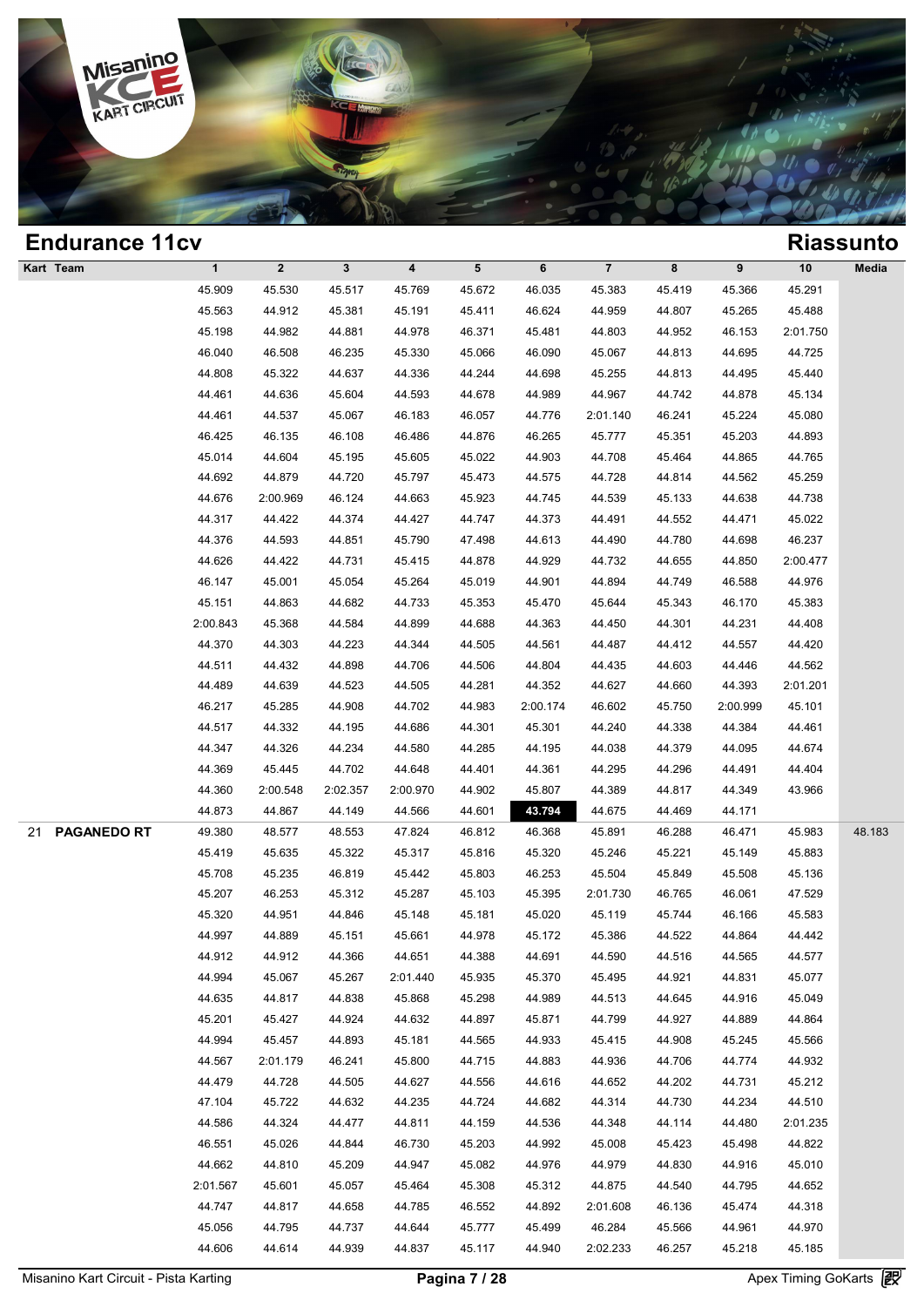

| <b>Endurance 11cv</b>                 |              |              |              |                         |                 |        |          |          |        |          | <b>Riassunto</b> |
|---------------------------------------|--------------|--------------|--------------|-------------------------|-----------------|--------|----------|----------|--------|----------|------------------|
| Kart Team                             | $\mathbf{1}$ | $\mathbf{2}$ | $\mathbf{3}$ | $\overline{\mathbf{4}}$ | $5\phantom{.0}$ | 6      | $\bf 7$  | 8        | 9      | $10$     | Media            |
|                                       | 45.324       | 44.877       | 45.063       | 44.873                  | 46.410          | 45.595 | 44.686   | 44.857   | 44.771 | 45.462   |                  |
|                                       | 44.973       | 2:02.251     | 45.747       | 44.766                  | 44.760          | 45.316 | 44.701   | 44.800   | 44.686 | 44.791   |                  |
|                                       | 44.681       | 44.567       | 44.777       | 44.582                  | 45.031          | 44.571 | 44.516   | 44.350   | 44.325 | 44.330   |                  |
|                                       | 44.977       | 45.590       | 2:01.635     | 46.612                  | 44.769          | 44.904 | 44.535   | 44.537   | 44.989 | 44.682   |                  |
|                                       | 44.598       | 45.082       | 44.597       | 44.530                  | 44.475          | 44.498 | 45.538   | 44.546   | 44.377 | 44.402   |                  |
|                                       | 44.524       | 44.579       | 44.207       | 44.178                  | 44.336          | 44.621 | 44.088   | 2:05.340 | 46.869 | 44.961   |                  |
|                                       | 45.152       | 44.794       | 44.641       | 45.584                  | 44.890          | 46.277 | 44.540   | 44.625   | 44.736 | 2:00.577 |                  |
|                                       | 45.736       | 44.729       | 44.559       | 44.231                  | 44.481          | 44.304 | 44.364   | 44.140   | 44.254 | 44.359   |                  |
|                                       | 2:01.011     | 45.898       | 45.063       | 44.846                  | 44.475          | 44.856 | 44.925   | 44.758   | 44.835 |          |                  |
| 12 VESCOVELLI JUNIO                   | 49.724       | 48.535       | 47.951       | 47.548                  | 47.906          | 47.453 | 46.901   | 46.338   | 46.775 | 45.763   | 48.315           |
|                                       | 45.382       | 45.624       | 45.763       | 45.170                  | 45.643          | 45.070 | 45.143   | 45.322   | 45.330 | 46.295   |                  |
|                                       | 2:02.653     | 47.765       | 46.403       | 46.470                  | 45.689          | 47.008 | 45.562   | 46.593   | 45.122 | 45.063   |                  |
|                                       | 45.843       | 45.348       | 45.763       | 45.212                  | 45.970          | 45.379 | 45.360   | 45.615   | 45.515 | 45.371   |                  |
|                                       | 2:03.283     | 46.800       | 45.882       | 45.400                  | 52.613          | 45.640 | 45.412   | 45.791   | 45.088 | 45.397   |                  |
|                                       | 45.517       | 45.088       | 45.091       | 45.180                  | 46.183          | 45.272 | 44.787   | 44.877   | 45.218 | 44.627   |                  |
|                                       | 44.628       | 45.055       | 44.873       | 2:01.935                | 47.423          | 46.788 | 46.019   | 45.923   | 46.258 | 46.637   |                  |
|                                       | 46.240       | 46.005       | 45.201       | 45.057                  | 45.334          | 45.845 | 46.078   | 45.050   | 44.903 | 45.301   |                  |
|                                       | 45.584       | 45.717       | 2:01.727     | 46.598                  | 45.463          | 45.171 | 45.126   | 44.844   | 44.795 | 45.460   |                  |
|                                       | 44.691       | 44.531       | 44.806       | 44.608                  | 44.726          | 44.287 | 45.110   | 45.178   | 44.368 | 44.244   |                  |
|                                       | 44.285       | 44.419       | 44.545       | 44.419                  | 44.764          | 44.490 | 2:01.150 | 46.192   | 45.738 | 45.075   |                  |
|                                       | 45.412       | 45.394       | 44.928       | 45.190                  | 45.286          | 45.081 | 45.465   | 45.254   | 45.327 | 45.714   |                  |
|                                       | 45.032       | 45.405       | 44.897       | 44.828                  | 44.824          | 45.057 | 44.944   | 2:02.000 | 45.755 | 44.783   |                  |
|                                       | 44.519       | 45.026       | 44.986       | 44.943                  | 44.475          | 44.736 | 44.795   | 44.458   | 44.405 | 44.147   |                  |
|                                       | 44.374       | 44.469       | 44.984       | 44.448                  | 44.471          | 44.062 | 44.377   | 44.515   | 44.426 | 45.301   |                  |
|                                       | 44.219       | 1:59.929     | 46.168       | 44.924                  | 44.684          | 44.664 | 45.099   | 45.239   | 44.547 | 44.398   |                  |
|                                       | 44.587       | 44.596       | 44.695       | 44.335                  | 44.411          | 44.712 | 44.534   | 44.566   | 45.158 | 44.554   |                  |
|                                       | 44.441       | 44.336       | 2:01.359     | 46.312                  | 45.847          | 45.409 | 44.981   | 45.225   | 45.185 | 45.280   |                  |
|                                       | 44.983       | 45.131       | 45.070       | 45.138                  | 45.216          | 45.563 | 45.162   | 45.190   | 44.998 | 44.892   |                  |
|                                       | 45.575       | 45.031       | 2:02.939     | 45.868                  | 45.048          | 45.082 | 45.464   | 45.492   | 45.301 | 45.492   |                  |
|                                       | 46.953       | 45.086       | 45.132       | 45.247                  | 45.328          | 45.064 | 44.787   | 45.337   | 45.285 | 44.789   |                  |
|                                       | 44.794       | 45.481       | 46.045       | 44.877                  | 44.808          | 44.795 | 45.180   | 44.705   | 45.236 | 45.525   |                  |
|                                       | 2:01.480     | 45.345       | 44.862       | 45.009                  | 44.788          | 44.609 | 44.550   | 44.479   | 44.712 | 44.511   |                  |
|                                       | 44.500       | 44.581       | 44.611       | 44.702                  | 44.471          | 44.617 | 44.415   | 44.782   | 44.403 | 44.390   |                  |
|                                       | 44.464       | 44.548       | 44.772       | 44.680                  | 44.307          | 44.417 | 44.495   | 44.618   | 44.308 | 45.333   |                  |
|                                       | 44.457       | 44.391       | 44.866       | 2:01.512                | 46.540          | 45.453 | 45.219   | 45.588   | 45.027 | 45.525   |                  |
|                                       | 45.349       | 45.256       | 45.316       | 44.975                  | 45.251          | 45.099 | 45.314   | 45.683   | 45.568 | 45.944   |                  |
|                                       | 45.189       | 44.717       | 45.488       | 45.238                  | 45.063          | 45.325 | 45.401   | 45.591   | 45.504 | 45.543   |                  |
|                                       | 45.586       | 46.497       | 2:02.761     | 45.343                  | 44.581          | 44.223 | 43.885   | 44.704   | 44.484 | 44.206   |                  |
|                                       | 44.171       | 44.244       | 43.878       | 44.016                  | 44.063          | 44.128 | 43.918   | 45.201   |        |          |                  |
| <b>RAPPRESENTATIVA</b><br>$7^{\circ}$ | 50.920       | 48.877       | 48.227       | 47.014                  | 47.539          | 46.622 | 46.794   | 46.375   | 46.041 | 46.828   | 48.438           |
|                                       | 46.108       | 45.665       | 47.357       | 45.493                  | 45.524          | 46.462 | 45.513   | 45.579   | 46.844 | 47.683   |                  |
|                                       | 2:10.734     | 47.214       | 46.053       | 45.902                  | 47.158          | 46.235 | 46.050   | 45.480   | 45.104 | 45.378   |                  |
|                                       | 45.255       | 45.610       | 45.558       | 45.237                  | 45.397          | 45.211 | 47.171   | 45.526   | 45.269 | 45.037   |                  |
|                                       | 2:09.681     | 47.232       | 45.826       | 45.520                  | 44.976          | 45.069 | 44.875   | 44.868   | 44.978 | 44.832   |                  |
|                                       | 52.133       | 44.787       | 44.838       | 45.242                  | 44.697          | 45.096 | 45.144   | 44.560   | 44.685 | 46.416   |                  |
|                                       | 45.570       | 44.888       | 2:01.311     | 47.604                  | 46.073          | 45.660 | 46.179   | 45.471   | 45.188 | 45.526   |                  |
|                                       | 47.053       | 45.794       | 45.409       | 45.207                  | 45.219          | 45.034 | 44.956   | 45.278   | 46.012 | 45.180   |                  |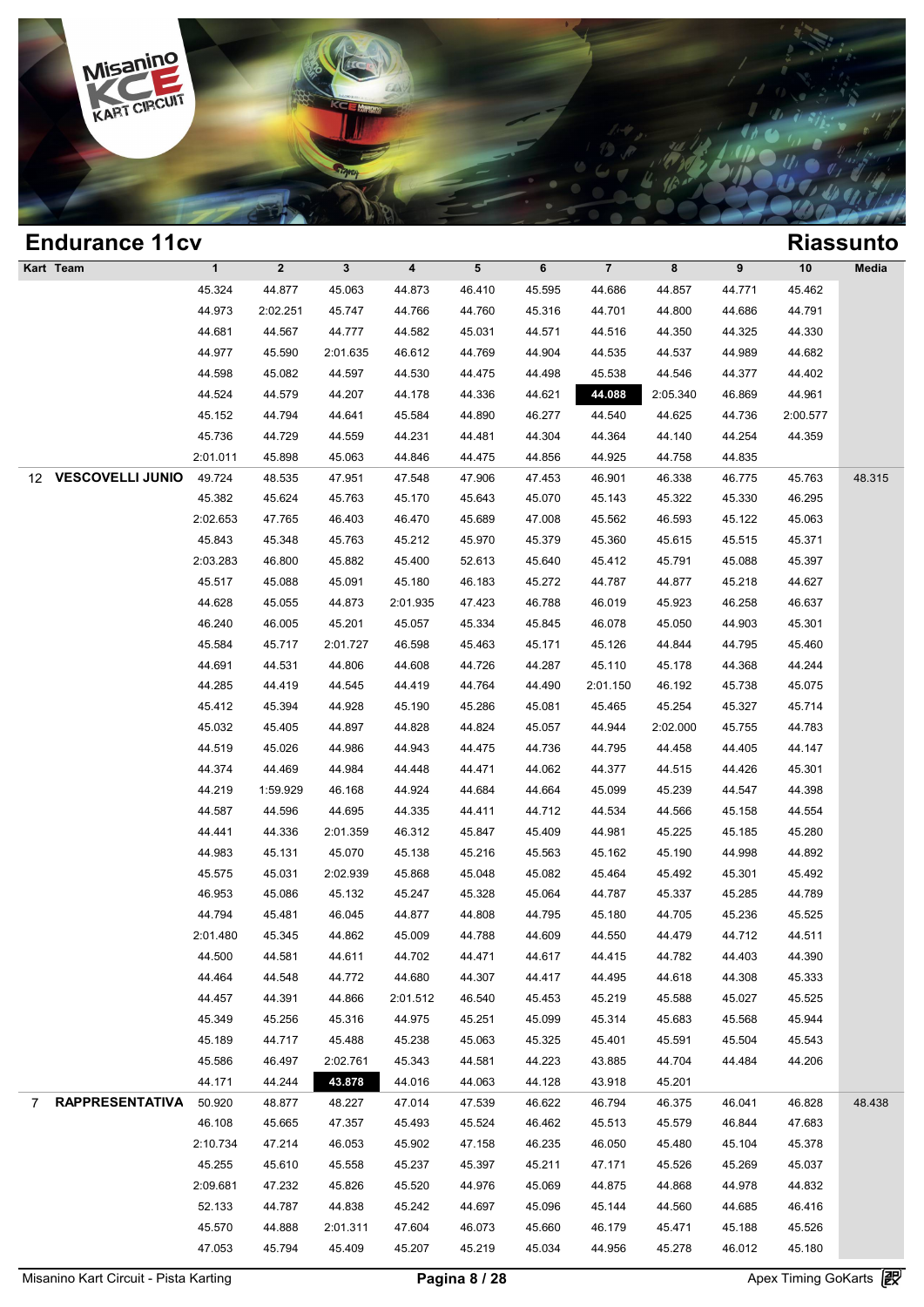

| <b>Endurance 11cv</b> |              |              |              |                         |          |          |                         |          |          |          | <b>Riassunto</b> |
|-----------------------|--------------|--------------|--------------|-------------------------|----------|----------|-------------------------|----------|----------|----------|------------------|
| Kart Team             | $\mathbf{1}$ | $\mathbf{2}$ | $\mathbf{3}$ | $\overline{\mathbf{4}}$ | 5        | 6        | $\overline{\mathbf{7}}$ | 8        | 9        | $10$     | Media            |
|                       | 44.898       | 45.216       | 44.832       | 45.242                  | 2:00.909 | 46.813   | 45.342                  | 45.117   | 44.871   | 44.959   |                  |
|                       | 45.191       | 44.541       | 45.373       | 44.805                  | 44.967   | 44.713   | 44.591                  | 44.742   | 44.800   | 44.641   |                  |
|                       | 46.046       | 44.739       | 44.613       | 45.851                  | 45.810   | 45.615   | 44.841                  | 45.173   | 2:03.581 | 48.061   |                  |
|                       | 45.345       | 45.232       | 45.230       | 46.111                  | 44.930   | 44.776   | 45.107                  | 44.453   | 44.872   | 45.266   |                  |
|                       | 44.995       | 44.714       | 44.904       | 46.239                  | 45.133   | 44.631   | 44.621                  | 44.665   | 44.525   | 45.470   |                  |
|                       | 45.890       | 2:02.039     | 46.481       | 45.484                  | 45.225   | 45.187   | 45.494                  | 45.289   | 45.214   | 44.886   |                  |
|                       | 45.155       | 46.810       | 44.770       | 45.105                  | 45.048   | 45.005   | 45.121                  | 45.043   | 45.217   | 45.393   |                  |
|                       | 44.820       | 45.906       | 2:00.767     | 46.218                  | 44.426   | 44.573   | 44.492                  | 45.550   | 47.114   | 44.379   |                  |
|                       | 44.326       | 44.445       | 44.623       | 44.560                  | 44.320   | 44.943   | 45.156                  | 44.548   | 44.467   | 44.486   |                  |
|                       | 44.016       | 44.317       | 44.451       | 44.446                  | 44.351   | 44.580   | 1:59.221                | 45.728   | 45.119   | 45.501   |                  |
|                       | 44.900       | 45.002       | 45.164       | 45.648                  | 45.144   | 45.393   | 46.642                  | 45.686   | 45.090   | 45.087   |                  |
|                       | 45.144       | 45.723       | 45.847       | 45.746                  | 45.496   | 44.967   | 45.012                  | 44.860   | 44.750   | 45.277   |                  |
|                       | 45.034       | 45.176       | 44.818       | 44.985                  | 45.707   | 2:13.348 | 45.817                  | 44.788   | 45.650   | 44.763   |                  |
|                       | 44.626       | 45.647       | 45.550       | 44.626                  | 44.448   | 45.041   | 44.717                  | 44.719   | 45.536   | 44.687   |                  |
|                       | 45.045       | 44.909       | 44.851       | 47.140                  | 44.766   | 44.917   | 44.424                  | 2:02.443 | 46.181   | 45.215   |                  |
|                       | 45.080       | 45.288       | 44.795       | 45.217                  | 44.703   | 44.787   | 44.834                  | 44.808   | 44.958   | 45.448   |                  |
|                       | 44.825       | 44.802       | 44.834       | 45.064                  | 45.206   | 2:02.629 | 45.540                  | 44.577   | 44.387   | 44.677   |                  |
|                       | 45.798       | 44.393       | 44.379       | 44.317                  | 44.347   | 44.320   | 44.480                  | 44.367   | 44.188   | 44.394   |                  |
|                       | 44.172       | 44.193       | 44.277       | 44.016                  | 44.605   | 44.928   | 45.083                  | 2:02.303 | 45.323   | 44.697   |                  |
|                       | 44.523       | 44.781       | 45.034       | 44.378                  | 44.121   | 44.180   | 44.294                  | 44.041   | 44.263   | 44.340   |                  |
|                       | 44.139       | 44.317       | 44.151       | 44.290                  | 44.119   | 44.544   | 44.712                  | 44.646   | 44.337   | 44.966   |                  |
|                       | 46.026       | 44.947       | 44.187       | 44.201                  | 44.672   | 44.457   | 44.472                  |          |          |          |                  |
| <b>COYOTE 1</b><br>14 | 54.890       | 49.833       | 48.103       | 47.356                  | 47.174   | 46.687   | 47.945                  | 46.443   | 46.562   | 46.470   | 48.575           |
|                       | 46.873       | 46.759       | 46.062       | 45.437                  | 45.738   | 45.950   | 52.872                  | 2:02.299 | 49.396   | 46.132   |                  |
|                       | 46.090       | 46.051       | 46.437       | 45.742                  | 45.805   | 45.602   | 45.822                  | 45.614   | 45.604   | 47.061   |                  |
|                       | 45.305       | 45.316       | 45.109       | 47.251                  | 45.855   | 46.040   | 48.095                  | 2:02.601 | 46.152   | 46.461   |                  |
|                       | 45.441       | 45.303       | 46.298       | 45.121                  | 45.021   | 45.074   | 45.254                  | 45.202   | 45.146   | 44.941   |                  |
|                       | 44.900       | 45.795       | 45.180       | 45.147                  | 44.758   | 44.680   | 45.099                  | 44.980   | 44.869   | 45.796   |                  |
|                       | 45.863       | 44.999       | 45.630       | 45.083                  | 45.236   | 44.947   | 45.301                  | 45.818   | 45.405   | 45.742   |                  |
|                       | 46.348       | 48.676       | 2:04.908     | 46.540                  | 45.454   | 45.330   | 45.515                  | 45.317   | 45.604   | 46.200   |                  |
|                       | 47.223       | 46.121       | 44.922       | 45.052                  | 44.837   | 45.136   | 45.113                  | 45.379   | 45.447   | 45.174   |                  |
|                       | 45.181       | 45.453       | 45.104       | 45.156                  | 45.215   | 45.244   | 45.292                  | 46.177   | 45.746   | 46.125   |                  |
|                       | 45.019       | 44.998       | 45.712       | 45.094                  | 44.957   | 44.972   | 45.254                  | 45.016   | 45.043   | 45.157   |                  |
|                       | 2:02.076     | 45.841       | 45.994       | 45.134                  | 44.912   | 45.149   | 44.950                  | 45.031   | 44.851   | 45.068   |                  |
|                       | 44.896       | 44.994       | 45.016       | 44.970                  | 45.194   | 45.235   | 45.021                  | 45.311   | 44.811   | 45.027   |                  |
|                       | 45.137       | 45.985       | 45.363       | 45.098                  | 45.183   | 44.879   | 44.978                  | 44.928   | 44.992   | 44.896   |                  |
|                       | 44.937       | 45.015       | 45.391       | 45.062                  | 45.344   | 44.422   | 45.528                  | 2:02.447 | 46.548   | 45.629   |                  |
|                       | 45.449       | 45.527       | 45.787       | 45.198                  | 44.874   | 44.888   | 45.083                  | 45.232   | 45.675   | 44.951   |                  |
|                       | 45.105       | 44.933       | 45.342       | 45.134                  | 45.090   | 45.158   | 45.555                  | 45.266   | 45.158   | 2:03.350 |                  |
|                       | 46.036       | 45.211       | 44.984       | 45.187                  | 44.762   | 45.069   | 45.297                  | 45.635   | 44.770   | 45.070   |                  |
|                       | 45.482       | 45.235       | 44.825       | 45.483                  | 44.686   | 44.956   | 44.906                  | 44.640   | 44.941   | 45.417   |                  |
|                       | 44.750       | 46.122       |              |                         |          |          |                         |          |          | 45.190   |                  |
|                       |              |              | 46.030       | 47.450                  | 2:02.968 | 2:03.445 | 46.124                  | 45.233   | 45.309   |          |                  |
|                       | 44.947       | 44.922       | 45.175       | 44.893                  | 45.210   | 44.875   | 45.026                  | 45.266   | 45.317   | 45.312   |                  |
|                       | 2:03.434     | 46.430       | 45.125       | 45.391                  | 45.655   | 45.341   | 45.403                  | 47.061   | 45.000   | 45.220   |                  |
|                       | 45.325       | 44.943       | 45.839       | 44.740                  | 44.944   | 45.065   | 44.878                  | 45.121   | 44.872   | 45.006   |                  |
|                       | 45.236       | 45.250       | 44.986       | 45.489                  | 44.594   | 44.426   | 45.108                  | 45.698   | 45.248   | 44.430   |                  |
|                       | 44.459       | 44.510       | 44.739       | 44.699                  | 44.400   | 44.399   | 44.484                  | 2:03.289 | 2:04.707 | 45.656   |                  |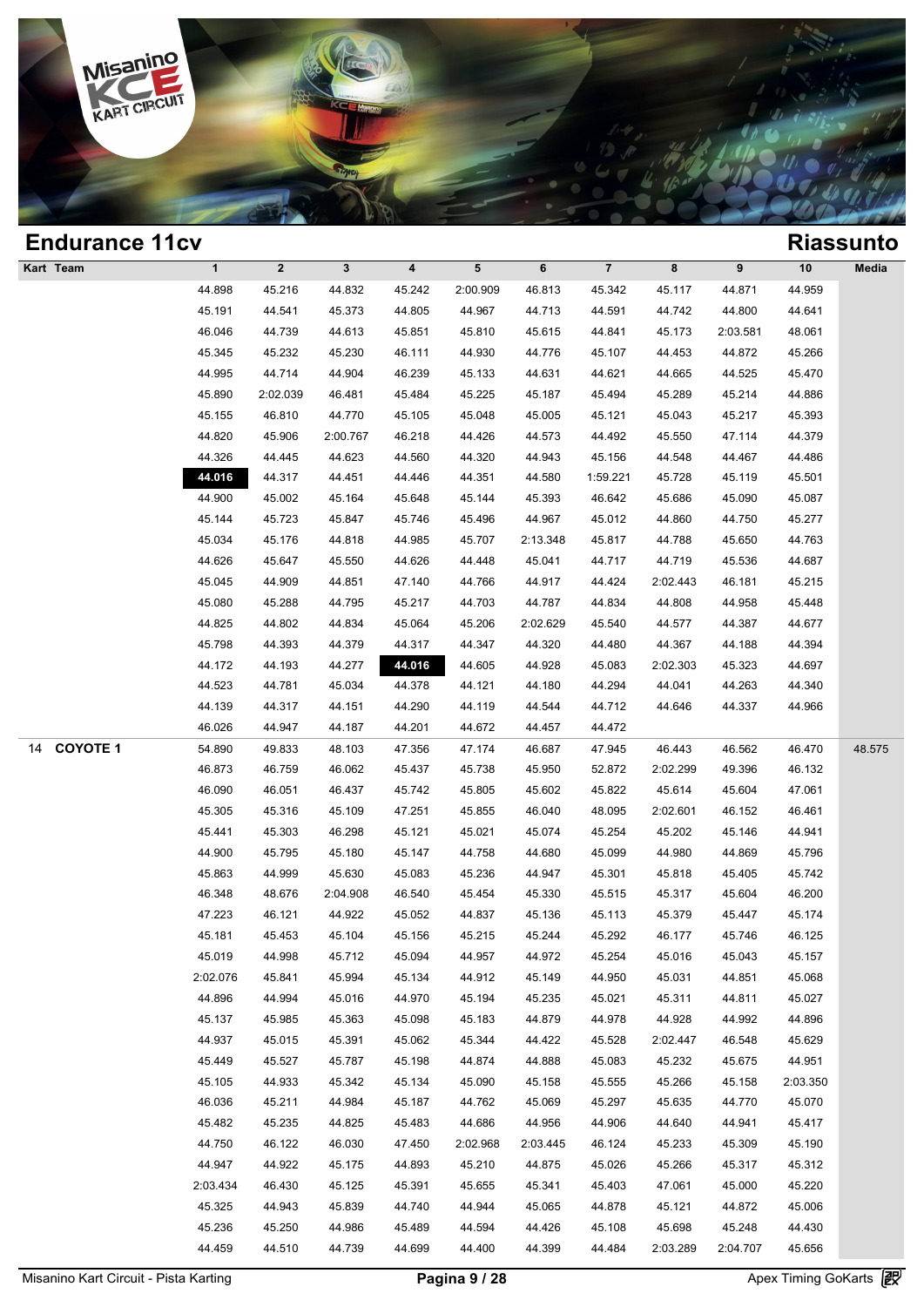

### **Endurance 11cv Riassunto Kart Team 1 2 3 4 5 6 7 8 9 10 Media 1**<br> **1**<br>
44.938 44.808 44.722 44.866 44.927 44.969 45.007 44.990 45.296 45.050<br>
44.684 45.116 44.955 45.025 44.852 45.480 44.455 44.411 44.428 44.600 1 2 3 4 5 6 7 8 9 10 Med<br>44.938 44.808 44.722 44.866 44.927 44.969 45.007 44.990 45.296 45.050<br>44.684 45.116 44.955 45.025 44.853 45.489 44.455 44.411 44.438 44.699<br>44.604 45.116 44.955 45.025 44.853 45.489 44.455 44.411 4 1 2 3 4 5 6 7 8 9 10 Med<br>
44.938 44.808 44.722 44.866 44.927 44.969 45.007 44.990 45.296 45.050<br>
44.684 45.116 44.955 45.025 44.853 45.489 44.455 44.411 44.438 44.699<br>
44.604 45.478 45.146 44.626 44.596 44.423 44.692 44.32 44.938 44.808 44.722 44.866 44.927 44.969 45.007 44.990 45.296 45.050<br>44.684 45.116 44.955 45.025 44.853 45.489 44.455 44.411 44.438 44.699<br>44.604 45.478 45.146 44.626 44.596 44.423 44.692 44.692 44.894 44.618<br>44.520 44.53 44.684 45.116 44.955 45.025 44.853 45.489 44.41<br>44.604 45.478 45.146 44.626 44.596 44.423 44.61<br>44.520 44.536 45.089 2:03.110 46.185 45.229 44.71<br>45.147 44.783 44.802 44.598 44.618 45.020 11 **PANAREA** 49.936 48.231 48.461 47.815 47.047 46.735 46.160 46.082 45.994 45.871 48.648 44.520 44.536 45.089 2:03.110 46.185 45.229 44.753 44.997 44.904 45.231<br>45.147 44.783 44.802 44.598 44.618 45.020<br>49.936 48.231 48.461 47.815 47.047 46.735 46.160 46.082 45.994 45.871 48.6<br>45.964 46.383 45.912 45.663 45.69 46.147 44.783 44.802 44.598 44.618 45.020<br>49.936 48.231 48.461 47.815 47.047 46.735 46.160 46.082 45.994 45.871 48.6<br>45.964 46.383 45.912 45.663 45.697 45.694 45.337 46.689 47.233 47.145<br>2:18.086 47.119 46.251 46.581 45.72 46.936 48.231 48.461 47.815 47.047 46.735 46.160 46.082 45.994 45.871 48.6<br>45.964 46.383 45.912 45.663 45.697 45.694 45.337 46.689 47.233 47.145<br>1:18.086 47.119 46.251 46.581 45.726 45.603 46.028 45.884 46.646 45.992<br>45.98 45.964 46.383 45.912 45.663 45.697 45.694 45.337 46.689 47.233 47.145<br>
2:18.086 47.119 46.251 46.581 45.726 45.603 46.028 45.884 46.646 45.992<br>
45.988 45.760 47.131 47.363 46.408 46.595 47.039 45.588 45.387 45.515<br>
45.584 45.986 47.119 46.251 46.581 45.726 45.603 46.028 45.884 46.646 45.992<br>45.988 45.760 47.131 47.363 46.408 46.595 47.039 45.588 45.387 45.515<br>45.584 45.573 45.428 45.450 46.158 45.740 46.084 46.120 45.909 46.265<br>45.471 45.3 45.988 45.760 47.131 47.363 46.408 46.595 47.039 45.588 45.387 45.515<br>45.584 45.573 45.428 45.450 46.158 45.740 46.084 46.120 45.909 46.265<br>45.471 45.370 2:02.106 47.412 45.426 44.781 45.615 45.354 44.725 45.633<br>45.897 45. 45.584 45.573 45.428 45.450 46.158 45.740 46.084 46.120 45.909 46.265<br>45.471 45.370 2:02.106 47.412 45.426 44.781 45.615 45.354 44.725 45.633<br>45.897 45.097 44.889 44.767 45.062 44.805 45.318 45.254 45.261 46.020<br>45.556 45.4 45.471 45.370 2:02.106 47.412 45.426 44.781 45.615 45.354 44.725 45.633<br>45.897 45.097 44.889 44.767 45.062 44.805 45.318 45.254 45.261 46.020<br>45.556 45.490 46.923 45.403 46.166 45.242 45.432 45.845 44.882 45.580<br>44.921 45. 45.897 46.097 44.889 44.767 45.062 44.805 45.318 45.254 45.261 46.020<br>45.556 45.490 46.923 45.403 46.166 45.242 45.432 45.845 44.882 45.580<br>44.921 45.732 45.265 45.373 46.234 45.272 45.174 45.617 2:05.424 47.284<br>45.994 45. 45.556 45.490 46.923 45.403 46.166 45.242 45.432 45.845 44.882 45.580<br>44.921 45.732 45.265 45.373 46.234 45.272 45.174 45.617 2:05.424 47.284<br>45.994 45.417 45.036 44.934 45.252 45.532 44.609 44.746 45.966 45.659<br>45.019 44. 44.921 45.732 45.265 45.373 46.234 45.272 45.174 45.617 2:05.424 47.284<br>45.994 45.417 45.036 44.934 45.252 45.532 44.609 44.746 45.966 45.659<br>45.019 44.758 44.648 44.942 44.883 44.503 44.723 44.914 44.857 44.761<br>44.687 45. 45.994 45.417 45.036 44.934 45.252 45.532 44.609 44.746 45.966 45.659<br>45.019 44.758 44.648 44.942 44.883 44.503 44.723 44.914 44.857 44.761<br>44.687 45.093 44.835 44.796 44.808 44.959 44.668 44.788 45.264 45.006<br>44.641 2:00.9 46.687 46.69 44.648 44.942 44.883 44.503 44.723 44.914 44.857 44.761<br>44.687 45.093 44.835 44.796 44.808 44.959 44.668 44.788 45.264 45.006<br>44.641 2:00.990 46.652 45.362 45.466 45.516 45.340 45.072 45.162 46.131<br>45.469 46.5 44.687 45.093 44.835 44.796 44.808 44.959 44.668 44.788 45.264 45.006<br>44.641 2:00.990 46.652 45.362 45.466 45.516 45.340 45.072 45.162 46.131<br>45.469 46.554 45.419 45.112 45.978 46.057 45.335 44.945 45.223 45.198<br>45.183 45. 46.641 2:00.990 46.652 45.362 45.466 45.516 45.340 45.072 45.162 46.131<br>45.469 46.554 45.419 45.112 45.978 46.057 45.335 44.945 45.223 45.198<br>45.183 45.098 45.216 2:02.857 47.087 46.524 45.466 45.599 45.569 44.946<br>45.234 4 45.469 46.554 45.419 45.112 45.978 46.057 45.335 44.945 45.223 45.198<br>45.183 45.098 45.216 2:02.857 47.087 46.524 45.466 45.599 45.569 44.946<br>45.234 45.150 45.269 45.152 45.038 45.000 45.386 45.137 44.984 45.019<br>45.803 48. 45.183 45.098 45.216 2:02.857 47.087 46.524 45.466 45.599 45.569 44.946<br>45.234 45.150 45.269 45.152 45.038 45.000 45.386 45.137 44.984 45.019<br>45.803 48.001 44.876 45.082 46.037 45.120 44.950 45.456 45.589 45.298<br>2:02.055 4 45.234 45.150 45.269 45.152 45.038 45.000 45.386 45.137 44.984 45.019<br>45.803 48.001 44.876 45.082 46.037 45.120 44.950 45.456 45.589 45.298<br>1:02.055 46.223 45.039 45.028 44.881 44.752 44.985 45.026 44.888 44.857<br>44.889 45.2 45.803 48.001 44.876 45.082 46.037 45.120 44.950 45.456 45.589 45.298<br>
2:02.055 46.223 45.039 45.028 44.881 44.752 44.985 45.026 44.888 44.857<br>
44.889 45.227 44.893 44.666 44.852 45.005 44.650 44.451 44.898 44.863<br>
44.687 2:02.055 46.223 45.039 45.028 44.881 44.752 44.985 45.026 44.888 44.857<br>44.889 45.227 44.893 44.666 44.852 45.005 44.650 44.451 44.898 44.863<br>44.687 44.636 45.607 45.445 46.524 46.325 45.123 44.722 45.019 45.091<br>45.774 2: 44.889 45.227 44.893 44.666 44.852 45.005 44.650 44.451 44.898 44.863<br>44.687 44.636 45.607 45.445 46.524 46.325 45.123 44.722 45.019 45.091<br>45.774 2:02.366 48.067 46.026 46.858 45.421 44.935 44.988 44.923 45.047<br>45.044 44. 44.687 44.636 45.607 45.445 46.524 46.325 45.123 44.722 45.019 45.091<br>45.774 2:02.366 48.067 46.026 46.858 45.421 44.935 44.988 44.923 45.047<br>45.044 44.816 45.454 45.265 44.769 44.779 45.098 44.709 44.926 46.558<br>45.052 45. 46.774 2:02.366 48.067 46.026 46.858 45.421 44.935 44.988 44.923 45.047<br>45.044 44.816 45.454 45.265 44.769 44.779 45.098 44.709 44.926 46.558<br>45.052 45.204 45.374 45.627 45.598 46.224 45.924 2:04.019 46.222 46.097<br>46.773 4 46.044 44.816 45.454 45.265 44.769 44.779 45.098 44.709 44.926 46.558<br>45.052 45.204 45.374 45.627 45.598 46.224 45.924 2:04.019 46.222 46.097<br>46.773 45.985 44.664 44.445 45.311 44.808 44.720 44.638 44.778 45.699<br>44.728 45. 46.282 46.294 45.374 45.627 45.598 46.224 45.924 2:04.019 46.222 46.097<br>46.773 45.985 44.664 44.445 45.311 44.808 44.720 44.638 44.778 45.699<br>44.728 45.170 44.824 44.718 44.907 45.729 45.258 45.076 45.000 45.092<br>45.283 45. 46.773 45.985 44.664 44.445 45.311 44.808 44.720 44.638 44.778 45.699<br>44.728 45.170 44.824 44.718 44.907 45.729 45.258 45.076 45.000 45.092<br>45.283 45.045 2:02.297 2:02.932 2:02.718 46.294 45.115 44.971 45.241 44.788<br>44.572 44.728 45.170 44.824 44.718 44.907 45.729 45.258 45.076 45.000 45.092<br>45.283 45.045 2:02.297 2:02.932 2:02.718 46.294 45.115 44.971 45.241 44.788<br>44.572 44.667 44.877 45.295 44.948 46.222 45.093 45.449 45.032 45.434<br>44.948 45.283 45.045 2:02.297 2:02.932 2:02.718 46.294 45.115 44.971 45.241 44.788<br>44.572 44.667 44.877 45.295 44.948 46.222 45.093 45.449 45.032 45.434<br>44.948 45.017 45.258 45.742 45.308 45.310 45.919 2:02.554 45.343 44.894<br>45.1 44.572 44.667 44.877 45.295 44.948 46.222 45.01<br>44.948 45.017 45.258 45.742 45.308 45.310 45.9<br>45.118 44.802 44.669 45.210 44.968 45.019 44.91<br>44.745 44.669 44.794 44.633 44.654 45.472 22 **BUFERAUTO MOTORSPORT** 50.732 48.960 47.404 46.821 46.848 46.760 47.706 46.244 46.746 46.972 48.805 45.118 44.802 44.669 45.210 44.968 45.019 44.991 44.297 45.059 44.622<br>44.745 44.669 44.794 44.633 44.654 45.472<br>50.732 48.960 47.404 46.821 46.848 46.760 47.706 46.244 46.746 46.972 48.8<br>45.785 45.721 46.067 45.534 45.799 44.745 44.669 44.794 44.633 44.654 45.472<br>
50.732 48.960 47.404 46.821 46.848 46.760 47.706 46.244 46.746 46.972 48.8<br>
45.785 45.721 46.067 45.534 45.799 45.788 45.761 46.477 47.507 47.276<br>
45.977 45.775 45.974 45.964 45.5 46.785 46.960 47.404 46.821 46.848 46.760 47.706 46.244 46.746 46.972 48.8<br>45.785 45.721 46.067 45.534 45.799 45.788 45.761 46.477 47.507 47.276<br>45.977 45.775 45.974 45.964 45.511 2:02.516 48.532 46.667 47.139 46.502<br>46.21 45.785 45.721 46.067 45.534 45.799 45.788 45.761 46.477 47.507 47.276<br>45.977 45.775 45.974 45.964 45.511 2:02.516 48.532 46.667 47.139 46.502<br>46.214 45.706 45.642 45.470 45.771 45.840 45.777 45.621 45.618 45.572<br>45.249 45. 46.214 45.775 45.974 45.964 45.511 2:02.516 48.532 46.667 47.139 46.502<br>46.214 45.706 45.642 45.470 45.771 45.840 45.777 45.621 45.618 45.572<br>45.249 45.830 45.350 46.577 45.812 45.291 45.308 44.890 44.892 45.563<br>45.495 2:02 46.214 45.706 45.642 45.470 45.771 45.840 45.777 45.621 45.618 45.572<br>45.249 45.830 45.350 46.577 45.812 45.291 45.308 44.890 44.892 45.563<br>45.495 2:02.732 49.248 46.890 47.324 46.253 46.200 46.346 46.853 56.883<br>46.448 46. 46.249 45.830 45.350 46.577 45.812 45.291 45.308 44.890 44.892 45.563<br>45.495 2:02.732 49.248 46.890 47.324 46.253 46.200 46.346 46.853 56.883<br>46.448 46.539 46.408 46.568 46.657 47.050 2:03.383 48.973 46.475 46.285<br>46.407 47 45.495 2:02.732 49.248 46.890 47.324 46.253 46.200 46.346 46.853 56.883<br>46.448 46.539 46.408 46.568 46.657 47.050 2:03.383 48.973 46.475 46.285<br>46.407 47.380 46.270 46.641 46.248 46.391 45.823 46.170 45.648 45.535<br>45.868 4 46.448 46.539 46.408 46.568 46.657 47.050 2:03.383 48.973 46.475 46.285<br>46.407 47.380 46.270 46.641 46.248 46.391 45.823 46.170 45.648 45.535<br>45.868 45.834 2:04.243 46.633 46.113 45.602 45.862 45.466 45.220 46.492<br>45.727 4 46.407 47.380 46.270 46.641 46.248 46.391 45.823 46.170 45.648 45.535<br>45.868 45.834 2:04.243 46.633 46.113 45.602 45.862 45.466 45.220 46.492<br>45.727 45.779 45.209 44.991 44.864 45.337 45.231 46.491 46.267 45.549<br>45.198 45.1 45.868 45.834 2:04.243 46.633 46.113 45.602 45.862 45.466 45.220 46.492<br>45.727 45.779 45.209 44.991 44.864 45.337 45.231 46.491 46.267 45.549<br>45.198 45.171 45.733 45.946 45.597 45.565 44.944 45.102 45.656 2:02.856<br>47.890 4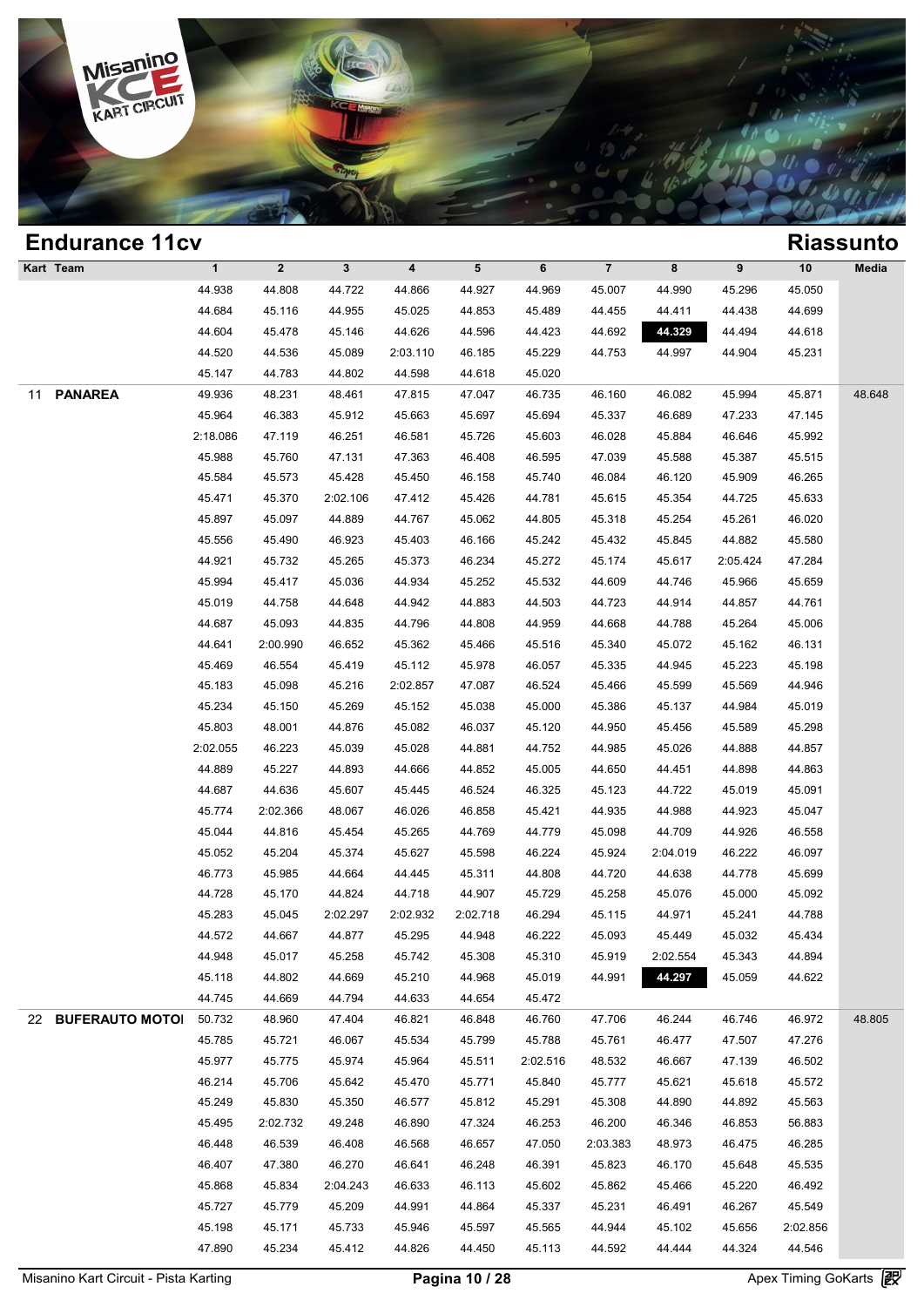

| <b>Endurance 11cv</b>      |              |              |              |        |          |          |          |          |          |          | <b>Riassunto</b> |
|----------------------------|--------------|--------------|--------------|--------|----------|----------|----------|----------|----------|----------|------------------|
| Kart Team                  | $\mathbf{1}$ | $\mathbf{2}$ | $\mathbf{3}$ | 4      | 5        | 6        | $\bf 7$  | 8        | 9        | $10$     | Media            |
|                            | 44.172       | 44.345       | 44.597       | 44.743 | 44.248   | 44.143   | 44.035   | 44.343   | 44.215   | 44.316   |                  |
|                            | 44.293       | 44.485       | 45.305       | 44.451 | 44.129   | 2:01.112 | 47.459   | 45.937   | 46.720   | 45.212   |                  |
|                            | 45.174       | 45.332       | 45.049       | 45.510 | 44.907   | 45.341   | 45.274   | 45.144   | 44.965   | 45.031   |                  |
|                            | 44.859       | 44.890       | 44.740       | 45.414 | 46.116   | 44.931   | 44.718   | 44.802   | 44.743   | 45.893   |                  |
|                            | 2:02.326     | 48.814       | 47.209       | 47.153 | 46.203   | 46.542   | 47.308   | 47.251   | 46.356   | 46.538   |                  |
|                            | 46.228       | 46.394       | 46.751       | 46.345 | 46.174   | 2:01.785 | 57.347   | 46.895   | 47.278   | 46.550   |                  |
|                            | 46.620       | 46.392       | 45.965       | 46.615 | 46.413   | 49.163   | 46.891   | 46.254   | 46.192   | 48.457   |                  |
|                            | 2:04.320     | 45.828       | 45.046       | 44.954 | 44.632   | 44.613   | 45.264   | 46.809   | 45.289   | 44.462   |                  |
|                            | 46.932       | 44.683       | 44.826       | 44.324 | 44.448   | 44.629   | 44.957   | 44.740   | 46.048   | 45.636   |                  |
|                            | 44.802       | 44.376       | 44.548       | 45.140 | 44.523   | 44.795   | 44.583   | 45.145   | 45.017   | 44.597   |                  |
|                            | 2:02.912     | 46.521       | 44.516       | 44.339 | 44.486   | 44.436   | 44.084   | 44.394   | 44.113   | 44.157   |                  |
|                            | 44.300       | 44.570       | 44.300       | 44.665 | 44.218   | 44.165   | 44.085   | 44.405   | 44.328   | 44.351   |                  |
|                            | 44.224       | 44.092       | 44.241       | 44.366 | 2:00.943 | 47.210   | 45.404   | 45.684   | 46.150   | 45.762   |                  |
|                            | 45.963       | 45.483       | 46.134       | 46.078 | 45.477   | 45.805   | 45.725   | 45.300   | 44.998   | 45.409   |                  |
|                            | 45.764       | 45.279       | 45.481       | 45.345 | 46.156   | 45.184   | 45.170   | 45.420   | 2:02.351 | 45.898   |                  |
|                            | 45.241       | 44.872       | 44.777       | 44.541 | 44.446   | 44.304   | 44.183   | 44.393   | 44.674   | 45.080   |                  |
|                            | 44.527       | 44.477       | 44.397       | 44.320 | 44.704   | 44.896   | 44.427   | 44.710   | 44.660   | 44.558   |                  |
|                            | 44.678       | 44.431       | 44.355       | 44.250 | 46.114   |          |          |          |          |          |                  |
| <b>TRE AVE MARIA</b><br>26 | 49.867       | 48.540       | 49.254       | 47.515 | 47.910   | 48.429   | 46.943   | 46.765   | 47.043   | 47.127   | 48.973           |
|                            | 46.804       | 46.260       | 46.113       | 46.310 | 46.851   | 46.860   | 46.863   | 46.818   | 46.739   | 2:07.227 |                  |
|                            | 47.223       | 46.695       | 46.485       | 46.114 | 46.031   | 45.617   | 45.848   | 46.118   | 45.363   | 47.171   |                  |
|                            | 45.437       | 45.426       | 45.050       | 46.180 | 47.085   | 46.418   | 46.921   | 45.080   | 45.290   | 44.970   |                  |
|                            | 45.388       | 45.708       | 46.006       | 45.213 | 45.123   | 45.475   | 45.599   | 45.577   | 45.499   | 46.355   |                  |
|                            | 45.252       | 45.641       | 45.663       | 45.621 | 45.155   | 1:59.352 | 48.427   | 46.751   | 46.631   | 46.437   |                  |
|                            | 46.620       | 46.358       | 45.926       | 45.796 | 46.299   | 46.306   | 46.960   | 46.117   | 46.266   | 46.033   |                  |
|                            | 47.076       | 46.462       | 45.817       | 45.394 | 45.735   | 45.758   | 2:05.236 | 48.360   | 46.075   | 45.760   |                  |
|                            | 47.239       | 45.201       | 45.773       | 45.721 | 45.972   | 46.300   | 45.558   | 45.163   | 45.694   | 45.325   |                  |
|                            | 45.153       | 45.220       | 45.107       | 45.330 | 45.707   | 45.084   | 44.999   | 45.006   | 45.248   | 45.471   |                  |
|                            | 45.100       | 45.808       | 45.196       | 44.951 | 45.210   | 44.944   | 45.397   | 45.221   | 45.151   | 45.012   |                  |
|                            | 45.233       | 2:00.478     | 48.226       | 45.819 | 51.945   | 45.277   | 45.515   | 45.929   | 45.878   | 45.292   |                  |
|                            | 45.307       | 45.232       | 45.027       | 45.492 | 46.739   | 47.441   | 46.917   | 45.152   | 45.188   | 45.331   |                  |
|                            | 44.987       | 45.050       | 45.115       | 44.879 | 45.893   | 45.063   | 44.976   | 45.933   | 2:04.097 | 45.862   |                  |
|                            | 45.143       | 44.693       | 44.647       | 44.798 | 44.587   | 44.674   | 44.581   | 44.930   | 44.761   | 45.043   |                  |
|                            | 44.898       | 44.850       | 2:03.045     | 46.956 | 45.181   | 46.903   | 44.956   | 45.180   | 45.475   | 45.408   |                  |
|                            | 45.576       | 45.461       | 46.131       | 45.565 | 45.477   | 45.982   | 45.578   | 45.487   | 2:05.591 | 47.543   |                  |
|                            | 47.384       | 46.522       | 45.546       | 45.628 | 45.588   | 45.462   | 45.785   | 45.261   | 45.337   | 45.074   |                  |
|                            | 44.976       | 45.143       | 45.805       | 45.311 | 45.193   | 46.060   | 45.397   | 45.902   | 45.513   | 45.678   |                  |
|                            | 45.598       | 45.682       | 45.778       | 45.884 | 46.225   | 47.387   | 2:05.789 | 45.741   | 45.070   | 46.619   |                  |
|                            | 45.199       | 44.592       | 46.112       | 44.794 | 45.399   | 44.243   | 44.800   | 44.699   | 44.592   | 44.775   |                  |
|                            | 45.495       | 45.415       | 44.386       | 44.400 | 2:03.513 | 46.495   | 45.855   | 47.072   | 53.129   | 45.145   |                  |
|                            | 45.238       | 45.942       | 45.121       | 44.937 | 45.019   | 44.762   | 45.746   | 45.526   | 45.295   | 44.834   |                  |
|                            | 44.582       | 46.241       | 44.898       | 44.710 | 44.585   | 44.872   | 44.957   | 44.969   | 44.950   | 44.852   |                  |
|                            | 44.746       | 45.455       | 45.170       | 45.468 | 44.847   | 45.112   | 44.647   | 45.290   | 44.574   | 2:04.859 |                  |
|                            | 46.455       | 46.005       | 45.236       | 45.464 | 45.604   | 45.217   | 44.854   | 45.691   | 45.480   | 45.357   |                  |
|                            | 45.243       | 45.168       | 44.907       | 45.230 | 46.617   | 45.019   | 45.820   | 2:05.596 | 46.235   | 45.243   |                  |
|                            | 45.754       | 45.145       | 45.338       | 45.254 | 46.161   | 45.139   | 45.107   | 2:02.540 | 47.333   | 46.405   |                  |
|                            | 45.843       | 46.356       | 45.396       | 46.131 | 44.988   | 44.956   | 45.581   | 53.820   | 45.534   | 45.279   |                  |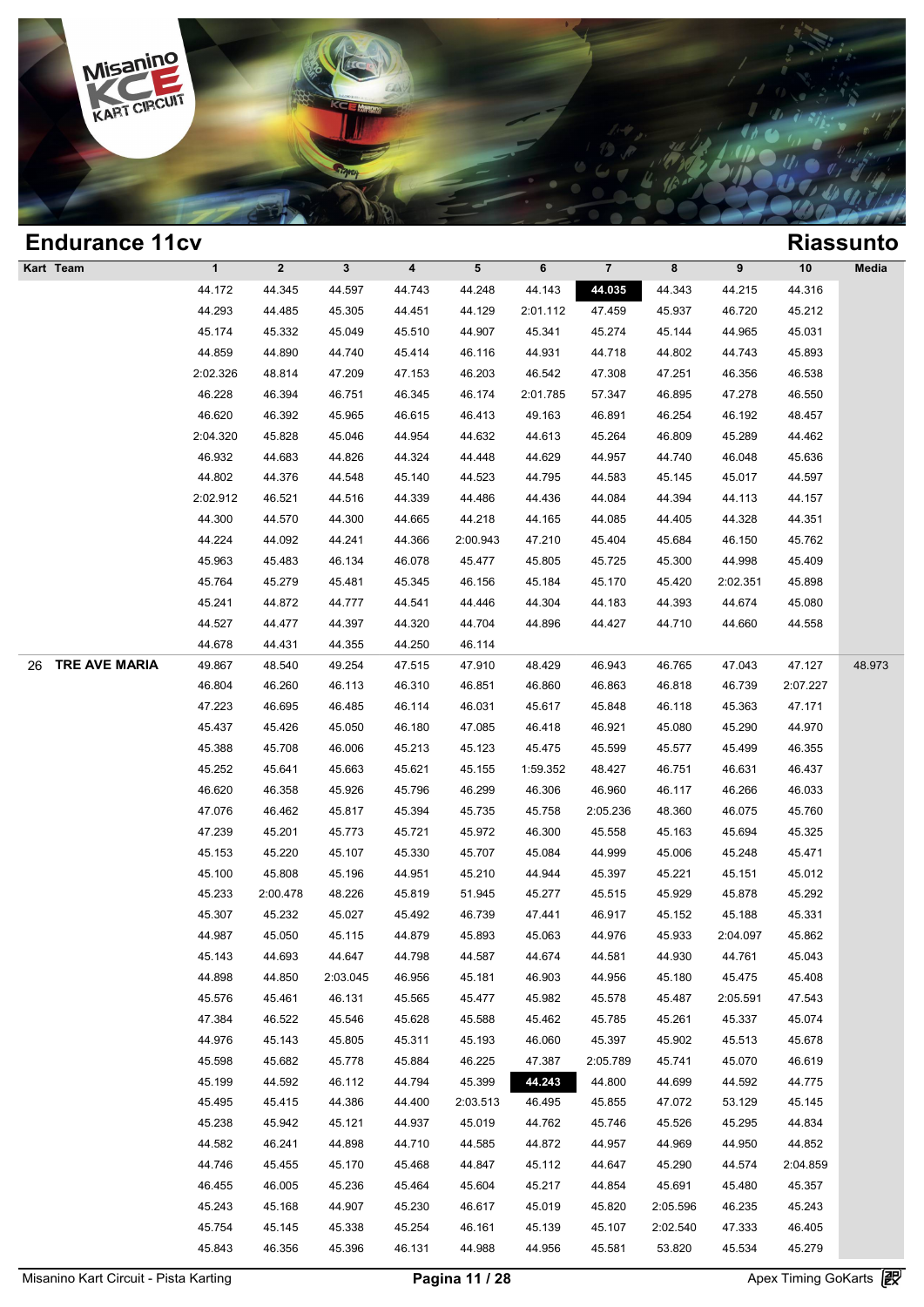

|    | <b>Endurance 11cv</b>   |              |              |              |                         |          |        |                |          |          |          | <b>Riassunto</b> |
|----|-------------------------|--------------|--------------|--------------|-------------------------|----------|--------|----------------|----------|----------|----------|------------------|
|    | Kart Team               | $\mathbf{1}$ | $\mathbf{2}$ | $\mathbf{3}$ | $\overline{\mathbf{4}}$ | 5        | 6      | $\overline{7}$ | 8        | 9        | 10       | Media            |
|    |                         | 45.426       | 45.480       | 45.198       | 46.373                  |          |        |                |          |          |          |                  |
| 10 | <b>RED FUTURA CORSI</b> | 51.587       | 49.131       | 48.711       | 47.587                  | 48.176   | 48.532 | 47.239         | 46.723   | 47.019   | 46.698   | 49.054           |
|    |                         | 46.576       | 46.113       | 46.048       | 46.349                  | 46.409   | 45.834 | 45.668         | 45.749   | 46.397   | 47.377   |                  |
|    |                         | 46.548       | 46.460       | 47.492       | 2:03.924                | 47.475   | 46.240 | 45.938         | 45.969   | 47.223   | 46.472   |                  |
|    |                         | 45.721       | 45.424       | 46.651       | 46.951                  | 46.850   | 46.351 | 48.510         | 45.831   | 45.547   | 45.342   |                  |
|    |                         | 45.401       | 45.381       | 45.579       | 45.732                  | 45.342   | 45.872 | 45.823         | 46.212   | 45.422   | 46.154   |                  |
|    |                         | 45.479       | 45.146       | 46.588       | 46.561                  | 46.047   | 46.075 | 46.136         | 45.474   | 2:36.813 | 47.975   |                  |
|    |                         | 47.330       | 46.824       | 46.093       | 46.623                  | 46.329   | 46.346 | 46.077         | 46.326   | 46.016   | 46.096   |                  |
|    |                         | 46.771       | 46.391       | 45.637       | 45.973                  | 46.708   | 45.909 | 46.055         | 45.608   | 46.027   | 45.418   |                  |
|    |                         | 45.283       | 45.358       | 45.172       | 45.462                  | 47.179   | 47.007 | 46.478         | 45.916   | 47.533   | 45.824   |                  |
|    |                         | 45.393       | 45.208       | 45.291       | 45.847                  | 2:03.514 | 47.893 | 46.590         | 45.635   | 45.706   | 45.750   |                  |
|    |                         | 45.633       | 45.775       | 45.776       | 45.818                  | 45.622   | 45.733 | 45.920         | 45.491   | 45.643   | 45.785   |                  |
|    |                         | 45.386       | 45.376       | 45.909       | 45.923                  | 2:02.160 | 46.537 | 45.964         | 45.543   | 45.507   | 45.731   |                  |
|    |                         | 46.403       | 45.335       | 45.507       | 2:12.885                | 46.552   | 45.178 | 46.067         | 46.039   | 44.916   | 45.053   |                  |
|    |                         | 45.038       | 47.034       | 44.855       | 45.249                  | 46.044   | 45.572 | 45.879         | 46.047   | 46.637   | 45.926   |                  |
|    |                         | 44.996       | 2:02.135     | 46.004       | 46.176                  | 45.498   | 45.393 | 45.842         | 45.628   | 46.643   | 44.926   |                  |
|    |                         | 45.141       | 44.909       | 45.575       | 45.176                  | 45.129   | 45.683 | 45.721         | 45.156   | 45.060   | 45.633   |                  |
|    |                         | 45.336       | 2:00.971     | 46.302       | 45.132                  | 45.326   | 45.124 | 45.095         | 45.157   | 44.868   | 45.277   |                  |
|    |                         | 44.933       | 45.994       | 46.037       | 44.992                  | 44.724   | 45.283 | 46.755         | 45.355   | 44.842   | 44.940   |                  |
|    |                         | 44.824       | 45.258       | 45.808       | 45.416                  | 2:01.489 | 46.697 | 45.169         | 44.916   | 45.439   | 45.912   |                  |
|    |                         | 46.478       | 45.196       | 44.729       | 44.867                  | 45.226   | 45.519 | 44.979         | 46.265   | 48.154   | 46.288   |                  |
|    |                         | 46.197       | 46.369       | 2:04.613     | 46.061                  | 45.595   | 45.137 | 46.228         | 45.028   | 44.639   | 44.813   |                  |
|    |                         | 45.616       | 44.895       | 45.444       | 44.876                  | 45.218   | 44.680 | 46.133         | 45.750   | 44.661   | 45.124   |                  |
|    |                         | 45.659       | 45.141       | 44.914       | 45.189                  | 44.959   | 44.984 | 45.654         | 46.058   | 45.255   | 44.792   |                  |
|    |                         | 2:02.462     | 45.929       | 44.918       | 45.604                  | 45.888   | 44.883 | 45.363         | 45.499   | 45.598   | 45.001   |                  |
|    |                         | 45.237       | 45.252       | 44.890       | 45.258                  | 45.079   | 45.392 | 45.001         | 45.263   | 45.147   | 45.154   |                  |
|    |                         | 45.545       | 44.966       | 2:01.793     | 45.961                  | 45.674   | 45.238 | 45.166         | 45.664   | 45.377   | 45.243   |                  |
|    |                         | 45.564       | 44.742       | 44.966       | 46.595                  | 45.329   | 45.278 | 45.619         | 45.356   | 45.386   | 45.119   |                  |
|    |                         | 46.164       | 2:03.678     | 45.771       | 45.320                  | 44.877   | 44.516 | 44.857         | 45.063   | 44.941   | 44.894   |                  |
|    |                         | 44.592       | 45.044       | 44.417       | 44.766                  | 44.856   | 44.770 | 45.495         | 44.753   | 44.744   | 44.555   |                  |
|    |                         | 45.009       | 44.662       | 44.464       |                         |          |        |                |          |          |          |                  |
|    | 15 TEAM COYOTE 2        | 50.129       | 49.205       | 48.097       | 48.483                  | 48.873   | 49.237 | 47.969         | 47.221   | 47.842   | 47.245   | 49.094           |
|    |                         | 46.932       | 47.024       | 46.643       | 47.227                  | 46.483   | 46.910 | 46.488         | 46.918   | 47.200   | 2:05.349 |                  |
|    |                         | 48.080       | 46.642       | 46.196       | 45.973                  | 45.862   | 46.050 | 46.566         | 45.869   | 49.717   | 47.634   |                  |
|    |                         | 46.175       | 46.675       | 46.535       | 47.172                  | 46.316   | 47.241 | 46.823         | 47.774   | 2:05.392 | 48.921   |                  |
|    |                         | 46.934       | 47.147       | 46.453       | 46.240                  | 46.428   | 46.830 | 47.286         | 45.923   | 45.675   | 45.397   |                  |
|    |                         | 45.791       | 45.633       | 46.364       | 46.181                  | 45.892   | 46.336 | 45.922         | 46.225   | 46.067   | 45.631   |                  |
|    |                         | 46.308       | 45.430       | 45.937       | 2:03.284                | 48.106   | 46.115 | 45.792         | 45.310   | 45.955   | 46.683   |                  |
|    |                         | 47.282       | 45.700       | 45.432       | 45.662                  | 46.442   | 45.724 | 45.642         | 45.500   | 46.484   | 45.939   |                  |
|    |                         | 45.403       | 45.669       | 45.225       | 45.533                  | 46.990   | 45.398 | 47.110         | 45.491   | 45.415   | 45.580   |                  |
|    |                         | 45.585       | 45.510       | 45.537       | 45.404                  | 46.716   | 45.639 | 45.418         | 45.440   | 46.093   | 2:02.841 |                  |
|    |                         | 48.367       | 47.347       | 45.837       |                         | 45.685   |        |                |          |          |          |                  |
|    |                         |              |              |              | 45.964                  |          | 46.014 | 46.160         | 46.163   | 47.774   | 46.264   |                  |
|    |                         | 45.164       | 46.598       | 45.256       | 47.266                  | 45.843   | 45.496 | 45.156         | 45.121   | 45.367   | 45.789   |                  |
|    |                         | 45.454       | 45.619       | 46.021       | 45.927                  | 45.352   | 45.621 | 45.462         | 2:02.158 | 46.218   | 45.618   |                  |
|    |                         | 45.903       | 45.612       | 44.848       | 45.178                  | 44.951   | 45.054 | 45.017         | 45.346   | 45.029   | 45.176   |                  |
|    |                         | 44.981       | 44.977       | 44.620       | 45.021                  | 44.872   | 44.905 | 45.109         | 45.137   | 44.847   | 44.919   |                  |
|    |                         | 45.019       | 45.357       | 44.740       | 45.054                  | 45.068   | 44.943 | 44.747         | 44.592   | 44.505   | 45.294   |                  |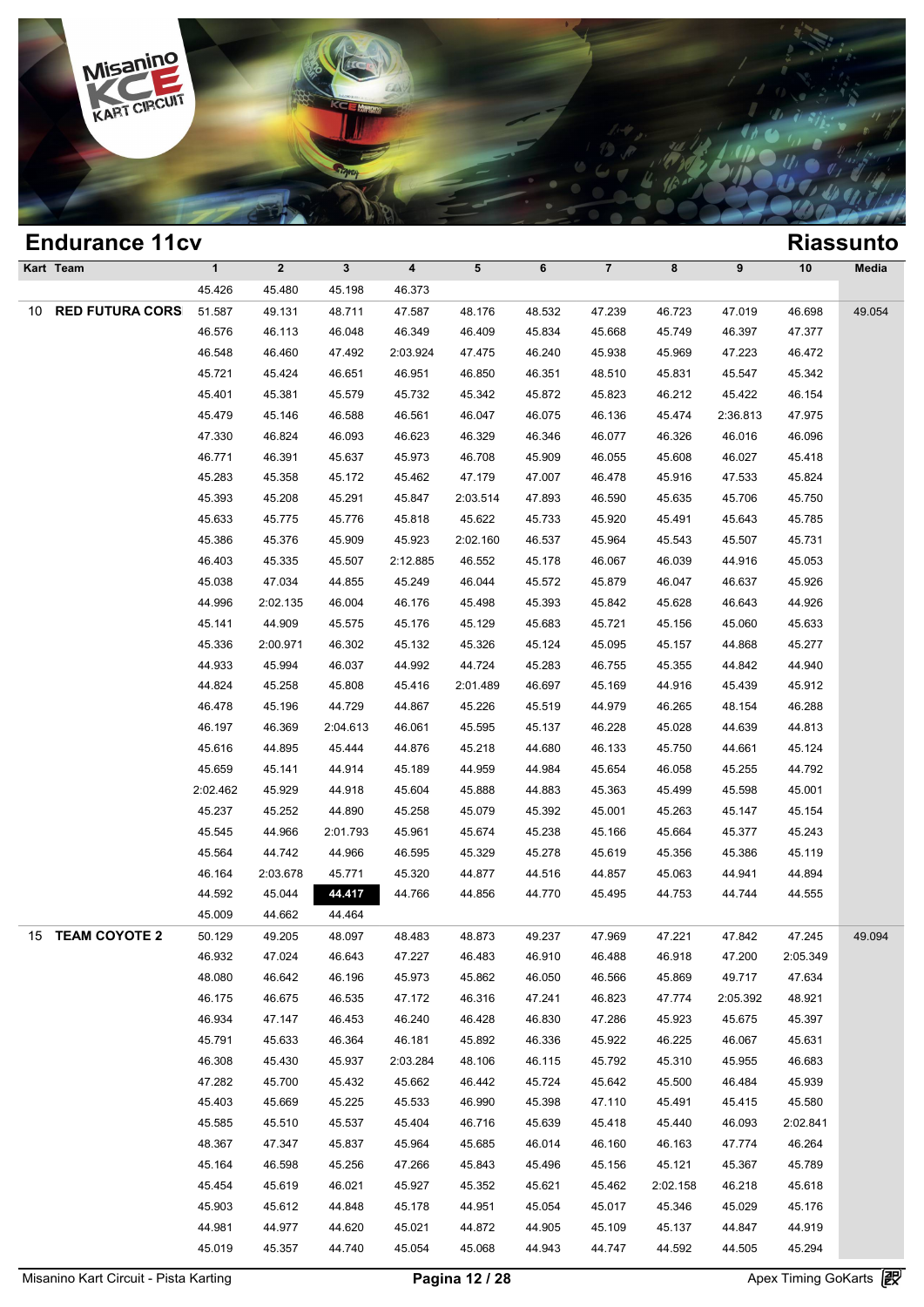

| <b>Endurance 11cv</b>     |              |              |              |                         |                 |          |                |          |          |          | <b>Riassunto</b> |
|---------------------------|--------------|--------------|--------------|-------------------------|-----------------|----------|----------------|----------|----------|----------|------------------|
| Kart Team                 | $\mathbf{1}$ | $\mathbf{2}$ | $\mathbf{3}$ | $\overline{\mathbf{4}}$ | $5\phantom{.0}$ | 6        | $\overline{7}$ | 8        | 9        | 10       | Media            |
|                           | 45.761       | 2:02.763     | 48.054       | 45.700                  | 45.628          | 45.374   | 46.464         | 45.516   | 44.768   | 45.153   |                  |
|                           | 44.989       | 45.694       | 44.874       | 45.655                  | 45.789          | 45.572   | 45.314         | 45.081   | 45.305   | 45.118   |                  |
|                           | 45.825       | 45.276       | 45.611       | 45.574                  | 44.980          | 45.279   | 45.572         | 2:26.552 | 2:07.368 | 48.568   |                  |
|                           | 48.853       | 47.683       | 48.355       | 45.997                  | 46.172          | 46.191   | 45.131         | 45.200   | 45.832   | 45.473   |                  |
|                           | 45.399       | 45.120       | 45.407       | 45.241                  | 2:02.483        | 46.650   | 45.922         | 46.857   | 45.132   | 44.955   |                  |
|                           | 44.955       | 44.357       | 44.693       | 44.917                  | 45.202          | 45.001   | 46.089         | 45.620   | 45.756   | 46.152   |                  |
|                           | 45.742       | 44.951       | 44.816       | 45.179                  | 45.184          | 45.205   | 44.876         | 45.294   | 45.019   | 45.495   |                  |
|                           | 45.059       | 44.634       | 44.581       | 45.403                  | 45.790          | 44.927   | 44.924         | 44.972   | 44.899   | 45.127   |                  |
|                           | 45.268       | 2:02.460     | 46.688       | 46.582                  | 47.051          | 45.184   | 45.217         | 45.288   | 45.124   | 45.259   |                  |
|                           | 45.124       | 45.037       | 45.502       | 44.888                  | 45.776          | 2:02.033 | 46.646         | 46.025   | 45.246   | 44.747   |                  |
|                           | 44.709       | 44.954       | 45.181       | 45.130                  | 44.616          | 45.899   | 45.807         | 44.548   | 47.059   | 45.467   |                  |
|                           | 45.086       | 44.966       | 44.277       | 44.316                  | 44.272          | 44.516   | 44.414         | 44.441   | 45.257   | 44.352   |                  |
|                           | 44.637       | 2:04.446     | 46.574       | 45.400                  | 45.296          | 44.883   | 45.041         | 44.843   | 45.196   | 45.403   |                  |
|                           | 45.315       | 45.177       | 44.899       |                         |                 |          |                |          |          |          |                  |
| <b>CICCIO TEAM 1</b><br>6 | 50.069       | 49.262       | 51.228       | 47.898                  | 47.658          | 46.505   | 46.470         | 45.976   | 45.969   | 46.087   | 49.312           |
|                           | 45.992       | 45.617       | 46.127       | 45.610                  | 45.257          | 45.517   | 45.228         | 46.424   | 47.231   | 47.930   |                  |
|                           | 45.644       | 45.672       | 45.479       | 45.395                  | 45.381          | 45.316   | 45.174         | 46.904   | 45.578   | 45.513   |                  |
|                           | 44.831       | 45.045       | 46.181       | 46.702                  | 2:03.598        | 48.340   | 47.116         | 47.012   | 46.514   | 46.406   |                  |
|                           | 45.463       | 45.873       | 44.902       | 47.723                  | 45.497          | 45.265   | 45.542         | 45.748   | 45.689   | 45.693   |                  |
|                           | 45.454       | 45.298       | 45.884       | 46.000                  | 46.445          | 44.875   | 44.625         | 44.673   | 45.482   | 44.967   |                  |
|                           | 44.769       | 45.697       | 45.872       | 47.011                  | 47.096          | 2:03.932 | 1:51.746       | 47.316   | 47.056   | 47.026   |                  |
|                           | 47.111       | 46.754       | 46.948       | 48.059                  | 48.137          | 47.478   | 46.925         | 46.457   | 46.375   | 45.875   |                  |
|                           | 46.669       | 47.138       | 46.332       | 2:04.542                | 47.725          | 46.538   | 47.372         | 47.496   | 47.641   | 47.211   |                  |
|                           | 47.459       | 46.926       | 46.604       | 47.684                  | 46.724          | 46.071   | 46.364         | 46.862   | 2:05.404 | 46.918   |                  |
|                           | 45.946       | 45.093       | 45.019       | 45.066                  | 44.937          | 46.722   | 46.567         | 46.921   | 45.080   | 45.377   |                  |
|                           | 46.239       | 45.371       | 45.160       | 45.008                  | 44.934          | 45.910   | 44.611         | 44.522   | 44.657   | 45.608   |                  |
|                           | 44.819       | 44.938       | 44.607       | 44.674                  | 44.650          | 44.883   | 44.786         | 45.323   | 45.278   | 45.180   |                  |
|                           | 45.085       | 44.951       | 44.916       | 44.522                  | 44.771          | 44.724   | 45.927         | 45.108   | 2:01.358 | 48.767   |                  |
|                           | 46.739       | 46.850       | 46.658       | 46.626                  | 46.249          | 46.442   | 46.404         | 47.435   | 46.643   | 46.350   |                  |
|                           | 45.937       | 2:02.376     | 46.645       | 45.190                  | 44.921          | 45.024   | 45.047         | 45.007   | 44.752   | 44.980   |                  |
|                           | 45.130       | 45.153       | 45.593       | 45.290                  | 45.127          | 44.983   | 44.826         | 45.746   | 46.594   | 45.492   |                  |
|                           | 47.087       | 46.828       | 47.774       | 45.370                  | 44.909          | 45.000   | 45.166         | 45.117   | 45.653   | 44.710   |                  |
|                           | 44.813       | 2:01.997     | 48.498       | 46.910                  | 46.683          | 47.032   | 47.637         | 47.731   | 46.133   | 46.554   |                  |
|                           | 46.313       | 46.495       | 48.035       | 46.617                  | 46.690          | 47.459   | 45.967         | 46.472   | 47.526   | 2:04.120 |                  |
|                           | 2:04.631     | 46.349       | 44.749       | 45.171                  | 45.145          | 45.179   | 45.309         | 44.814   | 44.902   | 45.442   |                  |
|                           | 46.885       | 45.017       | 44.651       | 44.617                  | 44.646          | 45.332   | 44.924         | 44.421   | 44.942   | 44.631   |                  |
|                           | 44.533       | 44.718       | 44.624       | 44.615                  | 44.971          | 44.476   | 45.032         | 45.189   | 44.457   | 44.549   |                  |
|                           | 44.782       | 44.560       | 44.555       | 44.642                  | 44.420          | 45.037   | 2:02.303       | 47.197   | 47.067   | 47.035   |                  |
|                           | 46.513       | 48.017       | 2:04.624     | 46.559                  | 45.095          | 45.389   | 45.328         | 45.050   | 45.265   | 44.895   |                  |
|                           | 45.167       | 45.107       | 45.322       | 45.141                  | 45.126          | 44.891   | 46.007         | 44.895   | 45.025   | 44.769   |                  |
|                           | 45.271       | 46.038       | 46.383       | 44.875                  | 45.001          | 46.914   | 45.778         | 45.209   | 44.844   | 45.404   |                  |
|                           | 45.000       | 45.665       | 45.424       | 45.184                  | 45.375          | 45.488   | 2:03.081       | 46.798   | 45.969   | 46.117   |                  |
|                           | 46.384       | 46.204       | 46.322       | 45.839                  | 45.961          | 46.034   | 46.416         | 46.349   | 46.287   | 45.668   |                  |
|                           | 46.130       | 47.216       |              |                         |                 |          |                |          |          |          |                  |
| <b>SCIA</b><br>8          | 57.842       | 50.761       | 49.424       | 47.936                  | 48.490          | 48.166   | 47.510         | 57.155   | 48.293   | 47.963   | 49.238           |
|                           | 2:06.360     | 51.615       | 48.527       | 49.069                  | 47.503          | 48.039   | 48.800         | 47.143   | 47.225   | 48.126   |                  |
|                           |              |              |              |                         |                 |          |                |          |          |          |                  |
|                           | 2:05.738     | 53.647       | 48.762       | 48.514                  | 48.787          | 47.300   | 52.726         | 47.405   | 46.765   | 46.956   |                  |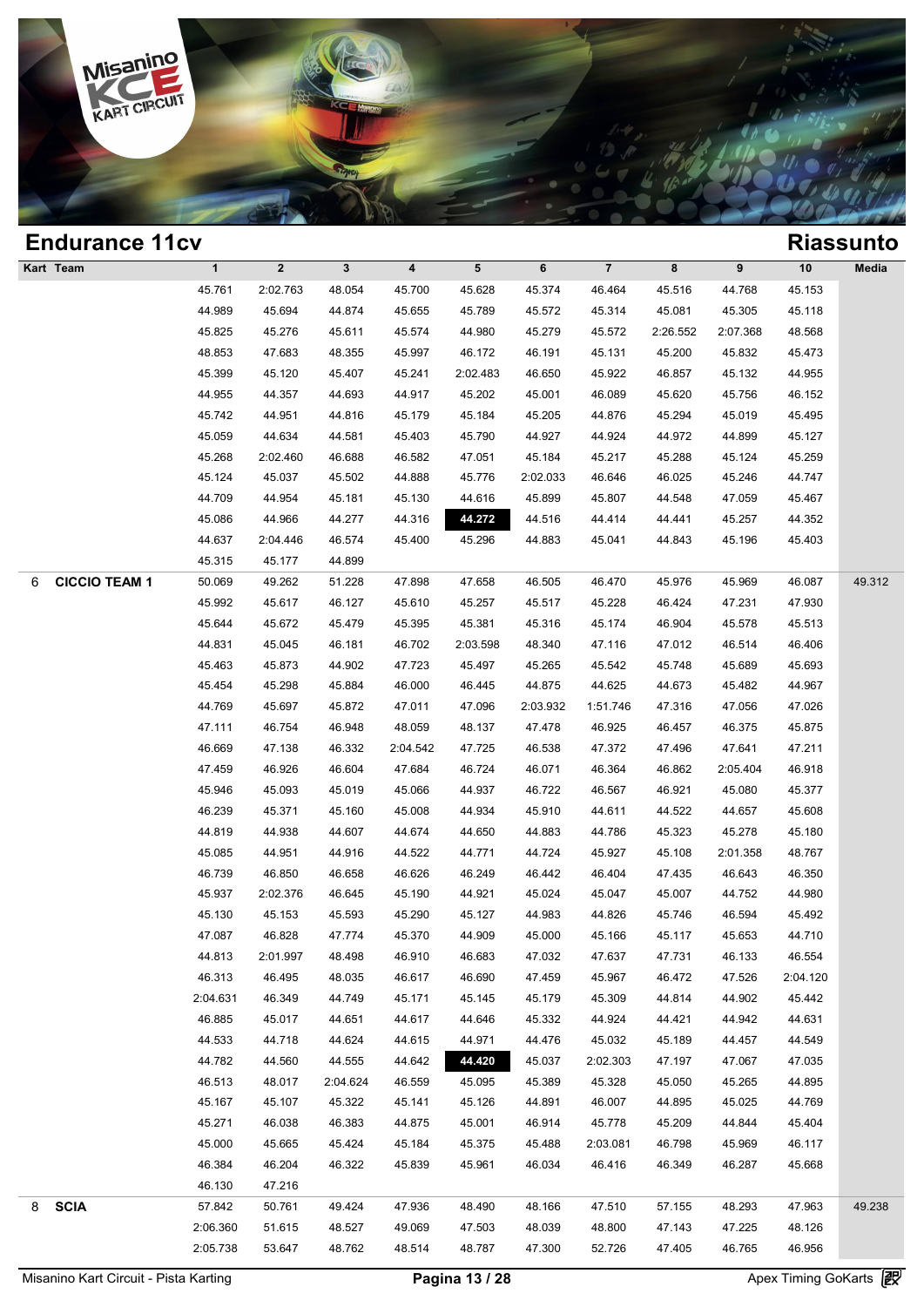

| <b>Endurance 11cv</b>    |              |              |              |                         |        |          |                |        |          |        | <b>Riassunto</b> |
|--------------------------|--------------|--------------|--------------|-------------------------|--------|----------|----------------|--------|----------|--------|------------------|
| Kart Team                | $\mathbf{1}$ | $\mathbf{2}$ | $\mathbf{3}$ | $\overline{\mathbf{4}}$ | 5      | 6        | $\overline{7}$ | 8      | 9        | 10     | Media            |
|                          | 46.768       | 46.818       | 46.691       | 46.490                  | 47.810 | 2:05.032 | 46.248         | 45.413 | 45.588   | 45.204 |                  |
|                          | 45.026       | 45.536       | 45.209       | 44.983                  | 44.913 | 45.181   | 44.982         | 45.523 | 45.390   | 44.947 |                  |
|                          | 45.652       | 45.115       | 45.316       | 45.035                  | 44.977 | 45.626   | 44.958         | 44.755 | 44.951   | 45.362 |                  |
|                          | 45.426       | 2:02.062     | 46.338       | 45.819                  | 46.133 | 47.092   | 47.826         | 46.024 | 45.630   | 45.451 |                  |
|                          | 45.920       | 45.445       | 45.255       | 45.066                  | 45.186 | 45.119   | 45.389         | 45.569 | 45.497   | 45.753 |                  |
|                          | 45.690       | 45.673       | 2:04.462     | 47.916                  | 47.410 | 46.567   | 45.870         | 46.315 | 45.816   | 45.599 |                  |
|                          | 46.069       | 45.899       | 46.160       | 46.035                  | 47.632 | 46.638   | 46.189         | 45.980 | 46.060   | 46.132 |                  |
|                          | 47.453       | 46.200       | 45.957       | 45.317                  | 45.117 | 46.065   | 45.633         | 45.888 | 46.154   | 46.256 |                  |
|                          | 45.799       | 45.723       | 2:02.967     | 46.409                  | 46.167 | 45.708   | 45.232         | 45.159 | 46.277   | 51.791 |                  |
|                          | 45.483       | 46.138       | 46.000       | 44.986                  | 45.474 | 45.110   | 45.743         | 45.000 | 45.367   | 45.211 |                  |
|                          | 45.792       | 45.078       | 45.112       | 46.003                  | 45.131 | 45.461   | 45.864         | 45.927 | 45.300   | 45.014 |                  |
|                          | 52.824       | 2:01.627     | 45.615       | 44.978                  | 45.097 | 44.959   | 44.762         | 44.857 | 44.403   | 44.754 |                  |
|                          | 45.102       | 44.978       | 45.051       | 45.824                  | 45.305 | 45.177   | 45.120         | 44.908 | 44.878   | 45.170 |                  |
|                          | 45.081       | 45.259       | 44.971       | 45.181                  | 45.306 | 44.825   | 44.858         | 44.993 | 45.149   | 44.602 |                  |
|                          | 45.014       | 44.575       | 45.934       | 45.848                  | 45.109 | 45.149   | 44.770         | 44.807 | 2:01.355 | 46.536 |                  |
|                          | 45.853       | 45.402       | 45.514       | 45.930                  | 45.171 | 45.875   | 45.950         | 47.979 | 46.085   | 45.825 |                  |
|                          | 45.749       | 45.277       | 45.039       | 45.888                  | 45.533 | 45.438   | 45.261         | 45.188 | 45.176   | 45.329 |                  |
|                          | 45.213       | 46.262       | 45.470       | 45.163                  | 45.144 | 45.223   | 45.552         | 45.609 | 46.626   | 53.579 |                  |
|                          | 2:03.072     | 48.373       | 46.783       | 46.818                  | 47.218 | 47.569   | 46.231         | 46.118 | 46.793   | 45.987 |                  |
|                          | 46.282       | 45.652       | 46.719       | 46.057                  | 46.531 | 45.801   | 45.823         | 45.818 | 2:03.779 | 46.837 |                  |
|                          | 46.494       | 45.699       | 46.865       | 46.514                  | 47.055 | 46.245   | 45.633         | 45.825 | 45.971   | 45.929 |                  |
|                          | 45.302       | 45.795       | 2:02.651     | 45.611                  | 45.045 | 44.817   | 45.082         | 44.633 | 44.735   | 44.931 |                  |
|                          | 45.577       | 45.039       | 44.939       | 44.976                  | 44.888 | 44.566   | 44.986         | 44.946 | 44.623   | 44.709 |                  |
|                          | 44.371       | 44.769       | 45.003       | 45.127                  | 45.523 | 45.591   | 45.039         | 44.679 | 44.978   | 44.536 |                  |
|                          | 44.320       | 44.723       | 44.851       | 44.716                  | 44.595 | 2:06.701 | 46.417         | 45.437 | 44.983   | 45.608 |                  |
|                          | 46.688       | 45.334       | 45.780       | 45.163                  | 45.345 | 45.055   | 45.059         | 44.988 | 45.325   | 44.928 |                  |
|                          | 45.672       | 45.402       |              |                         |        |          |                |        |          |        |                  |
| <b>FUTURA CORSE</b><br>5 | 50.575       | 52.781       | 48.777       | 47.910                  | 48.064 | 49.468   | 48.464         | 48.430 | 47.985   | 47.872 | 49.287           |
|                          | 47.011       | 47.656       | 47.039       | 2:05.792                | 50.846 | 50.256   | 47.769         | 48.253 | 47.226   | 47.594 |                  |
|                          | 47.702       | 47.548       | 46.130       | 45.398                  | 46.797 | 46.619   | 45.907         | 45.143 | 45.561   | 46.147 |                  |
|                          | 46.240       | 45.898       | 45.737       | 45.562                  | 44.971 | 45.695   | 45.909         | 45.738 | 45.163   | 45.842 |                  |
|                          | 45.618       | 45.473       | 45.640       | 2:03.542                | 50.475 | 47.198   | 47.493         | 47.518 | 46.893   | 46.773 |                  |
|                          | 46.219       | 46.492       | 46.591       | 46.105                  | 46.840 | 2:05.370 | 47.778         | 47.241 | 46.908   | 46.700 |                  |
|                          | 46.793       | 46.384       | 46.719       | 46.796                  | 46.380 | 47.022   | 46.501         | 46.451 | 47.996   | 46.381 |                  |
|                          | 46.059       | 2:01.234     | 48.154       | 46.654                  | 46.494 | 45.788   | 46.231         | 47.297 | 46.508   | 46.352 |                  |
|                          | 45.874       | 46.456       | 46.173       | 46.192                  | 45.511 | 45.384   | 45.395         | 45.590 | 48.221   | 46.176 |                  |
|                          | 45.429       | 45.942       | 45.265       | 45.236                  | 45.096 | 45.414   | 46.572         | 46.663 | 47.175   | 45.863 |                  |
|                          | 2:01.793     | 47.811       | 47.086       | 46.481                  | 46.508 | 46.727   | 46.344         | 45.812 | 47.197   | 46.271 |                  |
|                          | 46.231       | 45.994       | 46.657       | 45.896                  | 46.709 | 46.474   | 47.279         | 46.407 | 2:03.558 | 46.522 |                  |
|                          | 46.975       | 47.227       | 46.513       | 45.722                  | 45.518 | 45.165   | 44.793         | 45.212 | 44.736   | 45.101 |                  |
|                          | 45.111       | 45.359       | 46.659       | 45.362                  | 45.291 | 44.816   | 44.969         | 44.847 | 44.882   | 44.786 |                  |
|                          | 45.151       | 44.764       | 45.201       | 44.878                  | 44.717 | 44.592   | 44.300         | 44.701 | 45.092   | 44.830 |                  |
|                          | 44.569       | 2:02.527     | 46.495       | 46.124                  | 45.068 | 46.234   | 45.669         | 46.302 | 45.916   | 45.355 |                  |
|                          | 45.622       | 45.653       | 45.645       | 45.713                  | 45.217 | 45.417   | 45.628         | 45.222 | 2:01.268 | 47.276 |                  |
|                          | 46.699       | 46.305       | 46.952       | 46.740                  | 47.089 | 46.564   | 45.804         | 46.195 | 45.876   | 45.982 |                  |
|                          | 46.368       | 45.687       | 2:04.769     | 47.613                  | 45.747 | 46.828   | 45.395         | 45.359 | 45.590   | 45.266 |                  |
|                          | 45.298       | 45.166       | 45.527       | 45.664                  | 45.736 | 45.317   | 45.217         | 45.399 | 45.254   | 45.462 |                  |
|                          |              |              |              |                         |        |          |                |        |          |        |                  |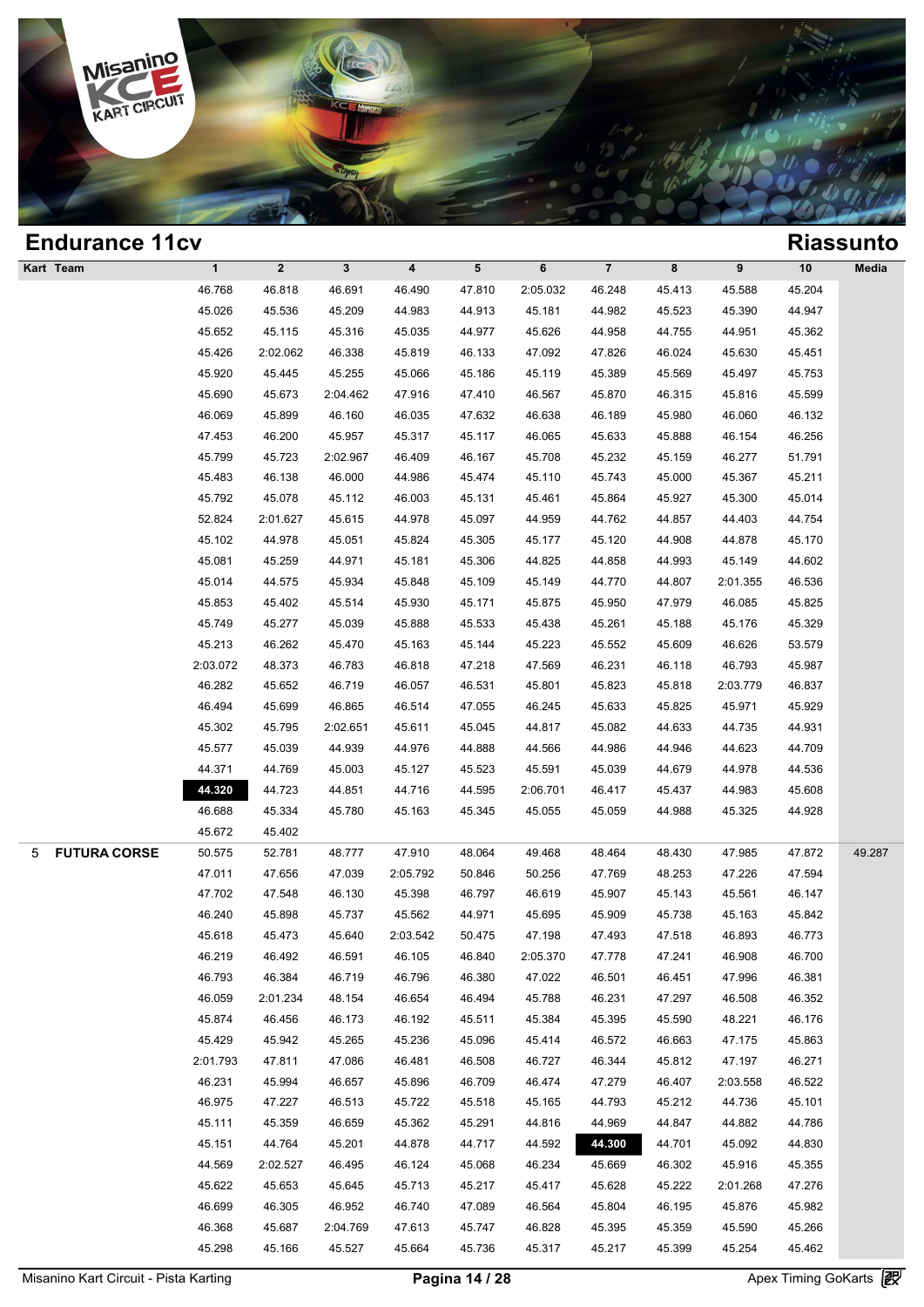

| <b>Endurance 11cv</b>       |              |              |              |                         |        |          |                |          |          |          | <b>Riassunto</b> |
|-----------------------------|--------------|--------------|--------------|-------------------------|--------|----------|----------------|----------|----------|----------|------------------|
| Kart Team                   | $\mathbf{1}$ | $\mathbf{2}$ | $\mathbf{3}$ | $\overline{\mathbf{4}}$ | 5      | 6        | $\overline{7}$ | 8        | 9        | 10       | Media            |
|                             | 45.316       | 46.546       | 46.061       | 45.842                  | 45.507 | 45.220   | 45.395         | 45.492   | 44.887   | 2:02.801 |                  |
|                             | 46.721       | 46.347       | 46.259       | 45.884                  | 45.507 | 46.135   | 45.492         | 46.162   | 45.396   | 45.694   |                  |
|                             | 45.522       | 45.577       | 45.712       | 45.499                  | 45.840 | 45.739   | 45.307         | 45.731   | 45.875   | 46.386   |                  |
|                             | 45.768       | 45.795       | 2:04.655     | 46.594                  | 45.693 | 45.984   | 45.656         | 45.456   | 45.584   | 45.644   |                  |
|                             | 46.297       | 45.503       | 46.951       | 45.545                  | 45.492 | 45.719   | 45.756         | 45.446   | 45.372   | 46.083   |                  |
|                             | 45.983       | 45.374       | 2:04.818     | 47.037                  | 45.458 | 45.537   | 45.053         | 45.350   | 45.556   | 45.505   |                  |
|                             | 45.395       | 45.130       | 45.266       | 45.683                  | 45.714 | 45.531   | 45.478         | 46.405   | 45.571   | 45.552   |                  |
|                             | 45.583       | 45.430       | 45.396       | 46.159                  | 45.258 | 45.453   | 45.219         | 45.707   | 46.169   | 45.609   |                  |
|                             | 45.090       | 44.787       | 44.898       | 44.891                  | 45.282 | 46.121   | 45.661         | 45.492   | 45.545   | 45.695   |                  |
|                             | 45.570       | 45.651       |              |                         |        |          |                |          |          |          |                  |
| <b>GIOGOLI TEAM</b><br>2    | 50.549       | 48.129       | 50.369       | 48.121                  | 47.581 | 47.279   | 47.580         | 47.383   | 47.514   | 46.519   | 49.630           |
|                             | 46.769       | 46.463       | 46.335       | 46.148                  | 46.360 | 46.320   | 46.159         | 46.519   | 47.545   | 47.452   |                  |
|                             | 2:19.275     | 49.131       | 47.346       | 47.674                  | 47.015 | 47.353   | 46.931         | 47.321   | 46.828   | 47.343   |                  |
|                             | 47.574       | 45.932       | 45.910       | 46.135                  | 46.688 | 47.188   | 2:07.694       | 50.606   | 48.312   | 48.763   |                  |
|                             | 54.251       | 47.894       | 46.969       | 46.630                  | 47.935 | 47.088   | 47.923         | 47.046   | 46.909   | 46.463   |                  |
|                             | 46.889       | 47.276       | 47.056       | 47.864                  | 47.266 | 2:05.696 | 46.244         | 45.633   | 46.062   | 44.957   |                  |
|                             | 45.150       | 45.889       | 45.597       | 45.655                  | 45.961 | 45.693   | 45.786         | 46.892   | 47.021   | 45.708   |                  |
|                             | 44.918       | 45.921       | 48.184       | 47.019                  | 46.996 | 45.394   | 46.450         | 45.755   | 45.060   | 44.998   |                  |
|                             | 45.281       | 44.955       | 45.163       | 45.689                  | 46.049 | 45.549   | 46.056         | 46.534   | 45.531   | 2:10.704 |                  |
|                             | 47.557       | 46.831       | 46.411       | 46.188                  | 46.127 | 46.159   | 46.146         | 45.312   | 45.112   | 45.984   |                  |
|                             | 46.003       | 45.567       | 45.927       | 46.525                  | 46.589 | 46.321   | 46.298         | 46.083   | 47.779   | 46.089   |                  |
|                             | 45.757       | 45.385       | 46.077       | 2:06.186                | 49.686 | 46.726   | 47.474         | 47.966   | 47.748   | 46.721   |                  |
|                             | 47.094       | 47.884       | 47.335       | 47.907                  | 47.427 | 46.973   | 47.045         | 47.473   | 46.594   | 47.050   |                  |
|                             | 47.917       | 47.694       | 47.266       | 47.711                  | 46.923 | 47.419   | 47.506         | 2:06.216 | 46.020   | 45.213   |                  |
|                             | 45.388       | 44.822       | 45.710       | 45.134                  | 45.158 | 44.647   | 45.001         | 44.874   | 45.352   | 45.762   |                  |
|                             | 45.424       | 44.813       | 45.178       | 44.766                  | 44.739 | 45.415   | 45.497         | 45.854   | 45.029   | 2:03.422 |                  |
|                             | 47.069       | 46.454       | 46.350       | 46.074                  | 45.983 | 46.417   | 45.769         | 47.115   | 46.747   | 46.007   |                  |
|                             | 46.054       | 45.429       | 45.568       | 45.298                  | 46.447 | 45.807   | 45.557         | 2:04.510 | 47.159   | 47.588   |                  |
|                             | 48.310       | 47.458       | 47.784       | 46.921                  | 46.038 | 46.884   | 49.115         | 46.913   | 46.944   | 46.451   |                  |
|                             | 46.316       | 46.066       | 46.997       | 46.671                  | 46.317 | 46.398   | 1:47.740       | 46.030   | 45.117   | 45.222   |                  |
|                             | 45.019       | 44.827       | 45.433       | 44.939                  | 45.374 | 47.010   | 46.215         | 45.762   | 44.644   | 44.621   |                  |
|                             | 45.920       | 44.988       | 44.592       | 45.040                  | 44.461 | 44.671   | 44.497         | 44.928   | 46.541   | 45.745   |                  |
|                             | 2:01.719     | 46.965       | 46.097       | 46.432                  | 46.351 | 45.329   | 46.288         | 46.925   | 45.424   | 45.855   |                  |
|                             | 46.031       | 46.564       | 45.563       | 45.436                  | 45.660 | 46.105   | 46.038         | 46.050   | 2:02.912 | 47.820   |                  |
|                             | 46.931       | 46.285       | 46.438       | 46.188                  | 46.821 | 46.456   | 47.441         | 46.838   | 46.540   | 46.498   |                  |
|                             | 47.562       | 47.206       | 46.476       | 46.472                  | 46.363 | 46.262   | 46.241         | 46.172   | 46.217   | 46.202   |                  |
|                             | 48.254       | 48.505       | 47.319       | 2:04.729                | 45.699 | 45.186   | 44.997         | 45.073   | 44.861   | 45.607   |                  |
|                             | 45.411       | 45.069       | 44.717       | 45.369                  | 45.200 | 45.927   | 46.249         | 45.962   | 45.336   | 46.017   |                  |
|                             | 45.065       | 45.012       | 45.454       | 46.935                  | 45.364 | 45.050   | 44.730         | 45.037   | 45.073   | 44.917   |                  |
| <b>PISTA SALENTINA</b><br>3 | 49.993       | 50.671       | 47.967       | 48.212                  | 47.280 | 47.048   | 46.815         | 47.112   | 47.322   | 50.328   | 50.384           |
|                             | 47.315       | 46.369       | 46.121       | 46.553                  | 46.194 | 47.399   | 47.121         | 2:04.642 | 52.884   | 50.372   |                  |
|                             | 49.792       | 48.585       | 49.689       | 48.359                  | 48.920 | 47.938   | 47.871         | 48.299   | 47.610   | 51.245   |                  |
|                             | 49.147       | 47.590       | 48.096       | 47.987                  | 47.906 | 49.786   | 2:07.268       | 48.556   | 47.889   | 46.701   |                  |
|                             | 47.806       | 46.657       | 45.597       | 49.975                  | 48.138 | 46.348   | 46.200         | 45.476   | 45.094   | 45.551   |                  |
|                             | 45.451       | 45.313       | 45.761       | 45.295                  | 45.522 | 2:02.359 | 49.974         | 50.375   | 47.651   | 47.308   |                  |
|                             | 48.473       | 47.781       | 47.044       | 47.541                  | 48.371 | 55.881   | 47.434         | 47.079   | 47.201   | 46.876   |                  |
|                             | 47.084       | 47.063       |              | 47.157                  | 46.270 |          | 49.443         | 47.455   |          | 48.026   |                  |
|                             |              |              | 47.630       |                         |        | 2:05.206 |                |          | 46.579   |          |                  |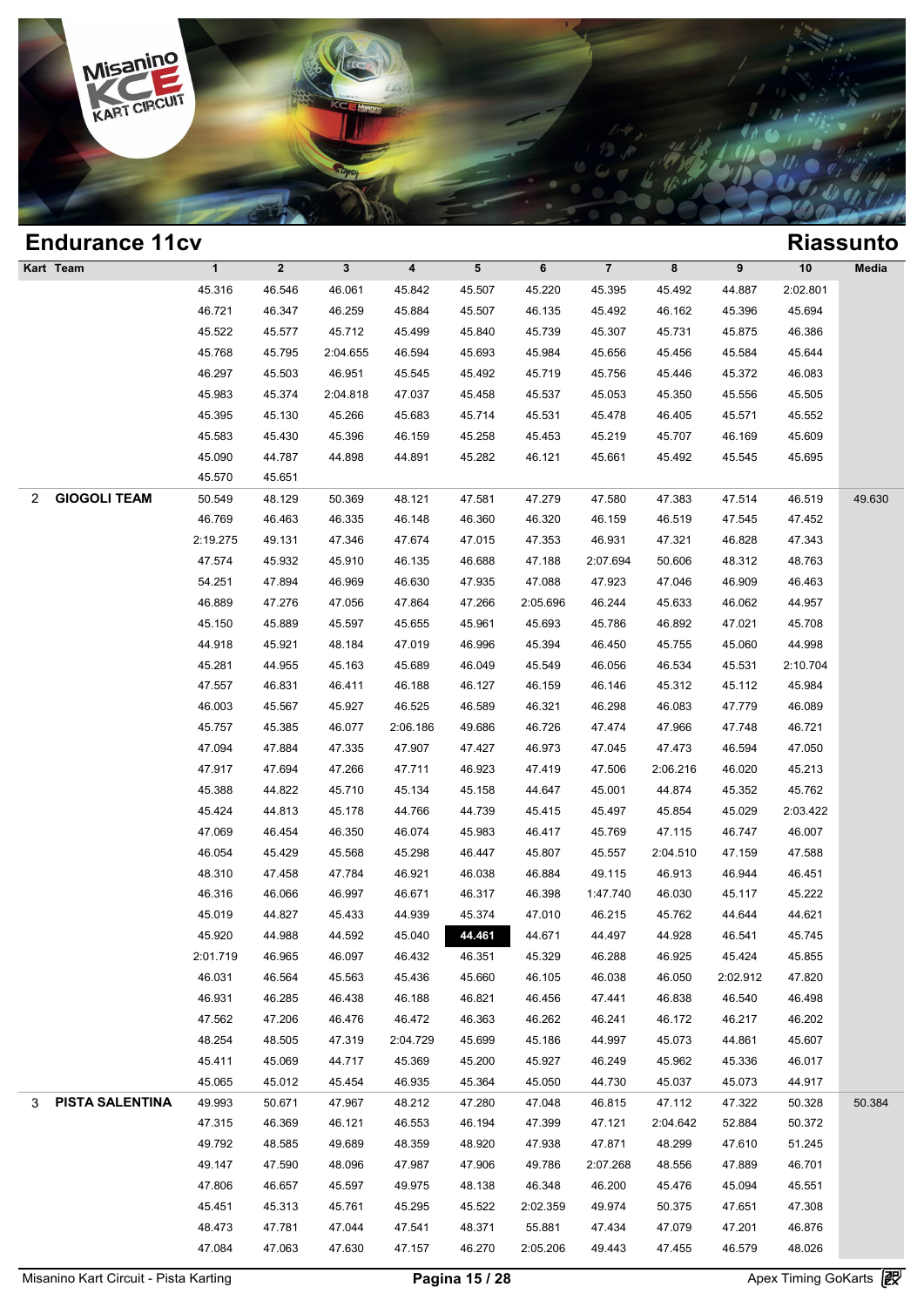

| <b>Endurance 11cv</b> |              |              |              |          |          |          |                |          |        |          | <b>Riassunto</b> |
|-----------------------|--------------|--------------|--------------|----------|----------|----------|----------------|----------|--------|----------|------------------|
| Kart Team             | $\mathbf{1}$ | $\mathbf{2}$ | $\mathbf{3}$ | 4        | 5        | 6        | $\overline{7}$ | 8        | 9      | $10$     | Media            |
|                       | 46.965       | 47.162       | 46.190       | 47.149   | 46.359   | 46.120   | 46.872         | 46.579   | 46.364 | 46.649   |                  |
|                       | 46.398       | 46.930       | 46.335       | 48.513   | 2:05.719 | 48.289   | 47.563         | 45.998   | 47.209 | 46.215   |                  |
|                       | 45.822       | 46.840       | 46.988       | 45.482   | 46.050   | 46.722   | 46.431         | 46.188   | 46.162 | 47.055   |                  |
|                       | 45.154       | 45.050       | 45.240       | 45.567   | 2:15.361 | 48.337   | 47.863         | 46.807   | 47.031 | 50.387   |                  |
|                       | 48.648       | 47.621       | 48.011       | 47.067   | 47.358   | 47.002   | 47.628         | 46.823   | 46.808 | 46.973   |                  |
|                       | 47.717       | 47.472       | 46.621       | 2:03.671 | 47.183   | 45.671   | 46.554         | 45.503   | 46.661 | 45.634   |                  |
|                       | 45.889       | 47.057       | 45.356       | 46.377   | 45.798   | 45.318   | 45.585         | 45.511   | 45.275 | 44.865   |                  |
|                       | 45.521       | 45.342       | 46.014       | 45.882   | 2:01.803 | 48.590   | 47.379         | 47.348   | 46.134 | 46.370   |                  |
|                       | 46.700       | 47.037       | 46.275       | 45.651   | 45.883   | 46.317   | 46.451         | 46.562   | 47.574 | 46.043   |                  |
|                       | 46.261       | 46.206       | 46.293       | 46.505   | 46.998   | 2:03.788 | 47.127         | 47.641   | 46.786 | 47.100   |                  |
|                       | 46.934       | 46.473       | 46.582       | 47.439   | 48.159   | 47.174   | 46.443         | 46.243   | 46.945 | 46.690   |                  |
|                       | 47.195       | 48.014       | 46.263       | 45.884   | 46.180   | 48.093   | 46.393         | 2:03.787 | 47.499 | 46.582   |                  |
|                       | 47.302       | 46.265       | 45.950       | 46.805   | 45.588   | 45.394   | 45.389         | 45.238   | 45.612 | 45.673   |                  |
|                       | 45.902       | 46.627       | 45.137       | 45.746   | 46.033   | 46.390   | 2:02.649       | 46.103   | 46.813 | 55.149   |                  |
|                       | 46.091       | 45.221       | 45.831       | 45.788   | 45.039   | 45.812   | 45.354         | 46.017   | 45.281 | 45.288   |                  |
|                       | 45.222       | 45.591       | 44.800       | 44.997   | 45.236   | 45.310   | 45.281         | 45.267   | 45.370 | 44.830   |                  |
|                       | 45.756       | 45.453       | 45.364       | 2:00.988 | 47.997   | 47.968   | 46.303         | 46.366   | 46.285 | 46.910   |                  |
|                       | 46.369       | 46.237       | 45.548       | 46.305   | 46.233   | 47.579   | 46.116         | 46.425   | 46.890 | 46.766   |                  |
|                       | 46.116       | 47.826       | 46.768       | 45.743   | 2:02.795 | 47.002   | 46.338         | 46.594   | 45.889 | 46.199   |                  |
|                       | 47.598       | 47.778       | 45.967       | 46.863   | 45.933   | 45.791   | 46.933         | 46.894   | 46.606 | 46.299   |                  |
|                       | 45.652       | 46.979       | 45.882       | 45.860   | 45.679   | 45.875   |                |          |        |          |                  |
| 18 I TOBLERONI        | 50.729       | 48.705       | 49.143       | 48.787   | 48.541   | 49.359   | 49.161         | 48.269   | 48.604 | 48.063   | 50.541           |
|                       | 46.524       | 46.202       | 47.006       | 47.153   | 46.862   | 46.842   | 47.736         | 47.056   | 47.851 | 3:07.200 |                  |
|                       | 53.520       | 49.134       | 48.647       | 48.082   | 48.204   | 47.928   | 47.360         | 56.502   | 47.980 | 47.199   |                  |
|                       | 50.503       | 47.669       | 47.457       | 47.596   | 47.899   | 47.057   | 46.919         | 46.748   | 47.852 | 47.200   |                  |
|                       | 47.345       | 47.701       | 47.096       | 46.631   | 48.397   | 46.787   | 46.890         | 2:05.069 | 47.681 | 48.081   |                  |
|                       | 46.320       | 46.263       | 46.953       | 46.848   | 47.136   | 46.901   | 46.058         | 46.324   | 46.383 | 47.138   |                  |
|                       | 46.449       | 46.555       | 46.803       | 46.939   | 46.258   | 2:05.012 | 50.010         | 48.274   | 46.914 | 47.090   |                  |
|                       | 47.828       | 47.082       | 47.827       | 47.952   | 47.498   | 48.803   | 47.531         | 47.107   | 46.833 | 47.705   |                  |
|                       | 46.758       | 47.903       | 47.370       | 48.607   | 48.273   | 47.489   | 46.992         | 47.095   | 47.353 | 47.411   |                  |
|                       | 46.715       | 47.864       | 47.452       | 47.441   | 2:12.614 | 49.250   | 46.305         | 46.346   | 48.208 | 46.004   |                  |
|                       | 45.941       | 46.020       | 47.762       | 46.563   | 45.914   | 45.424   | 45.703         | 45.825   | 45.472 | 45.965   |                  |
|                       | 46.267       | 44.868       | 46.440       | 45.318   | 2:23.841 | 45.949   | 45.796         | 47.427   | 46.077 | 47.073   |                  |
|                       | 47.604       | 45.892       | 45.811       | 46.532   | 46.212   | 46.004   | 47.108         | 46.387   | 45.930 | 45.501   |                  |
|                       | 46.212       | 45.417       | 46.096       | 45.987   | 45.459   | 2:05.129 | 47.676         | 46.063   | 46.740 | 46.266   |                  |
|                       | 46.301       | 46.879       | 46.198       | 46.392   | 47.409   | 46.743   | 47.258         | 46.862   | 46.882 | 46.471   |                  |
|                       | 46.375       | 46.214       | 46.225       | 47.641   | 46.816   | 46.740   | 46.751         | 47.149   | 47.311 | 45.945   |                  |
|                       | 46.693       | 47.654       | 46.211       | 45.944   | 47.756   | 45.853   | 2:04.137       | 47.753   | 45.934 | 46.697   |                  |
|                       | 46.671       | 46.584       | 46.489       | 45.391   | 46.828   | 46.322   | 45.793         | 46.469   | 46.122 | 45.744   |                  |
|                       | 48.154       | 46.983       | 45.655       | 46.638   | 46.114   | 46.455   | 48.758         | 2:03.715 | 47.541 | 46.819   |                  |
|                       | 48.348       | 48.111       | 48.039       | 46.746   | 47.278   | 47.479   | 46.612         | 46.563   | 47.021 | 47.012   |                  |
|                       | 46.875       | 46.909       | 47.000       | 47.092   | 47.006   | 46.592   | 46.342         | 46.965   | 46.705 | 47.346   |                  |
|                       | 47.732       | 47.226       | 47.509       | 47.434   | 47.205   | 49.328   | 46.736         | 2:07.038 | 46.970 | 47.627   |                  |
|                       | 47.318       | 45.319       | 44.936       | 45.351   | 45.867   | 45.920   | 46.656         | 45.326   | 45.004 | 45.502   |                  |
|                       | 45.341       | 45.745       | 45.946       | 45.832   | 46.115   | 45.694   | 46.121         | 2:03.045 | 46.561 | 47.706   |                  |
|                       | 47.358       | 46.674       | 46.734       | 45.141   | 46.156   | 45.472   | 45.884         | 45.952   | 46.040 | 46.332   |                  |
|                       | 46.450       | 45.702       | 2:04.537     | 47.637   | 46.394   | 45.897   | 45.664         | 45.500   | 46.353 | 1:09.055 |                  |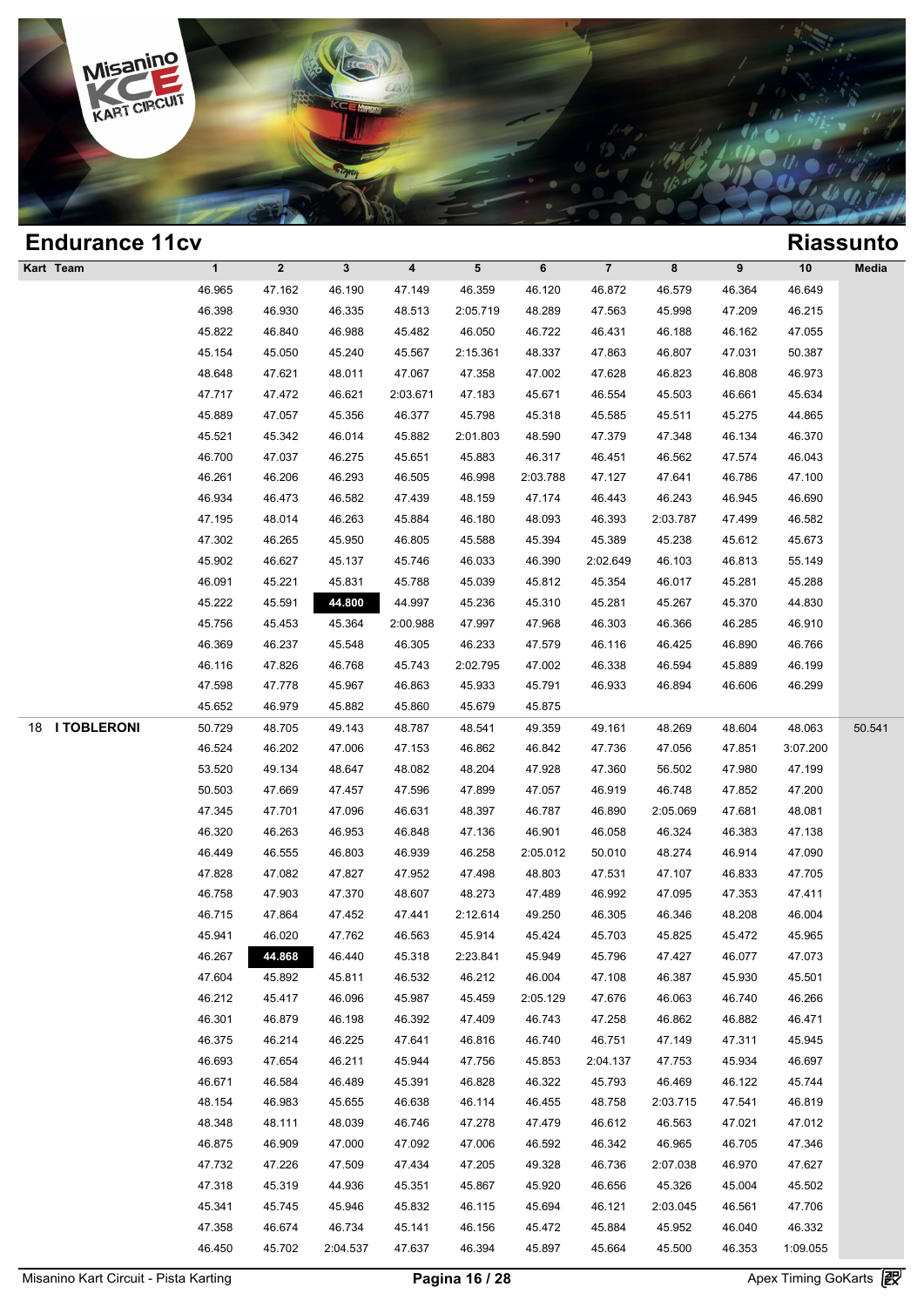

### **Endurance 11cv Riassunto Kart Team 1 2 3 4 5 6 7 8 9 10 Media 1**<br>
46.954 45.622 46.332 45.263 47.837 46.099 2:03.607 46.713 47.290 45.330<br>
46.258 45.376 45.407 45.384 45.384 46.334 46.330 46.330 1 2 3 4 5 6 7 8 9 10 Med<br>46.954 45.622 46.332 45.263 47.837 46.099 2:03.607 46.713 47.290 45.330<br>45.258 45.376 45.407 45.384 45.824 46.224 46.242 46.905 45.680 45.419<br>45.400 45.332 45.710 45.473 45.824 46.224 46.242 46.905 1 2 3 4 5 6<br>46.954 45.622 46.332 45.263 47.837 46.0<br>45.258 45.376 45.407 45.384 45.824 46.2<br>45.499 45.332 45.719 45.472 45.174 13 **RT KART** 58.111 50.862 48.945 48.215 48.556 48.279 47.232 48.132 47.937 47.241 50.995 46.258 45.376 45.407 45.384 45.824 46.224 46.242 46.905 45.680 45.419<br>45.499 45.332 45.719 45.472 45.174<br>58.111 50.862 48.945 48.215 48.556 48.279 47.232 48.132 47.937 47.241 50.9<br>46.525 46.751 46.399 48.004 47.904 46.570 46.499 45.332 45.719 45.472 45.174<br>
58.111 50.862 48.945 48.215 48.556 48.279 47.232 48.132 47.937 47.241 50.9<br>
46.525 46.751 46.399 48.004 47.904 46.570 46.804 47.466 47.014 47.029<br>
46.036 46.671 45.702 48.087 46.507 46.3 46.525 46.751 46.939 48.004 47.904 46.570 47.232 48.132 47.937 47.241 50.9<br>46.525 46.751 46.399 48.004 47.904 46.570 46.804 47.466 47.014 47.029<br>46.036 46.671 45.702 48.087 46.507 46.329 46.928 46.460 45.844 45.633<br>46.013 46.525 46.751 46.399 48.004 47.904 46.570 46.804 47.466 47.014 47.029<br>46.036 46.671 45.702 48.087 46.507 46.329 46.928 46.460 45.844 45.633<br>46.013 47.510 46.919 2:10.065 47.379 47.308 45.486 45.578 45.564 45.557<br>45.509 45. 46.036 46.671 45.702 48.087 46.507 46.329 46.928 46.460 45.844 45.633<br>46.013 47.510 46.919 2:10.065 47.379 47.308 45.486 45.578 45.564 45.557<br>45.509 45.319 46.487 45.106 45.070 45.265 45.139 45.111 46.203 45.401<br>45.924 45. 46.013 47.510 46.919 2:10.065 47.379 47.308 45.486 45.578 45.564 45.557<br>45.509 45.319 46.487 45.106 45.070 45.265 45.139 45.111 46.203 45.401<br>45.924 45.498 45.559 45.299 46.150 44.743 44.869 45.728 45.182 44.820<br>45.651 45. 45.509 45.319 46.487 45.106 45.070 45.265 45.139 45.111 46.203 45.401<br>45.924 45.498 45.559 45.299 46.150 44.743 44.869 45.728 45.182 44.820<br>45.651 45.303 44.796 44.451 45.155 45.523 2:05.402 57.306 1:01.545 56.060<br>54.839 5 45.924 45.498 45.559 45.299 46.150 44.743 44.869 45.728 45.182 44.820<br>45.651 45.303 44.796 44.461 45.155 45.523 2:05.402 57.306 1:01.545 56.060<br>54.839 53.668 52.569 51.506 51.414 51.581 51.291 50.272 51.909 50.888<br>49.430 49 45.651 45.303 44.796 44.461 45.155 45.523 2:05.402 57.306 1:01.545 56.060<br>
54.839 53.668 52.569 51.506 51.414 51.581 51.291 50.272 51.909 50.888<br>
49.430 49.889 50.027 50.603 49.827 49.346 58.627 51.276 50.631 59.050<br>
50.55 49.430 53.668 52.569 51.506 51.414 51.581 51.291 50.272 51.909 50.888<br>49.430 49.889 50.027 50.603 49.827 49.346 58.627 51.276 50.631 59.050<br>50.553 49.066 50.037 49.682 50.142 49.675 55.286 50.966 48.918 2:28.919<br>47.348 46. 49.430 49.889 50.027 50.603 49.827 49.346 58.627 51.276 50.631 59.050<br>
50.553 49.066 50.037 49.682 50.142 49.675 55.286 50.966 48.918 2:28.919<br>
47.348 46.434 45.798 45.735 45.972 45.311 46.476 45.401 45.263 45.038<br>
45.170 49.066 50.037 49.682 50.142 49.675 55.286 50.966 48.918 2:28.919<br>
47.348 46.434 45.798 45.735 45.972 45.311 46.476 45.401 45.263 45.038<br>
45.170 44.995 45.480 45.308 45.926 45.257 45.745 45.741 45.510 45.685<br>
45.062 45.284 47.348 46.434 45.798 45.735 45.972 45.311 46.476 45.401 45.263 45.038<br>45.170 44.995 45.480 45.308 45.926 45.257 45.745 45.741 45.510 45.685<br>45.062 45.284 45.519 45.137 45.491 45.208 45.452 45.252 45.211 45.527<br>45.108 44.63 45.170 44.995 45.480 45.308 45.926 45.257 45.745 45.741 45.510 45.685<br>45.062 45.284 45.519 45.137 45.491 45.208 45.452 45.252 45.211 45.527<br>45.108 44.631 45.251 44.702 45.494 45.431 2:06.465 46.825 45.517 45.041<br>45.558 44. 46.021 46.048 46.021 46.048 44.496 46.827 44.892 44.892 44.864 44.808 45.494 46.364 44.804 44.804 46.364 44.804 44.854 44.804 44.854 44.854 44.865 46.021 45.062 44.908 44.907 44.897 44.702 45.842 44.804 46.364 44.868 44.86 45.108 44.631 45.251 44.702 45.494 45.431 2:06.465 46.825 45.517 45.041<br>45.558 44.705 45.036 45.159 45.341 46.360 45.720 44.922 44.954 45.137<br>46.021 45.048 44.496 45.842 44.804 44.646 44.813 44.701 45.004 44.888<br>44.851 45.0 46.021 44.705 45.036 45.159 45.341 46.360 45.720 44.922 44.954 45.137<br>46.021 45.048 44.496 45.842 44.804 44.646 44.813 44.701 45.004 44.888<br>44.851 45.062 44.908 44.887 44.782 45.131 45.242 44.883 45.955 2:04.607<br>1:08.405 5 48.021 45.048 44.496 45.842 44.804 44.646 44.813 44.701 45.004 44.888<br>44.851 45.062 44.908 44.887 44.782 45.131 45.242 44.883 45.955 2:04.607<br>108.405 50.389 49.152 50.468 50.301 49.137 49.108 48.342 49.158 50.177<br>48.841 50 44.851 45.062 44.908 44.887 44.782 45.131 45.242 44.883 45.955 2:04.607<br>
50.389 49.152 50.468 50.301 49.137 49.108 48.342 49.158 50.177<br>
48.841 50.023 50.294 49.385 48.848 48.952 48.925 49.408 51.289 52.203<br>
50.613 49.182  $+0.645$  50.389 49.152 50.468 50.301 49.137 49.108 48.342 49.158 50.177<br>
48.841 50.023 50.294 49.385 48.848 48.952 48.925 49.408 51.289 52.203<br>
50.613 49.182 49.321 49.973 49.430 49.537 48.990 49.768 50.196 51.622<br>
49.699 48.841 50.023 50.294 49.385 48.848 48.952 48.925 49.408 51.289 52.203<br>50.613 49.182 49.321 49.973 49.430 49.537 48.990 49.768 50.196 51.622<br>49.699 50.108 50.090 49.511 2:07.486 47.489 46.039 45.904 47.078 45.926<br>2:02.341 4 49.699 50.108 50.090 49.511 2:07.486 47.489 46.039 49.768 50.196 51.622<br>
49.699 50.108 50.090 49.511 2:07.486 47.489 46.039 45.904 47.078 45.926<br>
47.304 2:04.790 46.512 44.849 45.416 45.855 44.817 45.073 45.166 45.283<br>
44. 49.699 50.108 50.090 49.511 2:07.486 47.489 46.039 45.904 47.078 45.926<br>
2:02.341 47.820 49.624 47.849 47.086 46.785 45.370 45.887 45.659 45.631<br>
47.304 2:04.790 46.512 44.849 45.416 45.855 44.817 45.073 45.166 45.283<br>
44. 47.304 47.820 49.624 47.849 47.086 46.785 45.370 45.887 45.659 45.631<br>47.304 2:04.790 46.512 44.849 45.416 45.855 44.817 45.073 45.166 45.283<br>44.980 45.260 44.477 44.647 44.601 44.677 44.869 44.671 44.848 45.213<br>45.733 45 47.304 2:04.790 46.512 44.849 45.416 45.855 44.817 45.073 45.166 45.283<br>44.980 45.260 44.477 44.647 44.601 44.677 44.869 44.671 44.848 45.213<br>45.733 45.051 44.764 2:23.589 46.694 46.050 46.350 45.542 45.496 2:06.527<br>51.595 44.980 45.260 44.477 44.647 44.601 44.677 44.869 44.671 44.848 45.213<br>45.733 45.051 44.764 2:23.589 46.694 46.050 46.350 45.542 45.496 2:06.527<br>51.595 48.104 47.664 47.478 49.892 51.004 48.248 48.238 48.042 48.293<br>47.630 4 45.733 45.051 44.764 2:23.589 46.694 46.050 46.350 45.542 45.496 2:06.527<br>
51.595 48.104 47.664 47.478 49.892 51.004 48.248 48.238 48.042 48.293<br>
47.630 48.888 2:06.612 50.204 48.917 2:07.745 49.335 49.878 48.114 48.808<br>
4 48.104 47.61<br>47.630 48.888 2:06.6<br>48.012 47.756 47.77<br>47.560 47.755 23 **GREENBACK RACING** 55.608 52.875 50.310 49.213 48.386 48.399 48.100 48.018 48.162 48.173 51.261 48.012 47.756 47.775 49.419 47.971 49.033 47.538 51.983 48.077 47.640<br>47.560 47.755<br>55.608 52.875 50.310 49.213 48.386 48.399 48.100 48.018 48.162 48.173 51.2<br>47.154 47.550 49.239 47.687 47.766 47.198 49.255 50.479 47.324 47.560 47.755<br>
55.608 52.875 50.310 49.213 48.386 48.399 48.100 48.018 48.162 48.173 51.2<br>
47.154 47.550 49.239 47.687 47.766 47.198 49.255 50.479 47.324 49.989<br>
50.429 50.578 50.013 47.663 48.505 2:24.008 50.406 49.808 4 48.742 48.018 49.203 42.203 48.386 48.399 48.100 48.018 48.162 48.173 51.2<br>
47.154 47.550 49.239 47.687 47.766 47.198 49.255 50.479 47.324 49.989<br>
50.429 50.578 50.013 47.663 48.505 2:24.008 50.406 49.808 48.889 49.176<br>
48 47.154 47.550 49.239 47.687 47.766 47.198 49.255 50.479 47.324 49.989<br>
50.429 50.578 50.013 47.663 48.505 2:24.008 50.406 49.808 48.889 49.176<br>
48.742 48.018 49.003 48.717 49.825 48.934 48.355 49.770 48.717 49.776<br>
48.253 50.429 50.578 50.013 47.663 48.505 2:24.008 50.406 49.808 48.889 49.176<br>
48.742 48.018 49.003 48.717 49.825 48.934 48.355 49.770 48.717 49.776<br>
48.253 48.529 47.921 1:01.832 52.947 49.078 48.586 47.930 48.245 2:08.004<br>
50. 48.742 48.018 49.003 48.717 49.825 48.934 48.355 49.770 48.717 49.776<br>48.253 48.529 47.921 1:01.832 52.947 49.078 48.586 47.930 48.245 2:08.004<br>50.631 1:16.930 59.383 47.349 48.505 46.897 47.248 47.863 46.866 46.919<br>47.364 48.253 48.529 47.921 1:01.832 52.947 49.078 48.586 47.930 48.245 2:08.004<br>
50.631 1:16.930 59.383 47.349 48.505 46.897 47.248 47.863 46.866 46.919<br>
47.364 46.588 46.402 48.008 47.270 47.809 47.899 47.148 47.260 48.220<br>
49. 48.895 49.435 47.913 47.962 47.962 47.962 47.962 47.962 47.962 47.962 47.962 47.973 47.974 47.975 48.97<br>
48.895 49.435 47.913 47.323 47.493 47.975 48.492 47.594 46.913 46.642<br>
48.895 49.435 47.913 47.323 47.493 47.975 48.4 47.364 46.588 46.402 48.008 47.270 47.809 47.899 47.148 47.260 48.220<br>49.501 46.902 47.515 47.807 47.182 48.870 48.073 46.754 47.172 2:06.607<br>48.895 49.435 47.913 47.323 47.493 47.975 48.492 47.594 46.913 46.642<br>46.937 46. 46.772 46.902 47.515 47.807 47.182 48.870 48.073 46.754 47.172 2:06.607<br>48.895 49.435 47.913 47.323 47.493 47.975 48.492 47.594 46.913 46.642<br>46.937 46.903 47.854 47.962 47.218 46.958 1:04.140 47.656 47.371 2:05.430<br>54.772 46.895 49.435 47.913 47.323 47.493 47.975 48.492 47.594 46.913 46.642<br>46.937 46.903 47.854 47.962 47.218 46.958 1:04.140 47.656 47.371 2:05.430<br>54.772 47.926 46.546 47.244 46.851 46.795 46.526 46.710 47.481 47.143<br>46.517 4 46.937 46.903 47.854 47.962 47.218 46.958 1:04.140 47.656 47.371 2:05.430<br>
54.772 47.926 46.546 47.244 46.851 46.795 46.526 46.710 47.481 47.143<br>
46.517 47.444 46.988 47.559 47.222 2:06.721 48.377 47.336 47.574 55.132<br>
47. 46.772 47.926 46.546 47.244 46.851 46.795 46.526 46.710 47.481 47.143<br>46.517 47.444 46.988 47.559 47.222 2:06.721 48.377 47.336 47.574 55.132<br>47.395 49.065 47.210 48.344 47.227 46.647 47.307 47.371 46.790 48.313<br>47.174 47. 46.517 47.444 46.988 47.559 47.222 2:06.721 48.377 47.336 47.574 55.132<br>47.395 49.065 47.210 48.344 47.227 46.647 47.307 47.371 46.790 48.313<br>47.174 47.085 47.032 46.200 47.461 46.426 48.218 46.939 48.103 46.914<br>2:05.831 5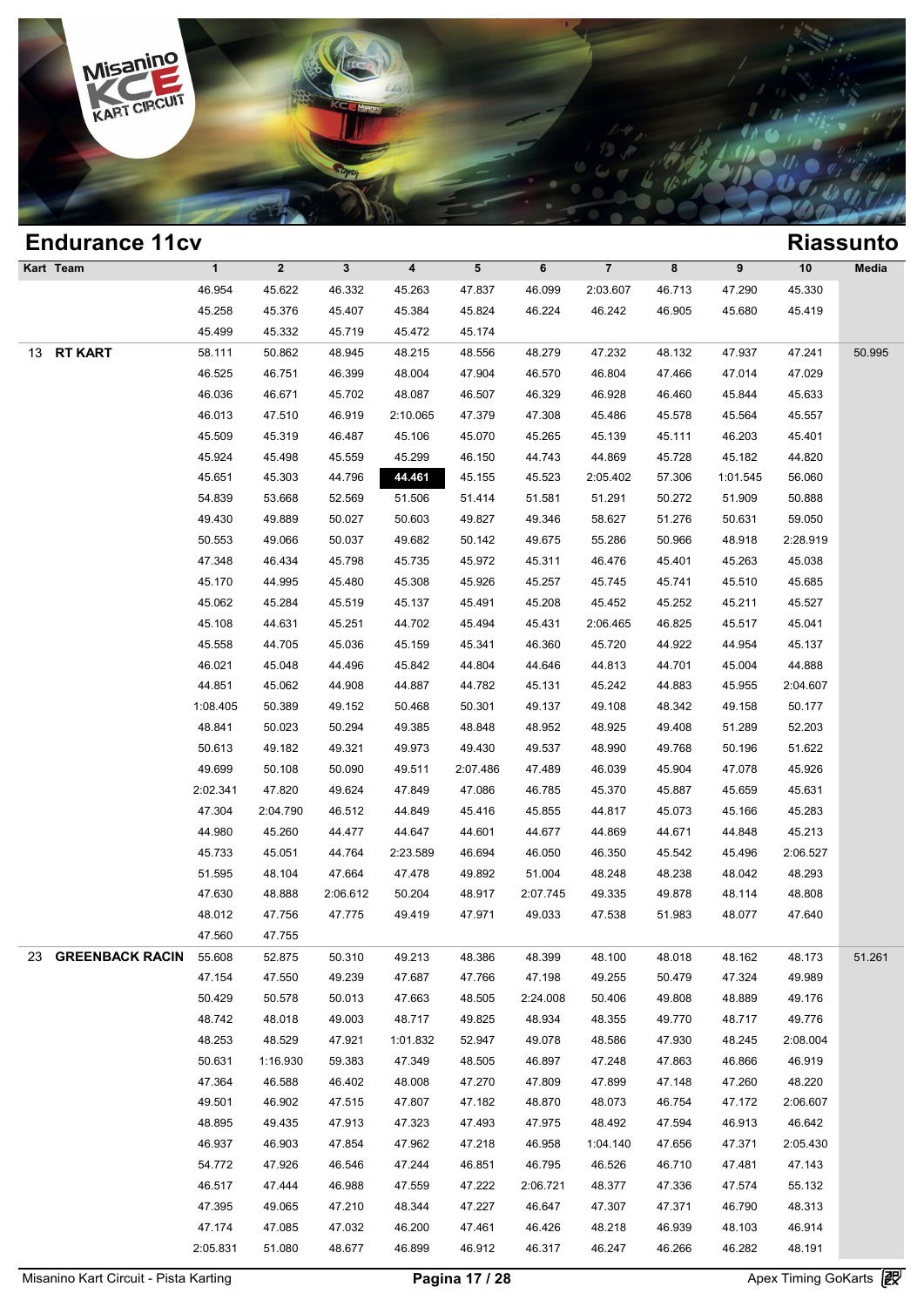

### **Endurance 11cv Riassunto Kart Team 1 2 3 4 5 6 7 8 9 10 Media 1**<br>
46.432 46.932 46.127 47.558 46.304 47.152 47.082 46.481 48.980 47.187<br>
46.32 46.360 47.002 46.432 47.719 47.326 47.082 3.05.054 40.375 48.982 1 2 3 4 5 6 7 8 9 10 Med<br>46.432 46.932 46.127 47.558 46.304 47.152 47.082 46.481 48.980 47.187<br>46.328 46.269 47.003 46.433 47.718 47.326 47.067 2:05.054 49.375 48.863<br>46.988 48.863 48.863 48.863 47.470 47.984 47.171 48.374 46.432 46.932 46.127 47.558 46.304 47.152 47.082 46.481 48.980 47.187<br>46.328 46.269 47.003 46.433 47.718 47.326 47.067 2:05.054 49.375 48.863<br>46.988 48.140 47.470 47.984 47.171 48.374 46.431 48.265 46.807 48.181<br>47.784 47 46.432 46.932 46.127 47.558 46.304 47.152 47.082 46.481 48.980 47.187<br>46.328 46.269 47.003 46.433 47.718 47.326 47.067 2:05.054 49.375 48.863<br>46.988 48.140 47.470 47.984 47.171 48.374 46.431 48.265 46.807 48.181<br>47.784 47. 46.328 46.269 47.003 46.433 47.718 47.326 47.067 2:05.054 49.375 48.863<br>46.988 48.140 47.470 47.984 47.171 48.374 46.431 48.265 46.807 48.181<br>47.784 47.773 47.886 48.966 47.030 47.141 46.575 47.276 51.972 47.672<br>49.723 48. 46.988 48.140 47.470 47.984 47.171 48.374 46.431 48.265 46.807 48.181<br>47.784 47.773 47.886 48.966 47.030 47.141 46.575 47.276 51.972 47.672<br>49.723 48.805 49.468 49.734 47.778 2:07.924 50.578 47.251 46.744 46.652<br>47.083 46. 47.784 47.773 47.886 48.966 47.030 47.141 46.575 47.276 51.972 47.672<br>49.723 48.805 49.468 49.734 47.778 2:07.924 50.578 47.251 46.744 46.652<br>47.083 46.163 46.837 46.387 46.451 46.928 48.256 46.800 1:03.997 46.628<br>46.210 4 46.723 48.805 49.468 49.734 47.778 2:07.924 50.578 47.251 46.744 46.652<br>47.083 46.163 46.837 46.387 46.451 46.928 48.256 46.800 1:03.997 46.628<br>46.210 46.564 45.969 46.655 46.541 47.218 47.352 47.159 46.674 47.049<br>46.063 2 46.210 46.564 45.969 46.655 46.541 47.218 47.352 47.159 46.674 47.049<br>46.063 2:04.716 49.991 48.419 47.634 47.911 46.806 48.231 48.130 47.105<br>47.646 47.678 47.839 47.319 47.386 46.991 47.452 47.508 2:06.549 49.900<br>46.420 4 46.210 46.564 45.969 46.655 46.541 47.218 47.352 47.159 46.674 47.049<br>46.063 2:04.716 49.991 48.419 47.634 47.911 46.806 48.231 48.130 47.105<br>47.646 47.678 47.839 47.319 47.386 46.991 47.452 47.508 2:06.549 49.900<br>46.430 4 46.063 2:04.716 49.991 48.419 47.634 47.911 46.806 48.231 48.130 47.105<br>47.646 47.678 47.839 47.319 47.386 46.991 47.452 47.508 2:06.549 49.900<br>46.430 46.206 48.248 46.506 46.681 46.023 49.850 45.752 46.687 46.294<br>45.743 4 47.646 47.678 47.839 47.319 47.386 46.991 47.452 47.508 2:06.549 49.900<br>46.430 46.206 48.248 46.506 46.681 46.023 49.850 45.752 46.687 46.294<br>45.743 46.241 46.903 46.554 45.901 47.855 47.735 45.600 46.209 46.556<br>46.591 46. 46.430 46.206 48.248 46.506 46.681 46.023 49.850 45.752 46.687 46.294<br>45.743 46.241 46.903 46.554 45.901 47.855 47.735 45.600 46.209 46.556<br>46.591 46.704 45.749 46.172 45.864 2:05.472 49.936 49.688 49.515 48.910<br>48.345 48. 48.854 4 **FANTASTICI 4** 52.001 51.404 50.703 51.096 49.048 52.199 49.325 48.413 48.539 53.805 51.271 48.345 48.210 48.864 48.569 48.669 48.665 48.412 48.124 47.755 48.701<br>48.854<br>52.001 51.404 50.703 51.096 49.048 52.199 49.325 48.413 48.539 53.805 51.2<br>51.034 48.821 48.711 47.953 47.049 47.514 47.671 2:31.868 52.977 50.35 48.854<br>52.001 51.404 50.703 51.096 49.048 52.199 49.325 48.413 48.539 53.805 51.2<br>51.034 48.821 48.711 47.953 47.049 47.514 47.671 2:31.868 52.977 50.359<br>49.729 49.473 55.422 49.511 49.257 49.611 48.982 48.939 49.040 48.54 49.046 51.096 49.048 52.199 49.325 48.413 48.539 53.805 51.2<br>
48.711 47.953 47.049 47.514 47.671 2:31.868 52.977 50.359<br>
49.729 49.473 55.422 49.511 49.257 49.611 48.982 48.939 49.040 48.549<br>
48.510 49.046 49.338 49.594 49 48.821 48.711 47.953 47.049 47.514 47.671 2:31.868 52.977 50.359<br>49.729 49.473 55.422 49.511 49.257 49.611 48.982 48.939 49.040 48.549<br>48.510 49.046 49.338 49.594 49.003 2:11.384 51.866 49.098 49.092 49.666<br>53.458 48.941 4 48.729 49.473 55.422 49.511 49.257 49.611 48.982 48.939 49.040 48.549<br>48.510 49.046 49.338 49.594 49.003 2:11.384 51.866 49.098 49.092 49.666<br>53.458 48.941 49.364 49.228 49.195 49.571 48.687 49.151 48.713 48.673<br>48.624 48. 48.510 49.046 49.338 49.594 49.003 2:11.384 51.866 49.098 49.092 49.666<br>53.458 48.941 49.364 49.228 49.195 49.571 48.687 49.151 48.713 48.673<br>48.624 48.815 48.618 48.851 48.562 2:09.134 48.709 49.027 49.399 47.538<br>46.963 4 46.624 48.941 49.364 49.228 49.195 49.571 48.687 49.151 48.713 48.673<br>48.624 48.815 48.618 48.851 48.562 2:09.134 48.709 49.027 49.399 47.538<br>46.963 48.351 47.342 48.791 48.981 49.380 47.181 46.535 47.679 46.726<br>46.900 46. 48.624 48.815 48.618 48.851 48.562 2:09.134 48.709 49.027 49.399 47.538<br>46.963 48.351 47.342 48.791 48.981 49.380 47.181 46.535 47.679 46.726<br>46.900 46.589 47.303 47.143 46.743 2:08.375 48.275 47.052 47.226 47.288<br>48.373 4 48.963 48.351 47.342 48.791 48.981 49.380 47.181 46.535 47.679 46.726<br>46.900 46.589 47.303 47.143 46.743 2:08.375 48.275 47.052 47.226 47.288<br>48.373 47.434 46.394 46.765 47.187 46.958 47.591 47.032 47.211 46.751<br>48.598 47. 46.900 46.589 47.303 47.143 46.743 2:08.375 48.275 47.052 47.226 47.288<br>48.373 47.434 46.394 46.765 47.187 46.958 47.591 47.032 47.211 46.751<br>48.598 47.083 46.929 46.864 46.455 46.354 2:09.450 48.330 48.073 47.192<br>47.393 4 48.373 47.434 46.394 46.765 47.187 46.958 47.591 47.032 47.211 46.751<br>48.598 47.083 46.929 46.864 46.455 46.354 2:09.450 48.330 48.073 47.192<br>47.393 47.224 47.429 47.920 48.109 47.245 47.283 47.602 46.568 47.063<br>47.052 47. 48.598 47.083 46.929 46.864 46.455 46.354 2:09.450 48.330 48.073 47.192<br>47.393 47.224 47.429 47.920 48.109 47.245 47.283 47.602 46.568 47.063<br>47.052 47.199 47.164 47.207 47.071 2:09.593 49.578 48.616 46.994 47.464<br>48.182 4 47.393 47.224 47.429 47.920 48.109 47.245 47.283 47.602 46.568 47.063<br>47.052 47.199 47.164 47.207 47.071 2:09.593 49.578 48.616 46.994 47.464<br>48.182 47.639 47.787 46.930 48.149 47.456 48.324 48.245 47.457 46.643<br>48.232 48. 47.052 47.199 47.164 47.207 47.071 2:09.593 49.578 48.616 46.994 47.464<br>48.182 47.639 47.787 46.930 48.149 47.456 48.324 48.245 47.457 46.643<br>48.232 48.897 46.963 46.570 47.526 47.016 2:07.399 48.890 47.448 47.764<br>46.774 4 46.182 47.639 47.787 46.930 48.149 47.456 48.324 48.245 47.457 46.643<br>48.232 48.897 46.963 46.570 47.526 47.016 2:07.399 48.890 47.448 47.764<br>46.774 45.951 46.053 46.305 46.140 46.106 46.157 46.703 46.995 46.389<br>46.834 46. 46.232 48.897 46.963 46.570 47.526 47.016 2:07.399 48.890 47.448 47.764<br>46.774 45.951 46.053 46.305 46.140 46.106 46.157 46.703 46.995 46.389<br>46.834 46.168 55.813 46.193 47.691 46.815 2:10.296 47.624 50.103 46.828<br>46.726 4 46.774 45.951 46.053 46.305 46.140 46.106 46.157 46.703 46.995 46.389<br>46.834 46.168 55.813 46.193 47.691 46.815 2:10.296 47.624 50.103 46.828<br>46.726 47.236 47.627 46.631 46.915 46.512 46.607 47.207 45.871 47.039<br>46.902 48. 46.834 46.168 55.813 46.193 47.691 46.815 2:10.296 47.624 50.103 46.828<br>46.726 47.236 47.627 46.631 46.915 46.512 46.607 47.207 45.871 47.039<br>46.902 48.676 46.455 47.114 46.776 1:59.538 47.677 47.515 47.687 48.360<br>50.102 4 46.726 47.236 47.627 46.631 46.915 46.512 46.607 47.207 45.871 47.039<br>46.902 48.676 46.455 47.114 46.776 1:59.538 47.677 47.515 47.687 48.360<br>50.102 46.656 46.560 46.908 47.421 46.838 47.564 46.780 46.687 47.398<br>46.874 46. 46.902 48.676 46.455 47.114 46.776 1:59.538 47.677 47.515 47.687 48.360<br>
50.102 46.656 46.560 46.908 47.421 46.838 47.564 46.780 46.687 47.398<br>
46.874 46.891 48.247 46.795 46.803 48.356 49.191 46.927 46.961 47.223<br>
2:04.43 48.874 46.856 48.560 46.908 47.421 46.838 47.564 46.780 46.687 47.398<br>46.874 46.891 48.247 46.795 46.803 48.356 49.191 46.927 46.961 47.223<br>42:04.430 49.943 49.727 47.402 47.859 49.451 48.019 48.586 49.677 47.207<br>48.407 48 48.874 46.891 48.247 46.795 46.803 48.356 49.191 46.927 46.961 47.223<br>
2:04.430 49.943 49.727 47.402 47.859 49.451 48.019 48.586 49.677 47.207<br>
48.407 48.658 47.766 47.711 48.838 48.813 47.619 47.072 47.975 48.066<br>
48.741 45.861 46.868 47.766 47.711 48.838 48.813 47.619 47.072 47.975 48.066 48.741 48.658 47.766 47.711 48.838 48.813 47.619 47.072 47.975 48.066 48.741 48.159 47.956 48.767 48.164 47.884 47.814 47.505 2:06.317 49.573 45.861 46. 46.407 48.658 47.766 47.711 48.838 48.813 47.619 47.072 47.975 48.066<br>48.741 48.159 47.956 48.767 48.164 47.884 47.814 47.505 2:06.317 49.573<br>45.861 46.618 46.164 46.162 46.240 45.958 45.707 45.594 45.052 46.289<br>45.659 46. 46.741 48.159 47.956 48.767 48.164 47.884 47.814 47.505 2:06.317 49.573<br>45.861 46.618 46.164 46.162 46.240 45.958 45.707 45.594 45.052 46.289<br>45.659 46.297 45.992 45.987 45.693 58.888 48.367 46.044 45.433 46.458<br>45.992 45. 45.861 46.618 46.164 46.162 46.240 45.958 45.707 45.594 45.052 46.289<br>45.659 46.297 45.992 45.987 45.693 58.888 48.367 46.044 45.433 46.458<br>45.992 45.869 46.102 45.682 2:06.433 47.454 47.018 46.361 45.667 45.777<br>46.879 46.1 46.659 46.297 45.992 45.987 45.693 58.888 48.367 46.044 45.433 46.458<br>45.992 45.869 46.102 45.682 2:06.433 47.454 47.018 46.361 45.667 45.777<br>46.879 46.159 45.574 45.688 46.919 46.678 47.075 46.278 47.405 46.138<br>47.670 46. 46.447 17 **VICENZA TEAM** 54.223 53.566 52.731 51.789 51.798 51.522 51.634 51.769 53.709 52.212 51.496 46.447<br>
51.223 53.566 52.731 51.789 51.798 51.522 51.634 51.769 53.709 52.212 51.4<br>
50.538 51.378 49.451 50.081 49.418 50.028 54.735 53.227 48.382 49.750<br>
40.611 51.751 211.260 55.502 50.480 49.882 49.227 48.382 49.750 46.447<br>54.223 53.566 52.731 51.789 51.798 51.522 51.634 51.769 53.709 52.212 51.4<br>50.538 51.378 49.451 50.081 49.418 50.028 54.735 53.227 48.382 49.750<br>49.611 51.751 2:11.260 55.593 50.480 48.882 48.202 49.909 53.280 48.51 49.479 48.091 48.524 49.627 49.298 50.044 49.008 48.688 49.387 49.011 49.479 48.091 48.524 49.627 49.298 50.044 49.008 48.688 49.387 49.011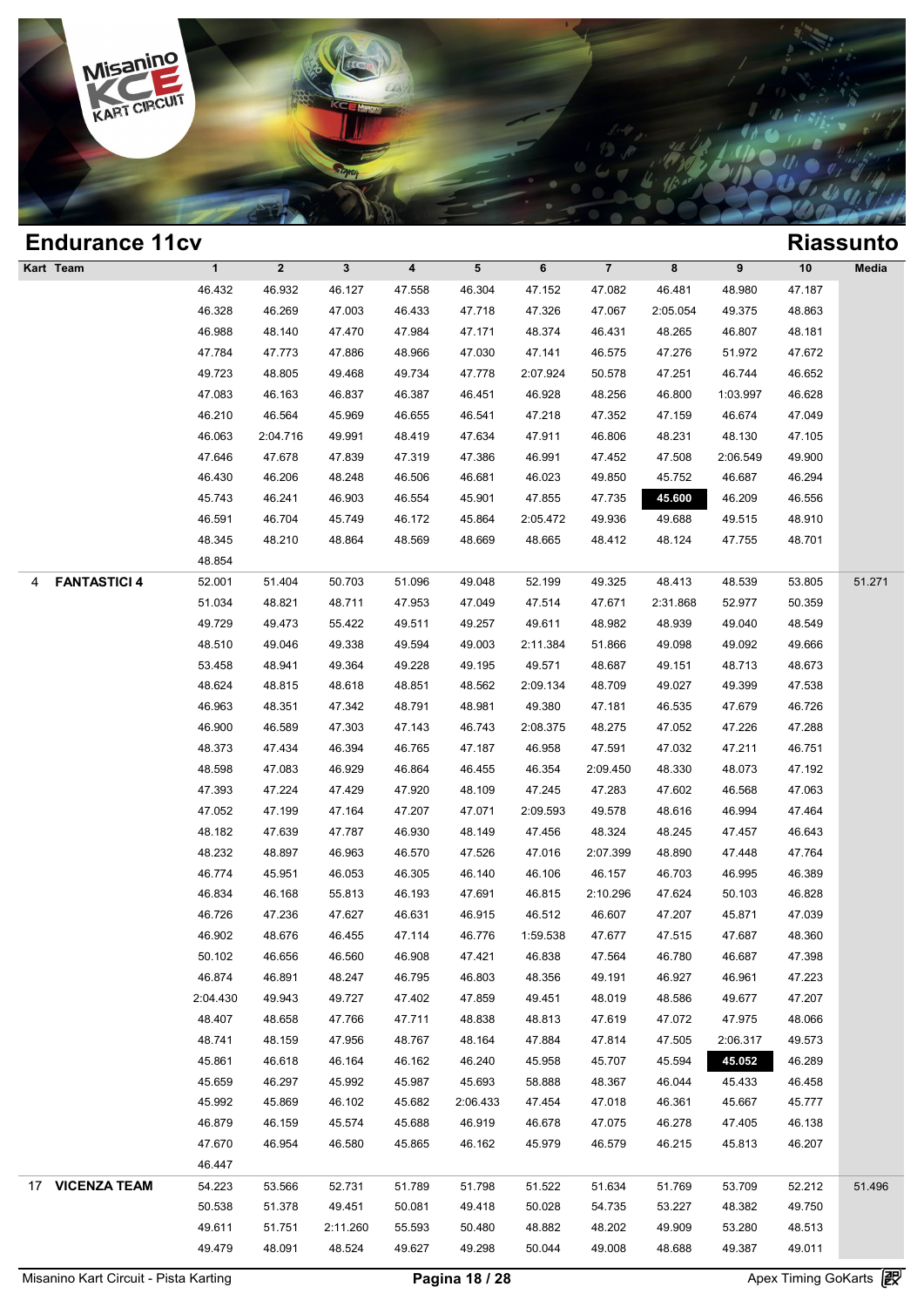

| <b>Endurance 11cv</b>                 |    |               |                     |                |               |                       |                       |                     |               |                         |                       |                      |                  |                     |                |                     |                 |                  |                        |                     |                     | <b>Riassunto</b>                        |                     |               |
|---------------------------------------|----|---------------|---------------------|----------------|---------------|-----------------------|-----------------------|---------------------|---------------|-------------------------|-----------------------|----------------------|------------------|---------------------|----------------|---------------------|-----------------|------------------|------------------------|---------------------|---------------------|-----------------------------------------|---------------------|---------------|
| Kart Team                             |    |               |                     | $\mathbf 1$    |               | $\mathbf{2}$          |                       | 3                   |               | $\overline{\mathbf{4}}$ |                       | ${\bf 5}$            |                  | 6                   |                | $\overline{7}$      |                 | 8                |                        | 9                   |                     | 10                                      | Media               |               |
|                                       |    |               | 52.918              |                |               | 50.452                |                       | 50.464              |               | 52.117                  |                       | 50.221               |                  | 2:11.320            |                | 53.969              |                 | 48.500           |                        | 48.695              | 47.271              |                                         |                     |               |
|                                       |    |               | 47.899              |                |               | 48.219                |                       | 47.407              |               | 48.018                  |                       | 47.631               |                  | 46.720              |                | 46.468              | 46.866          |                  |                        | 46.708              |                     | 46.699                                  |                     |               |
|                                       |    |               | 46.788              |                |               | 47.436                |                       | 46.754              |               | 46.687                  |                       | 46.804               |                  | 47.845              |                | 47.385              |                 | 47.145           |                        | 46.997              |                     | 2:04.944                                |                     |               |
|                                       |    |               | 48.386              |                |               | 46.627                | 46.699                |                     |               | 46.514                  |                       | 45.947               |                  | 45.949              |                | 45.415              |                 | 45.686           |                        | 45.806              | 45.531              |                                         |                     |               |
|                                       |    |               | 46.029              |                |               | 45.740                |                       | 47.942              |               | 46.867                  |                       | 45.803               |                  | 45.959              |                | 45.924              |                 | 45.675           |                        | 45.330              |                     | 45.646                                  |                     |               |
|                                       |    |               | 46.455              |                |               | 46.607                |                       | 48.087              |               | 46.669                  |                       | 46.369               |                  | 45.042              |                | 45.780              |                 | 2:06.557         |                        | 50.922              | 47.330              |                                         |                     |               |
|                                       |    |               | 49.030              |                |               | 59.874                |                       | 47.829              |               | 48.354                  |                       | 48.433               |                  | 48.102              |                | 47.485              |                 | 47.076           |                        | 46.629              |                     | 47.540                                  |                     |               |
|                                       |    |               | 47.328              |                |               | 47.473                |                       | 47.692              |               | 47.508                  |                       | 49.163               |                  | 48.401              |                | 47.841              | 48.591          |                  |                        | 49.703              |                     | 48.803                                  |                     |               |
|                                       |    |               | 48.457              |                |               | 52.868                | 2:10.430              |                     |               | 52.399                  |                       | 50.402               |                  | 49.357              |                | 50.237              |                 | 50.322           |                        | 49.843              |                     | 49.683                                  |                     |               |
|                                       |    |               | 49.882              |                |               | 50.210                |                       | 50.811              |               | 2:24.162                |                       | 48.801               |                  | 49.744              |                | 47.790              |                 | 47.703           |                        | 47.375              | 46.888              |                                         |                     |               |
|                                       |    |               | 48.327              |                |               | 48.733                |                       | 47.264              |               | 47.811                  |                       | 46.981               |                  | 47.969              |                | 47.225              |                 | 47.364           |                        | 48.493              |                     | 47.987                                  |                     |               |
|                                       |    |               | 48.543              |                |               | 47.542                |                       | 47.690              |               | 47.658                  |                       | 48.288               |                  | 48.764              |                | 49.085              |                 | 49.045           |                        | 2:13.478            |                     | 47.339                                  |                     |               |
|                                       |    |               | 46.159              |                |               | 46.227                |                       | 46.586              |               | 46.470                  |                       | 46.424               |                  | 46.237              |                | 45.273              | 46.191          |                  |                        | 46.732              | 45.521              |                                         |                     |               |
|                                       |    |               | 45.459              |                |               | 45.980                |                       | 45.701              |               | 45.748                  |                       | 45.415               |                  | 45.092              |                | 46.164              |                 | 46.232           |                        | 45.683              |                     | 45.740                                  |                     |               |
|                                       |    |               | 46.425              |                |               | 46.589                |                       | 47.349              |               | 45.698                  |                       | 46.142               |                  | 45.455              |                | 2:06.673            | 50.598          |                  |                        | 51.024              |                     | 50.203                                  |                     |               |
|                                       |    |               | 49.099              |                |               | 49.697                | 47.621                |                     |               | 49.629                  |                       | 48.838               |                  | 49.967              |                | 49.852              | 48.650          |                  |                        | 52.920              | 51.971              |                                         |                     |               |
|                                       |    |               | 50.064              |                |               | 52.056                | 2:10.316              |                     |               | 48.131                  |                       | 46.719               |                  | 46.347              |                | 46.298              |                 | 47.358           |                        | 46.348              |                     | 46.079                                  |                     |               |
|                                       |    |               | 47.394              |                |               | 47.966                |                       | 45.879              |               | 46.482                  |                       | 46.664               |                  | 47.569              |                | 46.266              |                 | 46.525           |                        | 46.979              |                     | 46.288                                  |                     |               |
|                                       |    |               | 47.128              |                |               | 46.477                |                       | 46.802              |               | 46.519                  |                       | 46.167               |                  | 47.063              |                | 46.250              | 46.121          |                  |                        | 2:09.336            | 47.355<br>46.044    |                                         |                     |               |
|                                       |    |               | 47.028              |                |               | 46.841                | 45.864                |                     |               | 46.276                  |                       | 46.496               |                  | 47.280              |                | 48.857              |                 | 47.686           |                        | 46.883              |                     |                                         |                     |               |
|                                       |    |               | 48.672              |                |               | 47.478                | 46.532                |                     |               | 47.185                  |                       | 47.957               |                  | 47.112              |                | 47.434              | 2:10.143        |                  |                        | 47.356              | 47.103              |                                         |                     |               |
|                                       |    |               | 46.106              |                |               | 45.459                |                       | 45.584              |               | 45.445                  |                       | 45.336               |                  | 45.958              |                | 46.851              |                 | 45.138           |                        | 45.740              | 45.701              |                                         |                     |               |
|                                       |    |               | 45.461              |                |               | 45.719                |                       | 46.049              |               | 45.650                  |                       | 45.598               |                  | 45.785              |                | 2:03.637            | 47.771          |                  |                        | 46.731              |                     | 47.223                                  |                     |               |
|                                       |    |               | 47.274              |                |               | 46.294                |                       | 46.373              |               | 46.525                  |                       | 46.392               |                  | 46.199              |                | 45.456              |                 | 46.618           |                        | 45.791              |                     |                                         |                     |               |
| <b>TRE BAFFETTI</b><br>25             |    |               | 53.012              |                |               | 50.640                |                       | 49.766              |               | 49.103                  |                       | 48.979               |                  | 49.905              |                | 53.046              | 48.103          |                  |                        | 47.734              |                     | 48.297                                  | 59.845              |               |
|                                       |    |               | 47.320              |                |               | 47.245                |                       | 48.363              |               | 51.405                  |                       | 48.692               |                  | 48.189              |                | 49.205              |                 | 50.594           |                        | 49.258              | 47.157              |                                         |                     |               |
|                                       |    |               | 47.208              |                |               | 47.242                | 1:46.198              |                     |               | 57.916                  |                       | 50.759               |                  | 50.308              |                | 49.123              |                 | 50.529           |                        | 51.318              |                     | 50.192                                  |                     |               |
|                                       |    |               | 49.858              |                |               | 53.221                |                       | 51.738              |               | 53.405                  |                       | 52.384               |                  | 50.510              |                | 51.783              | 49.969          |                  |                        | 48.573              |                     | 49.860                                  |                     |               |
|                                       |    |               | 50.598              |                |               | 52.797                |                       | 52.245              |               | 51.068                  |                       | 2:44.552             |                  | 53.621              |                | 48.182              | 47.279          |                  |                        | 47.394              |                     | 46.703                                  |                     |               |
|                                       |    |               | 47.054              |                |               | 46.737                |                       | 46.691              |               | 46.962                  |                       | 47.240               |                  | 46.443              |                | 46.429              |                 | 45.969           |                        | 46.031              |                     | 46.885                                  |                     |               |
|                                       |    |               | 46.070              |                |               | 45.917                |                       | 45.490              |               | 45.491                  |                       | 46.305               |                  | 48.295              |                | 49.045              |                 | 54.681           |                        | 11:29.244           |                     | 52.519                                  |                     |               |
|                                       |    |               | 57.360              |                |               | 53.662                |                       | 51.899              |               | 54.231                  |                       | 49.020               |                  | 49.010              |                | 50.756              |                 | 54.075           |                        | 52.157              |                     | 53.444                                  |                     |               |
| Tabella dei giri                      |    |               |                     |                |               |                       |                       |                     |               |                         |                       |                      |                  |                     |                |                     |                 |                  |                        |                     |                     |                                         |                     |               |
| Giro 1<br>Interv.                     | 12 | 20<br>0.4     | 6<br>0.4            | 24<br>0.1      | 22<br>1.1     | $16_{0.2}$            | $_{0.0}^{2}$          | $^{7}_{0.1}$        | $^{21}_{0.5}$ | 5<br>$0.0\,$            | 3 <sub>0.1</sub>      | 11<br>0.3            | 19<br>0.5        | $15$ <sub>0.1</sub> | 18<br>$1.0$    | $^{26}_{0.6}$       | $10_{0.3}$      | $\frac{4}{4.0}$  | $14 \atop 1.2$         | $\frac{17}{2.4}$    | $25$ <sub>0.3</sub> | $13_{0.1}$                              | $8_{0.1}$           | $^{23}_{0.6}$ |
| Giro 2                                | 12 | $^{20}_{0.3}$ | $^{24}_{0.3}$       | 6              | $^{2}_{0.4}$  | $16_{0.2}$            | $^{22}_{0.2}$         | $\underset{0.3}{7}$ | $^{21}_{0.2}$ | 11                      | $^{19}_{0.4}$         | $15$ <sub>1.1</sub>  | $3_{0.4}$        | 18                  | $^{26}_{0.4}$  | $^{10}_{0.9}$       | 5               | $14 \n5.5$       | $\frac{4}{0.3}$        | $\frac{25}{3.2}$    | $13_{0.3}$          | $\begin{array}{c} 8 \\ 0.0 \end{array}$ | $17_{2.1}$          | $^{23}_{0.5}$ |
| Giro 3                                | 12 |               |                     | 1.0<br>16      | 22            | $\overline{7}$        |                       | 19                  | 11            | 0.2<br>$\overline{2}$   | 6                     | 15                   | 3                | 0.1<br>18           |                | 10                  | 0.4<br>5        | 14               | 4                      | 13                  | 25                  | 8                                       |                     | 17            |
|                                       |    | $^{20}_{0.3}$ | $^{24}_{0.2}$       | 1.1            | 0.3           | $1.2$                 | $^{21}_{0.5}$         | 0.1                 | 0.0           | 0.5                     | 0.4                   | 0.2                  | 0.2              | 1.3                 | $^{26}_{0.5}$  | 0.4                 | 0.5             | 4.8              | 2.9                    | 1.8                 | 0.4                 | $0.0\,$                                 | $^{23}_{3.6}$       | 1.8           |
| Giro 4                                | 12 | $^{24}_{0.3}$ | $^{20}_{0.2}$       | 16<br>0.2      | 22<br>0.4     | $\overline{7}$<br>1.4 | 19<br>0.9             | 21<br>0.3           | 11<br>0.1     | $\overline{c}$<br>0.8   | 6<br>0.2              | 15<br>0.8            | 3<br>0.0         | 26<br>1.1           | 10<br>0.4      | 18<br>0.2           | 5<br>0.5        | 14<br>4.3        | 13<br>5.6              | 8<br>0.2            | 4<br>0.7            | $25$ <sub>0.3</sub>                     | $^{23}_{3.8}$       | 17<br>4.4     |
| Giro 5                                | 24 | $^{20}_{0.2}$ | $12_{0.2}$          | $^{22}_{0.2}$  | $16_{0.2}$    | 7<br>1.8              | 21<br>0.6             | 19<br>0.1           | $11_{0.2}$    | $\frac{2}{1.3}$         | 6<br>0.2              | 3<br>0.4             | $15 \atop 1.5$   | $^{26}_{0.2}$       | $^{10}_{0.7}$  | $^{18}_{0.6}$       | 5<br>0.1        | $14 \choose 3.4$ | $13 \atop 7.0$         | 8<br>0.2            | $\frac{4}{1.2}$     | $25$ <sub>0.2</sub>                     | $^{23}_{3.2}$       | 17<br>7.8     |
| Giro 6                                | 24 | $^{20}_{0.3}$ | $^{22}_{0.8}$       | $16_{0.1}$     | $12_{0.2}$    | 7                     | $^{21}_{0.3}$         | 11                  | $^{19}_{0.3}$ | 6                       | $^{2}_{0.4}$          | $\mathfrak{Z}_{0.5}$ | $\frac{26}{3.1}$ | $15$ <sub>0.5</sub> | $10_{0.2}$     | $18$ <sub>1.4</sub> | $\frac{5}{0.2}$ | $^{14}_{0.6}$    | 13                     | 8                   | $\frac{25}{3.3}$    | $23 \atop 1.7$                          | $^{4}_{0.2}$        | 17            |
| Giro 7                                | 24 | 20            | 16                  | 12             | 22            | 1.5<br>21             | 7                     | 0.7<br>11           | 19            | 1.1<br>6                | 3                     | $\overline{2}$       | 26               | 10                  | 15             | 5                   | 14              | 18               | $8.\overline{6}$<br>13 | 0.0<br>8            | 23                  | 4                                       |                     | 10.6<br>17    |
|                                       |    | 0.2           | 1.0                 | 1.0            | 0.3           | 0.5                   | 0.5                   | 0.4                 | 0.4           | $1.2$                   | 1.3                   | 0.2                  | 3.1              | 1.1                 | 0.4            | 2.4                 | 0.1             | 0.3              | $7.5\,$                | 0.3                 | 5.6                 | $1.4$                                   | $25$ <sub>1.7</sub> | 11.2          |
| Giro 8                                | 24 | $^{20}_{0.1}$ | 16<br>2.1           | $12_{0.7}$     | $^{22}_{0.2}$ | $^{21}_{0.5}$         | $\overline{7}$<br>0.6 | 11<br>0.1           | 19<br>0.4     | 6<br>1.1                | 3<br>$2.5\,$          | $^{2}_{0.4}$         | 26<br>2.4        | 10<br>1.0           | 15<br>0.9      | $14 \atop 1.7$      | 5<br>$1.8\,$    | 18<br>0.3        | $^{13}_{7.4}$          | $^{23}_{\,5.9}$     | $\frac{4}{1.8}$     | $25$ <sub>1.4</sub>                     | 8<br>0.1            | 17<br>14.7    |
| Giro 9                                | 24 | $^{20}_{0.1}$ | $16$ <sub>1.7</sub> | $12 \atop 1.0$ | $^{22}_{0.2}$ | $^{21}_{0.2}$         | 7<br>0.1              | 11<br>0.1           | $^{19}_{0.4}$ | 6<br>$1.2$              | 3<br>3.8              | $^{2}_{0.6}$         | $\frac{26}{2.0}$ | 10<br>1.0           | $15 \atop 1.8$ | $^{14}_{0.4}$       | $\frac{5}{3.2}$ | 18<br>0.9        | $13 \n6.7$             | $23$ <sub>6.1</sub> | $\frac{4}{2.2}$     | $\frac{25}{0.6}$                        | 8<br>0.7            | 17<br>20.1    |
| Giro 10                               | 24 | 20<br>0.2     | $\frac{16}{2.0}$    | 12<br>0.8      | $^{21}_{0.7}$ | 11<br>0.2             | $19$ <sub>0.1</sub>   | $^{22}_{0.3}$       | 7<br>$0.3\,$  | 6<br>1.0                | $\overline{c}$<br>4.9 | $\frac{26}{2.6}$     | 3<br>0.5         | 10<br>0.1           | $14 \over 2.0$ | $15$ <sub>0.2</sub> | $\frac{5}{4.3}$ | 18<br>1.1        | 13<br>5.9              | $^{23}_{7.0}$       | $\frac{25}{2.9}$    | 8<br>0.4                                | 4<br>4.4            | 17<br>19.9    |
| Misanino Kart Circuit - Pista Karting |    |               |                     |                |               |                       |                       |                     |               |                         |                       | Pagina 19 / 28       |                  |                     |                |                     |                 |                  |                        | Apex Timing GoKarts |                     | 飮                                       |                     |               |
|                                       |    |               |                     |                |               |                       |                       |                     |               |                         |                       |                      |                  |                     |                |                     |                 |                  |                        |                     |                     |                                         |                     |               |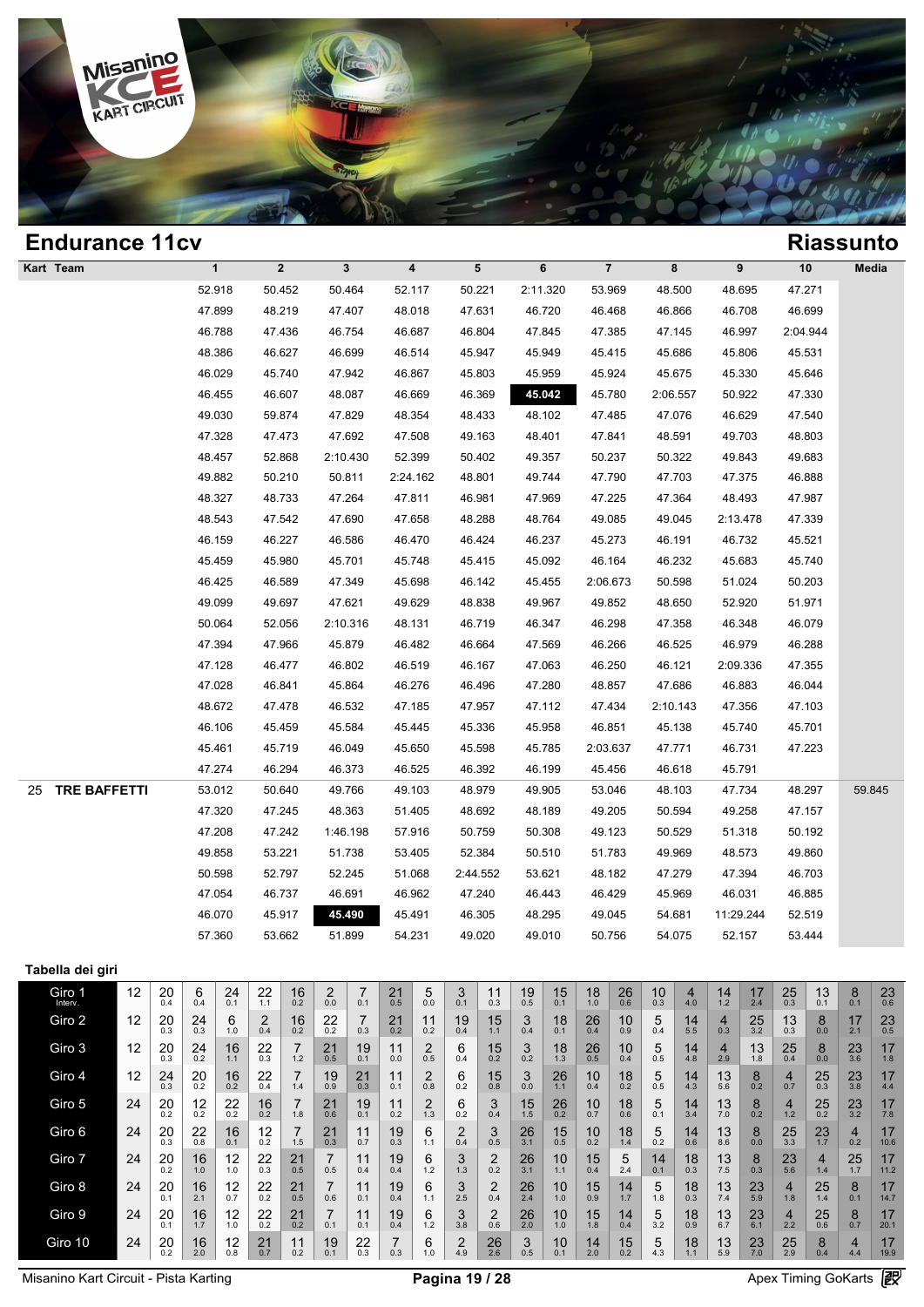

÷

| Giro 11 | 24 | 20<br>0.1     | 16<br>2.1            | 12<br>0.6     | $^{21}_{0.7}$ | 11<br>0.7        | 19<br>0.0     | 22<br>0.2             | 7<br>0.6             | 6<br>0.9   | 2<br>5.7              | 26<br>2.6    | 10<br>0.4              | 3<br>0.6               | 14<br>1.7           | 15<br>0.3              | 5<br>4.4              | 18<br>0.6                 | 13<br>5.9             | $^{23}_{7.7}$        | $25$ <sub>3.1</sub> | $\overline{4}$<br>8.6  | 17<br>19.4             | 8<br>51.4              |
|---------|----|---------------|----------------------|---------------|---------------|------------------|---------------|-----------------------|----------------------|------------|-----------------------|--------------|------------------------|------------------------|---------------------|------------------------|-----------------------|---------------------------|-----------------------|----------------------|---------------------|------------------------|------------------------|------------------------|
| Giro 12 | 20 | 24<br>0.7     | 16<br>1.3            | 12<br>0.3     | 21<br>0.7     | 22<br>1.1        | 11<br>0.3     | $\overline{7}$<br>0.2 | 19<br>0.2            | 6<br>0.6   | 2<br>6.5              | 26<br>2.4    | 10<br>0.2              | 3<br>0.8               | 14<br>2.1           | 15<br>0.6              | 18<br>4.2             | 5<br>0.8                  | 13<br>5.6             | 23<br>8.5            | $\frac{25}{2.8}$    | $\overline{4}$<br>10.1 | 17<br>22.0             | 8<br>51.6              |
| Giro 13 | 20 | 24<br>0.5     | 16<br>1.4            | 12<br>0.5     | 21<br>0.3     | 22<br>1.8        | 11<br>0.2     | 6<br>1.3              | 7<br>0.3             | 19<br>0.1  | $\overline{2}$<br>6.3 | 26<br>2.2    | 10<br>0.2              | 3<br>0.9               | 14<br>2.0           | 15<br>$1.2$            | 18<br>4.6             | 5<br>0.8                  | 13<br>5.0             | 23<br>11.3           | 25<br>1.9           | $\overline{4}$<br>10.5 | 17<br>22.7             | 8<br>50.7              |
| Giro 14 | 20 | 24<br>0.3     | 16<br>1.5            | 12<br>0.4     | 21<br>0.4     | 22<br>2.1        | 11<br>0.3     | 6<br>1.2              | 7<br>0.2             | 19<br>0.2  | $\overline{2}$<br>6.8 | 26<br>2.4    | 10<br>0.2              | 3<br>1.1               | 14<br>0.9           | 15<br>2.9              | 18<br>4.5             | 13<br>6.7                 | 23<br>11.0            | 25<br>5.6            | 4<br>7.0            | 17<br>24.8             | 5<br>24.1              | 8<br>25.5              |
| Giro 15 | 20 | 24<br>0.2     | 16<br>1.7            | 12<br>0.5     | 21<br>0.6     | 22<br>2.0        | 11<br>0.2     | 6<br>0.8              | 7<br>0.4             | 19<br>0.2  | 2<br>7.6              | 10<br>2.6    | 26<br>0.2              | 3<br>0.7               | 14<br>0.5           | 15<br>3.7              | 18<br>4.9             | 13<br>7.7                 | 23<br>10.8            | 25<br>6.6            | 4<br>5.4            | 17<br>27.2             | 5<br>25.5              | 8<br>22.2              |
| Giro 16 | 20 | 24<br>0.2     | 16<br>1.6            | 12<br>0.3     | 21<br>0.9     | $^{22}_{2.5}$    | 11<br>0.1     | 6<br>0.6              | 19<br>1.1            | 7<br>0.3   | 2<br>7.8              | 10<br>2.2    | 26<br>$1.2$            | 14<br>0.3              | 3<br>0.9            | 15<br>3.7              | 18<br>4.8             | $^{13}_{7.4}$             | $^{23}_{11.5}$        | $\frac{25}{7.5}$     | 4<br>4.7            | 17<br>29.7             | 5<br>25.7              | 8<br>20.0              |
| Giro 17 | 24 | 20<br>0.1     | 16<br>1.6            | 12<br>0.2     | 21<br>$1.0$   | 11<br>2.7        | 22<br>0.2     | 6<br>0.2              | 7<br>1.7             | 19<br>0.2  | $\overline{2}$<br>8.1 | 10<br>1.7    | 26<br>2.4              | 3<br>1.5               | 15<br>3.1           | 14<br>1.6              | 18<br>4.4             | 13<br>6.5                 | 23<br>13.9            | 25<br>7.5            | 4<br>3.2            | 17<br>36.8             | 5<br>18.7              | 8<br>21.0              |
| Giro 18 | 24 | 20<br>0.3     | 12<br>1.9            | 16<br>0.3     | 21<br>0.6     | 11<br>4.2        | 22<br>0.0     | 6<br>0.2              | 7<br>0.8             | 19<br>0.3  | $\overline{2}$<br>9.0 | 10<br>0.9    | 26<br>3.4              | 15<br>4.7              | 18<br>6.2           | 13<br>6.9              | 23<br>16.9            | $\frac{25}{7.6}$          | 3<br>36.7             | 14<br>2.4            | 17<br>3.4           | 5<br>13.8              | 8<br>19.9              | 4<br>28.0              |
| Giro 19 | 24 | 20<br>0.1     | 12<br>1.7            | 16<br>0.4     | 21<br>0.2     | 11<br>6.3        | 6<br>0.2      | 22<br>0.0             | 19<br>0.0            | 7<br>0.3   | 10<br>9.8             | $^{2}_{0.2}$ | 26<br>3.6              | 15<br>5.1              | 18<br>6.9           | 13<br>6.1              | 23<br>17.2            | $25$ <sub>9.5</sub>       | 14<br>39.3            | 3<br>1.0             | 17<br>$1.4$         | 5<br>12.6              | 8<br>19.9              | 4<br>33.7              |
| Giro 20 | 24 | 20<br>0.2     | 12<br>2.6            | 16<br>0.1     | 21<br>0.1     | 11<br>7.6        | 22<br>0.4     | 6<br>0.5              | 7<br>0.2             | 19<br>0.1  | 10<br>9.3             | $^{2}_{0.2}$ | 13<br>21.4             | $23$<br>$20.2$         | $25$ <sub>6.7</sub> | 26<br>34.9             | 15<br>3.3             | 14<br>0.0                 | 3<br>5.2              | 17<br>0.8            | 5<br>10.5           | 8<br>20.4              | 18<br>31.6             | 4<br>4.4               |
| Giro 21 | 24 | 20<br>0.1     | 16<br>3.3            | 21<br>0.3     | 22<br>8.3     | 6<br>0.2         | 19<br>0.2     | 10<br>10.4            | 13<br>21.2           | 23<br>24.6 | 25<br>3.5             | 12<br>7.8    | 7<br>17.3              | 11<br>6.0              | 26<br>3.7           | 14<br>2.2              | 15<br>1.9             | 2<br>4.4                  | 3<br>2.5              | 17<br>0.6            | 5<br>8.6            | 18<br>57.9             | 4<br>0.6               | 8<br>39.9              |
| Giro 22 | 24 | 20<br>0.2     | 16<br>3.7            | 21<br>0.1     | 22<br>8.8     | 6<br>0.1         | 19<br>0.2     | 10<br>11.3            | 13<br>21.4           | 23<br>28.5 | 25<br>0.2             | 12<br>8.3    | 7<br>16.7              | 11<br>5.9              | 26<br>3.3           | 14<br>1.5              | 15<br>2.5             | 2<br>6.9                  | 3<br>2.0              | 17<br>3.8            | 5<br>4.3            | 18<br>59.5             | 4<br>0.9               | 8<br>44.1              |
| Giro 23 | 24 | 20<br>0.1     | 16<br>5.1            | 21<br>0.5     | 6<br>7.7      | 22<br>0.3        | 19<br>0.1     | 10<br>13.0            | 13<br>19.6           | 23<br>32.8 | 12<br>4.9             | 7<br>16.4    | 11<br>6.1              | 26<br>3.5              | 14<br>1.5           | 15<br>2.2              | $\overline{2}$<br>8.1 | 3<br>4.3                  | 5<br>4.6              | 25<br>4.3            | 18<br>57.6          | 4<br>7.7               | 17<br>10.9             | 8<br>26.5              |
| Giro 24 | 24 | 20<br>0.2     | 16<br>5.4            | 21<br>0.4     | 6<br>7.6      | 22<br>0.9        | 19<br>0.2     | 13<br>34.6            | 23<br>32.4           | 12<br>3.7  | 7<br>15.8             | 10<br>4.1    | 11<br>2.7              | 26<br>3.0              | 14<br>1.1           | 15<br>2.5              | 2<br>9.8              | 3<br>5.0                  | 5<br>1.6              | 25<br>16.8           | 18<br>47.8          | 4<br>9.1               | 17<br>17.0             | 8<br>19.4              |
| Giro 25 | 24 | 20<br>0.1     | 16<br>6.6            | 21<br>0.2     | 6<br>7.2      | 22<br>1.0        | 19<br>0.7     | 13<br>35.2            | $23$ <sub>34.4</sub> | 12<br>0.9  | 7<br>17.3             | 10<br>4.4    | 11<br>0.9              | 26<br>3.3              | 14<br>0.9           | 15<br>2.5              | 2<br>10.9             | 5<br>6.5                  | 3<br>0.4              | 25<br>20.4           | 18<br>45.2          | 4<br>10.2              | 17<br>18.2             | 8<br>17.7              |
| Giro 26 | 24 | 20<br>0.1     | $\frac{21}{8.3}$     | 16<br>0.6     | 6<br>5.6      | 19<br>1.5        | 13<br>36.4    | 12<br>36.0            | 22<br>4.1            | 7<br>12.4  | 10<br>4.4             | 11<br>0.3    | 26<br>3.3              | 14<br>0.9              | $\frac{15}{3.0}$    | 2<br>12.2              | 5<br>5.7              | 3<br>1.7                  | $25$ <sub>22.7</sub>  | 23<br>24.8           | 18<br>18.1          | 4<br>11.8              | 17<br>17.5             | 8<br>16.1              |
| Giro 27 | 24 | 20<br>0.1     | 21<br>9.0            | 16<br>0.9     | 6<br>5.0      | 19<br>1.4        | 13<br>38.2    | 12<br>34.7            | 22<br>7.1            | 7<br>9.9   | 10<br>4.3             | 11<br>0.4    | 26<br>3.2              | 14<br>0.9              | $\frac{15}{3.7}$    | 2<br>12.6              | 5<br>4.7              | $\frac{3}{3.7}$           | 25<br>24.0            | 23<br>26.0           | 18<br>15.0          | 4<br>13.5              | 17<br>16.7             | 8<br>20.6              |
| Giro 28 | 24 | 20<br>0.1     | 21<br>10.1           | 16<br>0.6     | 6<br>6.3      | 19<br>0.1        | 13<br>39.1    | 12<br>34.8            | $^{22}_{7.1}$        | 7<br>8.7   | 10<br>4.8             | 11<br>0.3    | 26<br>3.4              | 14<br>0.4              | 15<br>4.0           | $\overline{2}$<br>14.0 | 5<br>2.5              | 3<br>6.8                  | 25<br>26.2            | 23<br>25.3           | 18<br>21.7          | 4<br>5.9               | 17<br>17.7             | 8<br>18.1              |
| Giro 29 | 24 | 20<br>0.5     | 21<br>10.1           | 16<br>0.3     | 6<br>6.8      | 19<br>0.1        | 13<br>39.4    | 12<br>34.1            | 22<br>9.2            | 7<br>6.7   | 11<br>6.6             | 10<br>0.2    | 26<br>1.9              | 14<br>0.6              | 15<br>8.1           | 2<br>11.1              | 5<br>1.3              | 3<br>8.9                  | 25<br>29.9            | $23$ <sub>22.9</sub> | 18<br>20.8          | 4<br>7.0               | 17<br>21.9             | 8<br>11.6              |
| Giro 30 | 24 | $^{20}_{0.2}$ | $21$ <sub>10.1</sub> | 16<br>0.2     | 6<br>7.2      | 19<br>$1.0$      | 13<br>38.6    | 12<br>33.5            | 22<br>10.6           | 7<br>5.6   | 11<br>7.2             | 10<br>0.7    | 26<br>2.6              | 14<br>0.5              | 15<br>8.7           | 2<br>10.9              | 5<br>0.1              | 3<br>14.0                 | $\frac{25}{28.9}$     | $23$ <sub>21.9</sub> | 18<br>18.8          | 4<br>8.3               | 17<br>21.9             | 8<br>10.1              |
| Giro 31 | 24 | 20<br>0.2     | 21<br>10.6           | 16<br>0.2     | 6<br>6.8      | 19<br>$1.2$      | 13<br>39.6    | 12<br>33.3            | 22<br>11.0           | 7<br>4.6   | 11<br>8.0             | 10<br>0.4    | 26<br>2.3              | 14<br>0.3              | 15<br>9.5           | 5<br>11.0              | $\overline{2}$<br>1.2 | 3<br>15.7                 | 25<br>29.6            | 23<br>20.8           | 18<br>20.6          | 4<br>6.3               | 17<br>22.9             | 8<br>7.4               |
| Giro 32 | 24 | 20<br>0.1     | 16<br>11.5           | 21<br>0.5     | 6<br>5.9      | 19<br>$1.2$      | 13<br>42.0    | 12<br>31.2            | 22<br>11.3           | 7<br>4.5   | 11<br>8.1             | 10<br>0.1    | 26<br>2.3              | 14<br>0.2              | 15<br>10.9          | 5<br>10.3              | 2<br>$1.2$            | 3<br>17.3                 | 25<br>35.2            | 23<br>15.6           | 18<br>20.2          | 4<br>7.7               | 17<br>21.9             | 8<br>6.1               |
| Giro 33 | 24 | 20<br>0.1     | 16<br>12.4           | 21<br>0.2     | 6<br>6.7      | 19<br>0.3        | 13<br>43.7    | 12<br>30.0            | $22$<br>11.2         | 7<br>4.4   | 10<br>9.3             | 11<br>0.3    | 26<br>0.3              | 14<br>0.3              | 15<br>12.3          | 5<br>9.5               | $\overline{2}$<br>1.4 | 3<br>19.5                 | 25<br>38.9            | 23<br>12.8           | 18<br>18.7          | 4<br>9.6               | 17<br>21.1             | 8<br>4.3               |
| Giro 34 | 24 | 20<br>0.5     | 16<br>12.1           | 21<br>0.3     | 19<br>7.6     | 6<br>0.5         | 12<br>1:12    | 22<br>11.5            | 7<br>4.2             | 26<br>11.0 | 10<br>0.0             | 11<br>0.7    | 14<br>0.6              | 15<br>12.2             | 5<br>7.9            | 2<br>1.9               | 13<br>4.3             | 3<br>17.0                 | 25<br>44.3            | 23<br>8.1            | 18<br>17.6          | 4<br>11.6              | 17<br>21.1             | 8<br>1.1               |
| Giro 35 | 24 | 20<br>0.4     | 21<br>12.9           | 19<br>7.7     | 16<br>1:08    | 12<br>5.4        | 6<br>4.9      | 22<br>6.3             | 7<br>3.8             | 10<br>12.5 | 26<br>0.1             | 11<br>0.1    | 14<br>0.0              | 15<br>12.7             | 5<br>6.5            | 2<br>3.7               | 13<br>5.0             | 3<br>17.5                 | 25<br>48.7            | 23<br>5.6            | 18<br>15.6          | 4<br>12.7              | 8<br>21.1              | 17<br>0.3              |
| Giro 36 | 24 | 20<br>$0.2\,$ | $21$ <sub>13.4</sub> | 19<br>7.6     | 16<br>1:10    | 12<br>$3.5\,$    | 6<br>7.9      | 22<br>3.8             | 7<br>3.2             | 10<br>13.6 | 14<br>$0.0\,$         | 26<br>0.1    | 11<br>0.3              | 15<br>13.4             | 5<br>5.0            | 2<br>5.2               | 13<br>$5.2\,$         | J<br>20.0                 | $25$<br>49.5          | $^{23}_{4.0}$        | 18<br>13.8          | 17<br>37.1             | 4<br>59.8              | 8<br>14.7              |
| Giro 37 | 24 | 20<br>1:16    | $21$<br>13.6         | 16<br>2.9     | 12<br>2.4     | 19<br>1.9        | 6<br>7.7      | 22<br>2.5             | 7<br>4.6             | 26<br>13.6 | 11<br>0.4             | 14<br>0.5    | 10<br>0.3              | 15<br>12.3             | 5<br>4.0            | 13<br>9.9              | 25<br>1:15            | 23<br>0.6                 | $\overline{c}$<br>0.5 | 18<br>11.8           | 3<br>12.9           | 17<br>26.2             | 4<br>1:02              | 8<br>9.1               |
| Giro 38 | 24 | 20<br>3.0     | 21<br>12.6           | 16<br>2.7     | 12<br>1.3     | 19<br>3.9        | 6<br>7.1      | 22<br>1.1             | 7<br>4.5             | 26<br>13.2 | 11<br>0.9             | 10<br>1.1    | 15<br>14.2             | 5<br>2.0               | 13<br>9.8           | 14<br>50.2             | 25<br>29.9            | 23<br>0.4                 | $\overline{2}$<br>1.3 | 18<br>7.9            | 3<br>14.7           | 17<br>26.4             | 4<br>1:03              | 8<br>$5.4$             |
| Giro 39 | 24 | 20<br>1.0     | $21$ <sub>13.0</sub> | 16<br>3.3     | 12<br>0.2     | 19<br>4.8        | 6<br>7.2      | 22<br>0.2             | 7<br>4.1             | 26<br>13.2 | 11<br>1.0             | 10<br>1.3    | 5<br>15.9              | 13<br>10.2             | 14<br>50.8          | 15<br>17.0             | $25$ <sub>15.2</sub>  | $^{23}_{0.5}$             | $\overline{2}$<br>0.9 | 18<br>7.4            | 3<br>14.8           | 17<br>27.9             | 4<br>1:02              | 8<br>1.9               |
| Giro 40 | 24 | 20<br>0.1     | $21$ <sub>15.3</sub> | 12<br>1.4     | 16<br>0.5     | 19<br>5.0        | 22<br>6.9     | 6<br>0.6              | 7<br>3.0             | 26<br>13.2 | 11<br>1.5             | 10<br>1.1    | 5<br>16.4              | 13<br>9.9              | 14<br>51.7          | 15<br>19.5             | 25<br>16.2            | 2<br>0.4                  | $^{23}_{0.0}$         | 18<br>5.9            | $3$ <sub>14.3</sub> | 17<br>30.2             | 8<br>1:01              | 4<br>2.4               |
| Giro 41 | 20 | 24<br>0.5     | $21$ <sub>15.4</sub> | 16<br>2.4     | 19<br>5.1     | 22<br>6.2        | 6<br>0.8      | 26<br>16.1            | 11<br>1.7            | 10<br>0.9  | 5<br>16.6             | 13<br>9.8    | 12<br>19.3             | 7<br>22.5              | 14<br>9.8           | 15<br>21.0             | 23<br>18.0            | 25<br>1.8                 | 18<br>3.1             | 2<br>0.9             | $3$ <sub>13.8</sub> | 17<br>35.3             | 8<br>53.1              | 4<br>10.9              |
| Giro 42 | 20 | 24<br>0.7     | 21<br>15.0           | 16<br>3.1     | 19<br>5.0     | 22<br>6.5        | 6<br>0.8      | 26<br>15.9            | 11<br>1.6            | 10<br>0.7  | 5<br>16.7             | 13<br>9.6    | 12<br>20.8             | 7<br>22.9              | 14<br>7.8           | 15<br>22.8             | 23<br>19.4            | 18<br>4.1                 | 2<br>1.1              | 25<br>0.8            | 3<br>11.7           | 17<br>39.1             | 8<br>48.2              | $\overline{4}$<br>14.3 |
| Giro 43 | 20 | 24<br>0.7     | $21$ <sub>15.1</sub> | 16<br>3.9     | 19<br>4.9     | $^{22}_{6.3}$    | 6<br>0.4      | $26 \atop 17.0$       | 11<br>1.0            | 10<br>0.9  | 5<br>16.8             | 13<br>10.5   | 12<br>20.1             | $\overline{7}$<br>22.9 | 14<br>8.3           | 15<br>23.0             | $\frac{23}{20.8}$     | 18<br>3.3                 | $^{2}_{1.0}$          | $25$ <sub>6.0</sub>  | 3,5.1               | 17<br>44.0             | 8<br>42.9              | 4<br>18.4              |
| Giro 44 | 20 | 24<br>1.1     | $21$ <sub>15.1</sub> | 16<br>4.2     | 19<br>5.2     | $\frac{22}{7.2}$ | $6 \atop 1.5$ | $26$<br>14.5          | 11<br>1.3            | 10<br>1.1  | 13<br>26.7            | 12<br>20.4   | 7<br>23.0              | 14<br>7.9              | 5<br>16.4           | 15<br>7.7              | 18<br>24.6            | 2<br>1.0                  | $25$ <sub>10.5</sub>  | $^{23}_{0.3}$        | 3<br>3.7            | 17<br>46.1             | 8<br>35.8              | 4<br>22.7              |
| Giro 45 | 20 | 24<br>1.5     | 21<br>15.3           | 16<br>4.4     | 19<br>5.5     | 22<br>7.3        | 6<br>1.2      | 26<br>14.2            | 11<br>2.3            | 10<br>0.3  | 13<br>26.4            | 12<br>28.0   | $\overline{7}$<br>15.3 | 14<br>8.0              | 5<br>21.8           | 15<br>3.6              | 18<br>26.5            | $\overline{2}$<br>0.5     | 3<br>14.7             | 23<br>$1.0$          | 17<br>47.1          | 8<br>30.5              | $\overline{4}$<br>26.9 | 25<br>6.6              |
| Giro 46 | 20 | 24<br>2.0     | 21<br>15.1           | 16<br>$4.7\,$ | 19<br>6.3     | 22<br>6.5        | 6<br>$1.2\,$  | 26<br>14.4            | 11<br>2.6            | 10<br>0.5  | 13<br>25.8            | 12<br>28.4   | 7<br>14.8              | 14<br>$8.0\,$          | 5<br>23.9           | 15<br>$3.3\,$          | 18<br>26.5            | $\overline{2}$<br>$0.8\,$ | 3<br>14.0             | 23<br>3.8            | 8<br>1:13           | 4<br>31.3              | 25<br>10.6             | 17<br>13.5             |
|         |    |               |                      |               |               |                  |               |                       |                      |            |                       |              |                        |                        |                     |                        |                       |                           |                       |                      |                     |                        |                        |                        |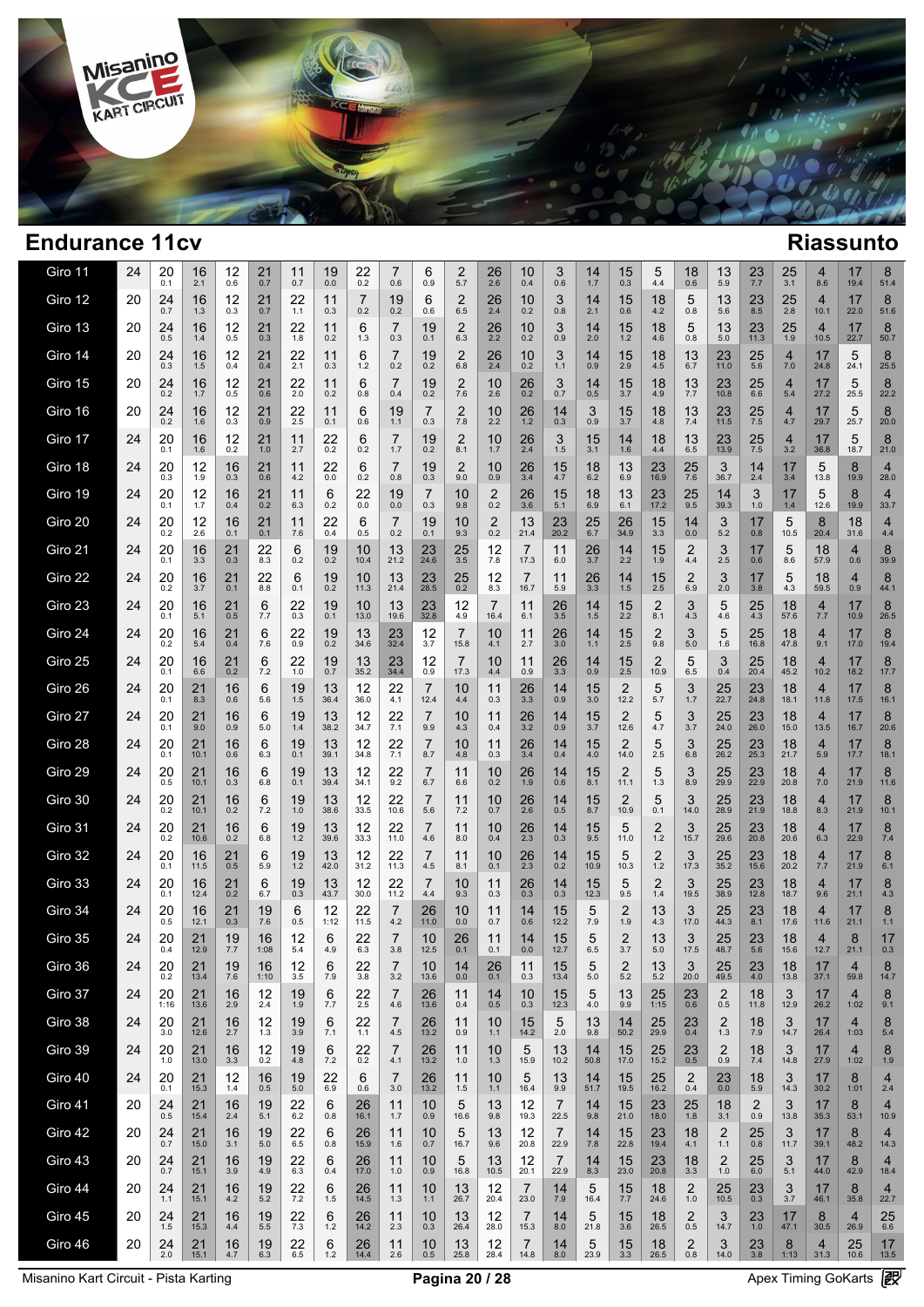

| Giro 47 | 20 | 24<br>$1.2$          | $21$<br>15.2         | 16<br>5.0       | 19<br>6.2            | $^{22}_{6.5}$        | 6<br>1.4             | 26<br>14.4       | 11<br>3.0        | 10<br>0.2        | 13<br>25.1            | 12<br>28.6             | 7<br>14.2              | 14<br>8.3              | 5<br>26.2              | 15<br>3.1              | 18<br>26.1             | 2<br>1.9                         | 3<br>12.2             | $^{23}_{6.1}$         | 8<br>1:10              | 4<br>35.0              | $25$ <sub>10.1</sub>   | 17<br>19.3             |
|---------|----|----------------------|----------------------|-----------------|----------------------|----------------------|----------------------|------------------|------------------|------------------|-----------------------|------------------------|------------------------|------------------------|------------------------|------------------------|------------------------|----------------------------------|-----------------------|-----------------------|------------------------|------------------------|------------------------|------------------------|
| Giro 48 | 20 | 24<br>1.1            | $21$<br>16.3         | 16<br>4.4       | 19<br>6.4            | 22<br>5.9            | 6<br>2.3             | $26$<br>14.3     | 11<br>3.6        | 10<br>0.3        | $13 \atop 24.0$       | 12<br>29.3             | $\overline{7}$<br>13.3 | $14 \n8.7$             | 5<br>28.5              | 15<br>1.5              | 2<br>29.1              | $3$ <sub>10.7</sub>              | $^{23}_{8.6}$         | 18<br>56.7            | $8$ <sub>11.0</sub>    | $\overline{4}$<br>38.7 | $25 \over 8.3$         | 17<br>20.5             |
| Giro 49 | 20 | 24<br>1.3            | 21<br>16.7           | 16<br>3.9       | 19<br>6.2            | 22<br>5.5            | 6<br>3.1             | 26<br>14.1       | 10<br>3.8        | 11<br>0.1        | 13<br>24.6            | 12<br>28.2             | $\overline{7}$<br>13.2 | 14<br>8.9              | 5<br>30.2              | 15<br>0.3              | $\overline{2}$<br>30.4 | 3<br>8.9                         | 23<br>11.7            | 18<br>56.1            | 8<br>8.7               | $\overline{4}$<br>42.0 | $25$ <sub>6.9</sub>    | 17<br>21.8             |
| Giro 50 | 20 | 24<br>1.5            | $21$<br>17.6         | 16<br>4.5       | 19<br>5.2            | $22$<br>5.7          | 6<br>3.2             | 26<br>14.7       | 10<br>3.6        | 11<br>0.2        | 13<br>23.8            | 12<br>28.2             | $\overline{7}$<br>12.6 | 14<br>9.0              | 15<br>31.0             | 5<br>1.0               | $\overline{2}$<br>30.4 | 3<br>7.9                         | 18<br>1:10            | 8<br>5.5              | 23<br>18.1             | $\overline{4}$<br>27.6 | $25$ <sub>5.0</sub>    | 17<br>22.4             |
| Giro 51 | 20 | $24 \atop 1.7$       | $21$<br>17.9         | 16<br>5.0       | 19<br>5.4            | $22$<br>5.7          | 6<br>3.2             | $26$<br>14.5     | 10<br>3.9        | 11<br>0.2        | 13<br>24.2            | 12<br>27.8             | 7<br>19.3              | 14<br>1.7              | 15<br>31.9             | 5<br>1.4               | $\overline{2}$<br>31.0 | 3<br>6.5                         | 18<br>1:11            | 8<br>4.9              | $23$ <sub>23.1</sub>   | $\overline{4}$<br>25.6 | $\frac{25}{3.4}$       | 17<br>23.2             |
| Giro 52 | 20 | $24 \atop 2.1$       | $21$<br>18.2         | 16<br>5.4       | 19<br>$5.0\,$        | 6<br>9.3             | $26$ <sub>14.9</sub> | 10<br>3.4        | 11<br>0.4        | 13<br>24.4       | $12 \atop 27.4$       | $\frac{22}{3.5}$       | 7<br>15.4              | $14 \over 2.7$         | 15<br>31.7             | 5<br>2.3               | 2<br>31.8              | $3 \n4.5$                        | 18<br>1:12            | 8<br>3.7              | $\overline{4}$<br>52.4 | $25$ <sub>1.3</sub>    | $23 \atop 1.1$         | 17<br>23.6             |
| Giro 53 | 20 | 24<br>$3.0\,$        | 21<br>18.1           | 16<br>5.4       | 19<br>5.2            | 6<br>9.8             | 26<br>14.7           | 10<br>4.3        | 13<br>23.8       | 12<br>26.9       | 22<br>7.7             | $\overline{7}$<br>11.0 | 14<br>3.1              | 11<br>3.3              | 15<br>29.6             | 5<br>2.5               | $\overline{2}$<br>32.3 | 3<br>3.2                         | 18<br>1:13            | 8<br>2.1              | 25<br>55.1             | 4<br>0.5               | 23<br>13.2             | 17<br>11.6             |
| Giro 54 | 20 | $^{24}_{3.5}$        | $21$<br>19.0         | 16<br>4.9       | 19<br>5.2            | 6<br>10.6            | $26$<br>14.3         | 10<br>5.2        | 13<br>22.5       | 12<br>26.8       | 22<br>9.4             | 7<br>9.3               | 14<br>3.0              | 11<br>5.5              | 15<br>28.4             | 5<br>2.5               | $\overline{2}$<br>34.0 | $\mathbf{3}_{0.7}$               | 18<br>1:15            | 8<br>0.3              | $25$ <sub>57.1</sub>   | $\frac{4}{2.4}$        | $23$<br>11.7           | 17<br>12.3             |
| Giro 55 | 20 | 24<br>3.8            | $21$<br>18.9         | 16<br>5.1       | 19<br>$5.4$          | 6<br>11.6            | $\frac{26}{13.0}$    | 10<br>6.1        | 13<br>22.6       | 12<br>26.8       | 22<br>10.5            | $\overline{7}$<br>6.7  | 14<br>3.0              | 11<br>6.2              | 15<br>28.9             | 5<br>3.4               | 3<br>33.4              | $^{2}_{1.0}$                     | 8<br>1:13             | 18<br>1.8             | $25$ <sub>57.5</sub>   | $\frac{4}{3.7}$        | $23$<br>11.7           | 17<br>11.4             |
| Giro 56 | 20 | 24<br>4.4            | $21$<br>19.0         | 19<br>12.1      | 6<br>9.9             | 10<br>20.4           | 13<br>21.3           | 16<br>17.2       | 12<br>10.1       | $^{22}_{11.5}$   | 7<br>$5.5\,$          | $26$ <sub>1.1</sub>    | 14<br>$1.4$            | 11<br>6.3              | 15<br>30.4             | 5<br>1:22              | 8<br>28.6              | $3_{1.8}$                        | 18<br>1.2             | $\frac{2}{3.1}$       | $25$ <sub>53.9</sub>   | $23$<br>15.9           | 17<br>11.2             | $\overline{4}$<br>59.2 |
| Giro 57 | 20 | 24<br>4.7            | 21<br>19.4           | 19<br>11.6      | 6<br>9.5             | 10<br>21.9           | 13<br>20.0           | 16<br>18.6       | 12<br>8.7        | 22<br>12.9       | 7<br>4.5              | 14<br>2.6              | 26<br>1.8              | 11<br>5.0              | 15<br>30.7             | 5<br>1:24              | 8<br>25.7              | 18<br>4.2                        | 3<br>2.6              | $\overline{2}$<br>0.6 | 25<br>54.1             | 23<br>16.7             | 17<br>10.4             | 4<br>1:01              |
| Giro 58 | 20 | 24<br>4.8            | $21$<br>19.5         | 19<br>11.9      | 6<br>9.4             | 10<br>22.7           | 13<br>20.3           | 16<br>18.3       | 12<br>8.1        | 22<br>14.4       | 7<br>2.7              | 14<br>3.0              | 26<br>3.6              | 11<br>3.6              | 15<br>31.6             | 5<br>1:25              | $8_{23.3}$             | 18<br>5.7                        | $\overline{c}$<br>2.6 | 3<br>4.1              | $25$ <sub>50.3</sub>   | $23$<br>18.6           | 17<br>9.4              | 4<br>1:03              |
| Giro 59 | 20 | 24<br>5.1            | $21$<br>19.9         | 19<br>12.3      | 6<br>9.6             | 13<br>42.7           | 16<br>18.9           | $^{12}_{7.5}$    | $22$<br>16.0     | 7<br>0.5         | 14<br>3.2             | 26<br>5.3              | 11<br>1.7              | 15<br>32.9             | 10<br>4.8              | 5<br>1:21              | $8$ <sub>21.3</sub>    | $18 \atop 7.2$                   | $^{2}_{2.2}$          | $\frac{3}{5.7}$       | $25$<br>48.7           | $23$<br>19.4           | 17<br>9.3              | 4<br>1:06              |
| Giro 60 | 20 | 24<br>4.6            | 21<br>19.8           | 19<br>13.4      | 6<br>9.1             | 13<br>42.6           | 16<br>19.1           | 12<br>7.1        | 7<br>18.4        | 14<br>2.6        | 26<br>6.0             | 11<br>0.9              | 22<br>0.3              | 15<br>32.6             | 10<br>7.1              | 5<br>1:20              | 8<br>20.0              | 18<br>8.9                        | $\overline{c}$<br>0.1 | 3<br>8.0              | 25<br>48.3             | 23<br>19.5             | 17<br>9.1              | $\overline{4}$<br>1:07 |
| Giro 61 | 20 | 24<br>5.0            | $21$<br>19.9         | 19<br>13.6      | 6<br>8.7             | $13\n43.5$           | 16<br>19.5           | 12<br>5.6        | 7<br>19.3        | $14$<br>2.9      | $\frac{26}{6.7}$      | 11<br>0.1              | $^{22}_{0.9}$          | $15 \over 32.4$        | 10<br>8.1              | 5<br>1:19              | $\frac{8}{18.6}$       | $2$ $_{\scriptscriptstyle{8.8}}$ | 18<br>1.1             | $3$ <sub>10.1</sub>   | $25$ <sub>45.9</sub>   | $23$ <sub>20.8</sub>   | 17<br>8.5              | $\overline{4}$<br>1:07 |
| Giro 62 | 20 | $^{24}_{\,5.5}$      | $21$ <sub>20.1</sub> | 19<br>13.7      | 6<br>9.4             | $13\n43.1$           | 16<br>19.3           | $12 \n5.7$       | $\frac{7}{19.2}$ | $14 \choose 3.0$ | 11<br>7.0             | $^{26}_{1.0}$          | $22$<br>1.2            | $15 \over 31.3$        | $^{10}_{9.5}$          | 5<br>1:19              | $\frac{2}{26.9}$       | $18 \atop 1.8$                   | $3$ <sub>11.4</sub>   | 25<br>44.0            | $8_{10.0}$             | $^{23}_{11.4}$         | 17<br>9.3              | $\overline{4}$<br>1:08 |
| Giro 63 | 20 | 24<br>5.6            | $21$<br>19.5         | 19<br>14.2      | 6<br>10.4            | $13\n42.0$           | 16<br>19.8           | $12 \n5.2$       | $14 \over 23.0$  | 11<br>6.3        | $^{26}_{2.1}$         | $22$<br>1.7            | 15<br>30.9             | $^{10}_{9.7}$          | $\overline{7}$<br>21.8 | 5<br>57.9              | $\frac{2}{25.8}$       | $18 \atop 3.0$                   | $3$ <sub>11.6</sub>   | $25$<br>$42.5$        | $8_{10.8}$             | $23$ <sub>11.5</sub>   | 17<br>9.7              | $\overline{4}$<br>1:08 |
| Giro 64 | 20 | 24<br>5.7            | $21$<br>19.7         | 19<br>14.6      | 6<br>12.4            | 13<br>39.4           | 16<br>20.4           | 14<br>28.3       | 11<br>5.9        | $\frac{26}{3.1}$ | $^{22}_{2.5}$         | 10<br>40.6             | 12<br>1.4              | $\overline{7}$<br>21.3 | 15<br>44.1             | 5<br>13.0              | $\overline{2}$<br>24.7 | 18<br>4.3                        | 3<br>12.2             | 25<br>40.4            | 8<br>11.2              | $23$<br>13.7           | 17<br>8.4              | 4<br>1:10              |
| Giro 65 | 20 | $^{24}_{6.1}$        | $21$<br>19.5         | 19<br>16.5      | 6<br>13.1            | $13 \over 37.5$      | 16<br>20.6           | 14<br>28.1       | 11<br>5.8        | $^{26}_{4.3}$    | $^{22}_{2.8}$         | 10<br>40.3             | $12 \atop 2.5$         | 7<br>19.9              | 15<br>46.1             | 5<br>11.2              | $2^{2}_{24.2}$         | 18<br>4.6                        | 3<br>14.3             | $25$ <sub>38.3</sub>  | 8<br>11.0              | $23$<br>14.8           | 17<br>7.9              | 4<br>1:13              |
| Giro 66 | 20 | $^{24}_{7.8}$        | $21$<br>18.3         | $19 \atop 17.3$ | $13$ <sub>50.7</sub> | $16_{20.0}$          | 6<br>20.8            | $14 \atop 7.3$   | 11<br>5.6        | $^{26}_{\,5.8}$  | $^{22}_{3.6}$         | 10<br>39.6             | $12_{3,0}$             | 7<br>18.8              | 15<br>46.5             | $\frac{5}{12.1}$       | $\overline{2}$<br>22.9 | 3<br>29.2                        | $25 \over 30.8$       | 8<br>9.8              | $18$ <sub>14.1</sub>   | $^{23}_{1.4}$          | $\frac{17}{7.9}$       | 4<br>1:14              |
| Giro 67 | 20 | 24<br>$7.5\,$        | 21<br>18.2           | 19<br>17.5      | 16<br>1:10           | 14<br>28.7           | 11<br>5.6            | 26<br>7.5        | 13<br>18.6       | 10<br>23.7       | 12<br>2.9             | 6<br>0.4               | 7<br>18.5              | 22<br>15.6             | 15<br>30.5             | 5<br>12.8              | $\overline{2}$<br>22.2 | 3<br>30.8                        | 25<br>32.4            | 8<br>8.6              | 23<br>15.6             | 18<br>0.6              | 17<br>6.7              | 4<br>1:14              |
| Giro 68 | 20 | 21<br>25.6           | 19<br>18.0           | 24<br>40.9      | 16<br>29.8           | 14<br>29.6           | 11<br>5.1            | $\frac{26}{8.3}$ | 13<br>29.8       | 10<br>12.7       | 12<br>2.5             | 6<br>1.8               | 7<br>16.7              | 22<br>19.1             | 15<br>26.8             | 5<br>14.0              | $\overline{2}$<br>22.6 | 3<br>31.0                        | $8_{39.9}$            | 25<br>0.0             | $23$<br>16.7           | $18 \atop 1.8$         | 17<br>5.6              | 4<br>1:13              |
| Giro 69 | 20 | $21$ <sub>25.9</sub> | 19<br>19.6           | 24<br>40.4      | 16<br>29.2           | 14<br>29.8           | 11<br>4.9            | $\frac{26}{9.3}$ | 10<br>42.3       | 13<br>2.7        | 12<br>0.0             | 6<br>2.6               | $\overline{7}$<br>14.8 | $22$<br>$20.4$         | 15<br>26.3             | 5<br>16.0              | $\overline{2}$<br>21.7 | 3<br>31.2                        | 8<br>38.3             | 23<br>18.3            | 18<br>1.4              | 17<br>5.7              | 4<br>1:14              | 25<br>9:03             |
| Giro 70 | 20 | $21$<br>$25.2$       | $24 \atop 1:00$      | 16<br>29.3      | 19<br>6.8            | 14<br>23.6           | 11<br>5.2            | $\frac{26}{9.3}$ | 10<br>42.4       | 12<br>3.3        | 6<br>3.0              | 13<br>6.3              | $\overline{7}$<br>7.0  | $22$<br>$21.2$         | 15<br>26.7             | 5<br>15.7              | $\overline{2}$<br>21.0 | 3<br>32.3                        | 8<br>36.9             | $23$ <sub>21.1</sub>  | $18_{0.3}$             | 4<br>1:19              | 17<br>3.6              | 25<br>9:05             |
| Giro 71 | 20 | 21<br>25.3           | 24<br>1:00           | 16<br>30.2      | 19<br>7.2            | 14<br>23.9           | 11<br>4.4            | 26<br>10.9       | 10<br>42.1       | 12<br>2.8        | 6<br>3.9              | $\overline{7}$<br>13.2 | 13<br>0.7              | 22<br>19.8             | 15<br>27.6             | 5<br>14.5              | $\overline{2}$<br>19.8 | 3<br>34.5                        | 8<br>35.8             | 18<br>23.3            | 23<br>1.3              | 4<br>1:17              | 17<br>5.1              | 25<br>9:14             |
| Giro 72 | 20 | $21$ <sub>25.9</sub> | 24<br>59.9           | 19<br>39.3      | 14<br>26.0           | 11<br>1.2            | 26<br>11.8           | 16<br>29.0       | 10<br>12.9       | 12<br>2.4        | 6<br>4.6              | $\overline{ }$<br>12.3 | 13<br>8.6              | 22<br>13.5             | 15<br>25.9             | $\overline{c}$<br>34.6 | J<br>35.6              | 5<br>19.7                        | 8<br>14.4             | 18<br>25.0            | 23<br>$1.1$            | 4<br>1:17              | $\frac{1}{2}$<br>$5.1$ | 25<br>9:21             |
| Giro 73 | 20 | 21<br>26.9           | 24<br>59.7           | 19<br>40.5      | 11<br>28.0           | 26<br>10.7           | 16<br>28.9           | 10<br>12.9       | 12<br>1.9        | 6<br>6.4         | 7<br>10.7             | 14<br>4.8              | 13<br>10.9             | 22<br>7.2              | 15<br>25.1             | $\overline{2}$<br>37.4 | 3<br>35.1              | 5<br>20.2                        | 8<br>11.5             | 18<br>27.6            | 23<br>0.8              | 4<br>1:17              | 17<br>4.5              | 25<br>9:26             |
| Giro 74 | 20 | 24<br>1:26           | 21<br>16.7           | 19<br>24.1      | 11<br>28.1           | 26<br>10.7           | 16<br>28.4           | 10<br>14.0       | 12<br>1.0        | 6<br>9.4         | 7<br>7.9              | 14<br>6.1              | 13<br>15.9             | 22<br>2.3              | 15<br>24.1             | $\overline{2}$<br>38.7 | 3<br>35.2              | 5<br>19.7                        | 8<br>9.9              | 18<br>30.4            | 23<br>0.7              | $\overline{4}$<br>1:16 | 17<br>3.9              | 25<br>9:34             |
| Giro 75 | 20 | 24<br>1:27           | $^{21}_{17.8}$       | 19<br>23.2      | 11<br>29.2           | $26$ <sub>10.3</sub> | 16<br>27.4           | 12<br>15.6       | 10<br>0.2        | 6<br>11.9        | $\overline{7}$<br>5.0 | 14<br>6.4              | 22<br>19.0             | 13<br>2.8              | 15<br>21.5             | $\overline{2}$<br>39.3 | 3<br>34.5              | 5<br>19.9                        | 8<br>8.6              | 18<br>32.8            | $^{23}_{0.3}$          | 4<br>1:16              | 17<br>3.1              | 25<br>9:37             |
| Giro 76 | 20 | 24<br>1:26           | 21<br>18.7           | 19<br>23.9      | 11<br>28.3           | 26<br>10.8           | 16<br>26.6           | 12<br>16.5       | 10<br>0.3        | 6<br>13.4        | 7<br>2.5              | 14<br>6.7              | 22<br>20.1             | 13<br>8.0              | 15<br>15.6             | $\overline{2}$<br>38.9 | 5<br>54.9              | 8<br>8.0                         | 18<br>36.4            | 23<br>0.4             | 3<br>14.5              | 17<br>1:01             | 4<br>1:19              | 25<br>8:21             |
| Giro 77 | 20 | 24<br>9.4            | $21$<br>19.6         | 19<br>23.5      | 11<br>28.7           | 16<br>36.8           | 12<br>17.8           | 10<br>0.3        | 6<br>14.3        | 7<br>0.5         | 14<br>7.2             | 26<br>13.3             | 22<br>7.0              | 13<br>13.4             | 15<br>10.0             | $\overline{2}$<br>39.8 | 5<br>54.6              | 8<br>7.1                         | 18<br>38.6            | 23<br>0.9             | 3<br>15.8              | 17<br>57.7             | 4<br>1:22              | 25<br>8:23             |
| Giro 78 | 20 | 24<br>9.3            | 21<br>19.4           | 19<br>23.4      | 11<br>29.7           | 16<br>35.9           | 12<br>18.0           | 10<br>0.8        | 7<br>14.6        | 6<br>0.5         | 14<br>6.7             | 26<br>16.4             | 22<br>4.8              | 13<br>17.5             | 15<br>5.2              | $\overline{2}$<br>40.0 | 5<br>56.2              | 8<br>5.4                         | 18<br>40.1            | 23<br>0.6             | 3<br>16.5              | 17<br>55.9             | 4<br>1:23              | 25<br>8:30             |
| Giro 79 | 20 | 24<br>8.3            | $21$<br>19.8         | 19<br>23.3      | 11<br>29.9           | 16<br>35.9           | 12<br>18.0           | 10<br>2.0        | 7<br>14.6        | 6<br>0.9         | 14<br>5.9             | 26<br>16.8             | $^{22}_{4.4}$          | 15<br>23.6             | 13<br>0.1              | $\overline{2}$<br>38.4 | 5<br>57.6              | $8_{4.4}$                        | 18<br>41.5            | $^{23}_{0.9}$         | 3<br>15.9              | 17<br>55.1             | 4<br>1:24              | 25<br>8:35             |
| Giro 80 | 20 | 24<br>7.6            | 21<br>20.6           | 19<br>22.9      | 11<br>30.8           | 16<br>35.2           | 12<br>18.4           | 10<br>2.1        | 7<br>14.3        | 6<br>1.6         | 14<br>6.2             | 26<br>16.4             | $^{22}_{4.2}$          | 15<br>24.0             | 13<br>5.1              | $\overline{2}$<br>32.5 | 5<br>59.0              | 8<br>3.8                         | 18<br>43.4            | 3<br>17.2             | 17<br>52.7             | $^{23}_{9.8}$          | 4<br>1:16              | $26$ <sub>8:42</sub>   |
| Giro 81 | 20 | 24<br>7.5            | 21<br>20.8           | 19<br>23.1      | 11<br>30.9           | 16<br>35.1           | 12<br>19.2           | 10<br>1.8        | 7<br>13.9        | 6<br>3.4         | 14<br>6.8             | 26<br>16.4             | 22<br>2.8              | 15<br>23.5             | 13<br>9.1              | $\overline{2}$<br>28.4 | 5<br>59.6              | 8<br>3.6                         | 18<br>44.5            | 3<br>17.5             | 17<br>51.7             | 23<br>12.7             | $\overline{4}$<br>1:16 |                        |
| Giro 82 | 20 | 24<br>7.4            | 21<br>21.0           | 19<br>23.6      | 11<br>31.3           | 16<br>34.8           | 12<br>19.4           | 10<br>1.4        | 7<br>13.8        | 6<br>5.3         | 14<br>5.8             | 26<br>15.5             | 22<br>3.4              | 15<br>23.4             | 13<br>13.3             | 2<br>23.4              | 5<br>1:01              | 8<br>2.8                         | 18<br>46.7            | 3<br>16.7             | 17<br>50.3             | 23<br>16.4             | 4<br>1:14              |                        |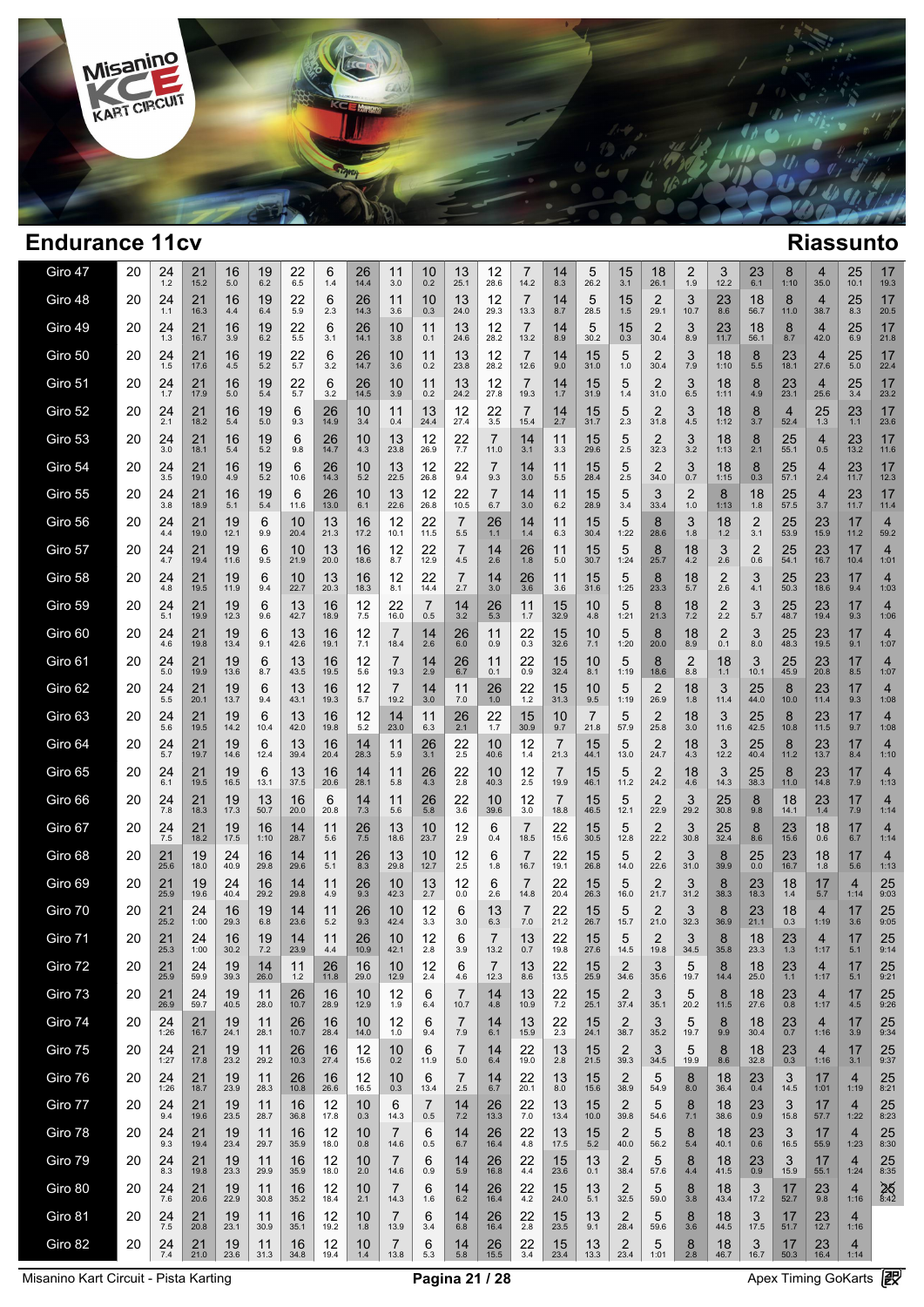

| Giro 83         | 20 | 24<br>7.5  | 21<br>21.4 | 19<br>23.4 | 11<br>31.9 | 16<br>35.1 | 10<br>20.5 | 7<br>13.5  | 6<br>6.8               | 14<br>4.4              | 26<br>16.3 | 15<br>26.3             | 12<br>7.5  | 13<br>10.5             | 2<br>18.6             | 22<br>18.7 | 5<br>43.3              | 18<br>50.8 | 3<br>15.5  | 8<br>14.7   | 17<br>37.3   | 23<br>16.4 | 4<br>1:12              |  |
|-----------------|----|------------|------------|------------|------------|------------|------------|------------|------------------------|------------------------|------------|------------------------|------------|------------------------|-----------------------|------------|------------------------|------------|------------|-------------|--------------|------------|------------------------|--|
| Giro 84         | 20 | 24<br>7.6  | 21<br>22.7 | 19<br>21.9 | 11<br>33.0 | 16<br>34.7 | 10<br>21.0 | 7<br>13.2  | 14<br>11.0             | 26<br>17.0             | 15<br>26.1 | 12<br>8.6              | 13<br>14.5 | 6<br>8.6               | 2<br>5.0              | 22<br>19.7 | 5<br>42.9              | 18<br>53.2 | 3<br>14.1  | 8<br>15.5   | 17<br>36.2   | 23<br>16.8 | 4<br>1:12              |  |
| Giro 85         | 20 | 24<br>7.1  | 21<br>23.7 | 19<br>20.8 | 11<br>35.0 | 16<br>33.1 | 10<br>23.6 | 14<br>21.9 | 26<br>18.1             | 15<br>27.1             | 12<br>7.1  | 7<br>12.5              | 13<br>6.4  | 6<br>6.5               | 2<br>3.4              | 22<br>19.8 | 5<br>42.3              | 18<br>55.9 | 3<br>12.2  | 8<br>16.5   | 17<br>34.6   | 23<br>18.5 | 4<br>1:11              |  |
| Giro 86         | 20 | 24<br>6.8  | 21<br>24.5 | 19<br>20.5 | 11<br>35.5 | 16<br>32.6 | 10<br>25.7 | 14<br>20.1 | 26<br>19.3             | 15<br>26.2             | 12<br>6.9  | 7<br>14.1              | 13<br>8.9  | 6<br>3.7               | $\overline{2}$<br>2.4 | 22<br>19.8 | 5<br>42.0              | 18<br>58.0 | 3<br>10.8  | 8<br>17.0   | 17<br>34.0   | 23<br>20.5 | 4<br>1:10              |  |
| Giro 87         | 20 | 24<br>6.6  | 21<br>24.7 | 19<br>21.3 | 11<br>35.5 | 16<br>32.1 | 10<br>27.6 | 14<br>18.7 | 26<br>19.8             | 15<br>27.8             | 12<br>4.9  | 7<br>14.3              | 6<br>14.7  | $\overline{c}$<br>1.1  | 13<br>6.4             | 22<br>13.2 | 5<br>41.6              | 18<br>59.6 | 3<br>10.7  | 8<br>16.0   | 17<br>34.1   | 23<br>23.1 | 4<br>1:09              |  |
| Giro 88         | 20 | 24<br>6.5  | 21<br>24.6 | 19<br>21.4 | 11<br>36.3 | 16<br>31.3 | 10<br>28.6 | 14<br>18.2 | 26<br>19.5             | 15<br>28.1             | 12<br>4.2  | 7<br>14.6              | 6<br>17.0  | $\overline{2}$<br>0.1  | 13<br>11.1            | 22<br>7.4  | 5<br>41.7              | 18<br>1:01 | 3<br>10.2  | 8<br>15.7   | 17<br>33.4   | 23<br>25.0 | 4<br>1:09              |  |
| Giro 89         | 20 | 24<br>6.5  | 21<br>25.1 | 19<br>21.0 | 16<br>1:08 | 10<br>31.3 | 14<br>16.1 | 11<br>1.6  | 26<br>18.1             | 15<br>27.8             | 12<br>3.6  | $\overline{7}$<br>14.7 | 2<br>17.8  | 6<br>1.9               | 13<br>14.3            | 22<br>1.9  | 5<br>44.7              | 18<br>1:00 | 3<br>9.2   | 8<br>15.2   | 17<br>32.9   | 23<br>26.6 | 4<br>1:09              |  |
| Giro 90         | 20 | 24<br>6.4  | 21<br>25.6 | 19<br>21.4 | 16<br>1:08 | 10<br>31.5 | 14<br>15.4 | 11<br>3.7  | 26<br>16.2             | 15<br>28.1             | 12<br>3.5  | 7<br>14.2              | 6<br>22.1  | 22<br>15.6             | 13<br>10.5            | 5<br>33.8  | 2<br>21.5              | 18<br>40.0 | 3<br>8.4   | 8<br>14.1   | 17<br>33.0   | 23<br>27.6 | 4<br>1:09              |  |
| Giro 91         | 20 | 24<br>6.0  | 21<br>26.0 | 19<br>20.6 | 16<br>1:08 | 10<br>31.9 | 14<br>15.2 | 11<br>4.5  | 26<br>15.3             | 15<br>28.5             | 12<br>2.6  | $\overline{7}$<br>14.7 | 6<br>24.3  | 22<br>13.8             | 13<br>15.3            | 5<br>28.7  | $\overline{2}$<br>23.6 | 18<br>39.2 | 3<br>8.1   | 8<br>13.8   | 17<br>33.4   | 23<br>28.1 | 4<br>1:11              |  |
| Giro 92         | 20 | 24<br>6.2  | 21<br>26.9 | 19<br>19.9 | 16<br>1:09 | 10<br>32.0 | 14<br>15.5 | 11<br>4.5  | 26<br>15.1             | 15<br>28.8             | 12<br>1.6  | 7<br>14.7              | 6<br>26.7  | 22<br>12.7             | 13<br>18.6            | 5<br>25.6  | $\overline{2}$<br>24.5 | 18<br>40.2 | 3<br>7.2   | 8<br>12.8   | 17<br>34.1   | 23<br>28.4 | 4<br>1:11              |  |
| Giro 93         | 20 | 24<br>6.3  | 21<br>27.4 | 19<br>20.5 | 16<br>1:08 | 10<br>32.2 | 14<br>15.3 | 11<br>4.4  | 26<br>15.2             | 15<br>29.2             | 12<br>0.9  | $\overline{7}$<br>15.2 | 6<br>27.9  | 22<br>11.3             | 13<br>23.5            | 5<br>20.8  | 2<br>25.6              | 18<br>41.2 | 3<br>6.0   | 8<br>12.6   | 17<br>36.0   | 23<br>28.1 | 4<br>1:10              |  |
| Giro 94         | 20 | 24<br>6.2  | 21<br>27.7 | 19<br>20.5 | 16<br>1:09 | 10<br>32.3 | 14<br>14.6 | 11<br>4.2  | 26<br>15.6             | 15<br>29.3             | 12<br>0.1  | 7<br>15.4              | 6<br>30.8  | 22<br>8.6              | 13<br>28.1            | 5<br>16.4  | 2<br>26.6              | 18<br>42.5 | 3<br>7.1   | 8<br>10.1   | 17<br>36.6   | 23<br>29.4 | 4<br>1:09              |  |
| Giro 95         | 20 | 24<br>5.8  | 21<br>28.3 | 19<br>20.3 | 16<br>1:10 | 14<br>46.9 | 11<br>4.3  | 26<br>16.0 | 12<br>28.5             | 15<br>1.8              | 10<br>12.8 | 7<br>0.9               | 6<br>32.6  | 22<br>6.7              | 13<br>33.4            | 5<br>11.3  | 2<br>27.6              | 8<br>1:01  | 17<br>35.4 | 23<br>30.3  | 18<br>1.9    | 3<br>0.2   | 4<br>1:06              |  |
| Giro 96         | 20 | 24<br>6.1  | 21<br>29.5 | 19<br>19.4 | 16<br>1:10 | 14<br>47.2 | 11<br>4.5  | 26<br>15.6 | 12<br>27.7             | 15<br>3.2              | 7<br>12.9  | 10<br>2.1              | 6<br>31.7  | 22<br>6.0              | 13<br>37.8            | 5<br>7.0   | 2<br>28.3              | 8<br>1:01  | 17<br>33.8 | 23<br>32.2  | 3<br>3.4     | 18<br>0.7  | 4<br>1:04              |  |
| Giro 97         | 20 | 24<br>6.7  | 21<br>29.5 | 19<br>19.6 | 16<br>1:10 | 14<br>47.6 | 11<br>3.9  | 26<br>16.0 | 12<br>27.8             | $\frac{15}{3.5}$       | 7<br>12.1  | 10<br>4.1              | 6<br>31.5  | 22<br>4.9              | 5<br>46.2             | 13<br>1.6  | 2<br>26.3              | 8<br>1:01  | 17<br>33.4 | 18<br>36.9  | 3<br>0.5     | 23<br>13.0 | 4<br>2:13              |  |
| Giro 98         | 20 | 24<br>7.6  | 21<br>29.2 | 19<br>19.4 | 16<br>1:10 | 14<br>48.9 | 11<br>2.4  | 26<br>16.2 | 12<br>27.9             | $\frac{15}{3.7}$       | 7<br>11.4  | 10<br>5.0              | 6<br>32.7  | 22<br>4.5              | 5<br>46.4             | 13<br>5.9  | 2<br>20.6              | 8<br>1:02  | 18<br>1:10 | 3<br>0.2    | $23$<br>14.7 | 17<br>28.2 | 4<br>1:45              |  |
| Giro 99         | 20 | 24<br>7.9  | 21<br>29.6 | 19<br>19.4 | 16<br>1:10 | 14<br>49.6 | 11<br>2.7  | 26<br>15.5 | 12<br>27.1             | 15<br>5.5              | 7<br>10.1  | 10<br>5.9              | 22<br>37.8 | 5<br>47.3              | 13<br>7.6             | 2<br>16.8  | 6<br>2.7               | 8<br>1:00  | 3<br>1:12  | 18<br>0.7   | 23<br>14.1   | 17<br>31.8 | 4<br>1:43              |  |
| Giro 100        | 20 | 24<br>7.8  | 21<br>30.1 | 19<br>19.6 | 16<br>1:11 | 14<br>50.0 | 11<br>2.2  | 26<br>15.3 | 12<br>25.8             | $\overline{7}$<br>16.0 | 10<br>7.0  | 22<br>37.6             | 15<br>23.2 | 5<br>24.3              | 2<br>24.6             | 6<br>3.6   | 8<br>59.9              | 13<br>22.4 | 3<br>49.7  | 18<br>0.5   | 17<br>47.2   | 23<br>46.2 | 4<br>56.7              |  |
| <b>Giro 101</b> | 20 | 24<br>8.1  | 21<br>30.9 | 19<br>19.1 | 16<br>1:11 | 14<br>50.3 | 11<br>2.2  | 26<br>15.4 | 12<br>25.0             | 7<br>17.7              | 10<br>6.6  | 22<br>37.2             | 15<br>26.4 | $\overline{2}$<br>46.6 | 6<br>3.6              | 5<br>47.5  | 8<br>13.9              | 13<br>22.3 | 3<br>48.2  | 18<br>0.6   | 17<br>50.3   | 23<br>52.0 | 4<br>49.3              |  |
| <b>Giro 102</b> | 20 | 24<br>8.0  | 21<br>32.1 | 19<br>18.2 | 16<br>1:12 | 14<br>50.3 | 11<br>1.9  | 26<br>16.5 | 12<br>23.6             | 7<br>18.1              | 10<br>7.7  | 22<br>36.6             | 15<br>28.6 | $\overline{2}$<br>44.8 | 6<br>3.1              | 5<br>50.2  | 8<br>12.3              | 13<br>22.5 | 18<br>48.5 | 3<br>0.1    | 17<br>1:04   | 23<br>40.0 | 4<br>48.6              |  |
| <b>Giro 103</b> | 20 | 24<br>7.0  | 21<br>32.6 | 19<br>18.4 | 16<br>1:11 | 14<br>51.2 | 11<br>0.9  | 26<br>17.0 | 12<br>23.0             | $\overline{7}$<br>18.1 | 10<br>8.8  | 22<br>36.6             | 15<br>28.7 | $\overline{2}$<br>44.9 | 6<br>2.2              | 5<br>52.3  | 8<br>11.2              | 13<br>22.3 | 3<br>49.8  | 18<br>0.6   | 17<br>1:04   | 23<br>38.7 | 4<br>49.5              |  |
| <b>Giro 104</b> | 20 | 24<br>7.5  | 21<br>32.9 | 19<br>19.4 | 16<br>1:10 | 14<br>51.5 | 11<br>0.7  | 26<br>17.0 | 12<br>22.5             | 7<br>19.6              | 10<br>8.8  | 22<br>36.7             | 15<br>28.7 | $\overline{2}$<br>45.5 | 6<br>0.7              | 5<br>53.7  | 8<br>10.0              | 13<br>22.8 | 3<br>49.6  | 18<br>1.7   | 17<br>1:06   | 23<br>37.6 | 4<br>50.1              |  |
| <b>Giro 105</b> | 20 | 24<br>7.6  | 21<br>33.2 | 19<br>20.9 | 16<br>1:09 | 14<br>51.0 | 11<br>0.7  | 26<br>17.3 | 12<br>22.0             | $\overline{7}$<br>20.6 | 10<br>8.6  | 22<br>36.7             | 15<br>28.8 | 6<br>45.5              | $\overline{c}$<br>0.8 | 5<br>54.3  | 8<br>8.6               | 13<br>23.6 | 3<br>49.6  | 18<br>$1.5$ | 17<br>1:08   | 23<br>36.0 | 4<br>51.4              |  |
| <b>Giro 106</b> | 20 | 24<br>7.5  | 21<br>33.8 | 19<br>20.7 | 16<br>1:09 | 14<br>51.1 | 11<br>0.2  | 26<br>17.8 | 12<br>21.6             | 7<br>21.7              | 10<br>8.7  | 22<br>36.5             | 15<br>29.2 | 6<br>46.2              | 2<br>0.4              | 5<br>54.8  | 8<br>8.0               | 13<br>22.9 | 3<br>51.1  | 18<br>0.2   | 17<br>1:11   | 23<br>34.7 | 4<br>51.8              |  |
| <b>Giro 107</b> | 20 | 24<br>7.3  | 21<br>35.1 | 19<br>1:36 | 11<br>44.7 | 14<br>0.2  | 26<br>18.2 | 16<br>6.9  | 7<br>35.9              | 10<br>9.8              | 22<br>35.5 | 12<br>9.0              | 15<br>21.4 | 6<br>46.6              | 2<br>0.2              | 5<br>54.8  | 8<br>7.2               | 13<br>23.7 | 18<br>50.6 | 3<br>0.4    | 17<br>1:12   | 23<br>33.8 | 4<br>52.6              |  |
| Giro 108        | 20 | 21<br>43.0 | 24<br>41.0 | 19<br>56.7 | 11<br>43.4 | 14<br>0.3  | 26<br>18.4 | 16<br>7.3  | $\overline{ }$<br>35.3 | 10<br>10.1             | 22<br>35.1 | 12<br>10.1             | 15<br>21.3 | $\overline{2}$<br>46.8 | 6<br>0.6              | 5<br>53.9  | 8<br>7.3               | 13<br>23.2 | 18<br>51.0 | 3<br>0.7    | 17<br>1:13   | 23<br>33.4 | 53.5                   |  |
| <b>Giro 109</b> | 20 | 21<br>44.0 | 19<br>1:37 | 24<br>20.0 | 11<br>23.0 | 14<br>0.5  | 26<br>18.5 | 16<br>7.4  | 10<br>46.0             | 22<br>35.1             | 12<br>10.2 | 7<br>22.3              | 15<br>1.1  | 6<br>44.7              | 2<br>2.0              | 5<br>53.9  | 8<br>6.3               | 13<br>22.3 | 18<br>51.2 | 3<br>1.4    | 17<br>1:13   | 23<br>34.3 | 4<br>52.6              |  |
| <b>Giro 110</b> | 20 | 21<br>45.2 | 19<br>1:37 | 24<br>20.6 | 11<br>22.1 | 14<br>0.9  | 26<br>18.3 | 16<br>7.3  | 10<br>46.9             | 12<br>44.7             | 15<br>24.6 | $\overline{7}$<br>0.6  | 22<br>42.2 | 6<br>0.9               | 2<br>2.7              | 5<br>54.1  | 8<br>6.3               | 13<br>21.1 | 18<br>52.1 | 3<br>2.5    | 17<br>1:14   | 23<br>33.9 | $\overline{4}$<br>52.5 |  |
| <b>Giro 111</b> | 20 | 21<br>45.2 | 19<br>1:39 | 24<br>18.9 | 11<br>22.1 | 26<br>19.9 | 16<br>7.4  | 10<br>46.9 | 14<br>4.0              | 12<br>40.7             | 15<br>24.3 | $\overline{7}$<br>0.8  | 6<br>44.0  | 22<br>0.7              | 2<br>1.5              | 5<br>54.6  | 8<br>5.8               | 13<br>20.5 | 18<br>53.2 | 3<br>1.4    | 17<br>1:16   | 23<br>33.0 | 4<br>53.0              |  |
| <b>Giro 112</b> | 20 | 21<br>2:02 | 19<br>24.1 | 24<br>17.4 | 11<br>22.5 | 16<br>26.9 | 10<br>47.6 | 14<br>4.5  | 26<br>16.1             | 12<br>24.0             | 7<br>25.0  | 15<br>0.4              | 6<br>43.6  | 22<br>0.5              | 2<br>1.7              | 5<br>55.2  | 8<br>5.6               | 13<br>19.7 | 18<br>53.1 | 3<br>1.6    | 17<br>1:19   | 23<br>33.0 | 4<br>52.8              |  |
| <b>Giro 113</b> | 20 | 21<br>2:03 | 19<br>23.9 | 24<br>16.0 | 11<br>22.7 | 16<br>27.5 | 10<br>48.1 | 14<br>4.6  | 26<br>18.4             | 12<br>20.7             | 7<br>25.3  | 15<br>0.5              | 6<br>43.6  | 22<br>0.8              | 2<br>2.4              | 5<br>55.8  | 13<br>24.2             | 18<br>54.1 | 3<br>0.4   | 8<br>3.1    | 17<br>1:18   | 23<br>32.3 | 4<br>53.0              |  |
| <b>Giro 114</b> | 20 | 21<br>2:05 | 19<br>24.6 | 24<br>14.3 | 11<br>22.7 | 16<br>27.3 | 10<br>49.4 | 14<br>3.8  | 26<br>19.1             | 12<br>20.1             | 7<br>26.2  | 15<br>1.6              | 6<br>41.3  | 22<br>0.6              | 5<br>59.3             | 13<br>23.6 | 2<br>0.8               | 18<br>53.3 | 3<br>0.6   | 8<br>3.9    | 17<br>1:19   | 23<br>32.4 | 4<br>52.6              |  |
| <b>Giro 115</b> | 20 | 21<br>2:05 | 19<br>24.8 | 24<br>14.9 | 11<br>22.0 | 16<br>27.0 | 14<br>53.6 | 26<br>26.1 | 12<br>13.4             | 7<br>25.9              | 15<br>2.5  | 10<br>5.2              | 6<br>35.1  | 22<br>0.1              | 5<br>1:01             | 13<br>22.8 | $^{2}_{4.5}$           | 8<br>54.4  | 17<br>1:22 | 3<br>2.7    | 18<br>7.7    | 23<br>19.9 | 4<br>52.5              |  |
| <b>Giro 116</b> | 20 | 21<br>2:06 | 19<br>26.2 | 24<br>13.2 | 11<br>22.4 | 16<br>26.8 | 14<br>54.0 | 26<br>26.2 | 12<br>13.2             | 7<br>25.6              | 15<br>3.3  | 10<br>6.3              | 22<br>33.9 | 6<br>0.6               | 5<br>1:02             | 13<br>21.6 | 2<br>6.0               | 8<br>53.4  | 17<br>1:25 | 3<br>2.6    | 18<br>5.4    | 23<br>1:40 | 4<br>55.3              |  |
| Giro 117        | 20 | 21<br>40.3 | 19<br>27.0 | 24<br>12.8 | 11<br>21.7 | 16<br>26.9 | 14<br>54.2 | 26<br>26.8 | 12<br>13.2             | 7<br>25.2              | 15<br>3.3  | 10<br>7.1              | 22<br>32.5 | 6<br>0.6               | 5<br>1:04             | 13<br>20.1 | $\overline{2}$<br>7.7  | 8<br>51.2  | 17<br>1:27 | 3<br>2.6    | 18<br>3.3    | 23<br>1:43 | 4<br>56.5              |  |
| Giro 118        | 20 | 21<br>39.3 | 19<br>27.6 | 24<br>12.1 | 11<br>21.8 | 16<br>26.5 | 14<br>54.8 | 26<br>27.7 | 12<br>12.5             | 7<br>24.4              | 15<br>4.0  | 10<br>7.5              | 22<br>31.4 | 6<br>0.7               | 5<br>1:06             | 13<br>19.4 | 2<br>9.9               | 8<br>48.3  | 17<br>1:31 | 3<br>0.9    | 18<br>3.9    | 23<br>1:43 | 4<br>57.8              |  |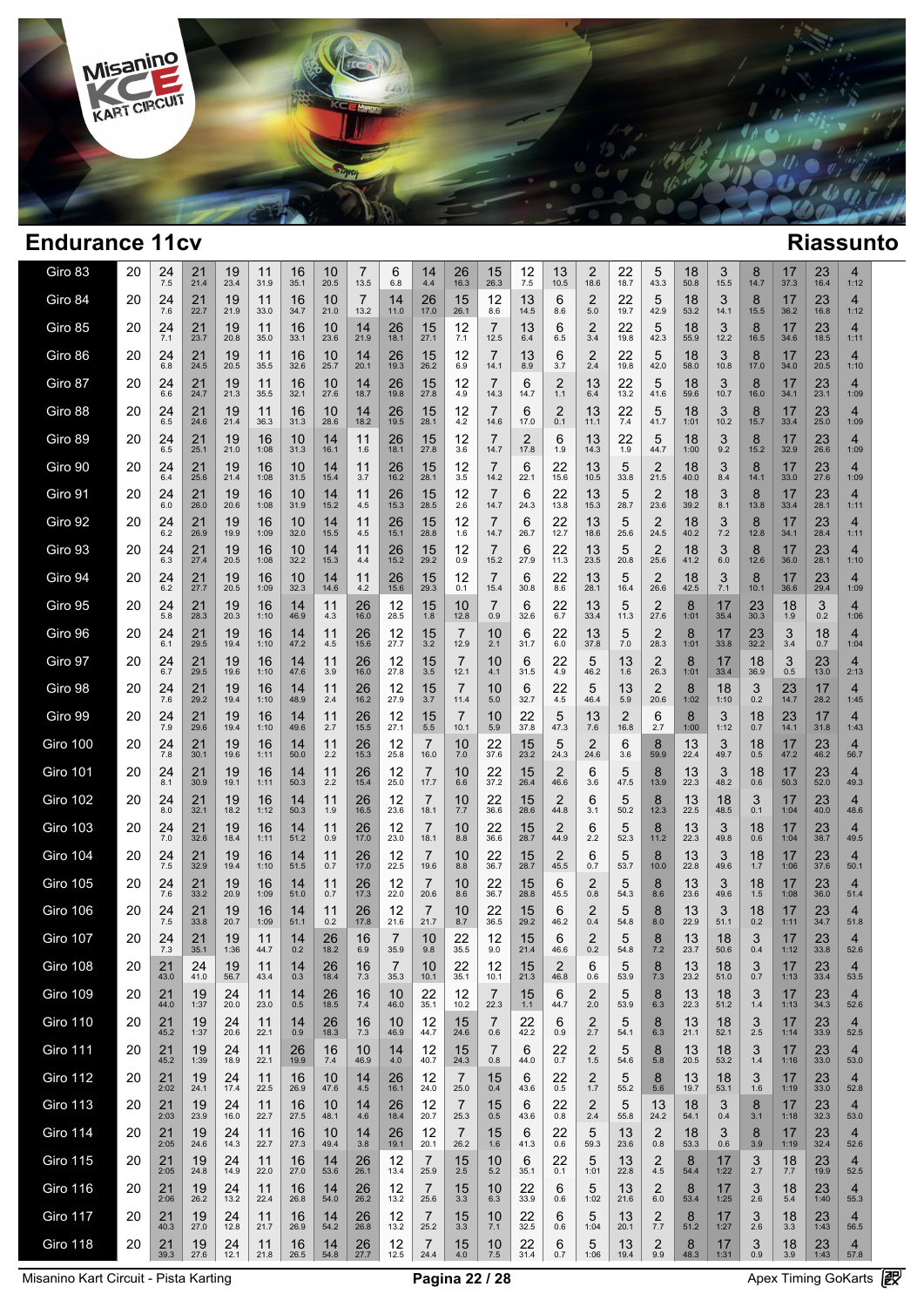

| Giro 119        | 20 | 21<br>39.2 | 19<br>28.1 | 24<br>11.6    | 11<br>22.4 | 16<br>26.0 | 14<br>54.9 | 26<br>28.7 | 12<br>12.0    | 24.0                   | 15<br>4.5     | 10<br>7.6              | 22<br>30.2 | 6<br>1.0   | 13<br>1:27 | 2<br>12.2              | 5<br>46.3              | 8<br>0.5   | 3<br>1:32  | 1/<br>1.7 | 18<br>$1.2$          | 23<br>1:44 | 4<br>57.2              |  |
|-----------------|----|------------|------------|---------------|------------|------------|------------|------------|---------------|------------------------|---------------|------------------------|------------|------------|------------|------------------------|------------------------|------------|------------|-----------|----------------------|------------|------------------------|--|
| <b>Giro 120</b> | 20 | 21<br>39.2 | 19<br>28.0 | 11<br>34.1    | 16<br>25.6 | 24<br>27.2 | 14<br>28.1 | 26<br>28.9 | 12<br>12.4    | 7<br>23.5              | 15<br>5.0     | 10<br>7.6              | 22<br>29.0 | 6<br>2.1   | 13<br>1:27 | 2<br>13.2              | 5<br>46.1              | 8<br>5.8   | 18<br>1:31 | 3<br>0.3  | 17<br>0.1            | 23<br>1:52 | 4<br>49.6              |  |
| <b>Giro 121</b> | 20 | 21<br>37.9 | 19<br>28.6 | 11<br>33.7    | 16<br>25.6 | 24<br>27.9 | 14<br>27.6 | 26<br>29.3 | 12<br>12.1    | 7<br>23.5              | 15<br>5.5     | 10<br>8.5              | 22<br>26.8 | 6<br>2.7   | 13<br>1:27 | 2<br>15.2              | 5<br>46.0              | 8<br>4.3   | 18<br>1:33 | 17<br>1.3 | 3<br>0.0             | 23<br>1:51 | 4<br>50.4              |  |
| Giro 122        | 20 | 21<br>37.8 | 19<br>28.4 | 16<br>59.5    | 24<br>27.9 | 11<br>22.6 | 14<br>5.3  | 26<br>29.6 | 12<br>12.3    | 7<br>22.8              | 15<br>6.4     | 10<br>8.3              | 22<br>25.8 | 6<br>3.3   | 13<br>1:27 | 2<br>17.8              | 5<br>45.4              | 8<br>3.2   | 18<br>1:33 | 3<br>3.0  | 17<br>5.2            | 23<br>1:47 | 4<br>48.9              |  |
| <b>Giro 123</b> | 20 | 21<br>38.2 | 19<br>29.1 | 16<br>59.2    | 24<br>27.6 | 11<br>24.7 | 14<br>3.7  | 26<br>29.6 | 12<br>12.2    | 7<br>22.8              | 15<br>7.5     | 10<br>7.7              | 22<br>24.9 | 6<br>3.3   | 13<br>1:28 | 2<br>19.7              | 5<br>44.5              | 8<br>2.7   | 18<br>1:32 | 3<br>5.2  | 17<br>1:27           | 23<br>24.1 | 4<br>49.5              |  |
| Giro 124        | 20 | 21<br>38.6 | 19<br>30.1 | 16<br>58.3    | 24<br>27.5 | 11<br>25.4 | 14<br>3.3  | 26<br>30.1 | 12<br>11.5    | 7<br>24.2              | 15<br>7.2     | 22<br>31.5             | 6<br>3.2   | 10<br>59.9 | 13<br>29.2 | 2<br>22.4              | 5<br>42.3              | 8<br>1.9   | 18<br>1:34 | 3<br>5.8  | 17<br>1:32           | 23<br>20.1 | 4<br>48.1              |  |
| Giro 125        | 20 | 21<br>38.3 | 19<br>30.6 | 16<br>58.0    | 24<br>27.3 | 11<br>26.4 | 14<br>3.0  | 26<br>31.7 | 12<br>9.6     | 7<br>24.5              | 15<br>7.4     | 22<br>30.4             | 6<br>3.6   | 10<br>1:01 | 13<br>28.2 | 2<br>24.4              | 5<br>40.4              | 8<br>1.9   | 18<br>1:35 | 3<br>6.9  | 17<br>1:36           | 23<br>16.9 | 4<br>49.0              |  |
| Giro 126        | 20 | 21<br>38.6 | 19<br>30.9 | 16<br>57.5    | 24<br>27.2 | 11<br>27.6 | 14<br>2.7  | 26<br>33.9 | 12<br>7.2     | 7<br>24.1              | 15<br>8.4     | 22<br>28.9             | 6<br>4.4   | 10<br>1:02 | 13<br>28.2 | 2<br>26.1              | 5<br>38.6              | 8<br>1.8   | 18<br>1:36 | 3<br>7.9  | 17<br>1:38           | 23<br>14.2 | 4<br>49.8              |  |
| Giro 127        | 20 | 21<br>38.5 | 19<br>30.9 | 16<br>57.6    | 24<br>26.8 | 11<br>28.5 | 14<br>2.4  | 26<br>35.8 | 12<br>5.2     | 7<br>23.8              | 15<br>9.2     | 22<br>27.5             | 6<br>5.1   | 10<br>1:03 | 13<br>27.6 | 2<br>27.7              | 5<br>36.4              | 8<br>2.8   | 18<br>1:37 | 3<br>8.4  | 17<br>1:40           | 23<br>11.3 | 4<br>50.8              |  |
| Giro 128        | 20 | 21<br>38.4 | 19<br>32.2 | 16<br>57.4    | 24<br>25.7 | 11<br>29.4 | 14<br>2.6  | 26<br>35.6 | 7<br>28.5     | 22<br>36.4             | 6<br>6.1      | 12<br>10.8             | 15<br>33.2 | 10<br>19.9 | 13<br>26.8 | 2<br>29.9              | 5<br>34.1              | 8<br>2.6   | 18<br>1:38 | 3<br>8.9  | 17<br>1:44           | 23<br>8.3  | $\overline{4}$<br>51.7 |  |
| <b>Giro 129</b> | 20 | 21<br>38.8 | 19<br>32.3 | 16<br>59.7    | 24<br>22.7 | 11<br>30.5 | 14<br>2.3  | 26<br>36.0 | 7<br>27.9     | 22<br>36.1             | 6<br>7.2      | 12<br>11.3             | 15<br>33.6 | 10<br>18.6 | 13<br>27.1 | 2<br>31.3              | 5<br>32.3              | 8<br>3.2   | 18<br>1:39 | 3<br>9.8  | 17<br>1:47           | 23<br>5.3  | 4<br>52.4              |  |
| <b>Giro 130</b> | 20 | 21<br>39.7 | 19<br>31.9 | 16<br>1:00    | 24<br>21.3 | 11<br>32.4 | 14<br>1.2  | 26<br>36.3 | 7<br>28.0     | 22<br>35.0             | 6<br>8.0      | 12<br>10.9             | 15<br>34.5 | 10<br>18.1 | 13<br>27.6 | 2<br>32.9              | 5<br>30.3              | 8<br>3.3   | 18<br>1:39 | 3<br>11.2 | 17<br>1:50           | 23<br>3.9  | 4<br>50.7              |  |
| <b>Giro 131</b> | 20 | 21<br>42.4 | 19<br>29.5 | 16<br>1:00    | 24<br>21.6 | 11<br>33.1 | 14<br>0.8  | 26<br>36.1 | 7<br>28.9     | 22<br>33.4             | 6<br>8.8      | 12<br>10.4             | 15<br>35.9 | 10<br>17.2 | 13<br>27.6 | 2<br>35.7              | 5<br>27.5              | 8<br>4.0   | 18<br>1:40 | 3<br>12.7 | 17<br>1:52           | 23<br>1.2  | 4<br>51.8              |  |
| <b>Giro 132</b> | 20 | 21<br>43.1 | 19<br>28.6 | 16<br>59.9    | 24<br>21.4 | 11<br>35.4 | 14<br>0.3  | 26<br>35.2 | 22<br>1:01    | 6<br>9.3               | 12<br>10.4    | 7<br>24.3              | 15<br>12.1 | 10<br>18.6 | 13<br>25.2 | 2<br>38.7              | 5<br>25.2              | 8<br>3.7   | 18<br>1:40 | 3<br>14.8 | 23<br>1:53           | 17<br>1.8  | 4<br>51.7              |  |
| <b>Giro 133</b> | 20 | 21<br>42.5 | 19<br>28.7 | 16<br>59.9    | 24<br>20.9 | 11<br>36.6 | 14<br>0.2  | 26<br>34.9 | 22<br>1:01    | 6<br>8.9               | 12<br>10.5    | 7<br>25.8              | 15<br>10.5 | 10<br>18.6 | 13<br>25.6 | 2<br>40.7              | 5<br>24.6              | 8<br>2.2   | 18<br>1:41 | 3<br>15.3 | 23<br>1:53           | 17<br>5.6  | 4<br>47.8              |  |
| <b>Giro 134</b> | 20 | 21<br>42.5 | 19<br>30.3 | 16<br>58.5    | 24<br>20.8 | 11<br>37.3 | 14<br>0.2  | 26<br>34.7 | 22<br>1:01    | 6<br>9.0               | 12<br>10.9    | 26.3                   | 15<br>10.2 | 10<br>18.7 | 13<br>25.1 | 2<br>43.8              | 5<br>22.2              | 8<br>2.8   | 18<br>1:41 | 3<br>1:33 | 23<br>36.1           | 4<br>53.9  | 17<br>49.7             |  |
| <b>Giro 135</b> | 20 | 21<br>43.2 | 19<br>31.0 | 16<br>57.3    | 24<br>20.9 | 14<br>38.4 | 11<br>0.5  | 26<br>34.9 | 22<br>59.8    | 6<br>9.6               | 12<br>10.6    | 7<br>27.1              | 15<br>9.9  | 10<br>19.8 | 13<br>24.5 | 2<br>45.2              | 5<br>20.6              | 8<br>2.7   | 18<br>1:41 | 3<br>1:34 | 23<br>36.4           | 4<br>53.9  | 17<br>50.9             |  |
| Giro 136        | 20 | 21<br>42.9 | 19<br>30.9 | 16<br>57.1    | 24<br>21.5 | 14<br>38.4 | 11<br>1.7  | 26<br>33.9 | 6<br>1:09     | 12<br>10.6             | 7<br>27.5     | 15<br>9.8              | 22<br>18.6 | 10<br>1.7  | 13<br>24.4 | 2<br>47.2              | 5<br>18.0              | 8<br>3.3   | 18<br>3:01 | 3<br>15.3 | 23<br>37.2           | 4<br>54.5  | 17<br>53.7             |  |
| <b>Giro 137</b> | 20 | 21<br>43.0 | 19<br>31.3 | 16<br>57.2    | 24<br>20.9 | 14<br>39.0 | 11<br>2.0  | 26<br>33.5 | 6<br>1:10     | 12<br>9.5              | 7<br>28.2     | 15<br>9.3              | 22<br>21.0 | 10<br>0.1  | 2<br>1:13  | 5<br>15.4              | 8<br>4.2               | 13<br>12.0 | 18<br>2:51 | 3<br>14.1 | 23<br>38.8           | 17<br>1:47 | 4<br>25.9              |  |
| <b>Giro 138</b> | 20 | 21<br>43.6 | 19<br>31.4 | 16<br>56.9    | 24<br>20.6 | 14<br>39.7 | 11<br>2.0  | 26<br>34.5 | 6<br>1:09     | 12<br>8.9              | 7<br>29.0     | 15<br>9.4              | 22<br>21.6 | 10<br>0.2  | 5<br>1:27  | 8<br>5.3               | 13<br>12.9             | 2<br>47.6  | 18<br>2:02 | 3<br>13.6 | 23<br>40.3           | 17<br>1:48 | 4<br>27.0              |  |
| <b>Giro 139</b> | 20 | 21<br>43.3 | 19<br>31.7 | 16<br>56.7    | 24<br>20.3 | 14<br>40.7 | 11<br>2.3  | 12<br>1:51 | 26<br>1.5     | 7<br>28.3              | 15<br>9.2     | 22<br>23.3             | 10<br>0.1  | 6<br>5.3   | 5<br>1:20  | 8<br>5.7               | 13<br>13.1             | 2<br>48.1  | 18<br>2:03 | 3<br>13.5 | 23<br>41.7           | 17<br>1:47 | 4<br>27.1              |  |
| Giro 140        | 20 | 21<br>43.9 | 19<br>32.5 | 16<br>55.9    | 24<br>20.8 | 14<br>40.6 | 11<br>2.6  | 12<br>1:50 | 26<br>3.2     | 7<br>27.4              | 15<br>9.5     | 22<br>23.3             | 10<br>0.8  | 6<br>8.2   | 5<br>1:16  | 8<br>5.9               | 13<br>13.1             | 2<br>48.3  | 18<br>2:04 | 3<br>12.9 | 23<br>43.0           | 17<br>1:47 | 4<br>28.0              |  |
| <b>Giro 141</b> | 20 | 21<br>43.8 | 19<br>32.6 | 16<br>55.9    | 24<br>20.3 | 14<br>41.4 | 11<br>2.8  | 12<br>1:50 | 26<br>4.0     | 7<br>27.4              | 15<br>9.3     | 22<br>23.5             | 10<br>0.7  | 6<br>9.9   | 5<br>1:14  | 8<br>13.6              | 13<br>5.8              | 2<br>48.1  | 18<br>2:05 | 3<br>12.5 | 23<br>2:02           | 17<br>30.3 | 4<br>26.4              |  |
| Giro 142        | 20 | 21<br>43.9 | 16<br>1:29 | 24<br>20.0    | 19<br>0.2  | 14<br>41.8 | 11<br>2.9  | 12<br>1:49 | 26<br>4.2     | 7<br>29.5              | 15<br>7.5     | 22<br>23.9             | 6<br>12.2  | 10<br>1:05 | 5<br>7.4   | 13<br>19.4             | 2<br>48.2              | 8<br>22.7  | 18<br>1:44 | 3<br>12.6 | 23<br>2:07           | 17<br>28.0 | 4<br>23.7              |  |
| <b>Giro 143</b> | 20 | 21<br>44.0 | 16<br>1:28 | 24<br>19.9    | 19<br>2.0  | 14<br>41.0 | 11<br>2.7  | 12<br>1:49 | 26<br>3.8     | 7<br>29.6              | 15<br>7.3     | 22<br>24.3             | 6<br>13.8  | 10<br>1:04 | 5<br>6.6   | 13<br>19.3             | 2<br>48.9              | 8<br>22.6  | 18<br>1:45 | 3<br>11.8 | 23<br>2:10           | 17<br>26.6 | 4<br>22.4              |  |
| Giro 144        | 20 | 21<br>44.6 | 24<br>1:48 | 19<br>$2.6\,$ | 14<br>41.4 | 16<br>12.1 | 11<br>1:08 | 12<br>30.8 | 26<br>$4.2\,$ | 29.9                   | 15<br>$7.2\,$ | 22<br>24.8             | 6<br>14.9  | 10<br>1:04 | 5<br>5.3   | 13<br>19.5             | 2<br>48.9              | ŏ<br>22.5  | 18<br>1:46 | 3<br>11.8 | 23<br>2:10           | 17<br>27.5 | 20.9                   |  |
| <b>Giro 145</b> | 20 | 21<br>44.6 | 24<br>1:48 | 19<br>4.3     | 14<br>40.9 | 16<br>12.5 | 11<br>1:09 | 12<br>28.1 | 26<br>4.3     | 7<br>30.4              | 15<br>7.1     | 22<br>24.8             | 6<br>16.2  | 10<br>1:03 | 5<br>4.5   | 13<br>20.2             | 2<br>48.7              | 8<br>22.4  | 18<br>1:49 | 3<br>10.2 | $23$<br>$2:11$       | 17<br>27.5 | 4<br>20.1              |  |
| <b>Giro 146</b> | 20 | 21<br>45.0 | 24<br>1:48 | 19<br>4.2     | 14<br>40.5 | 16<br>13.1 | 11<br>1:11 | 12<br>25.7 | 26<br>4.9     | 7<br>30.7              | 15<br>7.0     | 22<br>25.3             | 6<br>17.3  | 10<br>1:02 | 5<br>3.7   | 13<br>21.9             | 2<br>47.0              | 8<br>22.7  | 18<br>1:50 | 3<br>8.7  | 23<br>2:12           | 17<br>29.2 | 4<br>18.2              |  |
| <b>Giro 147</b> | 20 | 21<br>45.1 | 24<br>1:48 | 19<br>4.6     | 14<br>41.5 | 16<br>12.7 | 11<br>1:11 | 12<br>24.6 | 26<br>5.1     | 7<br>31.2              | 15<br>6.9     | 22<br>25.4             | 6<br>18.5  | 10<br>1:01 | 5<br>2.2   | 13<br>23.3             | 2<br>46.3              | 8<br>22.5  | 18<br>1:53 | 3<br>7.1  | $23$<br>$2:13$       | 17<br>30.2 | 4<br>17.2              |  |
| <b>Giro 148</b> | 20 | 21<br>44.7 | 24<br>1:48 | 19<br>5.5     | 16<br>53.9 | 14<br>1:04 | 11<br>7.5  | 12<br>23.5 | 26<br>5.5     | 7<br>31.4              | 15<br>7.0     | 22<br>25.5             | 6<br>20.7  | 10<br>1:00 | 5<br>1.3   | 13<br>23.6             | 2<br>46.2              | 8<br>22.5  | 18<br>1:55 | 3<br>5.7  | $23$<br>$2:14$       | 17<br>31.3 | 4<br>16.5              |  |
| <b>Giro 149</b> | 20 | 21<br>44.7 | 24<br>1:47 | 19<br>6.1     | 16<br>53.8 | 14<br>1:06 | 11<br>6.5  | 12<br>22.4 | 26<br>5.9     | 7<br>31.8              | 15<br>6.7     | 22<br>25.6             | 6<br>22.4  | 5<br>59.8  | 10<br>0.2  | 13<br>23.2             | 2<br>46.6              | 8<br>21.5  | 18<br>1:57 | 3<br>4.1  | 23<br>2:15           | 17<br>33.5 | 4<br>15.0              |  |
| <b>Giro 150</b> | 20 | 21<br>2:01 | 24<br>30.9 | 19<br>6.6     | 16<br>54.1 | 14<br>1:07 | 11<br>5.8  | 12<br>22.7 | 26<br>5.6     | 7<br>32.2              | 15<br>6.2     | 22<br>25.7             | 6<br>23.7  | 5<br>58.2  | 10<br>0.3  | 13<br>23.4             | 2<br>47.2              | 8<br>20.5  | 18<br>1:59 | 3<br>2.5  | 23<br>2:18           | 17<br>33.3 | 4<br>13.4              |  |
| <b>Giro 151</b> | 20 | 21<br>2:03 | 24<br>28.3 | 19<br>6.9     | 16<br>54.7 | 14<br>1:08 | 11<br>5.6  | 12<br>21.7 | 26<br>6.3     | $\overline{7}$<br>32.1 | 15<br>6.4     | 22<br>25.5             | 6<br>24.8  | 5<br>56.9  | 10<br>0.9  | 13<br>24.3             | $\overline{2}$<br>46.6 | 8<br>20.2  | 18<br>2:00 | 3<br>1.6  | $23$<br>$2:19$       | 17<br>35.4 | 4<br>11.7              |  |
| <b>Giro 152</b> | 20 | 21<br>2:04 | 24<br>27.5 | 19<br>7.2     | 16<br>55.6 | 14<br>1:08 | 11<br>5.2  | 26<br>27.7 | 7<br>33.1     | 15<br>5.8              | 22<br>25.1    | 12<br>4.5              | 10<br>1:18 | 6<br>19.6  | 13<br>4.8  | 2<br>46.4              | 5<br>5.7               | 8<br>14.6  | 18<br>2:02 | 3<br>0.8  | $23$ <sub>2:21</sub> | 17<br>36.0 | 4<br>10.3              |  |
| <b>Giro 153</b> | 20 | 21<br>2:05 | 24<br>26.7 | 19<br>7.5     | 16<br>55.9 | 14<br>1:09 | 11<br>4.7  | 15<br>1:06 | 22<br>25.1    | 12<br>5.9              | 26<br>8.1     | $\overline{7}$<br>30.9 | 10<br>38.5 | 6<br>20.7  | 13<br>2.6  | $\overline{2}$<br>47.1 | 5<br>7.1               | 8<br>13.1  | 18<br>2:03 | 3<br>0.6  | 23<br>2:21           | 17<br>37.6 | 4<br>18.4              |  |
| <b>Giro 154</b> | 20 | 21<br>2:08 | 24<br>24.0 | 19<br>7.9     | 16<br>56.0 | 14<br>1:10 | 11<br>4.6  | 15<br>1:06 | 22<br>25.4    | 12<br>5.4              | 26<br>10.1    | 7<br>30.1              | 10<br>37.4 | 6<br>20.7  | 13<br>3.3  | 2<br>46.0              | 5<br>8.4               | 8<br>12.8  | 3<br>2:03  | 18<br>1.1 | 23<br>2:21           | 17<br>37.7 | 4<br>17.0              |  |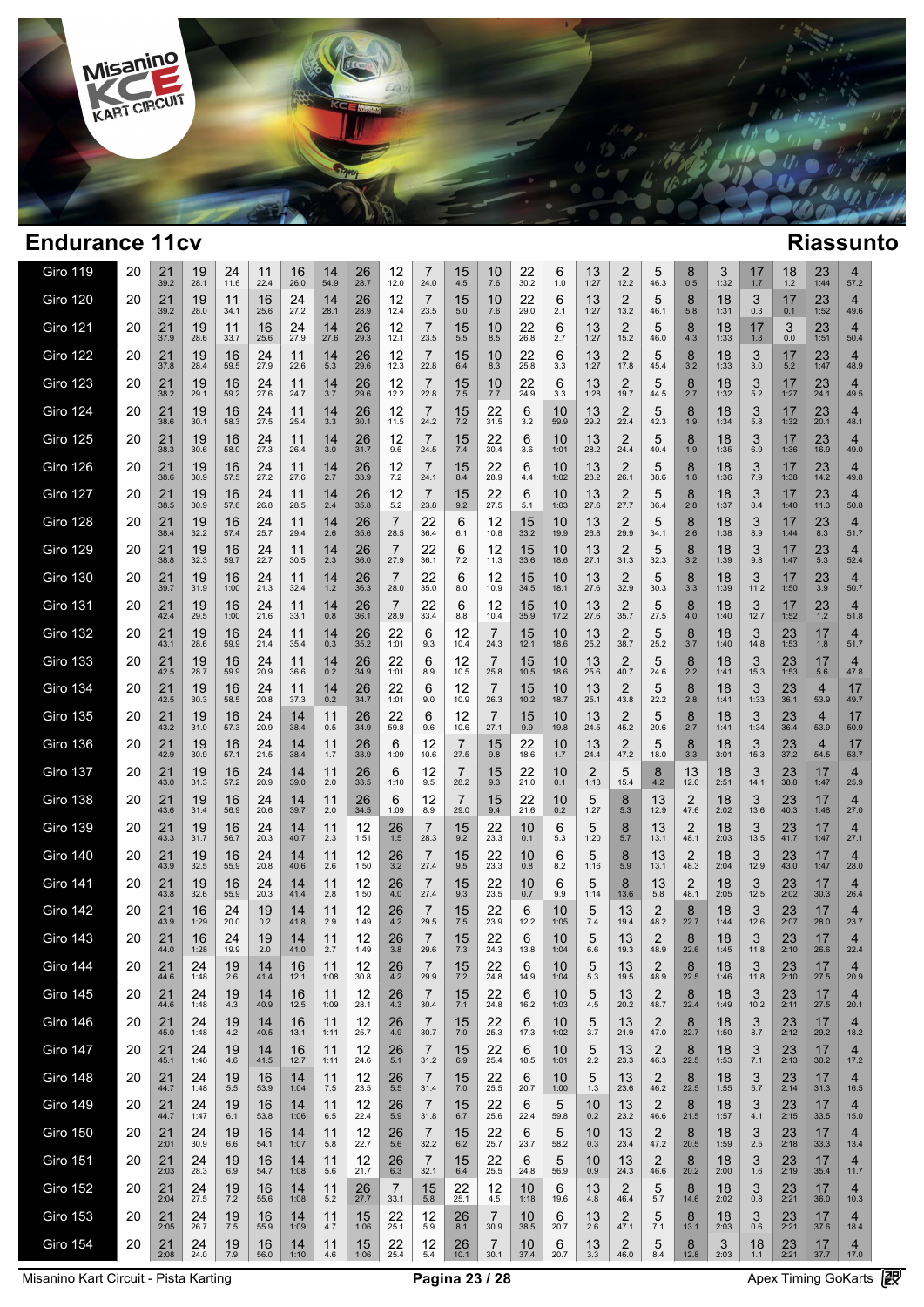

| Giro 155        | 20 | 21<br>53.0 | 24<br>22.9 | 19<br>8.5  | 16<br>56.4    | 14<br>1:09 | 11<br>4.8   | 15<br>1:06 | 22<br>26.5             | 12<br>4.0  | 26<br>10.6  | 7<br>29.4  | 10<br>38.1            | 6<br>20.5  | 13<br>3.2  | 2<br>45.9  | 5<br>8.7               | 8<br>13.0             | 18<br>2:06 | 3<br>1:13 | 23<br>1:07           | 17<br>39.6 | 4<br>16.4              |  |
|-----------------|----|------------|------------|------------|---------------|------------|-------------|------------|------------------------|------------|-------------|------------|-----------------------|------------|------------|------------|------------------------|-----------------------|------------|-----------|----------------------|------------|------------------------|--|
| <b>Giro 156</b> | 20 | 21<br>52.3 | 24<br>22.4 | 19<br>8.4  | 16<br>57.0    | 14<br>1:09 | -11<br>4.9  | 15<br>1:06 | 22<br>26.5             | 12<br>3.7  | 26<br>12.9  | 7<br>27.0  | 10<br>39.2            | 6<br>19.8  | 13<br>2.8  | 2<br>46.7  | 5<br>9.6               | 8<br>12.0             | 18<br>2:08 | 3<br>1:15 | 23<br>1:06           | 17<br>41.3 | 4<br>14.4              |  |
| <b>Giro 157</b> | 20 | 21<br>52.2 | 24<br>22.0 | 19<br>8.3  | 16<br>57.3    | 14<br>1:09 | 11<br>5.2   | 15<br>1:05 | 22<br>26.4             | 12<br>4.1  | 26<br>12.7  | 7<br>26.6  | 10<br>40.5            | 6<br>19.1  | 13<br>2.6  | 2<br>47.4  | 5<br>9.7               | 8<br>11.4             | 18<br>2:09 | 3<br>1:16 | 23<br>1:05           | 17<br>43.3 | 4<br>1:35              |  |
| <b>Giro 158</b> | 20 | 21<br>52.8 | 24<br>20.7 | 19<br>8.7  | 16<br>57.5    | 14<br>1:10 | 11<br>5.1   | 15<br>1:05 | 22<br>26.6             | 12<br>4.6  | 26<br>12.7  | 7<br>26.9  | 10<br>40.1            | 6<br>19.0  | 13<br>2.2  | 2<br>48.5  | 5<br>10.2              | 8<br>10.0             | 18<br>2:11 | 3<br>1:16 | 23<br>1:04           | 17<br>45.8 | 4<br>1:34              |  |
| <b>Giro 159</b> | 20 | 21<br>53.6 | 24<br>19.5 | 19<br>8.9  | 16<br>57.7    | 14<br>1:11 | 11<br>4.4   | 15<br>1:04 | 22<br>26.9             | 12<br>4.4  | 26<br>13.6  | 7<br>28.6  | 10<br>38.0            | 6<br>18.7  | 13<br>2.5  | 2<br>48.6  | 5<br>11.1              | 8<br>9.0              | 18<br>2:14 | 3<br>1:15 | 23<br>1:07           | 17<br>2:10 | 4<br>10.9              |  |
| <b>Giro 160</b> | 20 | 21<br>53.8 | 19<br>28.7 | 16<br>57.4 | 24<br>8.7     | 14<br>1:03 | 11<br>4.5   | 15<br>1:04 | 22<br>27.5             | 12<br>2.9  | 26<br>14.6  | 7<br>27.6  | 10<br>39.3            | 6<br>18.0  | 13<br>2.4  | 5<br>1:00  | 8<br>8.8               | 2<br>58.0             | 18<br>1:17 | 3<br>1:15 | 23<br>1:08           | 17<br>2:10 | 4<br>10.3              |  |
| Giro 161        | 20 | 21<br>53.9 | 19<br>28.4 | 16<br>57.8 | 24<br>9.1     | 14<br>1:02 | 11<br>5.2   | 15<br>1:04 | 12<br>29.2             | 26<br>15.6 | 7<br>26.3   | 22<br>32.8 | 10<br>7.4             | 6<br>17.8  | 13<br>2.1  | 5<br>1:00  | 8<br>8.3               | 2<br>1:00             | 18<br>1:16 | 3<br>1:15 | 23<br>1:08           | 17<br>2:10 | 4<br>10.9              |  |
| Giro 162        | 20 | 21<br>54.4 | 19<br>28.2 | 16<br>57.9 | 24<br>9.0     | 14<br>1:03 | 11<br>8.3   | 12<br>1:30 | 26<br>16.4             | 7<br>25.3  | 15<br>7.0   | 22<br>30.1 | 6<br>21.7             | 13<br>2.0  | 10<br>55.8 | 5<br>5.7   | 8<br>7.9               | 2<br>1:01             | 18<br>1:17 | 3<br>1:15 | 23<br>1:07           | 17<br>2:10 | 4<br>11.9              |  |
| <b>Giro 163</b> | 20 | 21<br>55.2 | 19<br>27.8 | 16<br>58.3 | 24<br>8.1     | 14<br>1:04 | 11<br>7.8   | 12<br>1:30 | 26<br>17.9             | 7<br>23.8  | 15<br>10.5  | 22<br>29.2 | 6<br>20.0             | 13<br>1.4  | 10<br>57.2 | 5<br>5.0   | 8<br>7.2               | 2<br>1:02             | 18<br>1:17 | 3<br>1:15 | 23<br>1:08           | 17<br>2:09 | 4<br>13.0              |  |
| Giro 164        | 20 | 21<br>55.7 | 19<br>28.6 | 16<br>57.7 | 24<br>7.3     | 14<br>1:04 | 11<br>7.8   | 12<br>1:29 | 26<br>19.1             | 7<br>22.8  | 15<br>11.6  | 22<br>30.7 | 6<br>18.2             | 13<br>1.0  | 10<br>57.4 | 5<br>5.6   | 8<br>6.7               | 2<br>1:03             | 18<br>1:17 | 3<br>1:14 | 23<br>1:08           | 17<br>2:09 | 4<br>13.1              |  |
| <b>Giro 165</b> | 20 | 21<br>56.3 | 19<br>31.1 | 16<br>55.1 | 24<br>7.0     | 14<br>1:05 | 11<br>8.7   | 12<br>1:28 | 26<br>20.2             | 7<br>21.6  | 15<br>12.9  | 22<br>31.3 | 6<br>17.1             | 13<br>0.6  | 10<br>58.0 | 5<br>5.5   | 8<br>6.8               | 2<br>1:04             | 18<br>1:19 | 3<br>1:13 | 23<br>1:10           | 17<br>2:08 | 4<br>13.6              |  |
| <b>Giro 166</b> | 20 | 21<br>56.6 | 19<br>30.7 | 16<br>55.2 | 24<br>8.0     | 14<br>1:04 | 11<br>8.7   | 12<br>1:27 | 26<br>21.4             | 7<br>20.6  | 15<br>13.3  | 22<br>32.4 | 6<br>15.5             | 13<br>0.8  | 10<br>58.0 | 5<br>5.8   | 8<br>6.2               | 2<br>1:05             | 18<br>1:18 | 3<br>1:13 | 23<br>1:11           | 17<br>2:07 | 4<br>13.9              |  |
| <b>Giro 167</b> | 20 | 21<br>57.1 | 19<br>30.2 | 16<br>55.4 | 24<br>7.8     | 14<br>1:05 | 11<br>8.1   | 12<br>1:27 | 26<br>22.5             | 7<br>20.2  | 15<br>14.6  | 22<br>33.3 | 6<br>13.1             | 13<br>1.2  | 10<br>57.8 | 5<br>6.3   | 8<br>5.4               | 2<br>1:06             | 3<br>2:33  | 18<br>4.1 | 23<br>1:08           | 17<br>2:05 | 4<br>15.2              |  |
| Giro 168        | 20 | 21<br>57.5 | 19<br>30.2 | 16<br>55.3 | 24<br>7.5     | 14<br>1:06 | 11<br>8.2   | 12<br>1:26 | 26<br>23.4             | 7<br>19.2  | 15<br>15.6  | 22<br>35.0 | 6<br>11.6             | 13<br>0.3  | 10<br>58.1 | 5<br>6.4   | 8<br>5.2               | 2<br>1:08             | 3<br>2:32  | 18<br>5.3 | 23<br>2:25           | 17<br>46.8 | 4<br>16.2              |  |
| <b>Giro 169</b> | 20 | 21<br>58.0 | 19<br>29.9 | 16<br>55.3 | $^{24}_{7.3}$ | 14<br>1:07 | 11<br>8.7   | 12<br>1:25 | 7<br>42.0              | 15<br>15.9 | 22<br>36.6  | 26<br>9.2  | 13<br>2.3             | 6<br>0.2   | 10<br>56.7 | 8<br>11.9  | 2<br>1:10              | 5<br>0.4              | 3<br>2:32  | 18<br>3.7 | $23$<br>$2:28$       | 17<br>44.2 | 4<br>15.4              |  |
| Giro 170        | 20 | 21<br>58.3 | 19<br>31.2 | 16<br>53.7 | 24<br>7.0     | 11<br>1:17 | 14<br>1:09  | 12<br>15.8 | 7<br>41.9              | 15<br>16.6 | 22<br>38.0  | 26<br>10.2 | 6<br>0.5              | 10<br>56.5 | 8<br>11.2  | 13<br>11.0 | 2<br>1:00              | 5<br>1.7              | 3<br>2:31  | 18<br>4.3 | $23$ <sub>2:31</sub> | 17<br>40.9 | 4<br>16.9              |  |
| <b>Giro 171</b> | 20 | 19<br>1:29 | 21<br>45.7 | 16<br>8.1  | 24<br>6.6     | 14<br>2:28 | 11<br>6.6   | 12<br>7.5  | 7<br>41.5              | 15<br>17.5 | 22<br>39.2  | 26<br>11.4 | 6<br>0.2              | 10<br>54.4 | 8<br>11.3  | 13<br>34.3 | 2<br>38.4              | 5<br>2.3              | 3<br>2:31  | 18<br>4.7 | $23$ <sub>2:31</sub> | 17<br>39.3 | 4<br>18.3              |  |
| <b>Giro 172</b> | 20 | 19<br>1:29 | 21<br>46.9 | 16<br>7.0  | 24<br>6.2     | 14<br>2:29 | 11<br>7.7   | 12<br>5.7  | 7<br>41.5              | 15<br>18.9 | 22<br>39.9  | 26<br>11.5 | 6<br>0.5              | 10<br>53.5 | 8<br>9.9   | 13<br>40.2 | 2<br>33.5              | 5<br>3.2              | 3<br>2:31  | 18<br>5.1 | 23<br>2:33           | 17<br>37.2 | 4<br>21.0              |  |
| <b>Giro 173</b> | 20 | 19<br>1:29 | 21<br>47.2 | 16<br>6.8  | 24<br>5.8     | 14<br>2:29 | 11<br>7.7   | 7<br>46.6  | 15<br>19.3             | 12<br>15.9 | 22<br>25.8  | 26<br>10.3 | 6<br>2.7              | 10<br>51.8 | 8<br>9.8   | 13<br>43.4 | 2<br>29.9              | 5<br>4.6              | 3<br>2:30  | 18<br>5.3 | 23<br>2:33           | 17<br>35.4 | 4<br>21.8              |  |
| <b>Giro 174</b> | 20 | 19<br>1:30 | 21<br>47.2 | 16<br>6.1  | 24<br>5.6     | 14<br>2:30 | 11<br>7.6   | 7<br>46.0  | 15<br>20.6             | 12<br>16.6 | 22<br>25.9  | 26<br>9.6  | 6<br>2.5              | 10<br>51.4 | 8<br>10.6  | 13<br>48.0 | 2<br>24.7              | 5<br>6.0              | 3<br>2:30  | 18<br>4.2 | 23<br>2:36           | 17<br>33.2 | 4<br>23.2              |  |
| <b>Giro 175</b> | 20 | 19<br>1:31 | 21<br>47.7 | 16<br>5.6  | 24<br>5.2     | 14<br>2:30 | 11<br>7.7   | 7<br>45.5  | 15<br>22.0             | 12<br>16.6 | 22<br>26.2  | 26<br>9.0  | 6<br>1.8              | 10<br>51.2 | 8<br>11.0  | 13<br>53.2 | 2<br>20.9              | 5<br>6.7              | 3<br>2:30  | 18<br>4.0 | 23<br>2:36           | 17<br>31.4 | 4<br>24.5              |  |
| <b>Giro 176</b> | 20 | 19<br>1:31 | 21<br>48.0 | 16<br>5.0  | 24<br>4.8     | 14<br>2:31 | 11<br>7.4   | 7<br>45.3  | 15<br>23.0             | 12<br>16.5 | 26<br>35.3  | 6<br>1.3   | 10<br>51.5            | 8<br>10.9  | 22<br>3.4  | 13<br>53.8 | 2<br>17.5              | 5<br>7.4              | 18<br>2:33 | 3<br>1:13 | 23<br>1:25           | 17<br>28.1 | 4<br>1:39              |  |
| <b>Giro 177</b> | 20 | 19<br>1:31 | 21<br>48.2 | 16<br>4.7  | 24<br>4.8     | 14<br>2:32 | 11<br>7.0   | 15<br>1:08 | 12<br>16.2             | 7<br>34.6  | 26<br>1.4   | 6<br>0.7   | 10<br>53.1            | 8<br>8.9   | 22<br>15.9 | 13<br>45.5 | 2<br>14.0              | 5<br>7.7              | 18<br>2:33 | 3<br>1:14 | 23<br>1:24           | 17<br>27.9 | 4<br>1:40              |  |
| <b>Giro 178</b> | 20 | 19<br>1:31 | 21<br>48.1 | 16<br>5.0  | 24<br>4.3     | 14<br>2:33 | 11<br>6.4   | 15<br>1:08 | 12<br>16.3             | 7<br>35.1  | 26<br>0.9   | 6<br>0.6   | 10<br>53.3            | 8<br>8.3   | 22<br>18.0 | 13<br>47.0 | 5<br>19.6              | 2<br>1:10             | 18<br>1:23 | 3<br>1:15 | 23<br>1:25           | 17<br>25.8 | 4<br>1:41              |  |
| <b>Giro 179</b> | 20 | 19<br>1:31 | 21<br>48.0 | 16<br>5.0  | 24<br>4.4     | 14<br>2:33 | 11<br>6.6   | 15<br>1:09 | 12<br>16.2             | 7<br>35.1  | 26<br>1.1   | 6<br>0.9   | 10<br>52.5            | 22<br>28.9 | 13<br>48.8 | 8<br>7.0   | 5<br>9.2               | 2<br>1:11             | 18<br>1:22 | 3<br>1:16 | 23<br>1:25           | 17<br>24.7 | 4<br>1:43              |  |
| Giro 180        | 20 | 21<br>2:19 | 24<br>9.6  | 19<br>18.0 | 16<br>52.6    | 14<br>1:23 | 11<br>6.3   | 15<br>1:09 | 12<br>16.3             | 35.3       | 26<br>0.7   | 6<br>0.5   | 10<br>52.8            | 22<br>30.5 | 13<br>52.5 | ୪<br>3.4   | 5<br>8.6               | 2<br>1:13             | 18<br>1:20 | 3<br>1:17 | 23<br>1:26           | 1/<br>22.3 | 1:46                   |  |
| <b>Giro 181</b> | 20 | 21<br>2:20 | 24<br>9.5  | 19<br>19.6 | 16<br>52.1    | 14<br>1:22 | $11$<br>5.7 | 15<br>1:10 | 12<br>15.5             | 7<br>35.2  | 26<br>0.8   | 6<br>0.4   | 10<br>52.8            | 22<br>32.3 | 13<br>54.7 | 8<br>0.4   | 5<br>9.1               | 2<br>1:15             | 18<br>1:20 | 3<br>1:16 | 23<br>1:27           | 17<br>20.9 | 4<br>1:50              |  |
| Giro 182        | 20 | 21<br>2:20 | 24<br>9.1  | 19<br>20.2 | 16<br>51.7    | 14<br>1:23 | 11<br>5.7   | 15<br>1:10 | 12<br>15.4             | 7<br>35.1  | 26<br>0.9   | 10<br>53.3 | 6<br>23.9             | 22<br>9.5  | 8<br>54.2  | 13<br>4.1  | 5<br>5.3               | 2<br>1:17             | 18<br>1:20 | 3<br>1:16 | 23<br>1:28           | 17<br>19.7 | $\overline{4}$<br>1:50 |  |
| <b>Giro 183</b> | 20 | 21<br>2:20 | 24<br>8.6  | 19<br>21.0 | 16<br>51.3    | 14<br>1:23 | 11<br>5.8   | 15<br>1:11 | 12<br>14.8             | 7<br>35.2  | 26<br>1.6   | 10<br>53.3 | 6<br>26.6             | 22<br>7.0  | 8<br>53.7  | 13<br>8.9  | 5<br>1:19              | $\overline{2}$<br>0.2 | 18<br>1:17 | 3<br>1:17 | 23<br>1:30           | 17<br>19.2 | $\overline{4}$<br>1:49 |  |
| <b>Giro 184</b> | 20 | 21<br>2:20 | 24<br>8.1  | 19<br>22.1 | 16<br>50.7    | 14<br>1:24 | 11<br>5.0   | 15<br>1:12 | 12<br>14.4             | 7<br>35.7  | 26<br>$1.2$ | 10<br>53.4 | 6<br>28.0             | 22<br>6.7  | 8<br>53.0  | 13<br>12.3 | 2<br>1:17              | 5<br>0.4              | 18<br>1:17 | 3<br>1:17 | 23<br>1:31           | 17<br>15.9 | 4<br>1:50              |  |
| <b>Giro 185</b> | 20 | 21<br>2:22 | 24<br>6.4  | 19<br>22.2 | 16<br>50.0    | 14<br>1:24 | 11<br>5.2   | 15<br>1:12 | 12<br>14.6             | 7<br>35.6  | 26<br>1.3   | 6<br>1:23  | 22<br>6.4             | 10<br>40.2 | 8<br>11.5  | 13<br>16.0 | $\overline{2}$<br>1:14 | 5<br>0.1              | 18<br>1:17 | 3<br>1:19 | 23<br>1:30           | 17<br>15.0 | $\overline{4}$<br>1:51 |  |
| Giro 186        | 20 | 21<br>2:22 | 24<br>6.2  | 19<br>22.4 | 16<br>49.5    | 14<br>1:25 | 11<br>5.2   | 15<br>1:12 | 12<br>14.9             | 7<br>35.4  | 26<br>2.0   | 6<br>1:24  | 22<br>8.5             | 10<br>37.8 | 8<br>10.7  | 13<br>19.1 | 2<br>1:12              | 5<br>0.1              | 18<br>1:17 | 3<br>1:20 | 23<br>1:30           | 17<br>13.3 | 4<br>1:53              |  |
| <b>Giro 187</b> | 20 | 24<br>2:28 | 19<br>23.0 | 21<br>48.0 | 16<br>$1.2$   | 14<br>1:25 | 11<br>5.0   | 15<br>1:13 | 12<br>14.5             | 7<br>36.9  | 26<br>0.7   | 6<br>1:26  | $\frac{22}{ }$<br>7.8 | 10<br>36.0 | 8<br>11.5  | 13<br>22.1 | 5<br>1:09              | 2<br>3.5              | 18<br>1:16 | 3<br>1:18 | 23<br>1:30           | 17<br>1:33 | $\overline{4}$<br>34.1 |  |
| Giro 188        | 20 | 24<br>2:28 | 19<br>23.5 | 21<br>49.4 | 16<br>0.1     | 14<br>1:25 | 11<br>4.8   | 12<br>1:28 | 7<br>37.4              | 26<br>0.9  | 15<br>48.3  | 6<br>39.6  | $^{22}_{6.3}$         | 10<br>34.7 | 8<br>14.5  | 13<br>23.5 | 5<br>1:05              | 2<br>5.1              | 18<br>2:33 | 3<br>0.8  | 23<br>1:31           | 17<br>1:36 | 4<br>30.3              |  |
| <b>Giro 189</b> | 20 | 24<br>2:27 | 19<br>25.6 | 16<br>47.8 | 21<br>0.4     | 14<br>1:24 | 11<br>4.7   | 12<br>1:28 | $\overline{7}$<br>37.5 | 26<br>1.4  | 6<br>1:28   | 22<br>6.4  | 10<br>33.9            | 15<br>1.1  | 8<br>14.0  | 13<br>28.7 | 5<br>59.5              | $\overline{2}$<br>6.4 | 18<br>2:34 | 3<br>0.2  | 23<br>1:36           | 17<br>1:35 | $\overline{4}$<br>25.9 |  |
| <b>Giro 190</b> | 20 | 24<br>1:11 | 19<br>26.2 | 16<br>47.3 | 21<br>0.3     | 14<br>1:25 | 11<br>4.2   | 12<br>1:28 | 7<br>37.7              | 26<br>1.9  | 6<br>1:29   | 22<br>8.3  | 10<br>31.4            | 15<br>3.8  | 8<br>11.3  | 13<br>35.1 | 5<br>52.5              | 2<br>7.6              | 18<br>2:34 | 3<br>0.1  | 23<br>1:37           | 17<br>1:38 | 4<br>23.1              |  |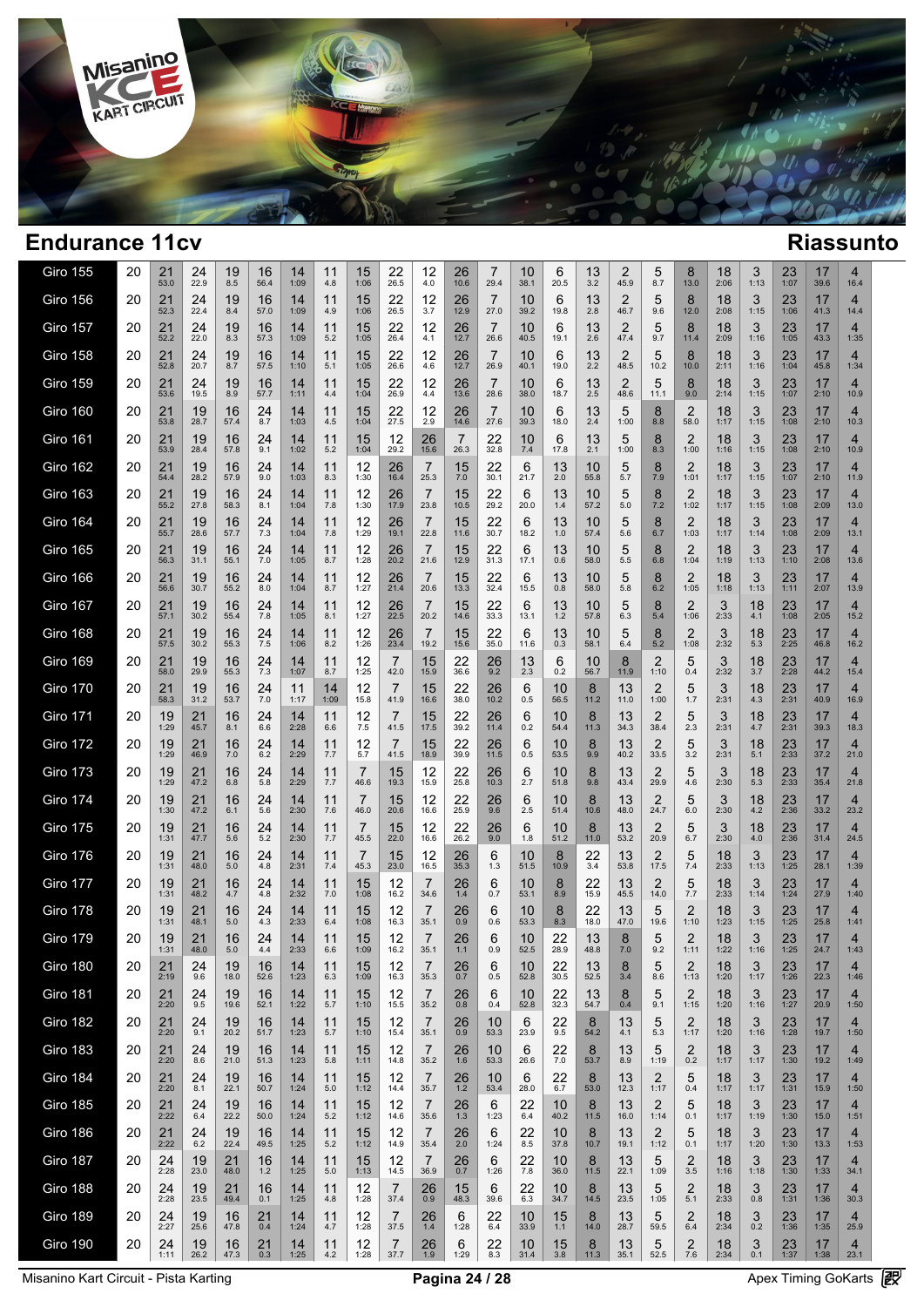

| Giro 191        | 20 | 24<br>1:10 | 19<br>27.0 | 16<br>46.6    | 21<br>0.8  | 14<br>1:25 | 11<br>4.1              | 12<br>1:29 | 7<br>37.3             | 26<br>2.4     | 6<br>1:30  | 10<br>39.9 | 15<br>6.1   | 8<br>8.2   | 22<br>31.9 | 13<br>8.0  | 5<br>47.2              | 2<br>8.6               | 3<br>2:35  | 18<br>0.9 | 23<br>1:39     | 17<br>1:37             | 4<br>20.9 |  |
|-----------------|----|------------|------------|---------------|------------|------------|------------------------|------------|-----------------------|---------------|------------|------------|-------------|------------|------------|------------|------------------------|------------------------|------------|-----------|----------------|------------------------|-----------|--|
| <b>Giro 192</b> | 20 | 24<br>1:08 | 19<br>27.6 | 16<br>46.1    | 21<br>1.3  | 14<br>1:26 | 11<br>2.6              | 12<br>1:30 | 7<br>38.0             | 26<br>2.4     | 6<br>1:31  | 10<br>38.6 | 15<br>8.6   | 8<br>5.8   | 22<br>32.5 | 13<br>11.3 | 5<br>43.2              | 2<br>9.5               | 3<br>2:37  | 18<br>1.0 | 23<br>1:39     | 17<br>1:38             | 4<br>18.1 |  |
| <b>Giro 193</b> | 20 | 24<br>1:08 | 19<br>28.1 | 16<br>45.9    | 21<br>1.5  | 14<br>1:28 | 11<br>2.2              | 7<br>2:08  | 26<br>2.3             | 12<br>36.7    | 6<br>56.6  | 10<br>35.3 | 15<br>12.2  | 8<br>2.5   | 22<br>32.5 | 13<br>15.6 | 5<br>39.4              | 2<br>11.0              | 3<br>2:37  | 18<br>2.8 | 23<br>1:41     | 17<br>1:36             | 4<br>18.7 |  |
| Giro 194        | 20 | 24<br>1:08 | 19<br>28.4 | 16<br>45.7    | 21<br>1.6  | 14<br>1:31 | 11<br>0.2              | 7<br>2:08  | 26<br>2.4             | 12<br>36.7    | 6<br>57.3  | 10<br>33.5 | 15<br>13.4  | 8<br>2.4   | 22<br>31.5 | 13<br>20.6 | 5<br>35.1              | 2<br>12.0              | 3<br>2:36  | 18<br>3.7 | 23<br>1:44     | 17<br>1:36             | 4<br>15.9 |  |
| <b>Giro 195</b> | 20 | 24<br>1:07 | 19<br>29.4 | 16<br>45.8    | 21<br>2.0  | 11<br>1:32 | 14<br>1:16             | 7<br>51.3  | 26<br>3.2             | 12<br>35.5    | 6<br>59.0  | 10<br>32.1 | 15<br>14.3  | 8<br>1.7   | 22<br>30.6 | 13<br>25.4 | 5<br>31.4              | 2<br>12.6              | 3<br>2:36  | 18<br>4.8 | 23<br>1:44     | 17<br>1:37             | 4<br>13.9 |  |
| <b>Giro 196</b> | 20 | 24<br>1:07 | 19<br>30.4 | 16<br>46.2    | 21<br>1.6  | 11<br>1:32 | 7<br>2:06              | 26<br>5.6  | 14<br>21.4            | 12<br>11.7    | 6<br>1:01  | 10<br>30.1 | 15<br>15.0  | 8<br>1.0   | 22<br>29.8 | 13<br>30.3 | 5<br>27.2              | 2<br>13.7              | 3<br>2:37  | 18<br>4.2 | 23<br>3:05     | 17<br>19.8             | 4<br>12.3 |  |
| <b>Giro 197</b> | 20 | 24<br>1:07 | 19<br>31.7 | 16<br>45.7    | 21<br>2.7  | 11<br>1:31 | 7<br>2:06              | 14<br>28.2 | 12<br>11.1            | 26<br>47.0    | 6<br>14.8  | 10<br>29.1 | 15<br>15.1  | 8<br>1.1   | 22<br>29.8 | 13<br>34.1 | 5<br>23.4              | 2<br>1:16              | 3<br>1:36  | 18<br>4.4 | 23<br>3:09     | 17<br>19.0             | 4<br>11.6 |  |
| Giro 198        | 20 | 24<br>1:07 | 19<br>32.6 | 16<br>44.7    | 21<br>3.9  | 11<br>1:30 | 7<br>2:06              | 14<br>28.5 | 12<br>11.3            | 26<br>47.3    | 6<br>15.5  | 10<br>28.9 | 15<br>14.1  | 8<br>1.1   | 22<br>31.4 | 13<br>37.0 | 5<br>19.0              | $\overline{2}$<br>1:16 | 18<br>1:41 | 3<br>1:12 | 23<br>1:57     | 17<br>20.4             | 4<br>9.9  |  |
| Giro 199        | 20 | 24<br>1:08 | 19<br>33.0 | 16<br>43.4    | 21<br>4.1  | 11<br>1:30 | 7<br>2:05              | 14<br>29.1 | 12<br>11.3            | 26<br>47.0    | 6<br>18.0  | 10<br>29.5 | 15<br>11.8  | 8<br>0.4   | 22<br>31.6 | 13<br>41.9 | 5<br>14.1              | $\overline{2}$<br>1:16 | 18<br>1:43 | 3<br>1:13 | 23<br>1:56     | 17<br>26.6             | 4<br>3.9  |  |
| Giro 200        | 20 | 19<br>1:42 | 24<br>42.5 | 16<br>0.9     | 21<br>3.7  | 11<br>1:31 | 7<br>2:06              | 14<br>29.0 | 12<br>11.6            | 26<br>48.2    | 10<br>47.2 | 15<br>10.9 | 8<br>0.3    | 22<br>30.7 | 6<br>6.1   | 13<br>42.9 | 5<br>7.9               | 2<br>1:16              | 18<br>1:45 | 3<br>1:12 | 23<br>1:56     | $\overline{4}$<br>31.1 | 17<br>0.7 |  |
| <b>Giro 201</b> | 20 | 24<br>2:27 | 16<br>1.0  | 21<br>1.0     | 19<br>29.1 | 11<br>1:03 | 7<br>2:05              | 14<br>28.9 | 12<br>13.6            | 26<br>46.4    | 10<br>48.2 | 15<br>10.1 | 8<br>0.1    | 22<br>32.4 | 13<br>51.9 | 5<br>3.6   | 6<br>28.3              | $\overline{2}$<br>47.8 | 18<br>1:46 | 3<br>1:13 | 23<br>1:56     | 17<br>34.9             | 4<br>1:13 |  |
| Giro 202        | 20 | 24<br>2:26 | 16<br>1.2  | 21<br>0.6     | 19<br>29.8 | 11<br>2:20 | 7<br>48.2              | 14<br>28.7 | 12<br>13.8            | 26<br>45.9    | 10<br>50.0 | 15<br>8.9  | 8<br>$1.2$  | 22<br>30.8 | 13<br>57.3 | 5<br>0.0   | 6<br>28.1              | 2<br>46.3              | 18<br>1:49 | 3<br>1:12 | 23<br>1:56     | 17<br>40.8             | 4<br>1:11 |  |
| <b>Giro 203</b> | 20 | 24<br>2:26 | 16<br>1.0  | 21<br>0.8     | 19<br>29.5 | 11<br>2:23 | 7<br>44.9              | 14<br>29.0 | 12<br>13.8            | 26<br>46.9    | 15<br>58.2 | 8<br>1.3   | 22<br>30.2  | 10<br>38.6 | 5<br>19.9  | 13<br>3.9  | 6<br>22.8              | 2<br>47.0              | 18<br>1:50 | 3<br>1:11 | 23<br>1:56     | 4<br>1:55              | 17<br>9.1 |  |
| <b>Giro 204</b> | 20 | 24<br>2:27 | 16<br>0.6  | 21<br>1.5     | 19<br>29.5 | 11<br>2:24 | 7<br>43.9              | 14<br>28.9 | 12<br>14.1            | 26<br>46.4    | 15<br>58.7 | 8<br>1.2   | 22<br>29.3  | 10<br>40.4 | 5<br>19.7  | 13<br>7.6  | 6<br>18.5              | 2<br>46.7              | 18<br>1:52 | 3<br>1:11 | 23<br>1:56     | 4<br>1:56              | 17<br>9.8 |  |
| <b>Giro 205</b> | 20 | 24<br>2:27 | 16<br>0.4  | 21<br>2.4     | 19<br>29.1 | 11<br>2:26 | 42.8                   | 14<br>28.4 | 12<br>14.2            | 26<br>46.5    | 8<br>59.7  | 22<br>28.6 | 10<br>41.5  | 15<br>5.8  | 5<br>13.8  | 6<br>25.8  | 2<br>47.0              | 13<br>16.7             | 18<br>1:37 | 3<br>1:09 | 23<br>1:57     | 4<br>1:57              | 17<br>8.7 |  |
| <b>Giro 206</b> | 20 | 24<br>2:27 | 16<br>0.1  | $^{21}_{2.7}$ | 19<br>28.5 | 11<br>2:27 | 14<br>1:10             | 12<br>14.4 | 45.5                  | $^{26}_{0.2}$ | 8<br>1:00  | 22<br>28.1 | 10<br>42.0  | 15<br>7.3  | 5<br>12.4  | 6<br>25.7  | 2<br>48.8              | 13<br>17.2             | 18<br>1:36 | 3<br>1:08 | 23<br>1:58     | 4<br>2:00              | 17<br>5.6 |  |
| <b>Giro 207</b> | 20 | 16<br>2:27 | 24<br>0.3  | 19<br>31.1    | 21<br>49.2 | 11<br>1:39 | 14<br>1:10             | 12<br>14.2 | 26<br>45.7            | 7<br>0.8      | 8<br>1:00  | 22<br>27.5 | 10<br>43.3  | 15<br>7.0  | 5<br>11.8  | 6<br>25.6  | 2<br>49.7              | 13<br>17.1             | 18<br>1:36 | 3<br>1:07 | 23<br>2:01     | 4<br>1:59              | 17<br>3.8 |  |
| <b>Giro 208</b> | 20 | 16<br>2:27 | 24<br>1.0  | 19<br>30.3    | 21<br>51.1 | 11<br>1:37 | 14<br>1:11             | 12<br>14.2 | 26<br>45.1            | 7<br>0.8      | 8<br>1:01  | 22<br>26.6 | 10<br>43.6  | 15<br>8.8  | 5<br>10.5  | 6<br>25.0  | 2<br>50.7              | 13<br>17.2             | 18<br>1:38 | 3<br>1:06 | 23<br>2:03     | 4<br>2:01              | 17<br>2.6 |  |
| <b>Giro 209</b> | 20 | 16<br>2:27 | 19<br>30.7 | 24<br>45.6    | 21<br>6.5  | 11<br>1:37 | 14<br>1:11             | 12<br>14.2 | 26<br>44.4            | 7<br>1.9      | 8<br>1:02  | 22<br>26.0 | 10<br>42.2  | 15<br>9.3  | 5<br>10.2  | 6<br>25.0  | 2<br>50.4              | 13<br>19.6             | 18<br>1:37 | 3<br>1:04 | 23<br>2:21     | 17<br>1:46             | 4<br>0.6  |  |
| <b>Giro 210</b> | 20 | 16<br>2:28 | 19<br>29.9 | 24<br>46.6    | 21<br>6.2  | 11<br>1:37 | 14<br>1:11             | 12<br>13.7 | 26<br>44.4            | 1.9           | 8<br>1:11  | 22<br>18.1 | 10<br>41.3  | 15<br>9.4  | 6<br>35.7  | 2<br>49.6  | 5<br>2.7               | 13<br>18.2             | 18<br>1:39 | 3<br>1:03 | 23<br>2:22     | 17<br>1:46             | 4<br>1.7  |  |
| Giro 211        | 20 | 16<br>2:27 | 19<br>29.6 | 24<br>46.7    | 21<br>7.1  | 11<br>1:37 | 12<br>1:25             | 26<br>45.1 | $\overline{7}$<br>1.0 | 14<br>18.7    | 22<br>1:10 | 10<br>42.2 | 15<br>8.8   | 8<br>9.1   | 6<br>28.5  | 2<br>48.6  | 5<br>3.5               | 13<br>1:33             | 18<br>24.4 | 3<br>1:01 | 23<br>2:22     | 17<br>1:47             | 4<br>2.8  |  |
| <b>Giro 212</b> | 20 | 16<br>2:28 | 19<br>29.3 | 24<br>47.1    | 21<br>7.3  | 11<br>1:37 | 12<br>1:25             | 26<br>45.0 | 7<br>1.3              | 14<br>19.5    | 22<br>1:08 | 10<br>42.7 | 15<br>8.2   | 8<br>13.1  | 6<br>25.2  | 2<br>48.6  | 5<br>4.8               | 13<br>1:35             | 18<br>23.8 | 3<br>1:00 | 23<br>2:22     | 17<br>1:48             | 4<br>3.4  |  |
| <b>Giro 213</b> | 20 | 16<br>2:28 | 19<br>29.4 | 24<br>47.4    | 21<br>7.8  | 11<br>1:37 | 12<br>1:26             | 26<br>43.3 | 7<br>2.4              | 14<br>19.0    | 22<br>1:08 | 10<br>43.6 | 15<br>7.5   | 8<br>15.2  | 6<br>23.0  | 2<br>48.5  | 5<br>6.5               | 13<br>1:38             | 18<br>21.7 | 3<br>58.4 | 23<br>2:23     | 17<br>1:48             | 4<br>5.3  |  |
| <b>Giro 214</b> | 20 | 16<br>2:28 | 19<br>29.7 | 24<br>48.2    | 21<br>7.6  | 11<br>1:37 | 12<br>1:26             | 26<br>42.9 | 7<br>2.6              | 14<br>19.8    | 22<br>1:07 | 10<br>43.3 | 15<br>7.5   | 8<br>17.1  | 6<br>20.8  | 2<br>48.9  | 5<br>7.3               | 13<br>1:40             | 18<br>21.3 | 3<br>56.7 | 23<br>2:24     | 17<br>1:48             | 4<br>6.6  |  |
| <b>Giro 215</b> | 20 | 16<br>2:28 | 19<br>29.7 | 24<br>48.3    | 21<br>9.3  | 11<br>1:36 | 12<br>1:26             | 7<br>45.2  | 14<br>21.0            | 26<br>55.3    | 22<br>11.5 | 10<br>44.0 | 15<br>7.5   | 8<br>19.1  | 6<br>18.3  | 2<br>48.8  | 5<br>8.4               | 13<br>1:42             | 18<br>21.4 | 3<br>55.5 | 23<br>2:25     | 17<br>1:48             | 4<br>8.7  |  |
| <b>Giro 216</b> | 20 | 16<br>2:29 | 19<br>29.3 | 24<br>48.5    | 21<br>10.1 | 11<br>1:35 | 12<br>1:26             | 45.4       | 14<br>21.3            | 26<br>56.4    | 22<br>9.8  | 10<br>43.9 | 15<br>$7.8$ | ୪<br>21.7  | 6<br>16.0  | 2<br>48.1  | 5<br>9.8               | 13<br>1:42             | 18<br>24.0 | 3<br>52.6 | 23<br>2:26     | 17<br>1:48             | 10.0      |  |
| <b>Giro 217</b> | 20 | 16<br>2:29 | 19<br>29.5 | 21<br>58.9    | 24<br>1:05 | 11<br>30.4 | 12<br>1:26             | 7<br>45.0  | 14<br>22.0            | 26<br>56.9    | 22<br>8.5  | 10<br>45.4 | 15<br>7.8   | 8<br>21.8  | 6<br>14.7  | 2<br>47.7  | 5<br>10.8              | 13<br>1:42             | 18<br>25.3 | 3<br>2:08 | 23<br>1:10     | 17<br>1:47             | 4<br>11.3 |  |
| <b>Giro 218</b> | 20 | 19<br>2:59 | 16<br>46.1 | 21<br>13.2    | 24<br>1:06 | 11<br>29.5 | 12<br>1:26             | 7<br>45.0  | 14<br>24.3            | 26<br>56.9    | 22<br>6.6  | 10<br>46.0 | 15<br>7.6   | 8<br>22.3  | 6<br>13.0  | 2<br>48.2  | 5<br>12.1              | 13<br>1:42             | 18<br>1:46 | 3<br>47.6 | 23<br>1:11     | 17<br>1:47             | 4<br>11.9 |  |
| <b>Giro 219</b> | 20 | 19<br>2:59 | 16<br>47.0 | 21<br>12.5    | 24<br>1:06 | 11<br>29.6 | 12<br>1:26             | 7<br>45.3  | 14<br>23.8            | 22<br>1:03    | 26<br>1.4  | 10<br>44.2 | 15<br>8.7   | 8<br>23.4  | 6<br>11.2  | 2<br>49.8  | 5<br>10.9              | 13<br>1:42             | 18<br>1:47 | 3<br>47.4 | 23<br>1:11     | 17<br>1:47             | 4<br>12.9 |  |
| <b>Giro 220</b> | 20 | 19<br>2:59 | 16<br>47.4 | 21<br>13.2    | 24<br>1:05 | 11<br>31.1 | 12<br>1:25             | 7<br>44.4  | 14<br>24.3            | 22<br>1:02    | 26<br>2.0  | 10<br>44.2 | 15<br>9.8   | 8<br>23.2  | 6<br>9.8   | 2<br>50.9  | 5<br>10.9              | 13<br>1:42             | 18<br>1:49 | 3<br>54.9 | 23<br>1:03     | 17<br>1:46             | 4<br>14.7 |  |
| <b>Giro 221</b> | 20 | 19<br>3:00 | 16<br>47.4 | 21<br>13.6    | 24<br>1:05 | 11<br>31.6 | 7<br>2:10              | 14<br>24.6 | 12<br>7.2             | 26<br>57.6    | 10<br>44.6 | 15<br>9.9  | 22<br>21.0  | 8<br>2.6   | 6<br>8.1   | 5<br>1:02  | $\overline{2}$<br>1:05 | 13<br>39.2             | 18<br>1:49 | 3<br>53.7 | 23<br>1:03     | 17<br>1:47             | 4<br>16.3 |  |
| <b>Giro 222</b> | 20 | 19<br>2:59 | 16<br>47.6 | 24<br>1:19    | 21<br>11.8 | 11<br>20.0 | 7<br>2:09              | 14<br>24.6 | 12<br>7.6             | 26<br>58.2    | 10<br>43.8 | 15<br>9.7  | 22<br>22.6  | 8<br>1.8   | 6<br>7.1   | 5<br>1:03  | $\overline{2}$<br>1:06 | 13<br>1:57             | 18<br>30.3 | 3<br>53.6 | 23<br>2:22     | 17<br>29.6             | 4<br>18.0 |  |
| <b>Giro 223</b> | 20 | 19<br>3:00 | 16<br>47.2 | 24<br>1:19    | 21<br>13.0 | 11<br>19.6 | $\overline{7}$<br>2:09 | 14<br>25.6 | 12<br>6.7             | 26<br>58.4    | 10<br>43.6 | 15<br>9.6  | 22<br>22.3  | 8<br>4.0   | 6<br>5.0   | 5<br>1:04  | $\overline{2}$<br>1:07 | 13<br>1:57             | 18<br>28.8 | 3<br>54.5 | $23$<br>$2:27$ | 17<br>26.4             | 4<br>19.1 |  |
| <b>Giro 224</b> | 20 | 19<br>3:00 | 16<br>46.7 | 21<br>1:33    | 11<br>20.5 | 24<br>42.3 | 7<br>1:28              | 14<br>23.2 | 12<br>6.9             | 26<br>58.4    | 10<br>43.9 | 15<br>9.6  | 22<br>21.5  | 8<br>5.7   | 6<br>3.6   | 5<br>1:05  | $\overline{2}$<br>1:07 | 13<br>1:55             | 18<br>29.3 | 3<br>54.9 | 23<br>2:29     | 17<br>24.5             | 4<br>21.4 |  |
| <b>Giro 225</b> | 20 | 19<br>3:00 | 16<br>46.6 | 21<br>1:33    | 11<br>21.3 | 24<br>41.6 | $\overline{7}$<br>1:28 | 14<br>23.4 | 12<br>6.8             | 26<br>58.6    | 10<br>43.8 | 15<br>9.8  | 22<br>20.8  | 8<br>7.7   | 6<br>2.0   | 5<br>1:06  | 2<br>1:08              | 13<br>1:54             | 18<br>29.7 | 3<br>54.1 | 23<br>2:32     | 17<br>23.0             | 4<br>23.4 |  |
| Giro 226        | 20 | 19<br>3:00 | 16<br>46.3 | 21<br>1:34    | 11<br>22.3 | 24<br>39.7 | 7<br>1:28              | 14<br>23.6 | 12<br>6.3             | 26<br>58.7    | 10<br>44.0 | 15<br>10.0 | 22<br>20.0  | 8<br>9.1   | 6<br>0.7   | 5<br>1:07  | 2<br>1:08              | 13<br>1:55             | 18<br>29.8 | 3<br>54.0 | 23<br>2:34     | 17<br>22.2             | 4<br>24.2 |  |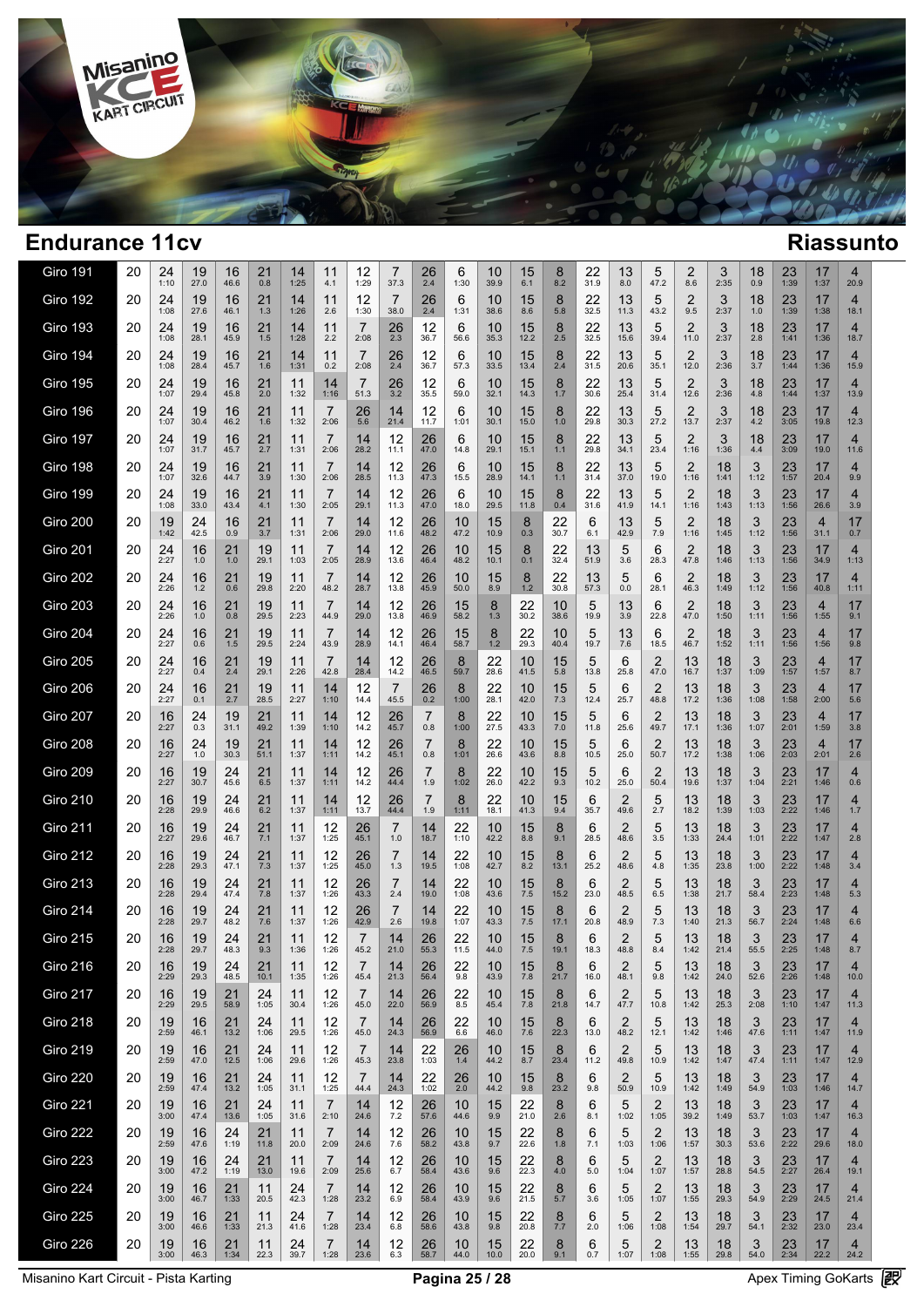

| Giro 227        | 20 | 19<br>3:01           | 16<br>46.2           | 21<br>1:34 | 11<br>23.5 | 24<br>39.0 | 7<br>1:28              | 14<br>24.0             | 12<br>6.0  | 26<br>59.9     | 10<br>43.9     | 15<br>9.2  | 22<br>19.2  | 6<br>10.8  | 8<br>0.0  | 5<br>1:08  | 2<br>1:09              | 13<br>1:54 | 18<br>31.6 | 3<br>52.7  | 23<br>2:35           | 17<br>21.6             | 4<br>25.7  |  |
|-----------------|----|----------------------|----------------------|------------|------------|------------|------------------------|------------------------|------------|----------------|----------------|------------|-------------|------------|-----------|------------|------------------------|------------|------------|------------|----------------------|------------------------|------------|--|
| <b>Giro 228</b> | 20 | 19<br>3:01           | 16<br>45.9           | 21<br>1:35 | 24<br>1:01 | 11<br>40.9 | 14<br>1:12             | 12<br>5.3              | 7<br>47.8  | 26<br>13.1     | 10<br>44.5     | 15<br>8.5  | 22<br>18.3  | 6<br>11.6  | 8<br>0.6  | 5<br>1:07  | 2<br>1:10              | 13<br>1:52 | 18<br>31.9 | 3<br>53.4  | 23<br>2:38           | 17<br>19.5             | 4<br>27.1  |  |
| Giro 229        | 20 | 19<br>3:00           | 16<br>46.0           | 21<br>1:35 | 24<br>1:01 | 11<br>43.0 | 14<br>1:10             | 12<br>5.2              | 7<br>49.3  | 26<br>12.2     | 10<br>44.4     | 15<br>8.2  | 22<br>17.4  | 6<br>11.9  | 5<br>1:10 | 8<br>9.9   | $\overline{2}$<br>59.8 | 13<br>1:51 | 18<br>31.7 | 3<br>53.7  | 23<br>2:40           | 17<br>1:40             | 4<br>24.1  |  |
| <b>Giro 230</b> | 20 | 19<br>1:44           | 16<br>45.9           | 21<br>1:35 | 24<br>1:00 | 11<br>44.6 | 14<br>1:09             | 12<br>4.7              | 7<br>50.0  | 26<br>11.8     | 10<br>44.4     | 15<br>8.9  | 22<br>16.1  | 6<br>12.3  | 5<br>1:11 | 8<br>10.3  | $\overline{2}$<br>58.8 | 13<br>1:51 | 18<br>31.9 | 3<br>53.5  | 23<br>2:42           | 17<br>1:40             | 4<br>26.3  |  |
| <b>Giro 231</b> | 20 | 19<br>27.8           | 16<br>45.9           | 21<br>1:35 | 24<br>1:00 | 11<br>46.7 | 14<br>1:08             | 12<br>4.0              | 7<br>50.6  | 26<br>11.4     | 15<br>53.8     | 22<br>15.3 | 6<br>12.8   | 10<br>40.2 | 5<br>32.6 | 8<br>11.1  | $\overline{2}$<br>58.4 | 13<br>1:50 | 18<br>32.3 | 3<br>53.3  | 23<br>2:45           | 17<br>1:40             | 4<br>25.2  |  |
| Giro 232        | 19 | 16<br>45.7           | 20<br>2.5            | 21<br>1:33 | 24<br>1:02 | 11<br>47.0 | 14<br>1:07             | 12<br>3.3              | 7<br>51.3  | 26<br>12.3     | 15<br>52.2     | 22<br>15.2 | 6<br>12.8   | 10<br>41.5 | 5<br>32.5 | 8<br>11.0  | 2<br>59.2              | 13<br>1:48 | 18<br>32.8 | 3<br>53.2  | 23<br>2:47           | 17<br>1:39             | 4<br>24.9  |  |
| Giro 233        | 19 | 16<br>45.8           | 20<br>3.6            | 21<br>1:32 | 24<br>1:02 | 11<br>46.6 | 14<br>1:07             | 12<br>2.9              | 7<br>51.5  | 26<br>12.4     | 15<br>51.9     | 22<br>15.0 | 6<br>13.1   | 10<br>41.9 | 8<br>45.4 | 2<br>57.9  | 5<br>8.7               | 13<br>1:39 | 18<br>34.2 | 3<br>52.0  | 23<br>2:50           | 17<br>1:37             | 4<br>25.2  |  |
| Giro 234        | 19 | 16<br>45.7           | 20<br>4.2            | 21<br>1:32 | 24<br>1:02 | 11<br>46.6 | 14<br>1:08             | 12<br>2.1              | 7<br>52.0  | 26<br>11.9     | 15<br>52.6     | 22<br>14.2 | 6<br>13.0   | 10<br>42.8 | 8<br>46.4 | 2<br>56.9  | 5<br>9.9               | 13<br>1:37 | 18<br>35.4 | 3<br>51.2  | 23<br>2:52           | 17<br>1:36             | 4<br>25.1  |  |
| Giro 235        | 19 | 16<br>46.3           | 20<br>4.2            | 21<br>1:32 | 24<br>1:01 | 11<br>47.7 | 14<br>1:08             | 12<br>2.0              | 7<br>52.2  | 26<br>11.8     | 15<br>53.8     | 22<br>12.7 | 6<br>13.2   | 10<br>44.3 | 8<br>47.5 | 2<br>55.5  | 5<br>9.9               | 13<br>1:36 | 18<br>36.9 | 3<br>50.3  | 23<br>2:54           | 17<br>1:35             | 4<br>24.9  |  |
| Giro 236        | 19 | 16<br>46.3           | 20<br>1:20           | 21<br>16.3 | 24<br>1:00 | 11<br>48.6 | 14<br>1:07             | 12<br>2.2              | 7<br>52.4  | 26<br>11.9     | 15<br>53.9     | 22<br>11.9 | 6<br>14.1   | 10<br>44.2 | 8<br>48.9 | 2<br>55.3  | 5<br>9.8               | 13<br>1:34 | 18<br>38.0 | 3<br>49.9  | 23<br>2:56           | 17<br>1:35             | 4<br>23.5  |  |
| Giro 237        | 19 | 16<br>46.2           | 20<br>1:21           | 21<br>14.8 | 24<br>1:00 | 11<br>49.2 | 14<br>1:08             | 12<br>1.5              | 7<br>52.8  | 26<br>12.0     | 15<br>53.8     | 22<br>11.1 | 10<br>59.6  | 6<br>32.7  | 8<br>16.4 | 2<br>55.7  | 5<br>9.4               | 13<br>1:33 | 18<br>39.2 | 3<br>49.1  | 23<br>2:58           | 17<br>1:37             | 4<br>20.4  |  |
| Giro 238        | 19 | 16<br>46.0           | 21<br>1:36           | 24<br>1:00 | 20<br>2.5  | 11<br>47.2 | 14<br>1:09             | 12<br>0.6              | 7<br>52.8  | 26<br>12.2     | 15<br>53.8     | 22<br>10.5 | 10<br>1:00  | 6<br>34.4  | 8<br>15.1 | 2<br>56.0  | 5<br>8.8               | 13<br>1:33 | 3<br>1:29  | 18<br>28.6 | 23<br>2:32           | 17<br>1:37             | 4<br>18.3  |  |
| <b>Giro 239</b> | 19 | 16<br>46.1           | 21<br>1:36           | 24<br>59.7 | 11<br>50.5 | 20<br>29.2 | 12<br>40.2             | 14<br>0.2              | 7<br>53.2  | 26<br>12.1     | 15<br>53.8     | 22<br>9.9  | 10<br>1:02  | 6<br>35.8  | 8<br>14.0 | 5<br>1:04  | 2<br>1:08              | 13<br>24.0 | 3<br>1:29  | 18<br>29.8 | 23<br>3:52           | 17<br>17.8             | 4<br>16.5  |  |
| Giro 240        | 16 | 19<br>30.2           | 21<br>1:05           | 24<br>59.3 | 11<br>52.3 | 20<br>29.0 | 12<br>39.1             | 14<br>0.2              | 7<br>54.2  | 26<br>11.5     | 15<br>54.0     | 22<br>9.1  | 10<br>1:02  | 6<br>37.9  | 8<br>12.9 | 5<br>1:04  | $\overline{2}$<br>1:10 | 13<br>21.3 | 3<br>1:29  | 18<br>32.7 | 23<br>3:54           | 17<br>13.9             | 4<br>16.7  |  |
| Giro 241        | 16 | 19<br>31.6           | 21<br>1:04           | 24<br>58.3 | 11<br>53.0 | 20<br>28.9 | 12<br>38.9             | 14<br>0.2              | 7<br>54.6  | 26<br>11.5     | 15<br>54.6     | 22<br>8.1  | 10<br>1:03  | 6<br>39.2  | 8<br>11.6 | 5<br>1:05  | 2<br>1:11              | 13<br>20.1 | 3<br>1:29  | 18<br>34.3 | 23<br>3:53           | 17<br>16.2             | 4<br>13.7  |  |
| Giro 242        | 16 | 19<br>32.4           | 21<br>1:04           | 24<br>56.8 | 11<br>54.2 | 20<br>28.2 | 12<br>39.0             | 14<br>0.2              | 54.8       | $26$<br>$12.1$ | 22<br>1:01     | 10<br>1:04 | 15<br>5.3   | 6<br>36.5  | 8<br>9.4  | 5<br>1:04  | 2<br>1:12              | 13<br>18.9 | 3<br>1:29  | 18<br>35.5 | 23<br>3:53           | 17<br>17.4             | 4<br>12.5  |  |
| <b>Giro 243</b> | 16 | 19<br>32.6           | 24<br>2:02           | 21<br>18.7 | 11<br>34.1 | 20<br>27.7 | 12<br>39.4             | 14<br>0.1              | 7<br>54.9  | 26<br>12.5     | 22<br>1:00     | 10<br>1:05 | 15<br>7.1   | 5<br>1:51  | 6<br>3.2  | 8<br>7.5   | 2<br>1:00              | 13<br>17.2 | 3<br>1:30  | 18<br>36.8 | 23<br>3:54           | 17<br>15.7             | 4<br>12.0  |  |
| Giro 244        | 16 | 19<br>32.8           | 24<br>2:02           | 21<br>20.9 | 11<br>32.3 | 20<br>27.6 | 12<br>39.6             | 14<br>0.1              | 7<br>55.3  | 26<br>12.9     | 22<br>59.3     | 10<br>1:06 | 15<br>8.5   | 5<br>1:50  | 6<br>4.2  | 8<br>6.5   | 2<br>1:01              | 13<br>1:54 | 18<br>28.6 | 3<br>38.9  | 23<br>3:17           | 17<br>16.4             | 4<br>10.8  |  |
| Giro 245        | 16 | 19<br>33.3           | 24<br>2:01           | 21<br>21.4 | 11<br>32.4 | 20<br>27.2 | 12<br>39.3             | 14<br>0.2              | 7<br>56.1  | 26<br>12.5     | 10<br>2:05     | 22<br>9.4  | 15<br>0.9   | 5<br>1:48  | 6<br>3.8  | 8<br>6.5   | 2<br>1:03              | 13<br>1:54 | 18<br>28.0 | 3<br>40.7  | 23<br>3:15           | 17<br>17.7             | 4<br>8.5   |  |
| Giro 246        | 16 | 19<br>1:49           | 24<br>45.8           | 21<br>21.9 | 11<br>33.2 | 20<br>26.2 | 12<br>39.0             | 14<br>0.2              | 26<br>1:09 | 7<br>1:04      | 10<br>1:01     | 15<br>10.2 | 22<br>1.0   | 5<br>1:48  | 6<br>3.5  | 8<br>5.9   | 2<br>1:04              | 13<br>1:54 | 18<br>27.4 | 3<br>43.2  | 23<br>3:13           | 17<br>18.8             | 4<br>20.3  |  |
| <b>Giro 247</b> | 16 | 19<br>1:50           | 24<br>43.2           | 21<br>22.5 | 11<br>33.9 | 20<br>25.6 | 12<br>38.9             | 14<br>0.2              | 26<br>1:09 | 7<br>1:05      | 10<br>1:00     | 15<br>10.4 | 22<br>1.2   | 5<br>1:48  | 6<br>3.1  | 8<br>5.6   | 2<br>1:07              | 13<br>1:53 | 18<br>27.0 | 3<br>43.7  | 23<br>3:17           | 17<br>16.4             | 4<br>21.2  |  |
| Giro 248        | 16 | 19<br>36.3           | 24<br>41.4           | 21<br>23.0 | 11<br>34.5 | 20<br>25.0 | 12<br>39.0             | 26<br>1:10             | 14<br>8.4  | 7<br>56.7      | 10<br>1:01     | 15<br>10.5 | 22<br>1.6   | 5<br>1:48  | 6<br>2.7  | 8<br>5.2   | 2<br>1:09              | 13<br>1:51 | 18<br>27.4 | 3<br>44.1  | 23<br>3:16           | 4<br>37.9              | 17<br>1:02 |  |
| <b>Giro 249</b> | 16 | 24<br>1:16           | 21<br>23.9           | 19<br>11.4 | 11<br>23.0 | 20<br>24.4 | 12<br>38.9             | 26<br>1:10             | 7<br>1:04  | 14<br>23.5     | 10<br>38.6     | 15<br>10.4 | 22<br>2.6   | 5<br>1:47  | 6<br>2.6  | 8<br>4.7   | 2<br>1:11              | 13<br>1:50 | 18<br>27.9 | 3<br>44.3  | 23<br>3:17           | 4<br>36.7              | 17<br>1:04 |  |
| Giro 250        | 16 | 24<br>1:15           | 21<br>24.6           | 19<br>11.8 | 11<br>23.0 | 20<br>23.6 | 12<br>40.0             | 7<br>2:15              | 26<br>15.2 | 14<br>9.3      | 10<br>38.1     | 15<br>10.5 | 22<br>3.1   | 5<br>1:47  | 6<br>1.4  | 8<br>4.7   | 2<br>1:12              | 18<br>2:18 | 3<br>44.9  | 13<br>7.2  | 23<br>3:09           | 4<br>36.8              | 17<br>1:05 |  |
| <b>Giro 251</b> | 16 | 24<br>1:14           | 21<br>25.1           | 19<br>11.7 | 11<br>23.8 | 20<br>22.7 | 12<br>40.0             | $\overline{7}$<br>2:16 | 26<br>15.8 | 14<br>7.8      | 10<br>38.7     | 15<br>10.1 | 22<br>3.9   | 5<br>1:47  | 6<br>0.6  | 8<br>5.1   | 2<br>1:14              | 18<br>2:17 | 3<br>44.8  | 13<br>12.4 | 23<br>3:03           | 4<br>37.1              | 17<br>1:05 |  |
| <b>Giro 252</b> | 16 | 24<br>1:13           | 21<br>26.0           | 19<br>11.0 | 11<br>24.5 | 20<br>21.9 | 12<br>40.1             | 2:16                   | 26<br>17.4 | 14<br>$6.6\,$  | 10<br>38.8     | 15<br>10.2 | 22<br>$4.4$ | 5<br>1:47  | 6<br>0.3  | 8<br>$5.1$ | 2<br>1:16              | 18<br>2:15 | 3<br>45.4  | 13<br>14.3 | 23<br>3:01           | 36.7                   | 17<br>1:05 |  |
| <b>Giro 253</b> | 16 | $24 \atop 1:13$      | 21<br>26.6           | 19<br>10.6 | 20<br>46.7 | 12<br>40.6 | 11<br>15.2             | $\overline{7}$<br>2:00 | 26<br>18.3 | 14<br>6.1      | 15<br>49.9     | 22<br>5.0  | 10<br>1:00  | 6<br>46.2  | 8<br>4.7  | 5<br>1:14  | 2<br>3.9               | 3<br>3:00  | 13<br>16.4 | 18<br>17.1 | 23<br>2:43           | 4<br>35.9              | 17<br>1:04 |  |
| <b>Giro 254</b> | 16 | 24<br>1:12           | 21<br>27.0           | 19<br>10.7 | 20<br>46.4 | 12<br>1:57 | 11<br>16.7             | 7<br>42.0              | 26<br>19.4 | 14<br>$5.5$    | 15<br>49.9     | 22<br>6.2  | 10<br>1:00  | 6<br>45.4  | 8<br>4.5  | 5<br>1:16  | 2<br>3.3               | 3<br>3:00  | 13<br>17.6 | 18<br>17.2 | 23<br>2:42           | $\overline{4}$<br>35.0 | 17<br>1:04 |  |
| <b>Giro 255</b> | 16 | $24$ <sub>1:12</sub> | $\frac{21}{27.6}$    | 19<br>10.6 | 20<br>47.0 | 12<br>1:59 | $\overline{7}$<br>56.5 | 26<br>20.7             | 14<br>4.8  | 11<br>10.7     | 15<br>40.0     | 22<br>5.9  | 10<br>1:01  | 6<br>44.9  | 8<br>4.3  | 5<br>1:17  | $\overline{2}$<br>4.3  | 3<br>3:00  | 13<br>21.3 | 18<br>13.7 | $23$ <sub>2:42</sub> | 17<br>1:38             | 4<br>16.7  |  |
| <b>Giro 256</b> | 16 | 24<br>1:11           | $21$<br>$28.2$       | 19<br>11.4 | 20<br>46.2 | 12<br>2:00 | 7<br>55.4              | 26<br>21.6             | 14<br>4.5  | 11<br>12.0     | 22<br>45.5     | 10<br>1:00 | 15<br>9.7   | 6<br>34.7  | 8<br>4.0  | 5<br>1:18  | 2<br>5.0               | 3<br>3:01  | 13<br>24.7 | 18<br>8.6  | 23<br>2:43           | 17<br>1:36             | 4<br>18.2  |  |
| <b>Giro 257</b> | 16 | 24<br>1:11           | $21$ <sub>29.7</sub> | 19<br>10.1 | 20<br>46.3 | 12<br>2:01 | $\overline{7}$<br>54.6 | 26<br>22.0             | 14<br>4.7  | 11<br>12.1     | 22<br>46.1     | 10<br>59.9 | 15<br>11.2  | 6<br>34.1  | 8<br>2.9  | 5<br>1:18  | $\overline{2}$<br>6.2  | 3<br>3:01  | 13<br>26.8 | 18<br>6.0  | 23<br>2:46           | 17<br>1:36             | 4<br>18.4  |  |
| <b>Giro 258</b> | 16 | 24<br>1:11           | 21<br>30.2           | 19<br>9.9  | 20<br>46.0 | 12<br>2:02 | 7<br>53.4              | 26<br>23.3             | 14<br>4.0  | 11<br>12.1     | 22<br>46.4     | 10<br>1:00 | 15<br>11.6  | 6<br>33.0  | 8<br>3.0  | 5<br>1:18  | $\overline{2}$<br>7.0  | 3<br>3:01  | 13<br>28.6 | 18<br>3.3  | 23<br>2:46           | 17<br>1:35             | 4<br>19.6  |  |
| <b>Giro 259</b> | 16 | 24<br>1:11           | $21$ <sub>30.4</sub> | 19<br>9.9  | 20<br>45.9 | 12<br>2:03 | $\overline{7}$<br>52.6 | 26<br>24.6             | 14<br>3.8  | 11<br>12.0     | $^{22}_{46.2}$ | 10<br>1:00 | 15<br>11.4  | 6<br>32.8  | 8<br>2.6  | 5<br>1:19  | $\overline{2}$<br>7.6  | 3<br>3:02  | 13<br>29.8 | 18<br>1.6  | $23$<br>$2:46$       | 17<br>1:35             | 4<br>19.5  |  |
| Giro 260        | 16 | 24<br>1:10           | 21<br>30.9           | 19<br>9.9  | 20<br>45.6 | 12<br>2:04 | 7<br>51.4              | 26<br>25.6             | 14<br>3.5  | 11<br>11.8     | 22<br>46.8     | 10<br>1:00 | 15<br>10.9  | 6<br>32.8  | 8<br>2.5  | 5<br>1:20  | $\overline{2}$<br>8.3  | 3<br>3:02  | 13<br>31.3 | 18<br>22.4 | 23<br>2:23           | 17<br>1:34             | 4<br>19.6  |  |
| <b>Giro 261</b> | 16 | 24<br>1:10           | 21<br>31.5           | 19<br>9.8  | 20<br>45.6 | 12<br>2:05 | $\overline{7}$<br>50.3 | 26<br>26.6             | 14<br>2.9  | 11<br>11.7     | 22<br>48.0     | 10<br>1:00 | 15<br>10.1  | 6<br>33.3  | 8<br>1.6  | 5<br>1:21  | $\overline{2}$<br>11.2 | 3<br>3:00  | 13<br>32.8 | 18<br>21.7 | 23<br>2:23           | 17<br>1:33             | 4<br>21.0  |  |
| <b>Giro 262</b> | 16 | 24<br>1:10           | 21<br>32.3           | 19<br>9.5  | 20<br>45.7 | 12<br>2:06 | $\overline{7}$<br>49.2 | 26<br>27.6             | 14<br>2.9  | 11<br>11.2     | 22<br>48.6     | 10<br>59.7 | 15<br>10.3  | 6<br>34.4  | 8<br>0.4  | 5<br>1:21  | 2<br>14.6              | 3<br>2:59  | 13<br>33.9 | 18<br>18.4 | 23<br>2:24           | 17<br>1:32             | 4<br>21.5  |  |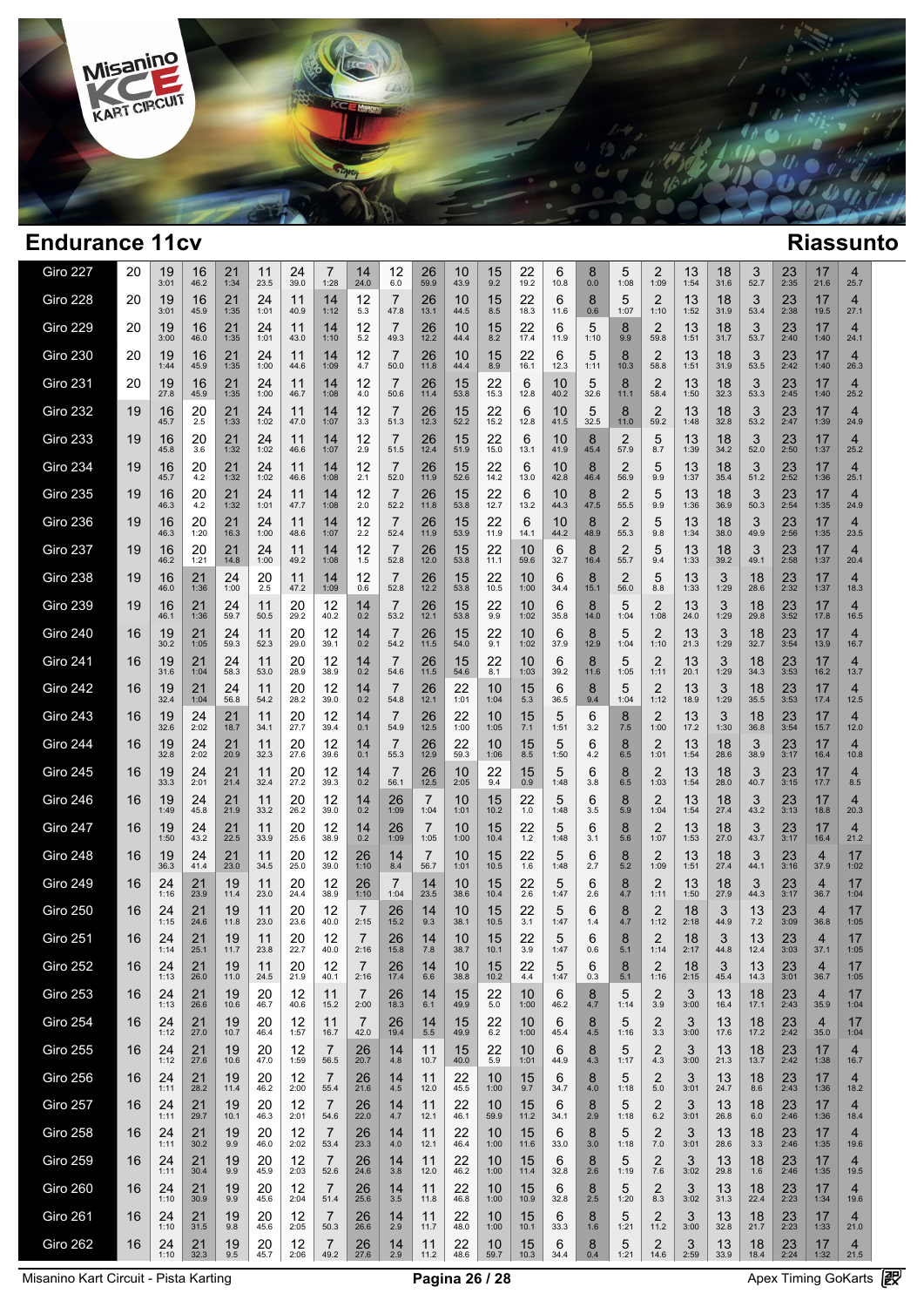

| <b>Giro 264</b><br>21<br>19<br>22<br>2<br>17<br>16<br>24<br>20<br>12<br>7<br>26<br>14<br>10<br>15<br>6<br>3<br>18<br>13<br>23<br>11<br>8<br>5<br>4<br>1:42<br>9.9<br>32.6<br>13.5<br>2:07<br>47.2<br>29.4<br>2.7<br>11.4<br>49.2<br>1:00<br>9.0<br>34.6<br>0.7<br>1:21<br>1:35<br>1:40<br>51.4<br>1:06<br>1:17<br>1:31<br>21.0<br>$\overline{2}$<br><b>Giro 265</b><br>21<br>19<br>20<br>22<br>6<br>23<br>16<br>24<br>12<br>7<br>26<br>14<br>10<br>15<br>8<br>18<br>3<br>13<br>17<br>$\overline{4}$<br>11<br>5<br>1:42<br>9.9<br>33.3<br>13.3<br>2:08<br>46.6<br>31.5<br>1.0<br>11.5<br>50.4<br>59.6<br>8.3<br>35.5<br>0.2<br>1:22<br>1:35<br>2:34<br>23.4<br>44.3<br>1:14<br>1:31<br>22.3<br><b>Giro 266</b><br>21<br>19<br>22<br>2<br>16<br>24<br>20<br>12<br>26<br>14<br>10<br>8<br>6<br>3<br>13<br>23<br>17<br>7<br>11<br>15<br>5<br>18<br>4<br>1:42<br>9.4<br>33.4<br>13.7<br>2:08<br>46.4<br>31.5<br>1.4<br>12.2<br>49.4<br>59.7<br>9.0<br>35.2<br>1.5<br>1:21<br>1:35<br>2:34<br>24.3<br>2:05<br>1:12<br>12.0<br>23.2<br>$\overline{2}$<br><b>Giro 267</b><br>21<br>22<br>6<br>23<br>16<br>19<br>24<br>20<br>12<br>26<br>10<br>8<br>3<br>18<br>13<br>$\overline{4}$<br>17<br>7<br>14<br>11<br>15<br>5<br>9.4<br>0.1<br>34.5<br>1:15<br>1:13<br>32.4<br>1:42<br>33.5<br>14.3<br>32.3<br>49.5<br>1:00<br>2.2<br>1:20<br>3:00<br>52.9<br>2:09<br>46.2<br>12.9<br>9.1<br>1:34<br>53.2<br><b>Giro 268</b><br>2<br>16<br>19<br>24<br>20<br>22<br>26<br>6<br>3<br>13<br>23<br>$\overline{4}$<br>17<br>21<br>12<br>14<br>11<br>7<br>10<br>15<br>8<br>5<br>18<br>17.6<br>23.4<br>1:12<br>29.0<br>33.1<br>14.9<br>31.4<br>18.0<br>42.5<br>34.6<br>2.7<br>1:21<br>1:33<br>3:02<br>53.0<br>1:18<br>1:52<br>1:46<br>1:17<br>13.9<br>8.3<br>54.7<br>$\overline{2}$<br><b>Giro 269</b><br>24<br>20<br>12<br>22<br>6<br>13<br>23<br>16<br>19<br>21<br>14<br>7<br>26<br>10<br>15<br>8<br>5<br>3<br>18<br>$\overline{4}$<br>17<br>11<br>33.0<br>15.8<br>25.4<br>1:45<br>1:16<br>14.5<br>36.5<br>41.7<br>10.0<br>25.8<br>2.6<br>1:22<br>1:32<br>3:03<br>54.4<br>1:19<br>1:14<br>26.9<br>54.1<br>1:52<br>31.7<br>6.7<br>24<br>20<br>22<br>2<br>Giro 270<br>16<br>19<br>12<br>6<br>3<br>13<br>23<br>17<br>21<br>14<br>11<br>7<br>26<br>10<br>15<br>8<br>5<br>18<br>$\overline{4}$<br>32.8<br>37.0<br>1:14<br>16.1<br>25.5<br>41.5<br>10.4<br>7.1<br>24.4<br>1:22<br>1:32<br>3:03<br>1:22<br>24.1<br>1:52<br>1:46<br>1:15<br>15.2<br>31.0<br>3.5<br>53.5<br>55.1<br>19<br>24<br>20<br>22<br>6<br>2<br>23<br>Giro 271<br>16<br>21<br>12<br>14<br>26<br>15<br>8<br>3<br>18<br>13<br>17<br>11<br>7<br>10<br>5<br>$\overline{4}$<br>38.3<br>1:14<br>33.4<br>16.3<br>25.5<br>42.0<br>9.3<br>7.3<br>23.5<br>1:23<br>1:32<br>3:06<br>51.2<br>1:25<br>23.4<br>1:53<br>1:46<br>1:14<br>15.6<br>30.6<br>4.2<br>54.7<br>24<br>20<br>$^{22}_{7.2}$<br>6<br>2<br>Giro 272<br>16<br>19<br>12<br>8<br>10<br>5<br>3<br>13<br>23<br>17<br>21<br>14<br>11<br>7<br>26<br>15<br>18<br>4<br>38.6<br>22.2<br>32.4<br>16.2<br>26.0<br>51.1<br>23.4<br>5.1<br>49.5<br>1:32<br>3:08<br>1:27<br>1:15<br>1:54<br>1:46<br>1:15<br>15.1<br>30.3<br>33.6<br>48.8<br>54.1<br><b>Giro 273</b><br>19<br>24<br>20<br>12<br>22<br>8<br>6<br>2<br>13<br>23<br>17<br>16<br>21<br>14<br>11<br>7<br>26<br>15<br>10<br>5<br>3<br>18<br>$\overline{4}$<br>32.1<br>17.1<br>25.3<br>1:47<br>38.9<br>50.0<br>7.7<br>23.4<br>5.7<br>49.1<br>3:09<br>48.2<br>1:30<br>1:16<br>19.9<br>1:55<br>1:14<br>15.2<br>30.1<br>33.9<br>1:31<br>53.9<br>19<br>22<br>2<br>Giro 274<br>16<br>24<br>20<br>21<br>12<br>8<br>6<br>10<br>3<br>18<br>13<br>23<br>17<br>14<br>11<br>7<br>26<br>15<br>5<br>4<br>31.4<br>17.6<br>26.4<br>1:47<br>39.8<br>7.9<br>23.6<br>49.9<br>1:30<br>3:11<br>1:34<br>1:15<br>17.2<br>1:55<br>1:14<br>16.4<br>28.7<br>49.1<br>6.1<br>34.0<br>46.7<br>54.5<br><b>Giro 275</b><br>19<br>24<br>20<br>12<br>22<br>2<br>23<br>17<br>16<br>21<br>14<br>7<br>26<br>15<br>8<br>6<br>10<br>5<br>3<br>18<br>13<br>11<br>$\overline{4}$<br>31.5<br>18.2<br>26.2<br>1:47<br>41.9<br>47.2<br>23.7<br>6.9<br>50.3<br>1:30<br>3:12<br>1:36<br>1:16<br>14.7<br>1:55<br>1:13<br>17.1<br>27.5<br>8.1<br>33.5<br>46.6<br>54.8<br><b>Giro 276</b><br>24<br>22<br>$\overline{2}$<br>16<br>19<br>20<br>21<br>12<br>14<br>11<br>7<br>26<br>15<br>6<br>8<br>5<br>3<br>18<br>13<br>23<br>17<br>10<br>4<br>31.8<br>27.8<br>42.8<br>3:12<br>1:55<br>18.2<br>1:46<br>1:12<br>18.0<br>26.4<br>46.6<br>7.9<br>31.9<br>32.6<br>41.6<br>9.6<br>1:31<br>47.0<br>1:39<br>1:15<br>12.0<br>55.0<br><b>Giro 277</b><br>24<br>22<br>17<br>16<br>19<br>21<br>20<br>12<br>14<br>7<br>26<br>15<br>10<br>8<br>6<br>2<br>3<br>18<br>13<br>23<br>11<br>5<br>4<br>33.0<br>45.1<br>43.6<br>3:12<br>1:16<br>1:55<br>48.0<br>59.0<br>1:12<br>19.2<br>24.8<br>45.9<br>7.6<br>1:05<br>43.1<br>2.4<br>6.0<br>1:32<br>46.4<br>1:40<br>10.1<br>53.9<br><b>Giro 278</b><br>19<br>22<br>16<br>24<br>21<br>20<br>12<br>14<br>7<br>15<br>26<br>10<br>8<br>6<br>2<br>3<br>13<br>23<br>17<br>11<br>5<br>18<br>4<br>45.4<br>43.7<br>3:13<br>1:12<br>1:56<br>33.1<br>48.7<br>59.3<br>1:10<br>53.6<br>36.3<br>7.6<br>24.5<br>41.4<br>43.5<br>3.7<br>4.9<br>1:32<br>46.4<br>1:45<br>8.2<br>54.3<br>$\mathcal{X}_{54.2}$<br><b>Giro 279</b><br>19<br>24<br>22<br>26<br>6<br>2<br>16<br>21<br>20<br>12<br>14<br>7<br>11<br>15<br>10<br>8<br>5<br>3<br>18<br>13<br>23<br>4<br>46.0<br>27.1<br>6.3<br>40.1<br>32.7<br>49.6<br>59.1<br>1:09<br>43.5<br>54.7<br>36.2<br>7.0<br>39.0<br>43.6<br>4.7<br>5.1<br>1:31<br>3:14<br>45.4<br>1:47<br>1:12<br><b>Giro 280</b><br>24<br>22<br>2<br>23<br>16<br>19<br>20<br>21<br>12<br>14<br>15<br>26<br>10<br>8<br>6<br>5<br>3<br>18<br>13<br>$\overline{4}$<br>7<br>11<br>26.2<br>7.7<br>3.8<br>37.8<br>32.4<br>1:36<br>33.8<br>1:08<br>43.2<br>55.3<br>35.7<br>28.4<br>37.4<br>44.3<br>5.2<br>4.6<br>1:32<br>3:15<br>44.6<br>1:50<br>1:13<br><b>Giro 281</b><br>24<br>22<br>6<br>2<br>16<br>19<br>20<br>21<br>12<br>14<br>7<br>15<br>26<br>8<br>3<br>18<br>13<br>$28$ <sub>1:14</sub><br>$\frac{\cancel{4}}{1.4}$<br>11<br>10<br>5<br>27.5<br>35.2<br>32.1<br>42.8<br>29.8<br>36.2<br>1:52<br>37.0<br>1:36<br>33.6<br>1:07<br>7.6<br>46.4<br>3.3<br>1:32<br>3:15<br>44.4<br>56.2<br>4.9<br>$\frac{1}{1.54}$<br><b>Giro 282</b><br>24<br>12<br>2<br>16<br>19<br>21<br>14<br>$^{22}_{42.5}$<br>26<br>10<br>15<br>8<br>6<br>5<br>3<br>18<br>20<br>7<br>11<br>27.8<br>43.4<br>52.7<br>1:05<br>42.6<br>31.6<br>3:17<br>1:08<br>35.4<br>56.7<br>34.9<br>41.0<br>1.9<br>1:32<br>42.8<br>5.6<br>5.8<br><b>Giro 283</b><br>24<br>20<br>12<br>22<br>26<br>6<br>$\overline{2}$<br>3<br>18<br>16<br>19<br>21<br>14<br>7<br>10<br>15<br>8<br>5<br>11<br>42.3<br>2.7<br>1:41<br>32.6<br>1:27<br>25.4<br>11.7<br>29.9<br>57.2<br>33.9<br>40.2<br>0.5<br>1:32<br>3:18<br>42.6<br>8.4<br>7.8<br>6.3<br><b>Giro 284</b><br>24<br>20<br>5<br>2<br>18<br>16<br>21<br>19<br>12<br>22<br>26<br>10<br>3<br>7<br>14<br>11<br>15<br>8<br>6<br>1:27<br>27.9<br>1:14<br>28.9<br>37.0<br>41.4<br>34.4<br>32.5<br>40.0<br>3:17<br>9.3<br>40.7<br>21.1<br>8.4<br>1:34<br>42.2<br>6.6<br>0.4<br>$\frac{18}{41.7}$<br><b>Giro 285</b><br>24<br>16<br>20<br>12<br>22<br>5<br>$\overline{2}$<br>3<br>21<br>19<br>7<br>26<br>10<br>15<br>8<br>14<br>11<br>6<br>41.1<br>34.7<br>1:26<br>28.0<br>1:14<br>28.4<br>39.1<br>32.4<br>40.0<br>1:33<br>3:17<br>9.9<br>40.4<br>19.9<br>8.9<br>1.0<br>6.5<br>$\frac{8}{3:18}$<br><b>Giro 286</b><br>5<br>$\overline{2}$<br>24<br>16<br>20<br>21<br>19<br>12<br>7<br>22<br>26<br>10<br>14<br>11<br>15<br>8<br>6<br>41.0<br>34.8<br>1:26<br>28.1<br>1:15<br>28.8<br>32.2<br>1:32<br>10.4<br>38.8<br>39.8<br>9.0<br>40.2<br>7.6<br>19.6<br>1.0<br>5<br>$\overline{2}$<br><b>Giro 287</b><br>24<br>16<br>20<br>19<br>12<br>7<br>22<br>26<br>8<br>21<br>10<br>15<br>6<br>14<br>11<br>1:28<br>8.3<br>28.5<br>1:15<br>38.3<br>29.6<br>39.8<br>40.4<br>35.9<br>32.1<br>8.5<br>40.2<br>8.2<br>1.7<br>19.9<br>1:31<br>Giro 288<br>16<br>21<br>26<br>24<br>$^{20}_{7.1}$<br>19<br>14<br>11<br>22<br>10<br>$\frac{12}{38.2}$<br>15<br>8<br>5<br>6<br>2<br>1:29<br>28.4<br>1:16<br>40.2<br>40.8<br>45.1<br>23.1<br>8.6<br>40.3<br>29.5<br>19.2<br>8.7<br>2.6<br>1:29<br><b>Giro 289</b><br>24<br>16<br>$^{20}_{6.5}$<br>19<br>$\frac{12}{38.3}$<br>$^{22}_{40.4}$<br>26<br>5<br>$\overline{2}$<br>21<br>7<br>11<br>10<br>15<br>8<br>6<br>14<br>1:30<br>28.2<br>1:16<br>29.4<br>40.8<br>19.3<br>45.9<br>22.3<br>9.1<br>40.5<br>3.3<br>1:28<br>8.9<br>$X_{1:28}$<br><b>Giro 290</b><br>24<br>20<br>$\overline{7}$<br>26<br>5<br>16<br>21<br>19<br>12<br>14<br>22<br>10<br>15<br>8<br>6<br>11<br>6.1<br>27.9<br>38.5<br>41.0<br>40.4<br>46.7<br>21.6<br>40.0<br>3.3<br>1:30<br>1:16<br>30.1<br>18.7<br>9.9<br>9.7<br><b>Giro 291</b><br>24<br>$\overline{7}$<br>5<br>6<br>$16 \atop 1:30$<br>$^{20}_{\,5.7}$<br>21<br>19<br>$\frac{12}{37.8}$<br>14<br>11<br>$^{22}_{40.3}$<br>$^{26}_{47.4}$<br>10<br>$15$ <sub>10.2</sub><br>8<br>40.3<br>40.1<br>21.1<br>3.8<br>1:44<br>0.1<br>32.0<br>18.3<br>9.6<br>$\chi$ <sub>5.4</sub><br><b>Giro 292</b><br>$\sum_{9.8}$<br>24<br>20<br>16<br>26<br>$\frac{8}{40.6}$<br>19<br>12<br>7<br>22<br>10<br>$15$ <sub>10.7</sub><br>21<br>14<br>11<br>1:36<br>0.8<br>40.1<br>48.4<br>20.3<br>1:09<br>35.8<br>36.4<br>32.7<br>40.0<br>18.2<br><b>Giro 293</b><br>$^{30}_{19.6}$<br>24<br>20<br>16<br>$\overline{7}$<br>$^{26}_{49.3}$<br>19<br>$12_{35.2}$<br>14<br>11<br>$\frac{22}{39.6}$<br>$\frac{15}{11.2}$<br>$^{21}_{1.7}$<br>1:36<br>1:09<br>34.7<br>33.0<br>40.6<br>18.2<br>Giro 294<br>$\frac{26}{51.4}$<br>24<br>20<br>16<br>$\overline{7}$<br>19<br>12<br>14<br>11<br>$22$<br>$39.2$<br>21<br>2.0<br>20.3<br>1:09<br>35.0<br>34.4<br>33.2<br>41.0<br>18.2<br>$\frac{2}{\cancel{2}}$<br>40.7<br><b>Giro 295</b><br>24<br>20<br>16<br>$\overline{7}$<br>19<br>$\frac{12}{34.0}$<br>14<br>11<br>$^{21}_{1.9}$<br>40.9<br>20.0<br>33.8<br>1:09<br>35.1<br>18.3<br>Giro 296<br>$\underset{18.7}{\cancel{M}}$<br>24<br>$\overline{7}$<br>$\frac{1}{41.5}$<br>20<br>16<br>$12_{33.2}$<br>19<br>$^{21}_{2.9}$<br>34.1<br>19.7<br>1:09<br>34.5<br>$\mathbb{X}_{34.7}$<br><b>Giro 297</b><br>24<br>20<br>16<br>12<br>19<br>21<br>32.2<br>3.2<br>19.6<br>1:09<br>35.0<br>$\frac{1}{22}$<br>Giro 298<br>24<br>20<br>16<br>21<br>19<br>$3.5\,$<br>18.9<br>1:08<br>35.3 | Giro 263 | 16 | 24<br>1:09 | 21<br>32.7 | 19<br>9.5 | 20<br>45.9 | 12<br>2:07 | 7<br>48.2 | 26<br>28.2 | 14<br>2.9 | 11<br>11.1 | 22<br>49.2 | 10<br>59.2 | 15<br>10.5 | 8<br>34.6 | 6<br>0.9 | 5<br>1:20 | 2<br>16.6 | 3<br>2:59 | 18<br>51.9 | 13<br>1:01 | 23<br>1:21 | 17<br>1:32 | 4<br>21.0 |  |
|---------------------------------------------------------------------------------------------------------------------------------------------------------------------------------------------------------------------------------------------------------------------------------------------------------------------------------------------------------------------------------------------------------------------------------------------------------------------------------------------------------------------------------------------------------------------------------------------------------------------------------------------------------------------------------------------------------------------------------------------------------------------------------------------------------------------------------------------------------------------------------------------------------------------------------------------------------------------------------------------------------------------------------------------------------------------------------------------------------------------------------------------------------------------------------------------------------------------------------------------------------------------------------------------------------------------------------------------------------------------------------------------------------------------------------------------------------------------------------------------------------------------------------------------------------------------------------------------------------------------------------------------------------------------------------------------------------------------------------------------------------------------------------------------------------------------------------------------------------------------------------------------------------------------------------------------------------------------------------------------------------------------------------------------------------------------------------------------------------------------------------------------------------------------------------------------------------------------------------------------------------------------------------------------------------------------------------------------------------------------------------------------------------------------------------------------------------------------------------------------------------------------------------------------------------------------------------------------------------------------------------------------------------------------------------------------------------------------------------------------------------------------------------------------------------------------------------------------------------------------------------------------------------------------------------------------------------------------------------------------------------------------------------------------------------------------------------------------------------------------------------------------------------------------------------------------------------------------------------------------------------------------------------------------------------------------------------------------------------------------------------------------------------------------------------------------------------------------------------------------------------------------------------------------------------------------------------------------------------------------------------------------------------------------------------------------------------------------------------------------------------------------------------------------------------------------------------------------------------------------------------------------------------------------------------------------------------------------------------------------------------------------------------------------------------------------------------------------------------------------------------------------------------------------------------------------------------------------------------------------------------------------------------------------------------------------------------------------------------------------------------------------------------------------------------------------------------------------------------------------------------------------------------------------------------------------------------------------------------------------------------------------------------------------------------------------------------------------------------------------------------------------------------------------------------------------------------------------------------------------------------------------------------------------------------------------------------------------------------------------------------------------------------------------------------------------------------------------------------------------------------------------------------------------------------------------------------------------------------------------------------------------------------------------------------------------------------------------------------------------------------------------------------------------------------------------------------------------------------------------------------------------------------------------------------------------------------------------------------------------------------------------------------------------------------------------------------------------------------------------------------------------------------------------------------------------------------------------------------------------------------------------------------------------------------------------------------------------------------------------------------------------------------------------------------------------------------------------------------------------------------------------------------------------------------------------------------------------------------------------------------------------------------------------------------------------------------------------------------------------------------------------------------------------------------------------------------------------------------------------------------------------------------------------------------------------------------------------------------------------------------------------------------------------------------------------------------------------------------------------------------------------------------------------------------------------------------------------------------------------------------------------------------------------------------------------------------------------------------------------------------------------------------------------------------------------------------------------------------------------------------------------------------------------------------------------------------------------------------------------------------------------------------------------------------------------------------------------------------------------------------------------------------------------------------------------------------------------------------------------------------------------------------------------------------------------------------------------------------------------------------------------------------------------------------------------------------------------------------------------------------------------------------------------------------------------------------------------------------------------------------------------------------------------------------------------------------------------------------------------------------------------------------------------------------------------------------------------------------------------------------------------------------------------------------------------------------------------------------------------------------------------------------------------------------------------------------------------------------------------------------------------------------------------------------------------------------------------------------------------------------------------------------------------------------------------------------------------------------------------------------------------------------------------------------------------------------------------------------------------------------------------------------------------------------------------------------------------------------------------------------------------------------------------------------------------------------------------------------------------------------------------------------------------------------------------------------------------------------------------------------------------------------------------------------------------------------------------------------------------------------------------------------------------------------------------------------------------------------------------------------------------------------------------------------------------------------------------------------------------------------------------------------------------------------------------------------------------------------------------------------------------------------------------------------------------------------------------------------------------------------------------------------------------------------------------------------------------------------------------------------------------------------------------------------------------------------------------------------------------------------------------------------------------------------------------------------------------------------------------------------------------------------------------------------------------------------------------------------------------------------------------------------------------------------------|----------|----|------------|------------|-----------|------------|------------|-----------|------------|-----------|------------|------------|------------|------------|-----------|----------|-----------|-----------|-----------|------------|------------|------------|------------|-----------|--|
|                                                                                                                                                                                                                                                                                                                                                                                                                                                                                                                                                                                                                                                                                                                                                                                                                                                                                                                                                                                                                                                                                                                                                                                                                                                                                                                                                                                                                                                                                                                                                                                                                                                                                                                                                                                                                                                                                                                                                                                                                                                                                                                                                                                                                                                                                                                                                                                                                                                                                                                                                                                                                                                                                                                                                                                                                                                                                                                                                                                                                                                                                                                                                                                                                                                                                                                                                                                                                                                                                                                                                                                                                                                                                                                                                                                                                                                                                                                                                                                                                                                                                                                                                                                                                                                                                                                                                                                                                                                                                                                                                                                                                                                                                                                                                                                                                                                                                                                                                                                                                                                                                                                                                                                                                                                                                                                                                                                                                                                                                                                                                                                                                                                                                                                                                                                                                                                                                                                                                                                                                                                                                                                                                                                                                                                                                                                                                                                                                                                                                                                                                                                                                                                                                                                                                                                                                                                                                                                                                                                                                                                                                                                                                                                                                                                                                                                                                                                                                                                                                                                                                                                                                                                                                                                                                                                                                                                                                                                                                                                                                                                                                                                                                                                                                                                                                                                                                                                                                                                                                                                                                                                                                                                                                                                                                                                                                                                                                                                                                                                                                                                                                                                                                                                                                                                                                                                                                                                                                                                                                                                                                                                                                                                                                                                                                                                                                                                                                                                                                                                                                                                                                                                                                                                                                                                                                                               |          |    |            |            |           |            |            |           |            |           |            |            |            |            |           |          |           |           |           |            |            |            |            |           |  |
|                                                                                                                                                                                                                                                                                                                                                                                                                                                                                                                                                                                                                                                                                                                                                                                                                                                                                                                                                                                                                                                                                                                                                                                                                                                                                                                                                                                                                                                                                                                                                                                                                                                                                                                                                                                                                                                                                                                                                                                                                                                                                                                                                                                                                                                                                                                                                                                                                                                                                                                                                                                                                                                                                                                                                                                                                                                                                                                                                                                                                                                                                                                                                                                                                                                                                                                                                                                                                                                                                                                                                                                                                                                                                                                                                                                                                                                                                                                                                                                                                                                                                                                                                                                                                                                                                                                                                                                                                                                                                                                                                                                                                                                                                                                                                                                                                                                                                                                                                                                                                                                                                                                                                                                                                                                                                                                                                                                                                                                                                                                                                                                                                                                                                                                                                                                                                                                                                                                                                                                                                                                                                                                                                                                                                                                                                                                                                                                                                                                                                                                                                                                                                                                                                                                                                                                                                                                                                                                                                                                                                                                                                                                                                                                                                                                                                                                                                                                                                                                                                                                                                                                                                                                                                                                                                                                                                                                                                                                                                                                                                                                                                                                                                                                                                                                                                                                                                                                                                                                                                                                                                                                                                                                                                                                                                                                                                                                                                                                                                                                                                                                                                                                                                                                                                                                                                                                                                                                                                                                                                                                                                                                                                                                                                                                                                                                                                                                                                                                                                                                                                                                                                                                                                                                                                                                                                                               |          |    |            |            |           |            |            |           |            |           |            |            |            |            |           |          |           |           |           |            |            |            |            |           |  |
|                                                                                                                                                                                                                                                                                                                                                                                                                                                                                                                                                                                                                                                                                                                                                                                                                                                                                                                                                                                                                                                                                                                                                                                                                                                                                                                                                                                                                                                                                                                                                                                                                                                                                                                                                                                                                                                                                                                                                                                                                                                                                                                                                                                                                                                                                                                                                                                                                                                                                                                                                                                                                                                                                                                                                                                                                                                                                                                                                                                                                                                                                                                                                                                                                                                                                                                                                                                                                                                                                                                                                                                                                                                                                                                                                                                                                                                                                                                                                                                                                                                                                                                                                                                                                                                                                                                                                                                                                                                                                                                                                                                                                                                                                                                                                                                                                                                                                                                                                                                                                                                                                                                                                                                                                                                                                                                                                                                                                                                                                                                                                                                                                                                                                                                                                                                                                                                                                                                                                                                                                                                                                                                                                                                                                                                                                                                                                                                                                                                                                                                                                                                                                                                                                                                                                                                                                                                                                                                                                                                                                                                                                                                                                                                                                                                                                                                                                                                                                                                                                                                                                                                                                                                                                                                                                                                                                                                                                                                                                                                                                                                                                                                                                                                                                                                                                                                                                                                                                                                                                                                                                                                                                                                                                                                                                                                                                                                                                                                                                                                                                                                                                                                                                                                                                                                                                                                                                                                                                                                                                                                                                                                                                                                                                                                                                                                                                                                                                                                                                                                                                                                                                                                                                                                                                                                                                                               |          |    |            |            |           |            |            |           |            |           |            |            |            |            |           |          |           |           |           |            |            |            |            |           |  |
|                                                                                                                                                                                                                                                                                                                                                                                                                                                                                                                                                                                                                                                                                                                                                                                                                                                                                                                                                                                                                                                                                                                                                                                                                                                                                                                                                                                                                                                                                                                                                                                                                                                                                                                                                                                                                                                                                                                                                                                                                                                                                                                                                                                                                                                                                                                                                                                                                                                                                                                                                                                                                                                                                                                                                                                                                                                                                                                                                                                                                                                                                                                                                                                                                                                                                                                                                                                                                                                                                                                                                                                                                                                                                                                                                                                                                                                                                                                                                                                                                                                                                                                                                                                                                                                                                                                                                                                                                                                                                                                                                                                                                                                                                                                                                                                                                                                                                                                                                                                                                                                                                                                                                                                                                                                                                                                                                                                                                                                                                                                                                                                                                                                                                                                                                                                                                                                                                                                                                                                                                                                                                                                                                                                                                                                                                                                                                                                                                                                                                                                                                                                                                                                                                                                                                                                                                                                                                                                                                                                                                                                                                                                                                                                                                                                                                                                                                                                                                                                                                                                                                                                                                                                                                                                                                                                                                                                                                                                                                                                                                                                                                                                                                                                                                                                                                                                                                                                                                                                                                                                                                                                                                                                                                                                                                                                                                                                                                                                                                                                                                                                                                                                                                                                                                                                                                                                                                                                                                                                                                                                                                                                                                                                                                                                                                                                                                                                                                                                                                                                                                                                                                                                                                                                                                                                                                                               |          |    |            |            |           |            |            |           |            |           |            |            |            |            |           |          |           |           |           |            |            |            |            |           |  |
|                                                                                                                                                                                                                                                                                                                                                                                                                                                                                                                                                                                                                                                                                                                                                                                                                                                                                                                                                                                                                                                                                                                                                                                                                                                                                                                                                                                                                                                                                                                                                                                                                                                                                                                                                                                                                                                                                                                                                                                                                                                                                                                                                                                                                                                                                                                                                                                                                                                                                                                                                                                                                                                                                                                                                                                                                                                                                                                                                                                                                                                                                                                                                                                                                                                                                                                                                                                                                                                                                                                                                                                                                                                                                                                                                                                                                                                                                                                                                                                                                                                                                                                                                                                                                                                                                                                                                                                                                                                                                                                                                                                                                                                                                                                                                                                                                                                                                                                                                                                                                                                                                                                                                                                                                                                                                                                                                                                                                                                                                                                                                                                                                                                                                                                                                                                                                                                                                                                                                                                                                                                                                                                                                                                                                                                                                                                                                                                                                                                                                                                                                                                                                                                                                                                                                                                                                                                                                                                                                                                                                                                                                                                                                                                                                                                                                                                                                                                                                                                                                                                                                                                                                                                                                                                                                                                                                                                                                                                                                                                                                                                                                                                                                                                                                                                                                                                                                                                                                                                                                                                                                                                                                                                                                                                                                                                                                                                                                                                                                                                                                                                                                                                                                                                                                                                                                                                                                                                                                                                                                                                                                                                                                                                                                                                                                                                                                                                                                                                                                                                                                                                                                                                                                                                                                                                                                                               |          |    |            |            |           |            |            |           |            |           |            |            |            |            |           |          |           |           |           |            |            |            |            |           |  |
|                                                                                                                                                                                                                                                                                                                                                                                                                                                                                                                                                                                                                                                                                                                                                                                                                                                                                                                                                                                                                                                                                                                                                                                                                                                                                                                                                                                                                                                                                                                                                                                                                                                                                                                                                                                                                                                                                                                                                                                                                                                                                                                                                                                                                                                                                                                                                                                                                                                                                                                                                                                                                                                                                                                                                                                                                                                                                                                                                                                                                                                                                                                                                                                                                                                                                                                                                                                                                                                                                                                                                                                                                                                                                                                                                                                                                                                                                                                                                                                                                                                                                                                                                                                                                                                                                                                                                                                                                                                                                                                                                                                                                                                                                                                                                                                                                                                                                                                                                                                                                                                                                                                                                                                                                                                                                                                                                                                                                                                                                                                                                                                                                                                                                                                                                                                                                                                                                                                                                                                                                                                                                                                                                                                                                                                                                                                                                                                                                                                                                                                                                                                                                                                                                                                                                                                                                                                                                                                                                                                                                                                                                                                                                                                                                                                                                                                                                                                                                                                                                                                                                                                                                                                                                                                                                                                                                                                                                                                                                                                                                                                                                                                                                                                                                                                                                                                                                                                                                                                                                                                                                                                                                                                                                                                                                                                                                                                                                                                                                                                                                                                                                                                                                                                                                                                                                                                                                                                                                                                                                                                                                                                                                                                                                                                                                                                                                                                                                                                                                                                                                                                                                                                                                                                                                                                                                                               |          |    |            |            |           |            |            |           |            |           |            |            |            |            |           |          |           |           |           |            |            |            |            |           |  |
|                                                                                                                                                                                                                                                                                                                                                                                                                                                                                                                                                                                                                                                                                                                                                                                                                                                                                                                                                                                                                                                                                                                                                                                                                                                                                                                                                                                                                                                                                                                                                                                                                                                                                                                                                                                                                                                                                                                                                                                                                                                                                                                                                                                                                                                                                                                                                                                                                                                                                                                                                                                                                                                                                                                                                                                                                                                                                                                                                                                                                                                                                                                                                                                                                                                                                                                                                                                                                                                                                                                                                                                                                                                                                                                                                                                                                                                                                                                                                                                                                                                                                                                                                                                                                                                                                                                                                                                                                                                                                                                                                                                                                                                                                                                                                                                                                                                                                                                                                                                                                                                                                                                                                                                                                                                                                                                                                                                                                                                                                                                                                                                                                                                                                                                                                                                                                                                                                                                                                                                                                                                                                                                                                                                                                                                                                                                                                                                                                                                                                                                                                                                                                                                                                                                                                                                                                                                                                                                                                                                                                                                                                                                                                                                                                                                                                                                                                                                                                                                                                                                                                                                                                                                                                                                                                                                                                                                                                                                                                                                                                                                                                                                                                                                                                                                                                                                                                                                                                                                                                                                                                                                                                                                                                                                                                                                                                                                                                                                                                                                                                                                                                                                                                                                                                                                                                                                                                                                                                                                                                                                                                                                                                                                                                                                                                                                                                                                                                                                                                                                                                                                                                                                                                                                                                                                                                                               |          |    |            |            |           |            |            |           |            |           |            |            |            |            |           |          |           |           |           |            |            |            |            |           |  |
|                                                                                                                                                                                                                                                                                                                                                                                                                                                                                                                                                                                                                                                                                                                                                                                                                                                                                                                                                                                                                                                                                                                                                                                                                                                                                                                                                                                                                                                                                                                                                                                                                                                                                                                                                                                                                                                                                                                                                                                                                                                                                                                                                                                                                                                                                                                                                                                                                                                                                                                                                                                                                                                                                                                                                                                                                                                                                                                                                                                                                                                                                                                                                                                                                                                                                                                                                                                                                                                                                                                                                                                                                                                                                                                                                                                                                                                                                                                                                                                                                                                                                                                                                                                                                                                                                                                                                                                                                                                                                                                                                                                                                                                                                                                                                                                                                                                                                                                                                                                                                                                                                                                                                                                                                                                                                                                                                                                                                                                                                                                                                                                                                                                                                                                                                                                                                                                                                                                                                                                                                                                                                                                                                                                                                                                                                                                                                                                                                                                                                                                                                                                                                                                                                                                                                                                                                                                                                                                                                                                                                                                                                                                                                                                                                                                                                                                                                                                                                                                                                                                                                                                                                                                                                                                                                                                                                                                                                                                                                                                                                                                                                                                                                                                                                                                                                                                                                                                                                                                                                                                                                                                                                                                                                                                                                                                                                                                                                                                                                                                                                                                                                                                                                                                                                                                                                                                                                                                                                                                                                                                                                                                                                                                                                                                                                                                                                                                                                                                                                                                                                                                                                                                                                                                                                                                                                                               |          |    |            |            |           |            |            |           |            |           |            |            |            |            |           |          |           |           |           |            |            |            |            |           |  |
|                                                                                                                                                                                                                                                                                                                                                                                                                                                                                                                                                                                                                                                                                                                                                                                                                                                                                                                                                                                                                                                                                                                                                                                                                                                                                                                                                                                                                                                                                                                                                                                                                                                                                                                                                                                                                                                                                                                                                                                                                                                                                                                                                                                                                                                                                                                                                                                                                                                                                                                                                                                                                                                                                                                                                                                                                                                                                                                                                                                                                                                                                                                                                                                                                                                                                                                                                                                                                                                                                                                                                                                                                                                                                                                                                                                                                                                                                                                                                                                                                                                                                                                                                                                                                                                                                                                                                                                                                                                                                                                                                                                                                                                                                                                                                                                                                                                                                                                                                                                                                                                                                                                                                                                                                                                                                                                                                                                                                                                                                                                                                                                                                                                                                                                                                                                                                                                                                                                                                                                                                                                                                                                                                                                                                                                                                                                                                                                                                                                                                                                                                                                                                                                                                                                                                                                                                                                                                                                                                                                                                                                                                                                                                                                                                                                                                                                                                                                                                                                                                                                                                                                                                                                                                                                                                                                                                                                                                                                                                                                                                                                                                                                                                                                                                                                                                                                                                                                                                                                                                                                                                                                                                                                                                                                                                                                                                                                                                                                                                                                                                                                                                                                                                                                                                                                                                                                                                                                                                                                                                                                                                                                                                                                                                                                                                                                                                                                                                                                                                                                                                                                                                                                                                                                                                                                                                                               |          |    |            |            |           |            |            |           |            |           |            |            |            |            |           |          |           |           |           |            |            |            |            |           |  |
|                                                                                                                                                                                                                                                                                                                                                                                                                                                                                                                                                                                                                                                                                                                                                                                                                                                                                                                                                                                                                                                                                                                                                                                                                                                                                                                                                                                                                                                                                                                                                                                                                                                                                                                                                                                                                                                                                                                                                                                                                                                                                                                                                                                                                                                                                                                                                                                                                                                                                                                                                                                                                                                                                                                                                                                                                                                                                                                                                                                                                                                                                                                                                                                                                                                                                                                                                                                                                                                                                                                                                                                                                                                                                                                                                                                                                                                                                                                                                                                                                                                                                                                                                                                                                                                                                                                                                                                                                                                                                                                                                                                                                                                                                                                                                                                                                                                                                                                                                                                                                                                                                                                                                                                                                                                                                                                                                                                                                                                                                                                                                                                                                                                                                                                                                                                                                                                                                                                                                                                                                                                                                                                                                                                                                                                                                                                                                                                                                                                                                                                                                                                                                                                                                                                                                                                                                                                                                                                                                                                                                                                                                                                                                                                                                                                                                                                                                                                                                                                                                                                                                                                                                                                                                                                                                                                                                                                                                                                                                                                                                                                                                                                                                                                                                                                                                                                                                                                                                                                                                                                                                                                                                                                                                                                                                                                                                                                                                                                                                                                                                                                                                                                                                                                                                                                                                                                                                                                                                                                                                                                                                                                                                                                                                                                                                                                                                                                                                                                                                                                                                                                                                                                                                                                                                                                                                                               |          |    |            |            |           |            |            |           |            |           |            |            |            |            |           |          |           |           |           |            |            |            |            |           |  |
|                                                                                                                                                                                                                                                                                                                                                                                                                                                                                                                                                                                                                                                                                                                                                                                                                                                                                                                                                                                                                                                                                                                                                                                                                                                                                                                                                                                                                                                                                                                                                                                                                                                                                                                                                                                                                                                                                                                                                                                                                                                                                                                                                                                                                                                                                                                                                                                                                                                                                                                                                                                                                                                                                                                                                                                                                                                                                                                                                                                                                                                                                                                                                                                                                                                                                                                                                                                                                                                                                                                                                                                                                                                                                                                                                                                                                                                                                                                                                                                                                                                                                                                                                                                                                                                                                                                                                                                                                                                                                                                                                                                                                                                                                                                                                                                                                                                                                                                                                                                                                                                                                                                                                                                                                                                                                                                                                                                                                                                                                                                                                                                                                                                                                                                                                                                                                                                                                                                                                                                                                                                                                                                                                                                                                                                                                                                                                                                                                                                                                                                                                                                                                                                                                                                                                                                                                                                                                                                                                                                                                                                                                                                                                                                                                                                                                                                                                                                                                                                                                                                                                                                                                                                                                                                                                                                                                                                                                                                                                                                                                                                                                                                                                                                                                                                                                                                                                                                                                                                                                                                                                                                                                                                                                                                                                                                                                                                                                                                                                                                                                                                                                                                                                                                                                                                                                                                                                                                                                                                                                                                                                                                                                                                                                                                                                                                                                                                                                                                                                                                                                                                                                                                                                                                                                                                                                                               |          |    |            |            |           |            |            |           |            |           |            |            |            |            |           |          |           |           |           |            |            |            |            |           |  |
|                                                                                                                                                                                                                                                                                                                                                                                                                                                                                                                                                                                                                                                                                                                                                                                                                                                                                                                                                                                                                                                                                                                                                                                                                                                                                                                                                                                                                                                                                                                                                                                                                                                                                                                                                                                                                                                                                                                                                                                                                                                                                                                                                                                                                                                                                                                                                                                                                                                                                                                                                                                                                                                                                                                                                                                                                                                                                                                                                                                                                                                                                                                                                                                                                                                                                                                                                                                                                                                                                                                                                                                                                                                                                                                                                                                                                                                                                                                                                                                                                                                                                                                                                                                                                                                                                                                                                                                                                                                                                                                                                                                                                                                                                                                                                                                                                                                                                                                                                                                                                                                                                                                                                                                                                                                                                                                                                                                                                                                                                                                                                                                                                                                                                                                                                                                                                                                                                                                                                                                                                                                                                                                                                                                                                                                                                                                                                                                                                                                                                                                                                                                                                                                                                                                                                                                                                                                                                                                                                                                                                                                                                                                                                                                                                                                                                                                                                                                                                                                                                                                                                                                                                                                                                                                                                                                                                                                                                                                                                                                                                                                                                                                                                                                                                                                                                                                                                                                                                                                                                                                                                                                                                                                                                                                                                                                                                                                                                                                                                                                                                                                                                                                                                                                                                                                                                                                                                                                                                                                                                                                                                                                                                                                                                                                                                                                                                                                                                                                                                                                                                                                                                                                                                                                                                                                                                                               |          |    |            |            |           |            |            |           |            |           |            |            |            |            |           |          |           |           |           |            |            |            |            |           |  |
|                                                                                                                                                                                                                                                                                                                                                                                                                                                                                                                                                                                                                                                                                                                                                                                                                                                                                                                                                                                                                                                                                                                                                                                                                                                                                                                                                                                                                                                                                                                                                                                                                                                                                                                                                                                                                                                                                                                                                                                                                                                                                                                                                                                                                                                                                                                                                                                                                                                                                                                                                                                                                                                                                                                                                                                                                                                                                                                                                                                                                                                                                                                                                                                                                                                                                                                                                                                                                                                                                                                                                                                                                                                                                                                                                                                                                                                                                                                                                                                                                                                                                                                                                                                                                                                                                                                                                                                                                                                                                                                                                                                                                                                                                                                                                                                                                                                                                                                                                                                                                                                                                                                                                                                                                                                                                                                                                                                                                                                                                                                                                                                                                                                                                                                                                                                                                                                                                                                                                                                                                                                                                                                                                                                                                                                                                                                                                                                                                                                                                                                                                                                                                                                                                                                                                                                                                                                                                                                                                                                                                                                                                                                                                                                                                                                                                                                                                                                                                                                                                                                                                                                                                                                                                                                                                                                                                                                                                                                                                                                                                                                                                                                                                                                                                                                                                                                                                                                                                                                                                                                                                                                                                                                                                                                                                                                                                                                                                                                                                                                                                                                                                                                                                                                                                                                                                                                                                                                                                                                                                                                                                                                                                                                                                                                                                                                                                                                                                                                                                                                                                                                                                                                                                                                                                                                                                                               |          |    |            |            |           |            |            |           |            |           |            |            |            |            |           |          |           |           |           |            |            |            |            |           |  |
|                                                                                                                                                                                                                                                                                                                                                                                                                                                                                                                                                                                                                                                                                                                                                                                                                                                                                                                                                                                                                                                                                                                                                                                                                                                                                                                                                                                                                                                                                                                                                                                                                                                                                                                                                                                                                                                                                                                                                                                                                                                                                                                                                                                                                                                                                                                                                                                                                                                                                                                                                                                                                                                                                                                                                                                                                                                                                                                                                                                                                                                                                                                                                                                                                                                                                                                                                                                                                                                                                                                                                                                                                                                                                                                                                                                                                                                                                                                                                                                                                                                                                                                                                                                                                                                                                                                                                                                                                                                                                                                                                                                                                                                                                                                                                                                                                                                                                                                                                                                                                                                                                                                                                                                                                                                                                                                                                                                                                                                                                                                                                                                                                                                                                                                                                                                                                                                                                                                                                                                                                                                                                                                                                                                                                                                                                                                                                                                                                                                                                                                                                                                                                                                                                                                                                                                                                                                                                                                                                                                                                                                                                                                                                                                                                                                                                                                                                                                                                                                                                                                                                                                                                                                                                                                                                                                                                                                                                                                                                                                                                                                                                                                                                                                                                                                                                                                                                                                                                                                                                                                                                                                                                                                                                                                                                                                                                                                                                                                                                                                                                                                                                                                                                                                                                                                                                                                                                                                                                                                                                                                                                                                                                                                                                                                                                                                                                                                                                                                                                                                                                                                                                                                                                                                                                                                                                                               |          |    |            |            |           |            |            |           |            |           |            |            |            |            |           |          |           |           |           |            |            |            |            |           |  |
|                                                                                                                                                                                                                                                                                                                                                                                                                                                                                                                                                                                                                                                                                                                                                                                                                                                                                                                                                                                                                                                                                                                                                                                                                                                                                                                                                                                                                                                                                                                                                                                                                                                                                                                                                                                                                                                                                                                                                                                                                                                                                                                                                                                                                                                                                                                                                                                                                                                                                                                                                                                                                                                                                                                                                                                                                                                                                                                                                                                                                                                                                                                                                                                                                                                                                                                                                                                                                                                                                                                                                                                                                                                                                                                                                                                                                                                                                                                                                                                                                                                                                                                                                                                                                                                                                                                                                                                                                                                                                                                                                                                                                                                                                                                                                                                                                                                                                                                                                                                                                                                                                                                                                                                                                                                                                                                                                                                                                                                                                                                                                                                                                                                                                                                                                                                                                                                                                                                                                                                                                                                                                                                                                                                                                                                                                                                                                                                                                                                                                                                                                                                                                                                                                                                                                                                                                                                                                                                                                                                                                                                                                                                                                                                                                                                                                                                                                                                                                                                                                                                                                                                                                                                                                                                                                                                                                                                                                                                                                                                                                                                                                                                                                                                                                                                                                                                                                                                                                                                                                                                                                                                                                                                                                                                                                                                                                                                                                                                                                                                                                                                                                                                                                                                                                                                                                                                                                                                                                                                                                                                                                                                                                                                                                                                                                                                                                                                                                                                                                                                                                                                                                                                                                                                                                                                                                                               |          |    |            |            |           |            |            |           |            |           |            |            |            |            |           |          |           |           |           |            |            |            |            |           |  |
|                                                                                                                                                                                                                                                                                                                                                                                                                                                                                                                                                                                                                                                                                                                                                                                                                                                                                                                                                                                                                                                                                                                                                                                                                                                                                                                                                                                                                                                                                                                                                                                                                                                                                                                                                                                                                                                                                                                                                                                                                                                                                                                                                                                                                                                                                                                                                                                                                                                                                                                                                                                                                                                                                                                                                                                                                                                                                                                                                                                                                                                                                                                                                                                                                                                                                                                                                                                                                                                                                                                                                                                                                                                                                                                                                                                                                                                                                                                                                                                                                                                                                                                                                                                                                                                                                                                                                                                                                                                                                                                                                                                                                                                                                                                                                                                                                                                                                                                                                                                                                                                                                                                                                                                                                                                                                                                                                                                                                                                                                                                                                                                                                                                                                                                                                                                                                                                                                                                                                                                                                                                                                                                                                                                                                                                                                                                                                                                                                                                                                                                                                                                                                                                                                                                                                                                                                                                                                                                                                                                                                                                                                                                                                                                                                                                                                                                                                                                                                                                                                                                                                                                                                                                                                                                                                                                                                                                                                                                                                                                                                                                                                                                                                                                                                                                                                                                                                                                                                                                                                                                                                                                                                                                                                                                                                                                                                                                                                                                                                                                                                                                                                                                                                                                                                                                                                                                                                                                                                                                                                                                                                                                                                                                                                                                                                                                                                                                                                                                                                                                                                                                                                                                                                                                                                                                                                                               |          |    |            |            |           |            |            |           |            |           |            |            |            |            |           |          |           |           |           |            |            |            |            |           |  |
|                                                                                                                                                                                                                                                                                                                                                                                                                                                                                                                                                                                                                                                                                                                                                                                                                                                                                                                                                                                                                                                                                                                                                                                                                                                                                                                                                                                                                                                                                                                                                                                                                                                                                                                                                                                                                                                                                                                                                                                                                                                                                                                                                                                                                                                                                                                                                                                                                                                                                                                                                                                                                                                                                                                                                                                                                                                                                                                                                                                                                                                                                                                                                                                                                                                                                                                                                                                                                                                                                                                                                                                                                                                                                                                                                                                                                                                                                                                                                                                                                                                                                                                                                                                                                                                                                                                                                                                                                                                                                                                                                                                                                                                                                                                                                                                                                                                                                                                                                                                                                                                                                                                                                                                                                                                                                                                                                                                                                                                                                                                                                                                                                                                                                                                                                                                                                                                                                                                                                                                                                                                                                                                                                                                                                                                                                                                                                                                                                                                                                                                                                                                                                                                                                                                                                                                                                                                                                                                                                                                                                                                                                                                                                                                                                                                                                                                                                                                                                                                                                                                                                                                                                                                                                                                                                                                                                                                                                                                                                                                                                                                                                                                                                                                                                                                                                                                                                                                                                                                                                                                                                                                                                                                                                                                                                                                                                                                                                                                                                                                                                                                                                                                                                                                                                                                                                                                                                                                                                                                                                                                                                                                                                                                                                                                                                                                                                                                                                                                                                                                                                                                                                                                                                                                                                                                                                                               |          |    |            |            |           |            |            |           |            |           |            |            |            |            |           |          |           |           |           |            |            |            |            |           |  |
|                                                                                                                                                                                                                                                                                                                                                                                                                                                                                                                                                                                                                                                                                                                                                                                                                                                                                                                                                                                                                                                                                                                                                                                                                                                                                                                                                                                                                                                                                                                                                                                                                                                                                                                                                                                                                                                                                                                                                                                                                                                                                                                                                                                                                                                                                                                                                                                                                                                                                                                                                                                                                                                                                                                                                                                                                                                                                                                                                                                                                                                                                                                                                                                                                                                                                                                                                                                                                                                                                                                                                                                                                                                                                                                                                                                                                                                                                                                                                                                                                                                                                                                                                                                                                                                                                                                                                                                                                                                                                                                                                                                                                                                                                                                                                                                                                                                                                                                                                                                                                                                                                                                                                                                                                                                                                                                                                                                                                                                                                                                                                                                                                                                                                                                                                                                                                                                                                                                                                                                                                                                                                                                                                                                                                                                                                                                                                                                                                                                                                                                                                                                                                                                                                                                                                                                                                                                                                                                                                                                                                                                                                                                                                                                                                                                                                                                                                                                                                                                                                                                                                                                                                                                                                                                                                                                                                                                                                                                                                                                                                                                                                                                                                                                                                                                                                                                                                                                                                                                                                                                                                                                                                                                                                                                                                                                                                                                                                                                                                                                                                                                                                                                                                                                                                                                                                                                                                                                                                                                                                                                                                                                                                                                                                                                                                                                                                                                                                                                                                                                                                                                                                                                                                                                                                                                                                                               |          |    |            |            |           |            |            |           |            |           |            |            |            |            |           |          |           |           |           |            |            |            |            |           |  |
|                                                                                                                                                                                                                                                                                                                                                                                                                                                                                                                                                                                                                                                                                                                                                                                                                                                                                                                                                                                                                                                                                                                                                                                                                                                                                                                                                                                                                                                                                                                                                                                                                                                                                                                                                                                                                                                                                                                                                                                                                                                                                                                                                                                                                                                                                                                                                                                                                                                                                                                                                                                                                                                                                                                                                                                                                                                                                                                                                                                                                                                                                                                                                                                                                                                                                                                                                                                                                                                                                                                                                                                                                                                                                                                                                                                                                                                                                                                                                                                                                                                                                                                                                                                                                                                                                                                                                                                                                                                                                                                                                                                                                                                                                                                                                                                                                                                                                                                                                                                                                                                                                                                                                                                                                                                                                                                                                                                                                                                                                                                                                                                                                                                                                                                                                                                                                                                                                                                                                                                                                                                                                                                                                                                                                                                                                                                                                                                                                                                                                                                                                                                                                                                                                                                                                                                                                                                                                                                                                                                                                                                                                                                                                                                                                                                                                                                                                                                                                                                                                                                                                                                                                                                                                                                                                                                                                                                                                                                                                                                                                                                                                                                                                                                                                                                                                                                                                                                                                                                                                                                                                                                                                                                                                                                                                                                                                                                                                                                                                                                                                                                                                                                                                                                                                                                                                                                                                                                                                                                                                                                                                                                                                                                                                                                                                                                                                                                                                                                                                                                                                                                                                                                                                                                                                                                                                                               |          |    |            |            |           |            |            |           |            |           |            |            |            |            |           |          |           |           |           |            |            |            |            |           |  |
|                                                                                                                                                                                                                                                                                                                                                                                                                                                                                                                                                                                                                                                                                                                                                                                                                                                                                                                                                                                                                                                                                                                                                                                                                                                                                                                                                                                                                                                                                                                                                                                                                                                                                                                                                                                                                                                                                                                                                                                                                                                                                                                                                                                                                                                                                                                                                                                                                                                                                                                                                                                                                                                                                                                                                                                                                                                                                                                                                                                                                                                                                                                                                                                                                                                                                                                                                                                                                                                                                                                                                                                                                                                                                                                                                                                                                                                                                                                                                                                                                                                                                                                                                                                                                                                                                                                                                                                                                                                                                                                                                                                                                                                                                                                                                                                                                                                                                                                                                                                                                                                                                                                                                                                                                                                                                                                                                                                                                                                                                                                                                                                                                                                                                                                                                                                                                                                                                                                                                                                                                                                                                                                                                                                                                                                                                                                                                                                                                                                                                                                                                                                                                                                                                                                                                                                                                                                                                                                                                                                                                                                                                                                                                                                                                                                                                                                                                                                                                                                                                                                                                                                                                                                                                                                                                                                                                                                                                                                                                                                                                                                                                                                                                                                                                                                                                                                                                                                                                                                                                                                                                                                                                                                                                                                                                                                                                                                                                                                                                                                                                                                                                                                                                                                                                                                                                                                                                                                                                                                                                                                                                                                                                                                                                                                                                                                                                                                                                                                                                                                                                                                                                                                                                                                                                                                                                                               |          |    |            |            |           |            |            |           |            |           |            |            |            |            |           |          |           |           |           |            |            |            |            |           |  |
|                                                                                                                                                                                                                                                                                                                                                                                                                                                                                                                                                                                                                                                                                                                                                                                                                                                                                                                                                                                                                                                                                                                                                                                                                                                                                                                                                                                                                                                                                                                                                                                                                                                                                                                                                                                                                                                                                                                                                                                                                                                                                                                                                                                                                                                                                                                                                                                                                                                                                                                                                                                                                                                                                                                                                                                                                                                                                                                                                                                                                                                                                                                                                                                                                                                                                                                                                                                                                                                                                                                                                                                                                                                                                                                                                                                                                                                                                                                                                                                                                                                                                                                                                                                                                                                                                                                                                                                                                                                                                                                                                                                                                                                                                                                                                                                                                                                                                                                                                                                                                                                                                                                                                                                                                                                                                                                                                                                                                                                                                                                                                                                                                                                                                                                                                                                                                                                                                                                                                                                                                                                                                                                                                                                                                                                                                                                                                                                                                                                                                                                                                                                                                                                                                                                                                                                                                                                                                                                                                                                                                                                                                                                                                                                                                                                                                                                                                                                                                                                                                                                                                                                                                                                                                                                                                                                                                                                                                                                                                                                                                                                                                                                                                                                                                                                                                                                                                                                                                                                                                                                                                                                                                                                                                                                                                                                                                                                                                                                                                                                                                                                                                                                                                                                                                                                                                                                                                                                                                                                                                                                                                                                                                                                                                                                                                                                                                                                                                                                                                                                                                                                                                                                                                                                                                                                                                                               |          |    |            |            |           |            |            |           |            |           |            |            |            |            |           |          |           |           |           |            |            |            |            |           |  |
|                                                                                                                                                                                                                                                                                                                                                                                                                                                                                                                                                                                                                                                                                                                                                                                                                                                                                                                                                                                                                                                                                                                                                                                                                                                                                                                                                                                                                                                                                                                                                                                                                                                                                                                                                                                                                                                                                                                                                                                                                                                                                                                                                                                                                                                                                                                                                                                                                                                                                                                                                                                                                                                                                                                                                                                                                                                                                                                                                                                                                                                                                                                                                                                                                                                                                                                                                                                                                                                                                                                                                                                                                                                                                                                                                                                                                                                                                                                                                                                                                                                                                                                                                                                                                                                                                                                                                                                                                                                                                                                                                                                                                                                                                                                                                                                                                                                                                                                                                                                                                                                                                                                                                                                                                                                                                                                                                                                                                                                                                                                                                                                                                                                                                                                                                                                                                                                                                                                                                                                                                                                                                                                                                                                                                                                                                                                                                                                                                                                                                                                                                                                                                                                                                                                                                                                                                                                                                                                                                                                                                                                                                                                                                                                                                                                                                                                                                                                                                                                                                                                                                                                                                                                                                                                                                                                                                                                                                                                                                                                                                                                                                                                                                                                                                                                                                                                                                                                                                                                                                                                                                                                                                                                                                                                                                                                                                                                                                                                                                                                                                                                                                                                                                                                                                                                                                                                                                                                                                                                                                                                                                                                                                                                                                                                                                                                                                                                                                                                                                                                                                                                                                                                                                                                                                                                                                                               |          |    |            |            |           |            |            |           |            |           |            |            |            |            |           |          |           |           |           |            |            |            |            |           |  |
|                                                                                                                                                                                                                                                                                                                                                                                                                                                                                                                                                                                                                                                                                                                                                                                                                                                                                                                                                                                                                                                                                                                                                                                                                                                                                                                                                                                                                                                                                                                                                                                                                                                                                                                                                                                                                                                                                                                                                                                                                                                                                                                                                                                                                                                                                                                                                                                                                                                                                                                                                                                                                                                                                                                                                                                                                                                                                                                                                                                                                                                                                                                                                                                                                                                                                                                                                                                                                                                                                                                                                                                                                                                                                                                                                                                                                                                                                                                                                                                                                                                                                                                                                                                                                                                                                                                                                                                                                                                                                                                                                                                                                                                                                                                                                                                                                                                                                                                                                                                                                                                                                                                                                                                                                                                                                                                                                                                                                                                                                                                                                                                                                                                                                                                                                                                                                                                                                                                                                                                                                                                                                                                                                                                                                                                                                                                                                                                                                                                                                                                                                                                                                                                                                                                                                                                                                                                                                                                                                                                                                                                                                                                                                                                                                                                                                                                                                                                                                                                                                                                                                                                                                                                                                                                                                                                                                                                                                                                                                                                                                                                                                                                                                                                                                                                                                                                                                                                                                                                                                                                                                                                                                                                                                                                                                                                                                                                                                                                                                                                                                                                                                                                                                                                                                                                                                                                                                                                                                                                                                                                                                                                                                                                                                                                                                                                                                                                                                                                                                                                                                                                                                                                                                                                                                                                                                                               |          |    |            |            |           |            |            |           |            |           |            |            |            |            |           |          |           |           |           |            |            |            |            |           |  |
|                                                                                                                                                                                                                                                                                                                                                                                                                                                                                                                                                                                                                                                                                                                                                                                                                                                                                                                                                                                                                                                                                                                                                                                                                                                                                                                                                                                                                                                                                                                                                                                                                                                                                                                                                                                                                                                                                                                                                                                                                                                                                                                                                                                                                                                                                                                                                                                                                                                                                                                                                                                                                                                                                                                                                                                                                                                                                                                                                                                                                                                                                                                                                                                                                                                                                                                                                                                                                                                                                                                                                                                                                                                                                                                                                                                                                                                                                                                                                                                                                                                                                                                                                                                                                                                                                                                                                                                                                                                                                                                                                                                                                                                                                                                                                                                                                                                                                                                                                                                                                                                                                                                                                                                                                                                                                                                                                                                                                                                                                                                                                                                                                                                                                                                                                                                                                                                                                                                                                                                                                                                                                                                                                                                                                                                                                                                                                                                                                                                                                                                                                                                                                                                                                                                                                                                                                                                                                                                                                                                                                                                                                                                                                                                                                                                                                                                                                                                                                                                                                                                                                                                                                                                                                                                                                                                                                                                                                                                                                                                                                                                                                                                                                                                                                                                                                                                                                                                                                                                                                                                                                                                                                                                                                                                                                                                                                                                                                                                                                                                                                                                                                                                                                                                                                                                                                                                                                                                                                                                                                                                                                                                                                                                                                                                                                                                                                                                                                                                                                                                                                                                                                                                                                                                                                                                                                                               |          |    |            |            |           |            |            |           |            |           |            |            |            |            |           |          |           |           |           |            |            |            |            |           |  |
|                                                                                                                                                                                                                                                                                                                                                                                                                                                                                                                                                                                                                                                                                                                                                                                                                                                                                                                                                                                                                                                                                                                                                                                                                                                                                                                                                                                                                                                                                                                                                                                                                                                                                                                                                                                                                                                                                                                                                                                                                                                                                                                                                                                                                                                                                                                                                                                                                                                                                                                                                                                                                                                                                                                                                                                                                                                                                                                                                                                                                                                                                                                                                                                                                                                                                                                                                                                                                                                                                                                                                                                                                                                                                                                                                                                                                                                                                                                                                                                                                                                                                                                                                                                                                                                                                                                                                                                                                                                                                                                                                                                                                                                                                                                                                                                                                                                                                                                                                                                                                                                                                                                                                                                                                                                                                                                                                                                                                                                                                                                                                                                                                                                                                                                                                                                                                                                                                                                                                                                                                                                                                                                                                                                                                                                                                                                                                                                                                                                                                                                                                                                                                                                                                                                                                                                                                                                                                                                                                                                                                                                                                                                                                                                                                                                                                                                                                                                                                                                                                                                                                                                                                                                                                                                                                                                                                                                                                                                                                                                                                                                                                                                                                                                                                                                                                                                                                                                                                                                                                                                                                                                                                                                                                                                                                                                                                                                                                                                                                                                                                                                                                                                                                                                                                                                                                                                                                                                                                                                                                                                                                                                                                                                                                                                                                                                                                                                                                                                                                                                                                                                                                                                                                                                                                                                                                                               |          |    |            |            |           |            |            |           |            |           |            |            |            |            |           |          |           |           |           |            |            |            |            |           |  |
|                                                                                                                                                                                                                                                                                                                                                                                                                                                                                                                                                                                                                                                                                                                                                                                                                                                                                                                                                                                                                                                                                                                                                                                                                                                                                                                                                                                                                                                                                                                                                                                                                                                                                                                                                                                                                                                                                                                                                                                                                                                                                                                                                                                                                                                                                                                                                                                                                                                                                                                                                                                                                                                                                                                                                                                                                                                                                                                                                                                                                                                                                                                                                                                                                                                                                                                                                                                                                                                                                                                                                                                                                                                                                                                                                                                                                                                                                                                                                                                                                                                                                                                                                                                                                                                                                                                                                                                                                                                                                                                                                                                                                                                                                                                                                                                                                                                                                                                                                                                                                                                                                                                                                                                                                                                                                                                                                                                                                                                                                                                                                                                                                                                                                                                                                                                                                                                                                                                                                                                                                                                                                                                                                                                                                                                                                                                                                                                                                                                                                                                                                                                                                                                                                                                                                                                                                                                                                                                                                                                                                                                                                                                                                                                                                                                                                                                                                                                                                                                                                                                                                                                                                                                                                                                                                                                                                                                                                                                                                                                                                                                                                                                                                                                                                                                                                                                                                                                                                                                                                                                                                                                                                                                                                                                                                                                                                                                                                                                                                                                                                                                                                                                                                                                                                                                                                                                                                                                                                                                                                                                                                                                                                                                                                                                                                                                                                                                                                                                                                                                                                                                                                                                                                                                                                                                                                                               |          |    |            |            |           |            |            |           |            |           |            |            |            |            |           |          |           |           |           |            |            |            |            |           |  |
|                                                                                                                                                                                                                                                                                                                                                                                                                                                                                                                                                                                                                                                                                                                                                                                                                                                                                                                                                                                                                                                                                                                                                                                                                                                                                                                                                                                                                                                                                                                                                                                                                                                                                                                                                                                                                                                                                                                                                                                                                                                                                                                                                                                                                                                                                                                                                                                                                                                                                                                                                                                                                                                                                                                                                                                                                                                                                                                                                                                                                                                                                                                                                                                                                                                                                                                                                                                                                                                                                                                                                                                                                                                                                                                                                                                                                                                                                                                                                                                                                                                                                                                                                                                                                                                                                                                                                                                                                                                                                                                                                                                                                                                                                                                                                                                                                                                                                                                                                                                                                                                                                                                                                                                                                                                                                                                                                                                                                                                                                                                                                                                                                                                                                                                                                                                                                                                                                                                                                                                                                                                                                                                                                                                                                                                                                                                                                                                                                                                                                                                                                                                                                                                                                                                                                                                                                                                                                                                                                                                                                                                                                                                                                                                                                                                                                                                                                                                                                                                                                                                                                                                                                                                                                                                                                                                                                                                                                                                                                                                                                                                                                                                                                                                                                                                                                                                                                                                                                                                                                                                                                                                                                                                                                                                                                                                                                                                                                                                                                                                                                                                                                                                                                                                                                                                                                                                                                                                                                                                                                                                                                                                                                                                                                                                                                                                                                                                                                                                                                                                                                                                                                                                                                                                                                                                                                                               |          |    |            |            |           |            |            |           |            |           |            |            |            |            |           |          |           |           |           |            |            |            |            |           |  |
|                                                                                                                                                                                                                                                                                                                                                                                                                                                                                                                                                                                                                                                                                                                                                                                                                                                                                                                                                                                                                                                                                                                                                                                                                                                                                                                                                                                                                                                                                                                                                                                                                                                                                                                                                                                                                                                                                                                                                                                                                                                                                                                                                                                                                                                                                                                                                                                                                                                                                                                                                                                                                                                                                                                                                                                                                                                                                                                                                                                                                                                                                                                                                                                                                                                                                                                                                                                                                                                                                                                                                                                                                                                                                                                                                                                                                                                                                                                                                                                                                                                                                                                                                                                                                                                                                                                                                                                                                                                                                                                                                                                                                                                                                                                                                                                                                                                                                                                                                                                                                                                                                                                                                                                                                                                                                                                                                                                                                                                                                                                                                                                                                                                                                                                                                                                                                                                                                                                                                                                                                                                                                                                                                                                                                                                                                                                                                                                                                                                                                                                                                                                                                                                                                                                                                                                                                                                                                                                                                                                                                                                                                                                                                                                                                                                                                                                                                                                                                                                                                                                                                                                                                                                                                                                                                                                                                                                                                                                                                                                                                                                                                                                                                                                                                                                                                                                                                                                                                                                                                                                                                                                                                                                                                                                                                                                                                                                                                                                                                                                                                                                                                                                                                                                                                                                                                                                                                                                                                                                                                                                                                                                                                                                                                                                                                                                                                                                                                                                                                                                                                                                                                                                                                                                                                                                                                                               |          |    |            |            |           |            |            |           |            |           |            |            |            |            |           |          |           |           |           |            |            |            |            |           |  |
|                                                                                                                                                                                                                                                                                                                                                                                                                                                                                                                                                                                                                                                                                                                                                                                                                                                                                                                                                                                                                                                                                                                                                                                                                                                                                                                                                                                                                                                                                                                                                                                                                                                                                                                                                                                                                                                                                                                                                                                                                                                                                                                                                                                                                                                                                                                                                                                                                                                                                                                                                                                                                                                                                                                                                                                                                                                                                                                                                                                                                                                                                                                                                                                                                                                                                                                                                                                                                                                                                                                                                                                                                                                                                                                                                                                                                                                                                                                                                                                                                                                                                                                                                                                                                                                                                                                                                                                                                                                                                                                                                                                                                                                                                                                                                                                                                                                                                                                                                                                                                                                                                                                                                                                                                                                                                                                                                                                                                                                                                                                                                                                                                                                                                                                                                                                                                                                                                                                                                                                                                                                                                                                                                                                                                                                                                                                                                                                                                                                                                                                                                                                                                                                                                                                                                                                                                                                                                                                                                                                                                                                                                                                                                                                                                                                                                                                                                                                                                                                                                                                                                                                                                                                                                                                                                                                                                                                                                                                                                                                                                                                                                                                                                                                                                                                                                                                                                                                                                                                                                                                                                                                                                                                                                                                                                                                                                                                                                                                                                                                                                                                                                                                                                                                                                                                                                                                                                                                                                                                                                                                                                                                                                                                                                                                                                                                                                                                                                                                                                                                                                                                                                                                                                                                                                                                                                                               |          |    |            |            |           |            |            |           |            |           |            |            |            |            |           |          |           |           |           |            |            |            |            |           |  |
|                                                                                                                                                                                                                                                                                                                                                                                                                                                                                                                                                                                                                                                                                                                                                                                                                                                                                                                                                                                                                                                                                                                                                                                                                                                                                                                                                                                                                                                                                                                                                                                                                                                                                                                                                                                                                                                                                                                                                                                                                                                                                                                                                                                                                                                                                                                                                                                                                                                                                                                                                                                                                                                                                                                                                                                                                                                                                                                                                                                                                                                                                                                                                                                                                                                                                                                                                                                                                                                                                                                                                                                                                                                                                                                                                                                                                                                                                                                                                                                                                                                                                                                                                                                                                                                                                                                                                                                                                                                                                                                                                                                                                                                                                                                                                                                                                                                                                                                                                                                                                                                                                                                                                                                                                                                                                                                                                                                                                                                                                                                                                                                                                                                                                                                                                                                                                                                                                                                                                                                                                                                                                                                                                                                                                                                                                                                                                                                                                                                                                                                                                                                                                                                                                                                                                                                                                                                                                                                                                                                                                                                                                                                                                                                                                                                                                                                                                                                                                                                                                                                                                                                                                                                                                                                                                                                                                                                                                                                                                                                                                                                                                                                                                                                                                                                                                                                                                                                                                                                                                                                                                                                                                                                                                                                                                                                                                                                                                                                                                                                                                                                                                                                                                                                                                                                                                                                                                                                                                                                                                                                                                                                                                                                                                                                                                                                                                                                                                                                                                                                                                                                                                                                                                                                                                                                                                                               |          |    |            |            |           |            |            |           |            |           |            |            |            |            |           |          |           |           |           |            |            |            |            |           |  |
|                                                                                                                                                                                                                                                                                                                                                                                                                                                                                                                                                                                                                                                                                                                                                                                                                                                                                                                                                                                                                                                                                                                                                                                                                                                                                                                                                                                                                                                                                                                                                                                                                                                                                                                                                                                                                                                                                                                                                                                                                                                                                                                                                                                                                                                                                                                                                                                                                                                                                                                                                                                                                                                                                                                                                                                                                                                                                                                                                                                                                                                                                                                                                                                                                                                                                                                                                                                                                                                                                                                                                                                                                                                                                                                                                                                                                                                                                                                                                                                                                                                                                                                                                                                                                                                                                                                                                                                                                                                                                                                                                                                                                                                                                                                                                                                                                                                                                                                                                                                                                                                                                                                                                                                                                                                                                                                                                                                                                                                                                                                                                                                                                                                                                                                                                                                                                                                                                                                                                                                                                                                                                                                                                                                                                                                                                                                                                                                                                                                                                                                                                                                                                                                                                                                                                                                                                                                                                                                                                                                                                                                                                                                                                                                                                                                                                                                                                                                                                                                                                                                                                                                                                                                                                                                                                                                                                                                                                                                                                                                                                                                                                                                                                                                                                                                                                                                                                                                                                                                                                                                                                                                                                                                                                                                                                                                                                                                                                                                                                                                                                                                                                                                                                                                                                                                                                                                                                                                                                                                                                                                                                                                                                                                                                                                                                                                                                                                                                                                                                                                                                                                                                                                                                                                                                                                                                                               |          |    |            |            |           |            |            |           |            |           |            |            |            |            |           |          |           |           |           |            |            |            |            |           |  |
|                                                                                                                                                                                                                                                                                                                                                                                                                                                                                                                                                                                                                                                                                                                                                                                                                                                                                                                                                                                                                                                                                                                                                                                                                                                                                                                                                                                                                                                                                                                                                                                                                                                                                                                                                                                                                                                                                                                                                                                                                                                                                                                                                                                                                                                                                                                                                                                                                                                                                                                                                                                                                                                                                                                                                                                                                                                                                                                                                                                                                                                                                                                                                                                                                                                                                                                                                                                                                                                                                                                                                                                                                                                                                                                                                                                                                                                                                                                                                                                                                                                                                                                                                                                                                                                                                                                                                                                                                                                                                                                                                                                                                                                                                                                                                                                                                                                                                                                                                                                                                                                                                                                                                                                                                                                                                                                                                                                                                                                                                                                                                                                                                                                                                                                                                                                                                                                                                                                                                                                                                                                                                                                                                                                                                                                                                                                                                                                                                                                                                                                                                                                                                                                                                                                                                                                                                                                                                                                                                                                                                                                                                                                                                                                                                                                                                                                                                                                                                                                                                                                                                                                                                                                                                                                                                                                                                                                                                                                                                                                                                                                                                                                                                                                                                                                                                                                                                                                                                                                                                                                                                                                                                                                                                                                                                                                                                                                                                                                                                                                                                                                                                                                                                                                                                                                                                                                                                                                                                                                                                                                                                                                                                                                                                                                                                                                                                                                                                                                                                                                                                                                                                                                                                                                                                                                                                                               |          |    |            |            |           |            |            |           |            |           |            |            |            |            |           |          |           |           |           |            |            |            |            |           |  |
|                                                                                                                                                                                                                                                                                                                                                                                                                                                                                                                                                                                                                                                                                                                                                                                                                                                                                                                                                                                                                                                                                                                                                                                                                                                                                                                                                                                                                                                                                                                                                                                                                                                                                                                                                                                                                                                                                                                                                                                                                                                                                                                                                                                                                                                                                                                                                                                                                                                                                                                                                                                                                                                                                                                                                                                                                                                                                                                                                                                                                                                                                                                                                                                                                                                                                                                                                                                                                                                                                                                                                                                                                                                                                                                                                                                                                                                                                                                                                                                                                                                                                                                                                                                                                                                                                                                                                                                                                                                                                                                                                                                                                                                                                                                                                                                                                                                                                                                                                                                                                                                                                                                                                                                                                                                                                                                                                                                                                                                                                                                                                                                                                                                                                                                                                                                                                                                                                                                                                                                                                                                                                                                                                                                                                                                                                                                                                                                                                                                                                                                                                                                                                                                                                                                                                                                                                                                                                                                                                                                                                                                                                                                                                                                                                                                                                                                                                                                                                                                                                                                                                                                                                                                                                                                                                                                                                                                                                                                                                                                                                                                                                                                                                                                                                                                                                                                                                                                                                                                                                                                                                                                                                                                                                                                                                                                                                                                                                                                                                                                                                                                                                                                                                                                                                                                                                                                                                                                                                                                                                                                                                                                                                                                                                                                                                                                                                                                                                                                                                                                                                                                                                                                                                                                                                                                                                                               |          |    |            |            |           |            |            |           |            |           |            |            |            |            |           |          |           |           |           |            |            |            |            |           |  |
|                                                                                                                                                                                                                                                                                                                                                                                                                                                                                                                                                                                                                                                                                                                                                                                                                                                                                                                                                                                                                                                                                                                                                                                                                                                                                                                                                                                                                                                                                                                                                                                                                                                                                                                                                                                                                                                                                                                                                                                                                                                                                                                                                                                                                                                                                                                                                                                                                                                                                                                                                                                                                                                                                                                                                                                                                                                                                                                                                                                                                                                                                                                                                                                                                                                                                                                                                                                                                                                                                                                                                                                                                                                                                                                                                                                                                                                                                                                                                                                                                                                                                                                                                                                                                                                                                                                                                                                                                                                                                                                                                                                                                                                                                                                                                                                                                                                                                                                                                                                                                                                                                                                                                                                                                                                                                                                                                                                                                                                                                                                                                                                                                                                                                                                                                                                                                                                                                                                                                                                                                                                                                                                                                                                                                                                                                                                                                                                                                                                                                                                                                                                                                                                                                                                                                                                                                                                                                                                                                                                                                                                                                                                                                                                                                                                                                                                                                                                                                                                                                                                                                                                                                                                                                                                                                                                                                                                                                                                                                                                                                                                                                                                                                                                                                                                                                                                                                                                                                                                                                                                                                                                                                                                                                                                                                                                                                                                                                                                                                                                                                                                                                                                                                                                                                                                                                                                                                                                                                                                                                                                                                                                                                                                                                                                                                                                                                                                                                                                                                                                                                                                                                                                                                                                                                                                                                                               |          |    |            |            |           |            |            |           |            |           |            |            |            |            |           |          |           |           |           |            |            |            |            |           |  |
|                                                                                                                                                                                                                                                                                                                                                                                                                                                                                                                                                                                                                                                                                                                                                                                                                                                                                                                                                                                                                                                                                                                                                                                                                                                                                                                                                                                                                                                                                                                                                                                                                                                                                                                                                                                                                                                                                                                                                                                                                                                                                                                                                                                                                                                                                                                                                                                                                                                                                                                                                                                                                                                                                                                                                                                                                                                                                                                                                                                                                                                                                                                                                                                                                                                                                                                                                                                                                                                                                                                                                                                                                                                                                                                                                                                                                                                                                                                                                                                                                                                                                                                                                                                                                                                                                                                                                                                                                                                                                                                                                                                                                                                                                                                                                                                                                                                                                                                                                                                                                                                                                                                                                                                                                                                                                                                                                                                                                                                                                                                                                                                                                                                                                                                                                                                                                                                                                                                                                                                                                                                                                                                                                                                                                                                                                                                                                                                                                                                                                                                                                                                                                                                                                                                                                                                                                                                                                                                                                                                                                                                                                                                                                                                                                                                                                                                                                                                                                                                                                                                                                                                                                                                                                                                                                                                                                                                                                                                                                                                                                                                                                                                                                                                                                                                                                                                                                                                                                                                                                                                                                                                                                                                                                                                                                                                                                                                                                                                                                                                                                                                                                                                                                                                                                                                                                                                                                                                                                                                                                                                                                                                                                                                                                                                                                                                                                                                                                                                                                                                                                                                                                                                                                                                                                                                                                                               |          |    |            |            |           |            |            |           |            |           |            |            |            |            |           |          |           |           |           |            |            |            |            |           |  |